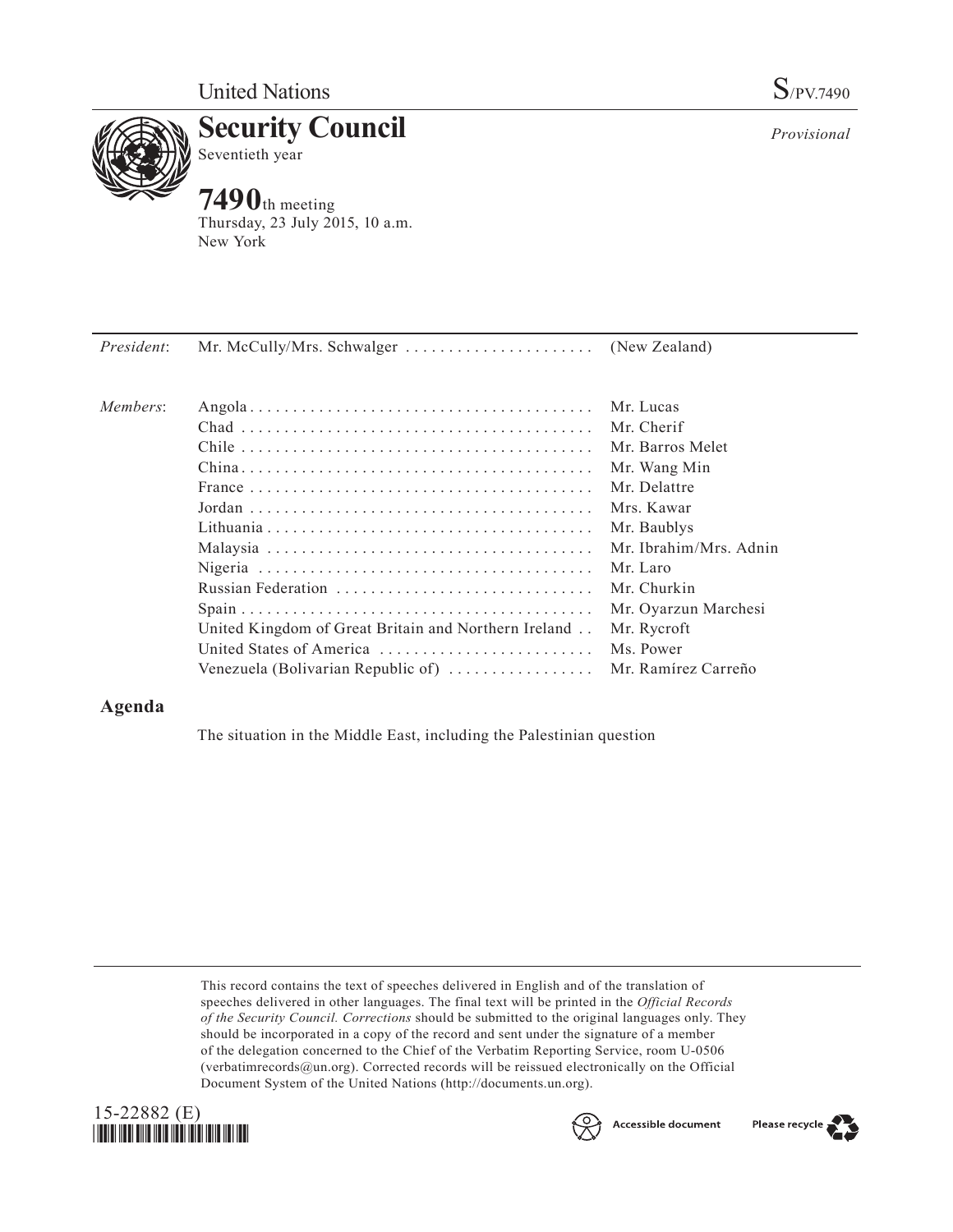*The meeting was called to order at 10. 15 a.m.*

#### **Adoption of the agenda**

*The agenda was adopted.*

## **The situation in the Middle East, including the Palestinian question**

**The President**: In accordance with rule 37 of the Council's provisional rules of procedure, I invite the representatives of Bangladesh, Brazil, Cuba, Egypt, Guatemala, Iceland, India, Indonesia, the Islamic Republic of Iran, Israel, Japan, Kazakhstan, Kuwait, Lebanon, Maldives, Morocco, Namibia, Norway, Pakistan, Saudi Arabia, South Africa, Sri Lanka, the Syrian Arab Republic, Turkey, Ukraine, the United Arab Emirates and Zimbabwe to participate in this meeting.

I propose that the Council invite the Permanent Observer of the Observer State of Palestine to the United Nations to participate in this meeting, in accordance with the provisional rules of procedure and the previous practice in this regard.

In accordance with rule 39 of the Council's provisional rules of procedure, I invite Mr. Nickolay Mladenov, Special Coordinator for the Middle East Peace Process and Personal Representative of the Secretary-General to the Palestine Liberation Organization and the Palestinian Authority, to participate in this meeting.

In accordance with rule 39 of the Council's provisional rules of procedure, I invite the following individuals to participate in this meeting: Mr. Carl Hallergard, Minister Counsellor in the Delegation of the European Union to the United Nations, and His Excellency Mr. Fodé Seck, Chairman of the Committee on the Exercise of the Inalienable Rights of the Palestinian People.

I propose that the Council invite the Permanent Observer of the Observer State of the Holy See to the United Nations to participate in this meeting, in accordance with the provisional rules of procedure and the previous practice in this regard.

The Security Council will now begin its consideration of the item on its agenda.

I give the floor to Mr. Mladenov.

**Mr. Mladenov**: Let me begin by extending my warmest wishes to all of our Muslim colleagues and their families on the occasion of Eid Al-Fitr and the end of the Holy Month of Ramadan.

In a region currently torn by religious radicalism, age-old sectarian rivalries and geopolitical realignments, one conflict has endured for over 65 years. Some see it as the core problem in the region; others dismiss it as unrelated to the current turmoil. Either way, the Israeli-Palestinian conflict is increasingly entangled in the tectonic shifts of the Middle East. Given the region's massive transformation, it is imperative — perhaps more than ever before — that a permanent settlement be found, based on the concept of two States, Israel and a sovereign, contiguous and viable Palestine, living side by side in peace, security and mutual recognition.

Despite continuing security coordination in the West Bank, today the two sides are further apart from that goal than ever. Support for the two-State solution among both Palestinians and Israelis is fading away. The current situation on the ground is not sustainable, as the two-State solution continues to be under threat, including from settlement construction, security incidents, occupation-related violence and the lack of Palestinian unity. In the absence of a political process, the rise of violent extremism and terrorism in the region presents a danger as much to the legitimate aspirations of Palestinians for statehood as to the security of Israel.

In the current environment of mistrust, we in the international community must work with Israelis and Palestinians alike to create the conditions on the ground, regionally and internationally, that will facilitate a return to meaningful negotiations on the basis of an agreed framework and within a reasonable time frame. Both parties must undertake steps on the ground that demonstrate their continued commitment to a two-State solution, including through the implementation of existing agreements and by avoiding unilateral actions. Advancing the two-State solution requires a fundamental change in policy with regard to the occupied Palestinian territory. I welcome the recent decision by Israel to add 8,000 new work permits for Palestinians from the West Bank, bringing the number of permits issued for employment in Israel to a new high of approximately 60,000. That and other similar initiatives should be sustained and expanded, while much more needs to be done for improving the quality of life for Palestinians.

Unilateral actions in the West Bank — including settlement construction, so-called legalization of outposts, demolitions and evictions — must stop. While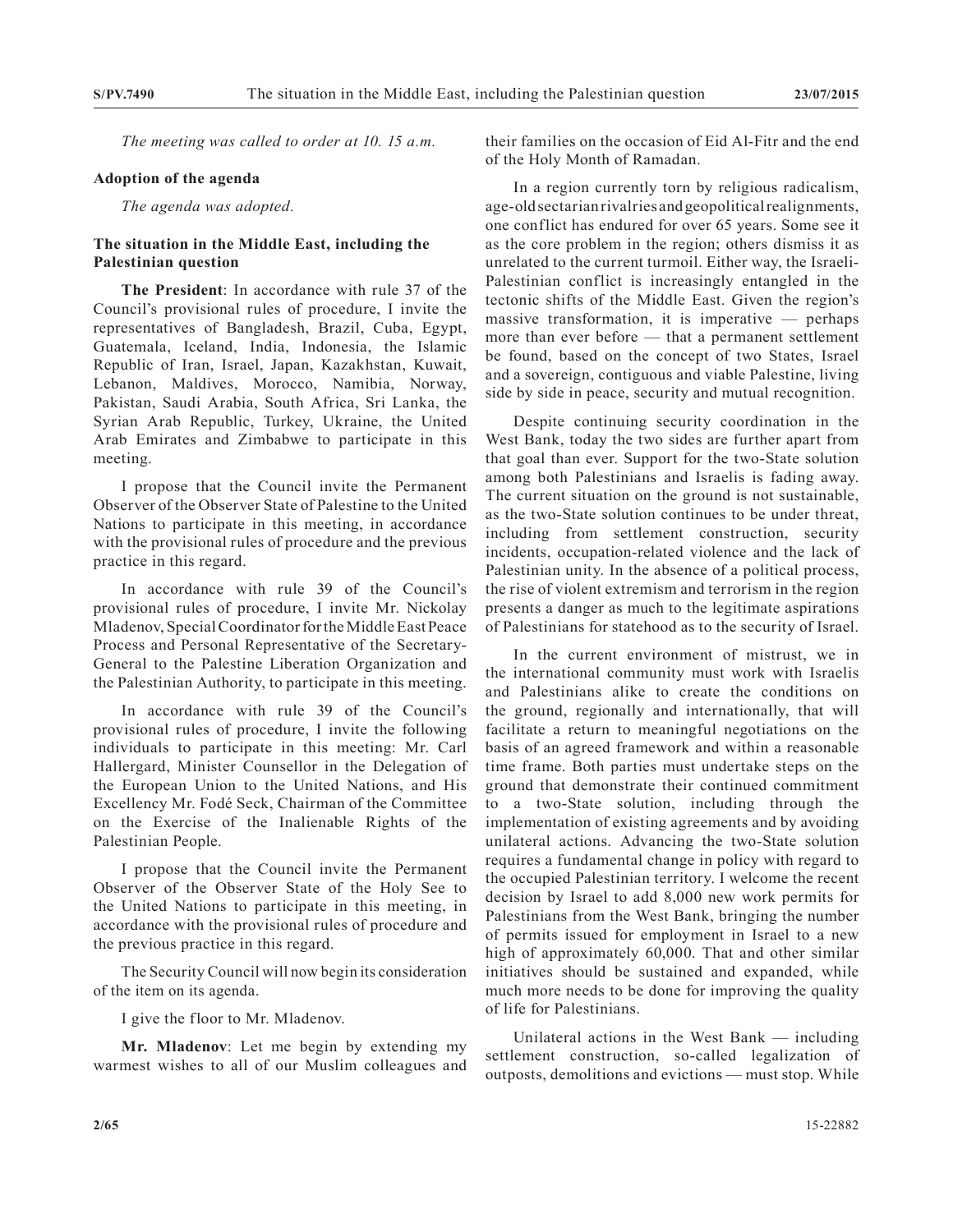settlement expansion has slowed of late, planning for related infrastructure has not ceased. I am concerned by recent reports about the imminent approval of new residential units in the occupied West Bank. Such a decision would inevitably damage the prospects for peace and increase the risk for political escalation. I urge the authorities to reconsider that action. Settlements are illegal under international law and undermine the very essence of the viability of a future Palestinian State.

Meanwhile, the Palestinian people rightly expect their leaders to act to advance unity and empower their Government to take control of the border crossings in Gaza, implement civil service integration, pay public-sector salaries and ensure that the governance framework between the West Bank and Gaza is integrated under a single authority. Those efforts will pave the way for much-delayed elections to take place.

I call on all Palestinian groups to avoid in-fighting and find common ground on the basis of nonviolence and reconciliation in order to achieve national unity, which is critical for the two-State solution. The Secretary-General stands ready to work with the Security Council and with our partners in the Middle East Quartet on a reinvigorated effort to create the conditions for the return to meaningful negotiations. In that context, I note the proposed establishment of an international support group that could contribute to such efforts. In the past month, as part of an active outreach effort, Quartet envoys engaged constructively with Egypt, Jordan and the League of Arab States. I take this opportunity to encourage the leadership of Israel to endorse the Arab Peace Initiative as an important contribution to a resolution of the conflict.

The date of 8 July marked the one-year anniversary of the outbreak of conflict between Israel and Hamas. Gaza's painstaking emergence from last summer's conflict is undermining belief among the population that genuine progress can be achieved. The activities of Salafi jihadists and other extremist groups are a cause for concern, not only in Gaza but also in neighbouring Sinai, where there are reports of their active support of militants on the Egyptian side of the border.

On 18 July, six cars were blown up in Gaza City. Palestinian Salafist militants launched a rocket at Israel on 16 July, which exploded in an open area near Ashkelon. In response, Israel conducted four airstrikes against militant infrastructure targets in Gaza. Militants also fired a rocket from the Sinai on 3 July, which landed in Israel close to the Egyptian border. All of that highlights the potential for violence to expand beyond the borders of the Sinai.

The Secretary-General calls upon all actors in Gaza to provide information as to the possible whereabouts and conditions of two Israeli civilians who entered Gaza sometime over the past year and remain unaccounted for, as well as to take prompt action to facilitate their safe return to their families.

Those, and other incidents, underscore the fragile dynamics within Gaza that, without positive change, will continue to provide fertile ground for extremism to flourish.

Last month, the Palestinian Authority and Israel reached a welcome agreement on a new mechanism to allow Palestinians in Gaza access to needed construction material for the reconstruction of fully destroyed homes and for new construction. Close to 700 families have already been cleared, and over 120 of them have purchased the required construction materials. Given that development, I take this opportunity to once again urge donors to fulfil their pledges, in particular those allocated to housing construction and to addressing Gaza's urgent energy and water needs.

I also welcome the recent agreement to install an additional scanner for containers at the Kerem Shalom crossing. Thiat should enable a substantial increase in exports from, and imports into, Gaza.

The lifting of the Gaza closures within the framework of resolution 1860 (2009) remains an important objective for the United Nations. Absent that, the United Nations continues to work with Israeli and Palestinian authorities to support vital efforts to rebuild the lives of people in Gaza.

Turning to the West Bank, including East Jerusalem, while the frequency of security incidents decreased as compared with last month, the situation remained tense. Israeli security forces conducted some 186 search-andarrest operations, resulting in the arrest of some 300 Palestinians. Meanwhile, Palestinian security forces also arrested more than 100 people in the West Bank. I continue to be concerned by the situation of Palestinian prisoners held in Israel, including those on hunger strike. All those held in administrative detention should be promptly charged and tried in a court of law, or released without delay.

In total, during the reporting period 50 Palestinians were injured and four were shot and killed by Israeli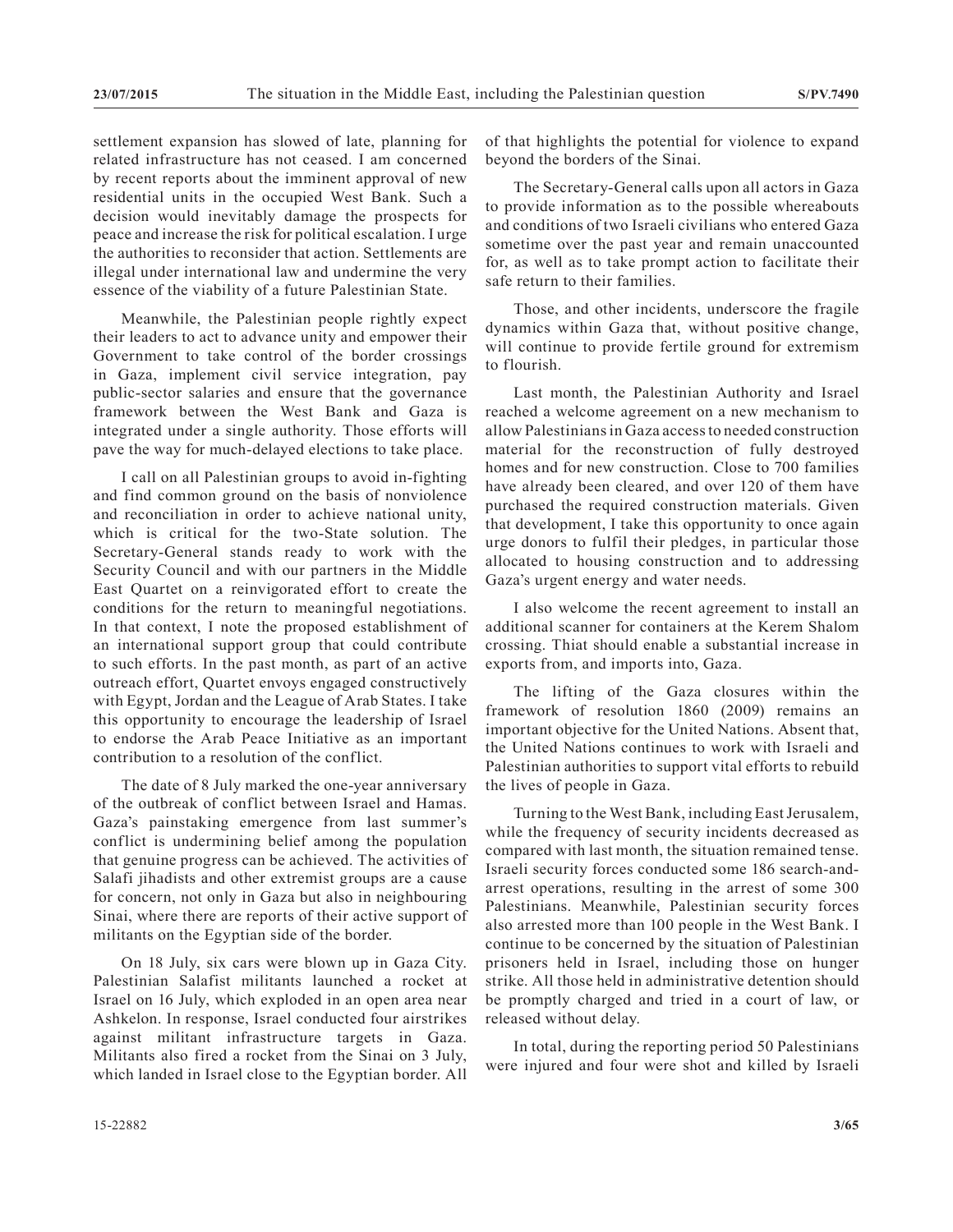security forces, including two at checkpoints near Nablus and Ramallah. Two members of the Israeli security forces were stabbed and injured, one seriously. Clashes between Palestinians and Israeli civilians in the West Bank also continued, resulting in the death of one Israeli and injury to eight Israelis and nine Palestinians, including one child.

Just as such incidents contribute to the lack of hope and anger, which feed a continuing cycle of violence and highlight the imperative to seek a resolution to the conflict, so too do the demolitions and displacement in the West Bank. On 12 July, Israel announced that it would seek to execute demolition orders of structures in the Palestinian village of Susiya, in Area C. That comes ahead of a hearing scheduled for 3 August on a directly related planning-approval process. The Secretary-General joins the United States and the European Union in expressing deep concern about the demolition and displacement plans for Susiya. My Deputy Special Coordinator visited the community earlier today. We hope that the ongoing dialogue between the authorities and the herding community will protect the rights of the persons affected.

Against that backdrop, intra-Palestinian talks to form a national unity Government have faltered. I note the efforts of President Abbas and Prime Minister Hamdallah to reshuffle the current Government, and call on them to proceed without delay to appointing the new ministers. The reshuffling comes at a particularly sensitive time, as the Palestinian Authority faces significant financial challenges — including a 2015 budget deficit of approximately \$500 million in 2015. That gap cannot be closed through fiscal measures alone, and I urge donors to rapidly scale up their direct budget support. In that respect, it is also important to revive the functioning of the Israeli-Palestinian joint economic committee.

While it is first and foremost up to the Palestinian authorities to take the lead, the United Nations stands ready to support the President, the Government and all factions in their efforts to reunite the West Bank and Gaza, in line with the intra-Palestinian unity agreement of 23 April 2014. Palestine is one, and the United Nations will work determinedly to advance unity through its legitimate institutions.

Allow me to briefly turn to the rest of the region and to note that the United Nations broad engagement continued during the reporting period. Following consultations with Syrian, regional and international parties, next week the Secretary-General and his Special Envoy Staffan de Mistura will brief the Security Council on their recommendations for moving the political track forward.

In Yemen, Special Envoy Ismail Ould Cheikh Ahmed is extending his good offices to all parties to restart negotiations on a political transition.

In Libya, the United Nations remains engaged in facilitating talks aimed at ending the current political and security crisis through the formation of a Government of national accord.

In Iraq, the United Nations is working to promote political dialogue in the hopes of encouraging national reconciliation.

In Lebanon, concerns are growing that political differences are preventing the effective functioning of State institutions, despite Prime Minister Salam's commendable efforts to run the Government. There has been no progress in efforts to end the presidential vacuum. The Secretary-General's Special Coordinator for Lebanon, Sigrid Kaag, continues to urge Lebanon's leaders to put the country's stability and national interests ahead of partisan politics and elect a President without further delay.

Meanwhile, the situation along the Lebanese border with Syria has remained stable, with the Lebanese Armed Forces continuing their operations to prevent the infiltration of armed extremist groups from Syria. In the south, the situation along the Blue Line has remained generally calm, despite almost daily Israeli overflights over Lebanese territory. We encourage both parties to continue to make effective use of the liaison and coordination mechanisms of the United Nations Interim Force in Lebanon.

I am deeply concerned about the current unprecedented financial crisis at the United Nations Relief and Works Agency for Palestine Refugees in the Near East (UNRWA). If the current \$100 million gap is not closed in the next weeks, there is a serious risk that UNRWA schools — which educate 500,000 children throughout the Middle East — will not open. That will have grave implications for Palestinian refugee children in Gaza, the West Bank, Jordan, Lebanon and Syria, and for the stability and security of a region already in turmoil. I urge donors to step up support for UNRWA at this critical time.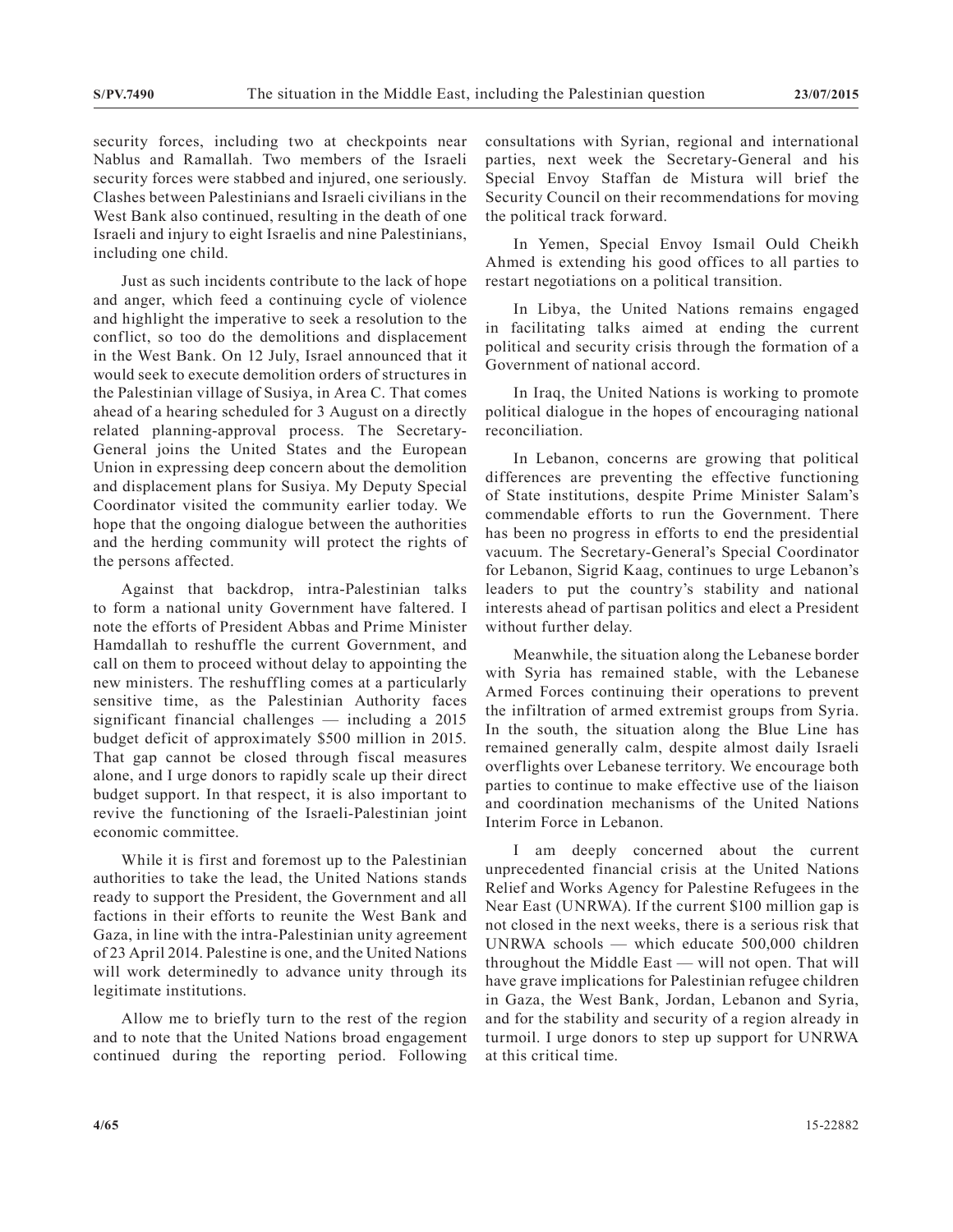Let me return to the Israeli-Palestinian conflict. and to reiterate our collective resolve to prevent a further deterioration of the situation, to uphold the two-State solution and to create the conditions for a return to meaningful negotiations. Prime Minister Netanyahu and President Abbas recently spoke and reaffirmed their desire for peace. That is a welcome sign, but words need to be translated into concrete and sustained actions on the ground.

Let me also be abundantly clear: measures undertaken to improve the situation must not be considered an end unto themselves, but part of a broader political framework with the goal of achieving a final-status agreement. Now is the time to act decisively to reverse the growing perception that the two-State solution is on life support and that it is slowly dying a death by a thousand cuts.

A comprehensive agreement will require committed engagement with key Arab States, including through the Arab Peace Initiative. The Secretary-General stands ready to support both sides in order to overcome their divisions and to rise to the challenge of forging a path forward towards a peaceful future.

In conclusion, let me place on record my deep appreciation for the support that the Security Council and the Secretariat have given on the ground to the excellent team of the Office of the United Nations Special Coordinator for the Middle East Peace Process. I would also like to take this opportunity to welcome Mr. Robert Piper of Australia as the new Deputy Special Coordinator, who will also serve as the Resident Coordinator and Humanitarian Coordinator for the Occupied Palestinian Territory.

**The President:** I thank Mr. Mladenov for a very comprehensive, clear and constructive briefing.

I now give the floor to the Permanent Observer of the Observer State of Palestine.

**Mr. Mansour** (Palestine): I congratulate New Zealand on its presidency of the Security Council and I thank you, Minister for Foreign Affairs McCully, for presiding over this important debate, which is a reflection of his country's responsible, principled position vis-à-vis this issue and its commitment to uphold the Security Council's mandate to contribute to international peace and security.

We also reiterate our deep appreciation to the delegation of Malaysia for its skilled leadership of the Council in June, including the critical debate on children and armed conflict (see S/PV.7463), and also express our appreciation for Malaysia's efforts as Chair of the Security Council Working Group on that topic. I also thank the Special Coordinator for the Middle East Peace Process and Personal Representative of the Secretary-General, Mr. Nickolay Mladenov, for his briefing and his initial efforts in his important post. We reaffirm our support for his mandate, as well as our readiness to continue cooperation towards the fulfilment of our common objectives, foremost among them being to secure a just, lasting and comprehensive peace.

Regrettably, we are no closer to that peace today than we were when we met in the Chamber a year ago (see S/PV.7222), when my delegation appealed desperately for the Council's intervention to halt Israel's slaughter of innocent Palestinian children, women and men and the wanton destruction of homes, schools, hospitals and vital civilian infrastructure, which terrorized and traumatized the entire civilian population in the Gaza Strip and left hundreds of thousands of lives and entire communities shattered and in ruins. On this day, 23 July, a year ago, we informed the Council that the death toll from Israel's aggression had already reached 660 Palestinians and was rising. We alerted the Council to the shocking fact that, even at that stage, two weeks into the Israeli offensive, one third of the casualties were children, more than half of them under 12 years old, which exposed the brutality of the occupying force and the false Israeli claims about respect for civilian lives and international humanitarian law.

Those facts were later corroborated by the Independent Commission of Inquiry appointed by the Human Rights Council and by the Secretary-General's report on children and armed conflict (S/2015/409), which confirmed that by the end of Israel's assault on Gaza the occupying forces had killed at least 551 children, ranging from week-old babies to 17-yearolds, and killed 299 women among the more than 2,251 Palestinians killed, the majority civilians. The reports also confirmed that over 11,000 Palestinians were injured, including 3,540 women and 3,436 children, with injuries so severe owing to the lethal weaponry and wide-impact explosives used by Israel that an estimated 10 per cent of the injured civilians will suffer life-long disabilities. The Independent Commission of Inquiry also found that Israel persisted with its onslaught even after early knowledge of the high casualty figures, indicating a deliberate decision on the part of the Israeli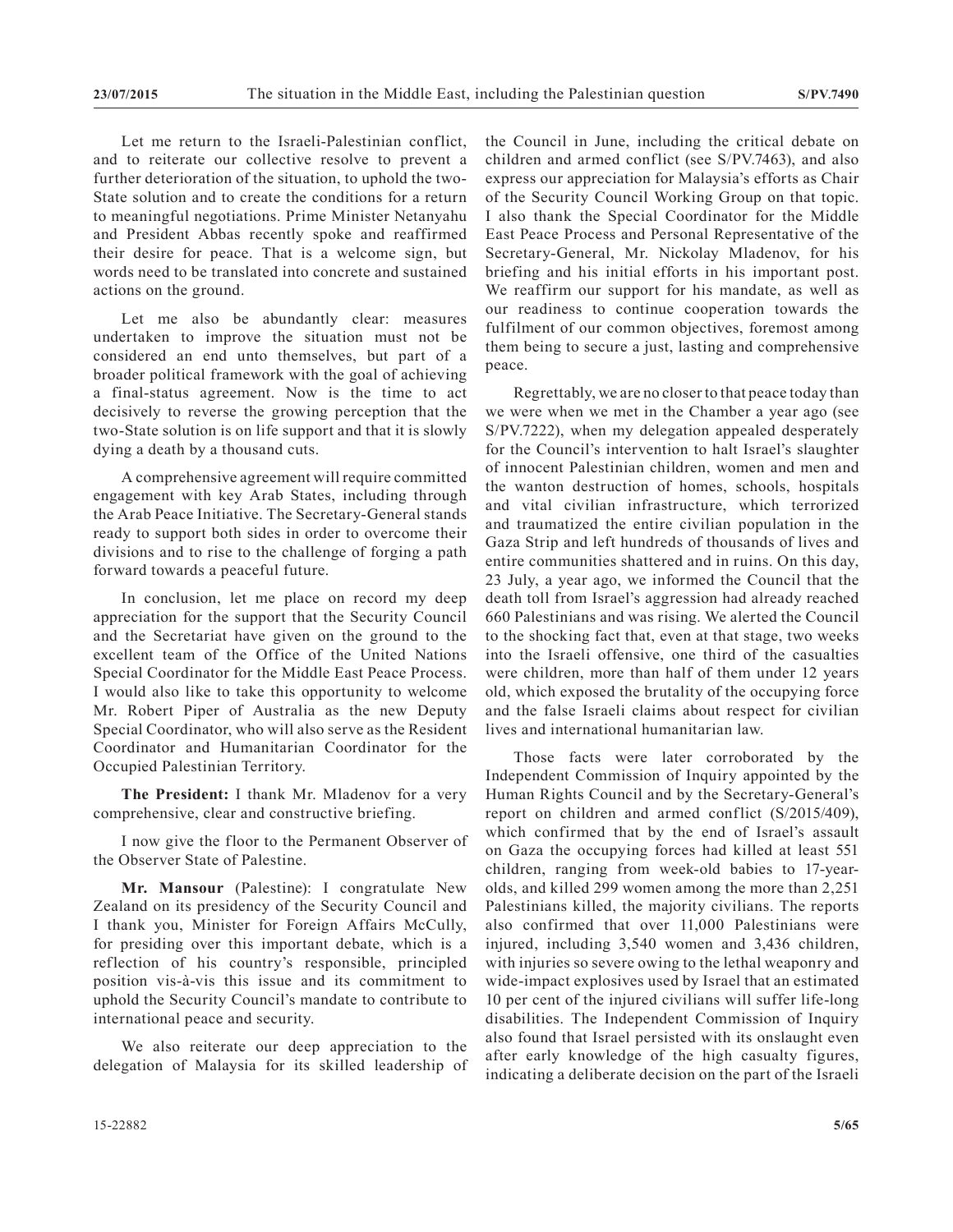Government and military officials to inflict such harm, a fact also confirmed by the testimonies of numerous Israeli soldiers instructed to kill without mercy anyone they encountered in Gaza — man, woman or child.

Despite those facts, our pleas to the Council were to no avail. One year since the horrific devastation mercilessly and deliberately inflicted on Gaza by Israel, the occupying Power, not a single Israeli official or soldier has been held accountable for those crimes, committed so wantonly before the eyes of the world, the vast human and physical wounds remain unhealed, and hopes are rapidly fading for any relief from that appalling injustice.

Families remain traumatized by that indescribable loss, including 1,500 children orphaned by the killing of their mothers and fathers, and more than 110,000 people remain homeless, forcibly displaced by Israel's massive destruction of homes, and dependent on aid for their survival. As Israel's blockade continues in collective punishment of Gaza's 1.8 million Palestinians and continues to obstruct reconstruction and recovery, humanitarian conditions are worsening beyond measure, as unemployment and food insecurity are rising to unprecedented levels and become ever more difficult to alleviate as donor support becomes harder to secure. At this time, I must draw attention to the United Nations Relief and Works Agency for Palestine Refugees in the Near East (UNRWA), which provides assistance to at least 70 per cent of Gaza's population, the majority of whom are Palestine refugees. The Agency now faces the most severe funding crisis since it began operations, 65 years ago, threatening not only its vital services in Palestine but also in Syria, Lebanon and Jordan at a precarious time in the region. We appeal for international support for UNRWA's essential humanitarian work and stabilizing presence as a matter of urgency, and we appeal to the United Nations to act immediately to address the crisis.

While Gaza is being suffocated and dehumanized, the rest of occupied Palestine continues to be ravaged by Israel's vicious settlement campaign, settler terror and repression, the confiscation of Palestinian land, the demolition of Palestinian homes and the construction of Israeli settlements, the wall and related infrastructure persist, in grave breach of international law, in violation of Security Council resolutions, and in flagrant disrespect of the authoritative International Court of Justice advisory opinion on the *Legal consequences of the construction of a wall in the occupied Palestinian* 

*territory* (see A/ES-10/273), handed down 11 years ago. The dire situation now faced by Palestinians in Khirbet Susiya in the southern hills of Al-Khalil, who are being threatened with the destruction of their entire community and forced displacement, as extremist settlers and illegal settlements further encroach on their land and rights, as well as the plans for the forced transfer of thousands of Palestinian Bedouins from areas in and around occupied East Jerusalem, are just two examples of that rabid Israeli colonization.

The Israeli occupying forces also continue to cause civilian casualties through military raids and attacks on protesters. The killing of 17-year-old Mohammed Al-Kasbah, who was shot by Israeli soldiers in early July at the Qalandiya checkpoint, brought unbearable tragedy to yet another Palestinian family, this time to a family that had already lost two of their other young sons, Samer, age 15, and Yasser, age 11, to the brutality of the occupation. Moreover, not a single day passes where Palestinian civilians are not intimidated, arrested and detained, including children, adding to the nearly 6,000 illegally imprisoned by Israel under inhumane conditions and subjected to constant abuse and torture. The plight of our prisoners and detainees has again been highlighted by the 55-day hunger strike of Khader Adnan, who was recently released from detention, only to be detained immediately after his release in a vulgar display of Israel's total control of every aspect of Palestinian life.

Israel launched its war in the summer of 2014 and, bearing in mind all the illegal actions perpetrated thereafter, it had intentionally aimed to sabotage the prospects for peace, by intensifying its collective punishment of the Palestinian people and stripping them of any hope for an end to the cruel occupation and for the realization of their inalienable rights and national aspirations.

That is why  $-$  despite the global calls for a just solution based on two States within the pre-1967 borders, despite the historic compromise made by the Palestinian leadership more than a quarter of a century ago, despite over two decades of negotiations and despite the passage of more than 48 years since the adoption of resolution  $242$  (1967) — the dangerous political impasse continues and peace remains elusive. That is the direct outcome of Israel's illegal, combative behaviour, by which it continues to deny the Palestinian people their rights and to entrench its occupation in violation of international law and all norms of morality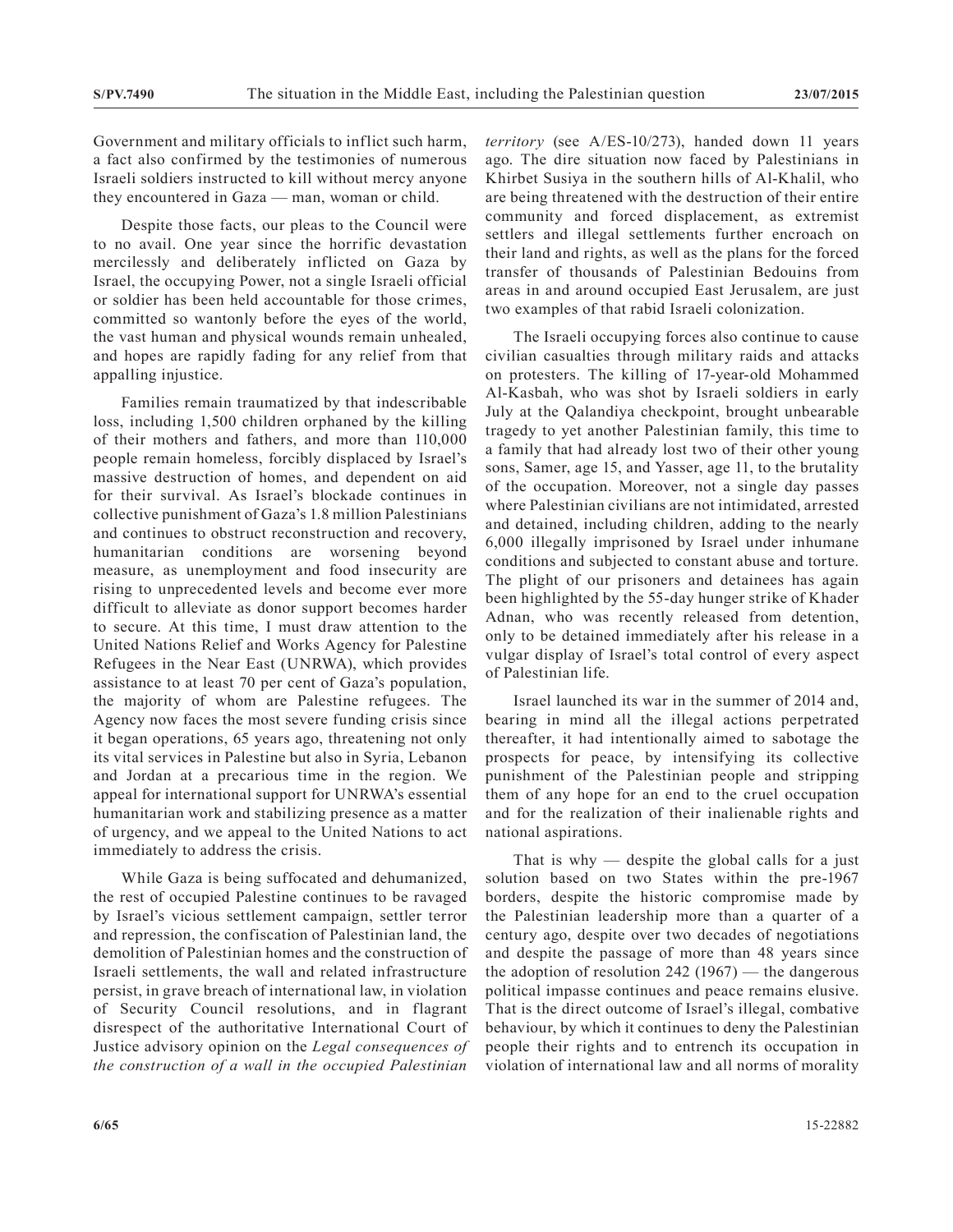and decency. It is also a direct outcome of the Israeli Government's rejection of peace and its bad faith and obstruction of all attempts to revive negotiations based on clear and credible parameters rooted in Security Council resolutions. In reality, it has not only undermined the efforts to salvage the two-State solution but is actively destroying it.

As a result, the humanitarian and security situation continues on a downward spiral and tensions continue to rise, threatening total destabilization, which we have repeatedly drawn the Council's attention to, in vain. As the region experiences unprecedented turmoil and extremism, imperiling entire States and endangering international peace and security, we reiterate that continuing destabilization poses grave risks that must be averted. Human lives must be saved and the potential of peace be restored.

While some believe that regional crises necessitate turning away from Palestine to focus on other matters, many also believe that solving the conflict now is imperative for the future of the Middle East and beyond. The latter rightly believes that a just, peaceful solution to the Palestinian-Israeli conflict — the core of the Arab-Israeli conflict — would open doors for a new era in the region — one of stability, cooperation and collective action for our common goals and also our common problems. The promise of the Arab Peace Initiative, one of the most important peace initiatives the region has ever witnessed, is at the centre of that belief. Regrettably, that Initiative has never been reciprocated by Israel, which has continued to distort and reject it.

Yet the State of Palestine remains committed to the pursuit of peace, committed to international law, as reflected in our decision to accede to the core humanitarian and human rights law instruments, as well as to the Rome Statute of the International Criminal Court, and committed to the purposes and principles of the United Nations, whose resolutions we uphold and for which we seek respect.

We insist that a just peace is the only remedy for the conflict and the violence, deprivation and instability it engenders. We firmly reject claims that "now is not the right time" for a solution. The time is actually long overdue.

In 2015, as we witness the distress and instability in Palestine and the region as a whole, we do not have the luxury to continue delaying peace. The

Palestinian people can no longer delay realization of their fundamental human rights, which they have been so wrongly denied, nor accept rationales asking them to endure further violations, suffering and indignities, while the occupying Power is placated and appeased, not even held accountable for its most egregious crimes.

Palestine seeks peace and coexistence with Israel, but that must be based on freedom and justice. That requires a complete end to the foreign occupation and the colonial, racist policies that have fueled it for nearly half a century. International law and human rights, not military might and violence, must be the core of that peace. Interim solutions or other palliatives to ease or manage the situation will not suffice. The plight of the Palestinian people — from occupied Palestine to our refugee camps in the region and especially in Syria, where that catastrophic conflict has brought death, destruction, starvation and displacement to Palestinian refugees along with the Syrian people who are suffering so gravely — is an existential crisis that urgently demands a just solution.

We therefore reiterate our call on the Security Council to uphold its Charter duties and to act now to adopt a resolution aimed at breaking the political impasse and ushering in the achievement of lasting peace and security. In that regard, we continue to welcome and support the French initiative and call on Council members to move forward now on reaffirming the parameters for peace, based on the internationally recognized terms of reference enshrined in the relevant United Nations resolutions, the Madrid principles and the Arab Peace Initiative, as well as on a clear time frame for an end to the Israeli occupation, with international monitoring and support for the implementation of a peace agreement.

The foundations for peace must be firmly set before this opportunity is lost to us and the two-State solution is relegated to the archives of history. Israel must be compelled to cease all of its illegal policies and measures, whether the blockade or aggression against Gaza, or the colonization and de facto annexation of the West Bank, including East Jerusalem, or the collective punishment of the Palestinian people, all must be halted and compliance with the law must be demanded.

Also, Israel must be held responsible for its crimes. We recall here the Independent Commission of Inquiry's findings on actions triggering criminal liability by Israeli occupying forces, commanders and Government leaders and the imperative of accountability. Peace and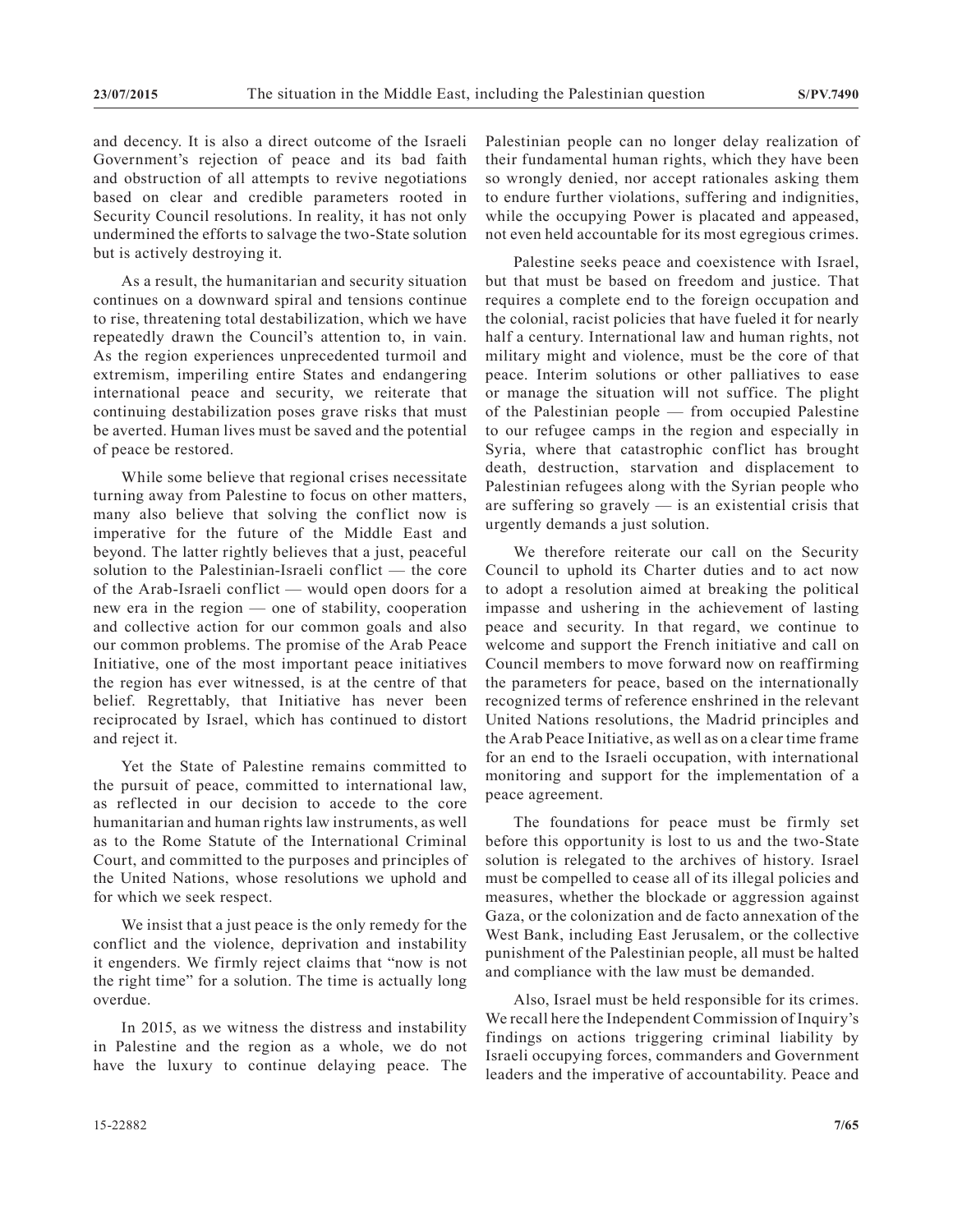accountability are not mutually exclusive; both can and must be pursued, for impunity will always obstruct peace and peace cannot exist without justice.

The Security Council should heed the global calls to fulfil its responsibilities, which were echoed in the appeals made to Council members during the 20 July Arria Formula meeting on the Gaza crisis, which was co-chaired by Malaysia and Jordan and was the first Arria Formula meeting on Palestine since 1997. That meeting highlighted voices from the ground and calls for redress of the unsustainable situation in Gaza, underscoring that this crisis and underlying issues must be addressed immediately to avert another explosion and must be addressed as an integral part of the overall efforts to resolve the Palestinian-Israeli conflict. We note that we recognize the necessity for Palestinian unity and assure the Council of our ongoing efforts to achieve reconciliation and empower the national consensus Government to fulfil its duties.

Significantly, the Arria Formula meeting also reaffirmed the universal view that a continued failure to achieve a just solution and the continued denial of Palestinian rights, including of Palestine's rightful place among the community of nations, have severely undermined international law and the international system itself, including the credibility of the Security Council. We therefore appeal again to the Council and the international community to uphold the rule of law and find the political will to achieve peace and to make it a living reality that will finally bring relief to our long-suffering people, the region and the global community.

Despite so many failures and setbacks, the Palestinian people still look to the Security Council to act with conscience to contribute to the attainment of peace and the realization of their rights, including to independence in their State of Palestine, with East Jerusalem as its capital, on the basis of the 1967 borders, stressing that the Palestinian demand for freedom is non-negotiable and is a prerequisite for lasting peace and security.

**The President**: I now give the floor to the representative of Israel.

**Mr. Prosor** (Israel): I should first like to congratulate New Zealand for its able stewardship of the Security Council this month. I thank Foreign Minister McCully for being here today to preside over this meeting, and I also wish to thank the United Nations Special Coordinator for the Middle East Peace Process and Personal Representative of the Secretary-General, Mr. Nickolay Mladenov, for his briefing today and his ongoing efforts to help ease the situation in this volatile region.

Ten years ago this month, Israel disengaged from the Gaza Strip, and I would like to remind the Council that we also dismantled four settlements in the West Bank in order to show that there is a political horizon. We removed thousands of Israeli families from their homes, uprooted entire communities and withdrew every unit of the Israeli Defence Forces. Not a single Israeli civilian or soldier remained in Gaza.

We in Israel have always been told, including in this prestigious Chamber, that the obstacles to peace are the settlements and the Israeli presence in Judea and Samaria. If only Israel would pull back, if only Israel would leave the Palestinians to run their own affairs, there would be peace. If Israel would only listen to the international community, the border between Israel and the Palestinians would be like the border between the Netherlands and Belgium.

So we did.

Ten years after we withdrew from Gaza, the territory we left has become a safe haven for terrorists. Hamas, an internationally recognized terrorist organization, has used and abused the people of Gaza to continue its war against Israel. Apparently it did not get the memo that an Israeli withdrawal was supposed to end the jihad against its people. Since the disengagement, terrorist groups have fired 15,000 rockets and mortars at Israeli citizens. They have dug terror tunnels underneath the border to attack Israeli towns and communities.

Yet, despite all of this, When Hamas joined the Palestine Liberation Organization Government, the UN gave its warm blessing. When Hamas refused to adopt the Quartet principles and refused to recognize Israel's right to exist, the Council looked the other way. And just recently, when Israel revealed to the world that senior Hamas members Abdullah Kishta and Wa'al Faraj collaborated with the Islamic State in Iraq and Sham (ISIS) in northern Sinai to carry out a large-scale attack on Egyptian military bases, not a single voice of condemnation was heard from this Chamber.

To this day, Hamas refuses to accept the three conditions of the international Quartet. It refuses to recognize Israel, it refuses to abide by previous agreements, and, obviously, it refuses to renounce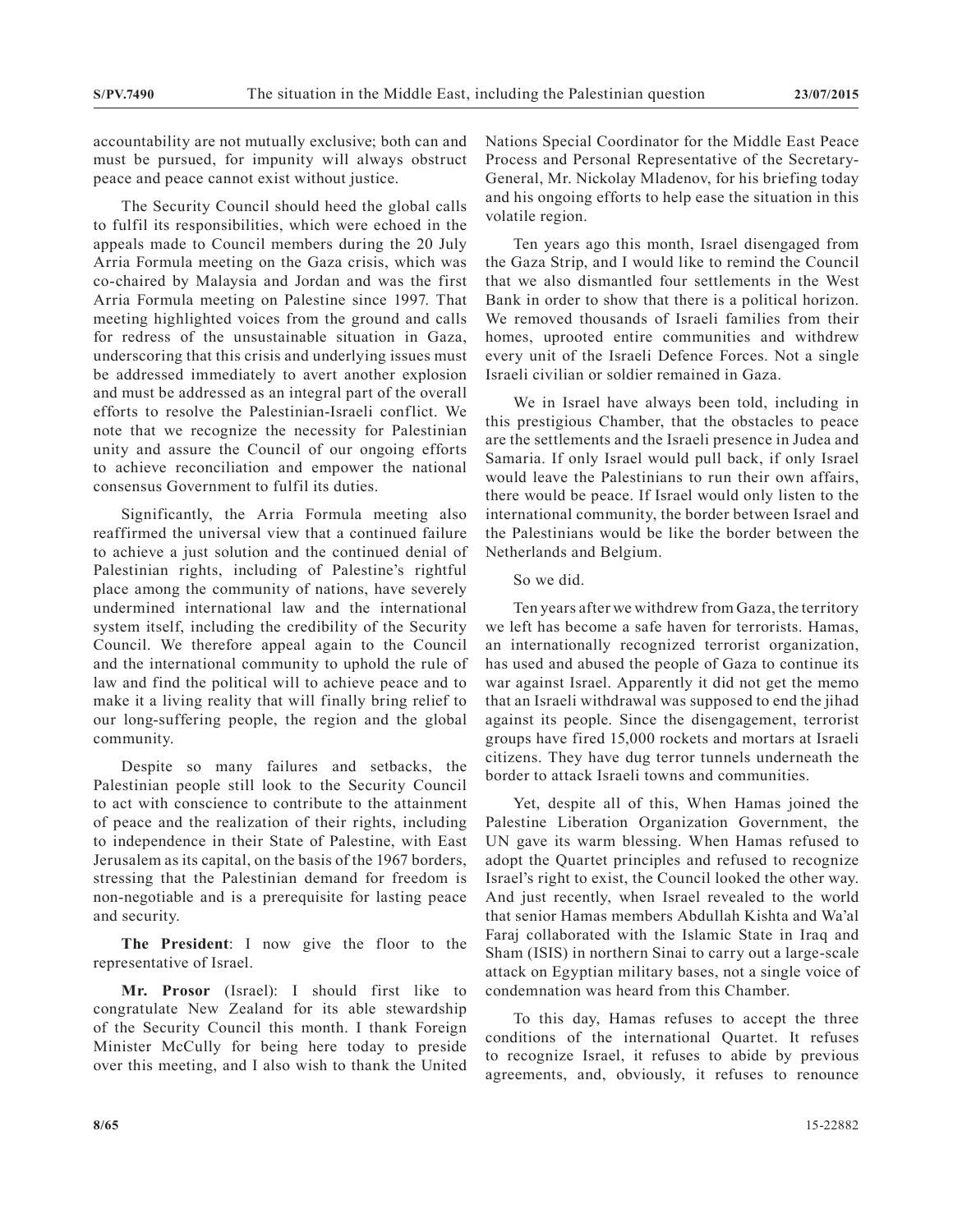violence. The Quartet, not Israel, established these conditions, and Hamas flouts them.

Gaza was supposed to be a model of a stable, self-governing society. Instead, it became the model for lawlessness, violence and destabilization. Gaza was supposed to be the pilot project for Palestinian governance in the West Bank, but the pilot crashed the plane.

Since then, a similar model has proliferated all over the Middle East. From the Mediterranean to the Caspian, States that we knew yesterday are no longer here today, and others are on the verge of disappearing tomorrow. We live in a time in which nation States are disintegrating before our eyes. New political structures have not been established, and bands of religious zealots are rushing in to create new theocratic States in this vacuum.

Iraq, Syria, Yemen and Libya no longer exist as we knew them. Now we have the kingdom of Al-Qaida, the republic of Jabhat Al-Nusra, Houthistan and, of course, the Islamic State. This is not the Middle East we learned about from our high-school geography teachers; those borders are now unrecognizable. The Google map of the region must be updated every day based on which terror group seized control of which area during the previous night.

In the Sinai peninsula, terrorists have declared war on Egypt. Earlier this month, Ansar Beit al-Maqdis, an ISIS branch in Egypt, carried out an attack on 15 Egyptian military positions in northern Sinai, killing more than 70 Egyptians. Let it be clear: these groups are not only looking to terrorize Egyptians, they are trying to destabilize the entire region.

These emerging radical factions differ in their ideologies, in their interests and in their goals, but they all share one thing in common: they seek to impose their radical religious beliefs on all who come under their control. In the new lawless Middle East, there is only one law — submit or die — and sometimes you are not even given the choice.

A butterfly flutters its wings in one place and causes a storm halfway around the world. When the earth shakes in the Middle East, you can feel the vibrations under your feet from Europe to Asia. In one day last month, we witnessed terror attacks on three continents — a day of bloodshed during which terrorists murdered 65 innocent people in Tunisia, in Kuwait and in France.

Many in the international community were captive to their dreams of a new Middle East, but we can no longer just hit the snooze button. It is time to wake up. We are, all of us, engaged in a large-scale war over the future of the Middle East and the rest of the world. What will our region look like? Will it progress to an era of democracy and human rights or regress to a collection of fundamentalist States? Which countries will remain standing? Will it be the countries we have known for a century? Or will much of the Middle East become known simply as the United Islamic Empire? The trends are against us. If we do not wake up in time, we will get all the answers wrong.

Israel does not have the luxury of waiting for the rest of the world to wake up. Before the West had to deal with the Islamic State halfway around the world, Israel had to deal with the Hamas terror State on our doorstep. It is now exactly one year since Operation Protective Edge. One year ago, Israel was forced to protect its people after Hamas terrorists kidnapped and killed three Israeli youths, launched hundreds of rockets and mortars at Israel, and rejected or violated every truce offered to the parties.

The Israeli Defence Forces faced a cruel and cynical enemy that knows no red lines and that has violated every code of morality the civilized world holds dear. Hamas launched its indiscriminate attacks from residential areas that it had turned into military staging grounds. Hospitals, schools and United Nations facilities were used as weapons depots, playgrounds were used as launching pads, and innocent children were used as human shields. Firing rockets on civilians from behind civilians is a double war crime, and the international community should say so loud and clear.

While the rockets constituted terror from above, Hamas also sought to unleash terror from below. In Gaza, there is no money to rebuild hospitals or to pay teachers, but there is a lot of money to dig and expand terror tunnels. When Hamas finishes its work, Gaza will be the first city in the world to have a modern infrastructure underground before having a basic infrastructure aboveground.

As we sit here today, one year after last summer's conflict, we must ask: what has really changed? We can start answering the question by looking at the Hamas military parade in Gaza this month, where Hamas publicly displayed two newly developed rockets. For anyone who did not get the message, Hamas explained that "until now the enemy has only seen a small part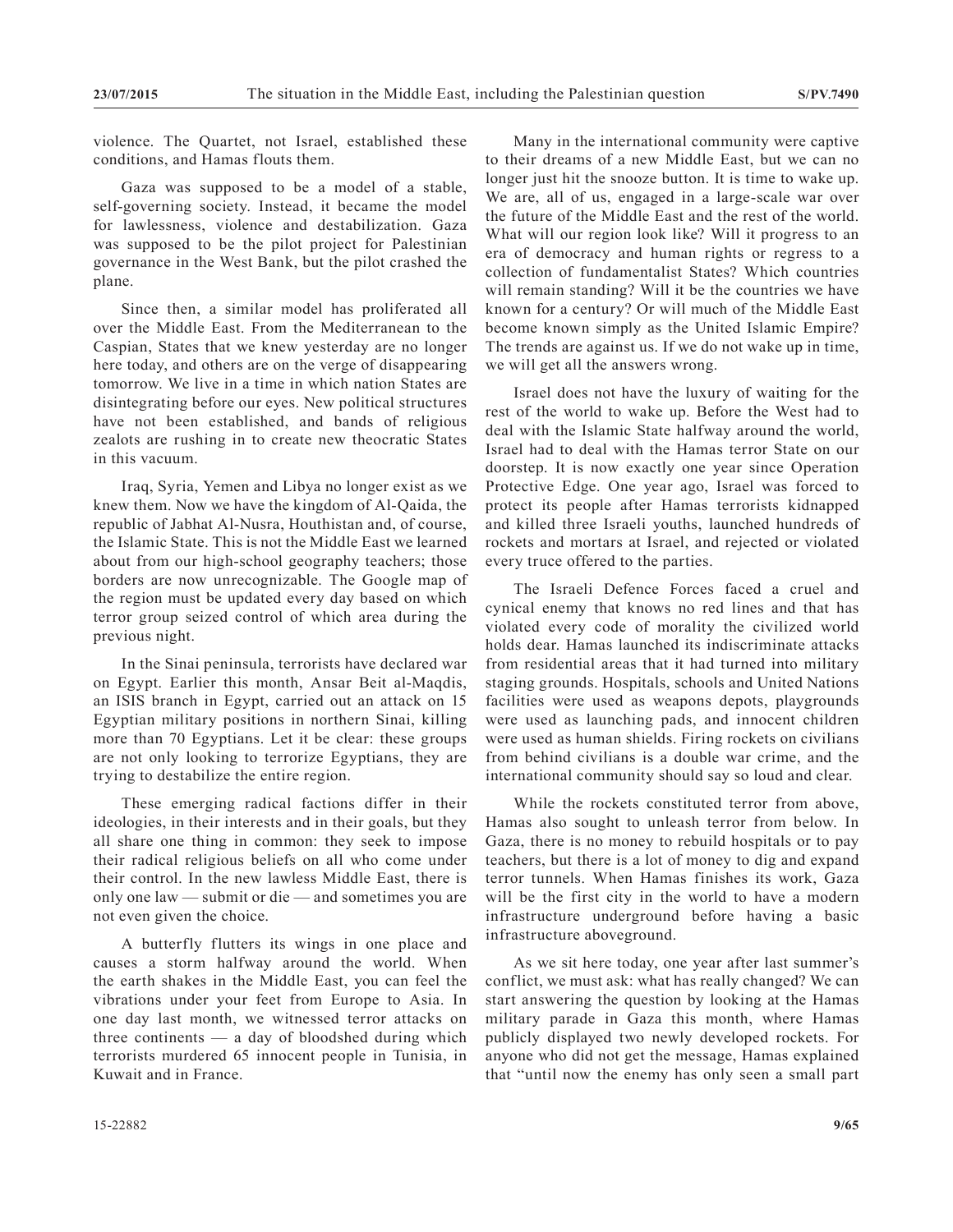of our true power". Hamas has intensified its efforts to repair its network of terror tunnels and smuggle, stockpile and develop new weapons.

A year after the operation, the United Nations has done nothing to weaken Hamas, but plenty to criticize Israel. Two weeks ago, the United Nations Human Rights Council's Commission of Inquiry published its report on last summer's conflict. Let me give the Council an example of how professional, insightful and thorough this report was. The authors of the report said,

"The Commission cannot conclusively determine the intent of Palestinian armed groups with regard to the construction and use of these tunnels."

Would I have a suggestion? Maybe these tunnels were intended to be the new metro system in Gaza. In that case, as the previous Ambassador to the Court of St. James, I give Council members a tip: do not forget to mind the gap. Perhaps the United Nations is simply suffering from a severe case of tunnel vision. After all, this is the same United Nations that appointed as the head of the Commission William Schabas, the law professor who conveniently forgot to mention his prior paid consulting job with the Palestine Liberation Organization.

I am holding in my hands a 200-page-long Israeli report that details the systematic and widespread atrocities committed by Hamas and analyses Israel's military response. If someone at the United Nations had read this report, he or she would have had a broader perspective on the threat Israel faces and recognized Hamas for what it really is  $-$  an internationally recognized terrorist organization. When Palestinians in the Yarmouk refugee camp were massacred by ISIS and the Secretary-General said, "the refugee camp is beginning to resemble a death camp", we did not hear any call for a commission of inquiry from the Human Rights Council.

The United Nations prides itself on taking a balanced approach to international affairs. That is very interesting. Saudi Arabia has for months been carrying out massive and indiscriminate air strikes in Yemen. Those strikes have hit United Nations facilities, hospitals, schools and civilian neighbourhoods and left entire families dead, yet — surprise, surprise — no commission of inquiry, no board of inquiry. This is the same United Nations that made it clear to us — Israel — that it is standard operating procedure to automatically establish a board of inquiry any time a United Nations facility is hit.

That is a balanced approach indeed. When it comes to investigating the results of war and conflict, it seems the United Nations believes, to paraphrase George Orwell, that all people are equal, but some people are more equal than others.

Israel's struggle against the Hamas rulers of Gaza does not prevent us from playing a key role in helping the people of Gaza. Hundreds of trucks enter Gaza every day, carrying thousands of tons of food, humanitarian aid, medicine and more, all without restrictions. Since October 2014, Israel has supplied Gaza with 1.3 million tons of construction material.

While Israel is fully committed to the implementation of the Gaza Reconstruction Mechanism and will continue to cooperate with the United Nations in this important mission, the Palestinian Authority (PA) not only refrains from taking part in the effort, but it puts obstacles in the way of those who do so. The PA is quick to condemn Israel at the United Nations, but on the ground it refuses to assume responsibility for the people of Gaza. The Palestinian Authority has no authority over the Gaza Strip, and apparently it does not want any.

Last September, the Security Council tried to adopt a draft resolution to address the situation in Gaza. While Israel agreed to the draft resolution, the Palestinian President dragged his feet, obstructed the process and eventually rejected the proposition altogether. The draft resolution would have restored PA governance over the people of Gaza, granted the PA control over the crossings into Gaza and disarmed Hamas. The draft resolution would have given control over Gaza back to the PA, but Mahmoud Abbas rejected it.

The Palestinian leadership is apparently too busy settling scores with political rivals in the PA to worry about what happens in Gaza. Just look at how Abbas treated the former Prime Minister of the Palestinian Authority, Salaam Fayyad — a Palestinian leader esteemed and respected in the international community. Abbas seized the funds of Fayyad's non-governmental organization, Tomorrow for Social Development, and froze his accounts. The Palestinian Authority never misses an opportunity to avoid responsibility. The international community should not shy away from criticizing the PA and pushing it to assume responsibility.

Avoiding responsibility has its price. Last month, there were numerous terror attacks, including two that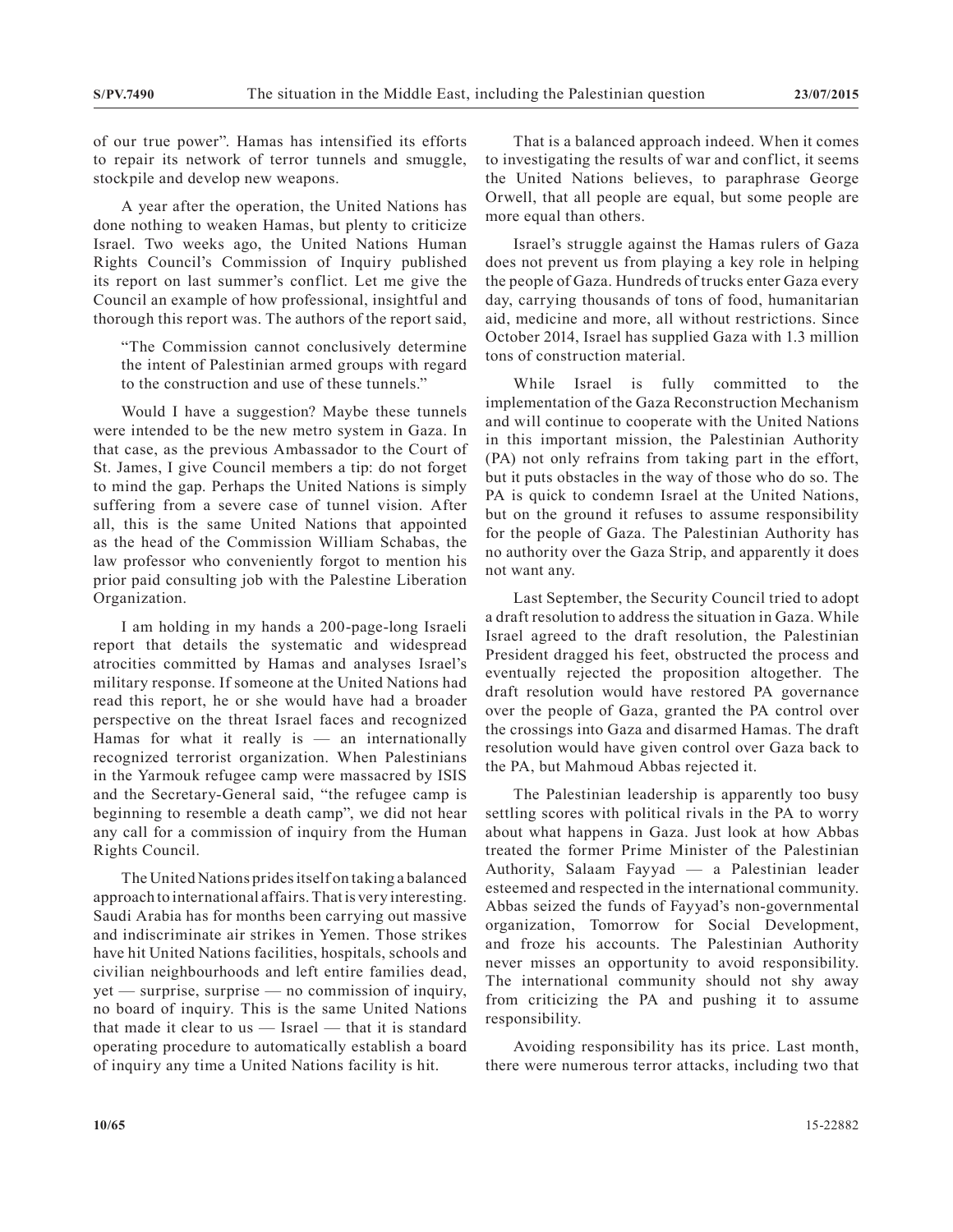were fatal. Dani Gonen and Malachi Rosenfeld were shot and killed by Palestinian terrorists as they went about their daily lives. May their memory be a blessing. Those murderous attacks are just part of an increase in the terror attacks we have witnessed recently. Yet the leadership of the PA remains silent and fails to condemn the murder of innocent people.

Three days ago, the Security Council adopted resolution 2231 (2015), which endorses the nuclear agreement with Iran. The agreement is bad for Israel, bad for the region, and bad for the world. It is a historic mistake that brings Iran closer to achieving its 30-year goal of attaining nuclear weapons and fuels its drive for imperial expansion. The resolution took the first step to lift the sanctions without waiting to see if Iran complies with even one single obligation in the agreement.

What makes the international community so sure that Iran will live up to its end of the bargain? When the nuclear deal was struck with North Korea, good and well-intentioned people believed that it would prevent North Korea from developing nuclear weapons. Sometimes, good intentions lead to wishful thinking.

Iran is the source of instability in the Middle East. In Syria, Lebanon, Yemen, Iraq and other countries, Iran has deployed its Revolutionary Guards in order to expand its empire. Iran is also the godfather of terror around the world. Countries from Bulgaria to Argentina have experienced the horror of Iranian terror at first hand. For years, Iran has armed and financed Hizbullah in Lebanon and Hamas in Gaza — two groups that make clear their goal of wiping Israel off the map.

Many members of the Security Council described the agreement as the opening of a new chapter. I am sorry to ruin a good book, but Iran's supreme leader, Ayatollah Khamenei, has a different story to tell. Council members may have signed a deal with the poster boys of Iran — Zarif and Rouhani — but in Iran the Ayatollah and his Revolutionary Guards are the ones calling the shots. Khamenei declared that even after the agreement is signed, Iran will continue to support terrorists in the Middle East and around the world. If that was not clear enough, listen to what Iran's Deputy Foreign Minister had to say two days ago:

"We have told the P5+1 ... that we will supply arms to anyone and anywhere ... and will import weapons from anywhere we want ... we clarified this point during the negotiations."

It is worth noting the fact that Israel and many States in the Arab world share grave concerns over the implications of the agreement on the stability of the Middle East. When Israel and the Arab world share the same concerns, the world should pay attention. Instead of contributing to a solution in our region, this agreement has strengthened the source of the problem; it has given the source of the problem, Iran, the money to act on the basis of its destructive ideology and the time and opportunity to develop a nuclear arsenal. The agreement grants Iran not one, but two paths to the bomb: it can acquire the bomb by cheating, or by keeping the deal for 10 years, and then assembling its bomb immediately. And 10 years go by in the blink of an eye.

Under the terms of the agreement, Iran may continue significant enrichment not needed for civilian use, as well as continue research and development on advanced centrifuges that will significantly reduce the break-out time for a bomb. Enforcement is largely dependent on Iran's goodwill: inspections are not "anywhere, any time". The deal gives Iran the ability to delay inspections of undeclared sites for 24 days — enough time to hide a smoking gun; and there are insufficient limitations on Iran's weaponization activities. Iran already has the enrichment capability to produce a bomb and the means for suitable delivery: without limitations on weaponization, the way is paved for Iran to assemble a bomb.

Now, in the summer of 2015, the countdown to Iran's becoming a threshold nuclear State has begun. In five years, the embargo against conventional weapons will end. In eight years, it can acquire missile technology; in 10 years, unlimited centrifuges. That is not disarmament. It is a timetable for Iran to build nuclear weapons. In future years, the consequences of that mistake will become clear to everyone, but for Israel tomorrow is already too late.

Ten years ago, Israel took a significant step with its disengagement from Gaza. A decade later, in the light of regional developments, the international community must take steps of its own. It must disengage from illusions, from its constant bias against Israel and from murderous terror groups. The time has come to disengage from old habits, but engage with the values that we all cherish.

**The President**: I shall now make a statement in my capacity as the Minister for Foreign Affairs of New Zealand.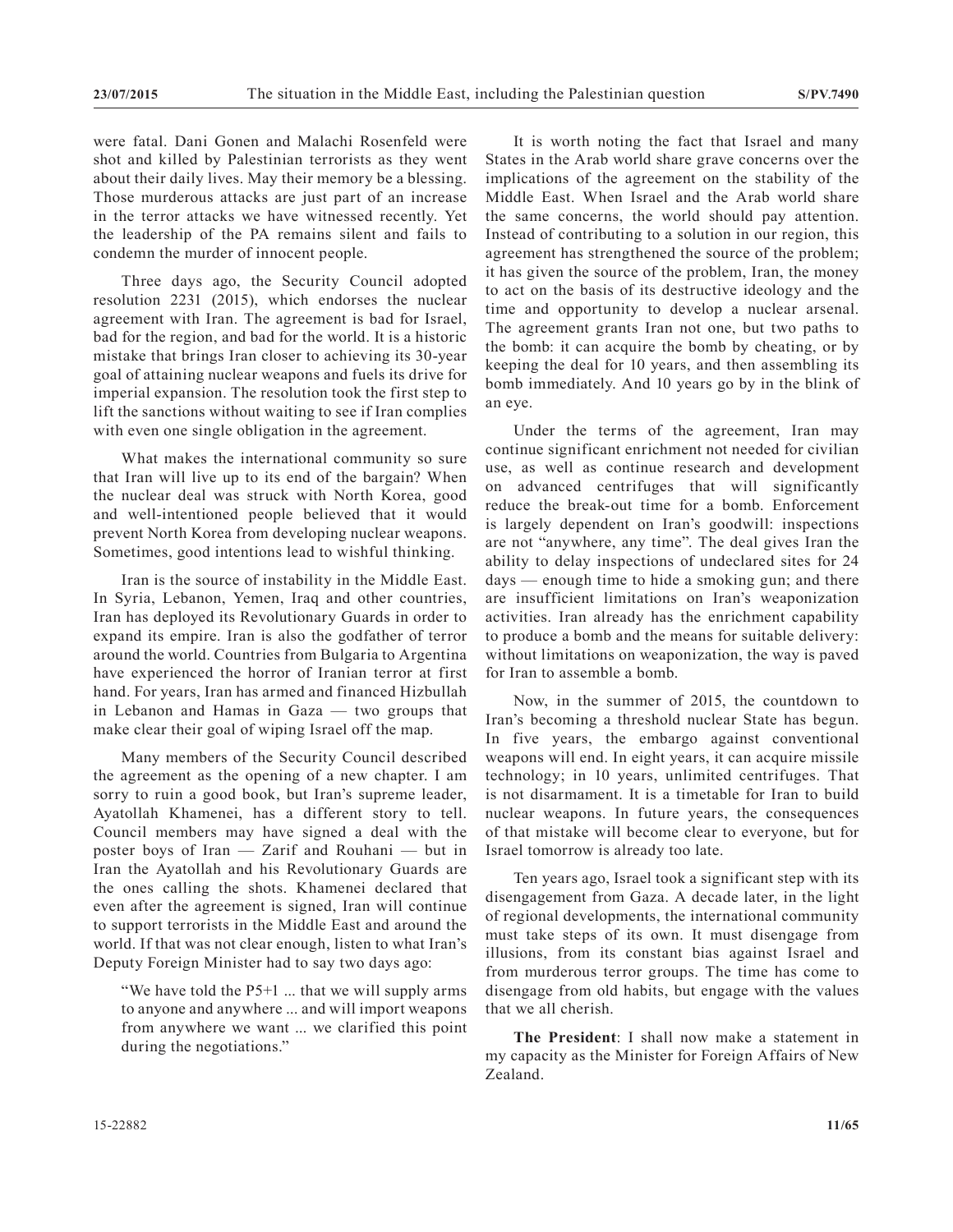Right across the Middle East, grave issues continue to demand the Council's attention. The humanitarian situation in Yemen continues to deteriorate. The civil war in Syria rages on. In Iraq, sectarian divides provide space for groups like the Islamic State in Iraq and the Levant to prosper. A basis for lasting peace between Israelis and Palestinians remains elusive.

Against that difficult background, this week is also an apt moment to reflect on positive developments in the region. The Security Council's adoption of resolution 2231 (2015), on Monday, following years of negotiation among the permanent, the European Union and Germany and Iran, represents a major victory for diplomacy. While much work remains to implement the agreement, and even more to build sustained trust between Iran and the international community, reaching an agreement at all represents a huge achievement. Great credit is due to those most directly involved. The parties' willingness to commit to political solutions and exercise political courage in the face of significant challenges lies at the heart of that diplomatic achievement.

The question now is whether the same political courage and commitment can be brought to bear on finding political solutions to the other issues afflicting the region. Can stakeholders cooperate to end the conflicts in Syria, Iraq or Yemen, or to create a pathway towards a two-State solution for Israel and Palestine? I believe the answers must be, "Yes". But the burden of those expectations must not sit with those nations alone. The Council must face up to its responsibilities; it must show some political courage of its own.

We all know that the situation in Syria has remained deadlocked for too long. The region cannot afford for the conflict to continue — nor can the Council, for its credibility is at stake. The human cost of the conflict is unacceptable and unsustainable. We welcome the Special Envoy for Syria's efforts and look forward to hearing more from him next week. But New Zealand believes that the Secretary-General's good offices alone cannot broker a political solution in Syria. Key players in the region and those on the Council need to recognize their responsibilities to do so.

In Yemen, the humanitarian situation continues to deteriorate alarmingly. The failure of the United Nations-convened talks in Geneva to reach agreement, followed by the failure represented by the recent humanitarian hiatus, have had immediate impacts. They risk undermining the Council's confidence in the commitment of the parties to reach a political solution.

Again, we look forward to hearing from United Nations Special Envoy for Yemen Ahmed about prospects for progress. Above all, we need to find a way to stop the fighting in order to address the massive humanitarian needs.

We are mindful that Iraq is facing ongoing challenges on a number of fronts. We support the Secretary-General's request for a strategic assessment of how the United Nations can extend support to Iraq. We believe the Government's focus on further strengthening national reconciliation efforts is essential.

In Libya, the recent initialling of the Libyan political agreement by the Tobruk-based Libyan Government and a significant number of Libyan factions represents an important first step in what we hope will be a long journey towards a lasting Libyan peace. We now urge all members of the Tripoli-based General National Congress to stand on the right side of history: to fully commit to the Libyan political process and initial the agreement. There must also be consequences for those who decline to do so.

New Zealand has expressed its views on the Middle East peace process in this Chamber since January. The status quo is unsustainable and doing nothing is not viable. To that end, the Middle East Quartet's re-engagement in capitals on that issue in recent weeks is encouraging. The Security Council must also reengage. New Zealand has stated clearly that it sees a window of opportunity in the latter part of this year, when the Council should create a return pathway to the negotiating table and support the parties once they are there. That time is now close at hand.

Therefore, in this month's Middle East debate, the Council can reflect on a truly significant milestone on the Iran nuclear issue — the result of patient diplomacy and a commitment by all parties to reaching a political solution to settle differences. Those very same qualities urgently need to be applied to the other pressing challenges in the region. My country, New Zealand, believes that the Council has a responsibility to settle for nothing less.

I now resume my functions as President of the Council.

**Ms. Power** (United States of America): I thank Foreign Minister McCully for convening this meeting, and Special Coordinator Mladenov for his informative briefing and for all his essential work.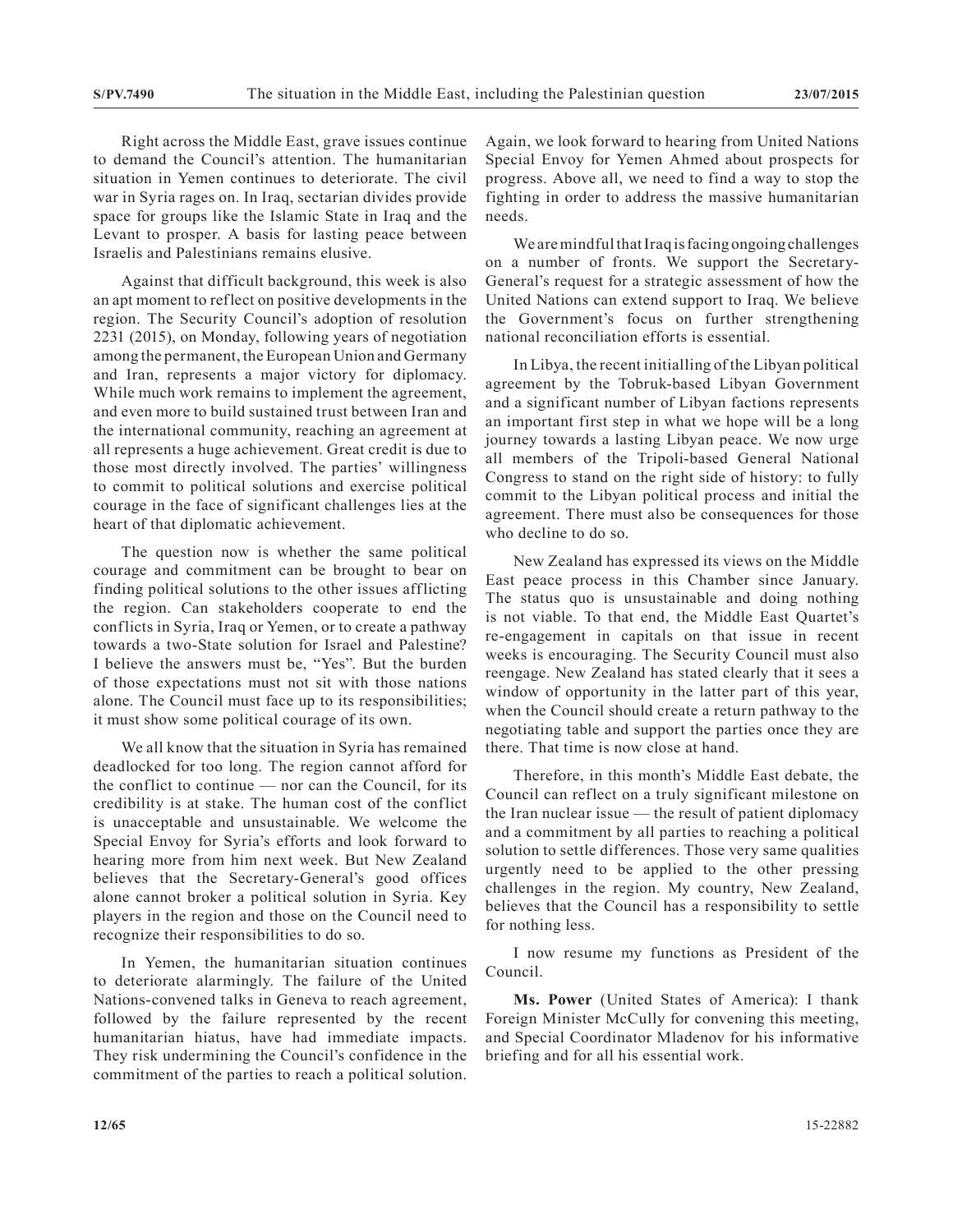When the Security Council convenes every three months for an open debate on the Middle East, our discussion inevitably returns to a similar set of themes. They are the gut-wrenching and ever-growing humanitarian catastrophe in Syria; the urgent need to breathe new life into the efforts to achieve a two-State solution to the Israeli-Palestinian conflict; and the importance of finding political solutions to those profound challenges, which have an impact far beyond the borders of any one country, or even the region. The longer those conflicts drag on, the greater the humanitarian consequences that must be addressed, and the deepening humanitarian crises exacerbate the conditions in which enmity and violence thrive, making it even harder to reach those durable political solutions.

That has been the pattern in Syria. This month we cross the calamitous threshold of 4 million refugees from the conflict, making Syria the largest refugee crisis in a quarter-century. Another 7.6 million Syrians have been displaced within the country's borders, and approximately half of all Syrians, 12.2 million people, need humanitarian assistance. Yet the international community is not just failing to keep pace with the urgent needs of this population, we are falling further and further behind. Just a quarter of the 2015 United Nations appeal for Syria has been funded — one quarter, for the greatest humanitarian crisis in a generation. The shortfall has immediate and profound consequences for Syrians in need. As a result of the funding gap, the World Food Programme has been forced to cut its food assistance for more than 5.5 million Syrians, and 750,000 Syrian refugee children are not in school. The shortfall also has considerable repercussions for Syria's neighbours, which have shown immense generosity and compassion in taking in millions of Syrians, and whose Governments and communities are left to fill in the gaps when the international community fails to step up.

As we have said all along, this humanitarian crisis is man-made. It is fuelled by the widespread atrocities of a regime, seemingly unsatisfied by the carnage wrought by its barrel bombs and use of chemical weapons, that is now dropping entire Dumpsters filled with explosives on neighbourhoods, and that did not even suspend its bombings on the celebratory holiday of Eid Al-Fitr. As one resident of Aleppo told a reporter, "Here, Eid means Assad's bombs". According to recent reporting, when residents fled an upsurge in fighting in the city of Dar'a in late June, the regime expanded its aerial bombing to target the open fields and villages where civilians took shelter. At least four hospitals in the villages where

civilians fled were hit by aerial bombs, including one strike that reportedly killed five children in a hospital in the village of Taibeh. A doctor who leads a makeshift 12-bed clinic in Idlib province described the horror that followed air strikes on a nearby town on 4 June. More than 130 wounded, many of them children, arrived within hours. The doctor said,

"Bodies were everywhere — on the tables, in the hallways, on the floor. The floor was full of blood. Medical staff and volunteers picked their way between the wounded, doing what they could."

Overwhelmed and able to provide only basic treatment, the clinic had to turn away 50 people. The doctor said, "The only choice we have is to replenish our supplies, gather our hopes and prepare for the next tragedy".

The humanitarian crisis is also fuelled by the terror of violent extremist groups such as the Islamic State in Iraq and the Levant (ISIL), which in May released a video of children executing 25 soldiers in Palmyra, and which, just last week, posted footage of a child decapitating a Syrian army captain. A 14-year-old Yazidi boy who was abducted by ISIL and forced into one of their so-called cub training camps, designed to indoctrinate children as young as 4 or 5 years old, said that he and more than 100 other child recruits were given dolls on which to practice beheadings. In Dayr az Zawr, ISIL recently beheaded women for the first time, for the alleged crime of sorcery.

We must do more than name these challenges and call for them to be addressed. Instead, it is on us to come up with solutions that are pragmatic, principled and effective. For example, while it is important to call on Syria's neighbours to keep their borders open to the Syrians fleeing violence and persecution — thousands of whom are trapped at the border and struggling to survive — we also have a responsibility to help those neighbouring countries shoulder the immense costs of hosting massive refugee populations. We must condemn every use of chemical weapons in Syria, but also develop a way of identifying those who perpetrate, organize, sponsor or otherwise have a hand in such attacks, as the proposed joint investigative mechanism of the United Nations and the Organization for the Prohibition of Chemical Weapons would do, so that those responsible can one day be held accountable. And after two months of consultations with stakeholders, the Special Envoy of the Secretary-General, Staffan de Mistura, continues to work diligently to create a path towards a resolution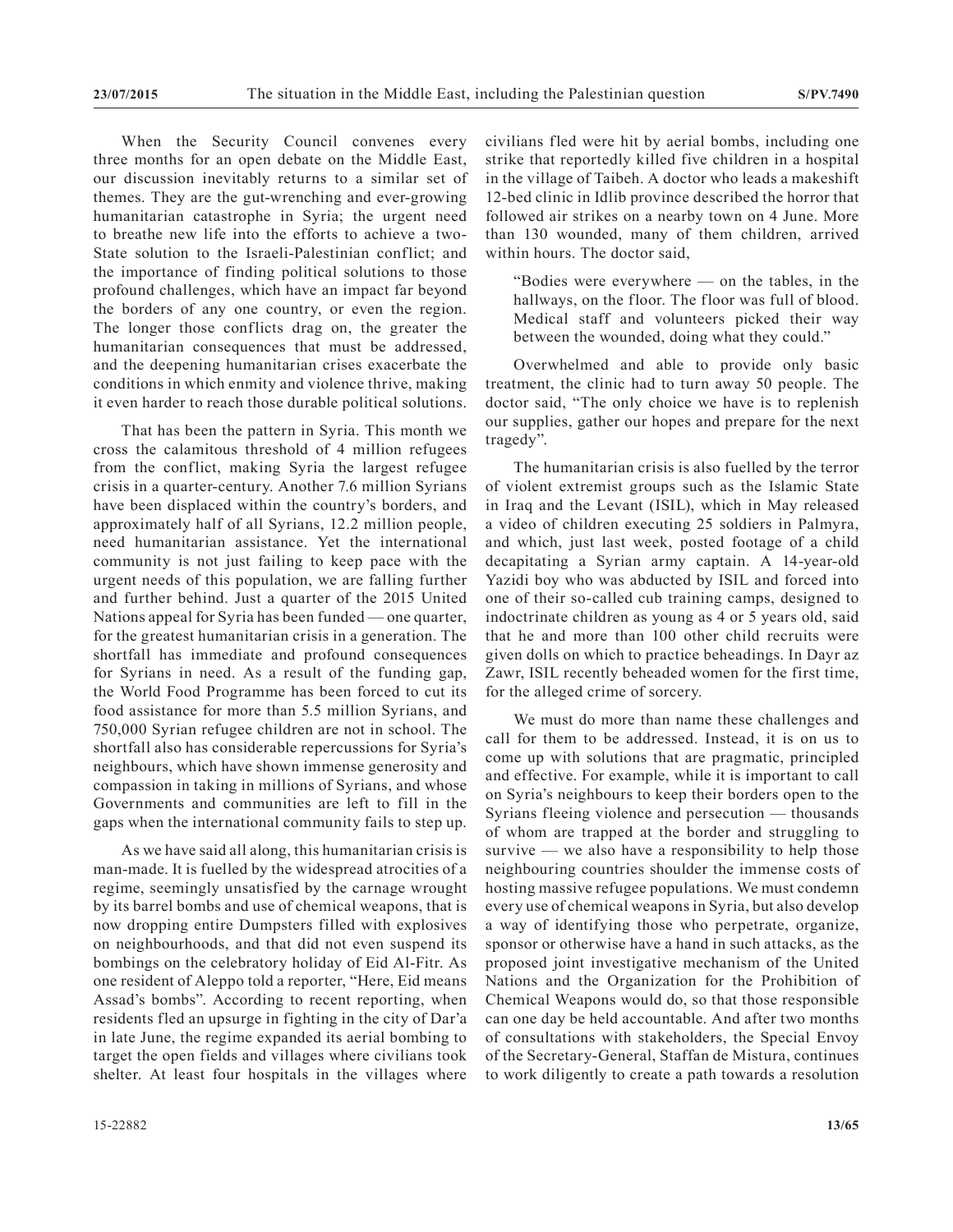of Syria's crisis. His efforts deserve the Council's full support.

In the Israeli-Palestinian context, we risk falling into a similar pattern, especially with regard to rebuilding Gaza. Only 28 per cent of the funds pledged for Gaza's recovery at the Cairo conference in October have been disbursed. That means that around \$2.5 billion that was committed to assisting the people of Gaza nine months ago has not materialized. As has been said, we are seeing a similarly profound gap in funding for the United Nations Relief and Works Agency for Palestine Refugees in the Near East (UNRWA), which currently has a more than \$100 million shortfall. UNRWA officials say — and we have heard the same thing again today — that if the shortfall is not met they will be forced to close its more than 700 schools, which serve some 500,000 students, nearly half of them in Gaza. Countries concerned about the humanitarian situation in Gaza must follow through on their commitments to the people who live there, and do their part to fill UNRWA's significant budget deficit. The United States has disbursed 95 per cent of the \$400 million we pledged at the Cairo conference, and we provided more than \$398 million to UNRWA in 2014, more than any other bilateral donor.

Of course, it has to be said that addressing Gaza's immediate humanitarian needs deals with the symptoms of conflict but not the root causes. We continue to believe that achieving a two-State solution through negotiations remains the best path forward, not only for resolving many of the issues in Gaza but also for Israel's security, Palestinian aspirations and security, and regional stability. We continue to look to the Israeli Government and the Palestinians to demonstrate, through policies and actions, a genuine commitment to a two-State solution. Only then can trust be rebuilt and a cycle of escalation avoided in the future.

In conclusion, on Monday the Council unanimously adopted resolution 2231 (2015), endorsing the Joint Comprehensive Plan of Action. If implemented, the deal would cut off all pathways for the Islamic Republic of Iran to develop the fissile material required for a nuclear weapon, while putting in place a rigorous inspection and transparency regime for verifying Iran's compliance. The true measure of the deal, of course, will be in its implementation. But also important, for the purposes of this debate and the Security Council in general, is what the Plan of Action tells us about how to tackle some of the world's most seemingly

intractable problems. The first thing it tells us is about persistence. The deal was reached after two years of talks and gruelling negotiations between the P5+1 nations, the European Union and Iran. The second is pragmatism. The deal does not tackle every concern we have about Iran's destabilizing actions, but rather focuses on the gravest single threat to the region. The third is enforceability. The Plan of Action does not trust that Iran is not pursuing a nuclear-weapons programme; it puts in place rigorous verification measures that have the force of a unified international community behind them. The Security Council should take it as its challenge to apply those lessons to the other serious crises facing the region.

**Mrs. Kawar** (Jordan) (*spoke in Arabic*): At the outset, I would like to thank you, Sir, for presiding over this important meeting, and to thank Mr. Mladenov for his briefing today and his efforts in general.

The prospects in our region are dire. We are faced with challenges that are complicated, interlinked and unprecedented in their variety and extent. People in the region suffer daily from the repercussions of longstanding crises and conflicts. A failure to deal with their root causes will unquestionably make them worse and feed the sources of terrorism and extremism in a way that is a threat to the entire world. The international community must not waste time. The most recent détente regarding some of the issues in the region, and the international cooperation accompanying it, must be expanded on in order to launch a wider and more comprehensive dialogue on all the controversial issues in the region and to resolve the Palestinian question, which is at the core of the conflict in the Middle East.

Peace is not just a choice we call for over and over; it is the only way. We must work to create the conditions for the resumption of serious and comprehensive negotiations between Israelis and Palestinians, eliminate the obstacles that stand in the way of such negotiations, entrench the two-State solution — creating a fully sovereign, independent Palestinian State on national Palestinian soil, along the lines of 4 June 1967 and with East Jerusalem as its capital — as well as to ensure security and safety for all the peoples and States of the region.

Jordan has major genuine direct national interests in achieving peace. Direct negotiations that are both serious and commited, with a set time frame towards the two-State solution, must be resumed. Comprehensive peace must be achieved. And all fundamental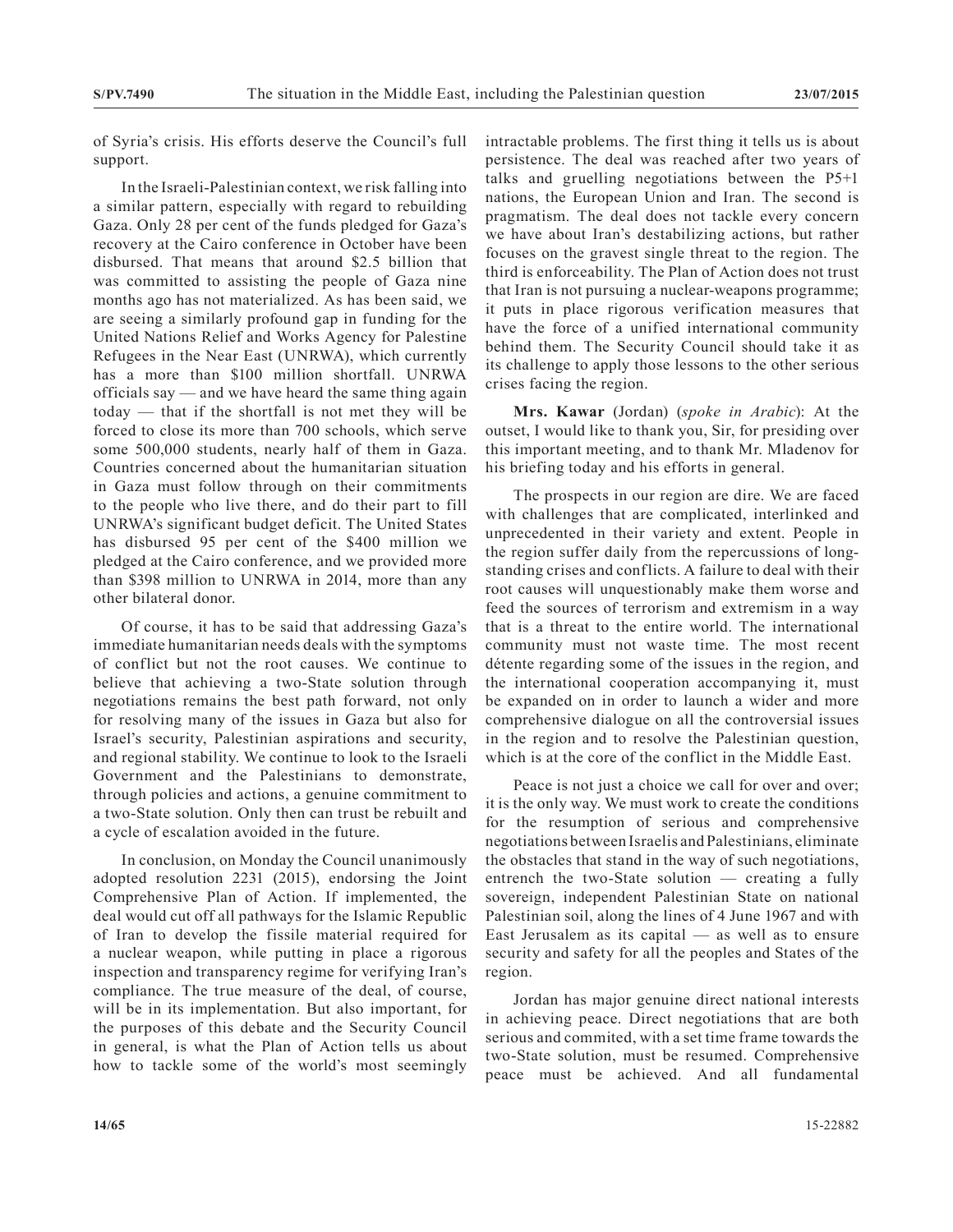issues — Jerusalem, refugees, security, borders, water and others — must be addressed in accordance with the international terms of reference, international law and the Arab Peace Initiative in all its elements, so as to achieve vital Jordanian interests related to those matters. Such negotiations must be accompanied by a serious commitment, in words and deeds, to avoid any unilateral measures that may threaten or prejudice the results of the negotiations. That includes settlement activity, which the entire world agrees is illegal, as well as the forced expulsion of Palestinians and the demolition of their homes and confiscation of their land.

As a member of the Security Council, Chair of the Ministerial Council of the League of Arab States and as a member of the Arab ministerial committee on negotiation and contact with major Powers, Jordan is committed to resuming serious negotiations between Israelis and Palestinians to achieve and international agreement on a framework for negotiations through every possible means.

The United Nations and regional and international parties must improve all facets of the lives of Palestinians. They must take the necessary steps on the ground to support the Palestinian economy — whether by investing in the private sector, supporting the rule of law or facilitating the movement of people and goods. Jordan calls on the international community to put an end to the exacerbation of the social, economic and humanitarian suffering in the Gaza Strip, which is part and parcel of the future Palestinian State. The Israeli siege on the Gaza Strip must be lifted, and reconstruction must be revitalized. We call on the international donor community to support the United Nations Relief and Works Agency for Palestine Refugees in the Near East (UNRWA) to fulfil its mandate — in the Gaza Strip, the West Bank and, indeed, the countries that host Palestinian refugees. UNRWA faces an unprecedented financial shortfall, about which we have repeatedly warned. That shortfall will lead to reduced the services provided by the Agency, in particular to Jordan, which hosts the largest number of Palestinian refugees.

The Middle East region is known for its conflicts and instability. However, we know full well that our region is very rich in resources. Our young people want to live in security and to enjoy well-being. They want to preserve their identity and historic and cultural background. The international community must work to achieve comprehensive peace in the region and a solution to the Palestinian question.

**Mr. Ibrahim** (Malaysia): I join colleagues around the table, Sir, in warmly welcoming you to the Security Council today. On behalf of my delegation, I thank you for convening and presiding over this meeting. Your presence here today clearly demonstrates the importance New Zealand attaches to the subject of today's open debate. I also thank the Special Coordinator for the Middle East Peace Process, Mr. Nickolay Mladenov, for his briefing, which should strengthen our collective resolve to put an end to the saga of the tragic plight of the Palestinians.

On Monday, 20 July, Malaysia was honoured to co-host with Jordan an Arria Formula meeting of the Council to reflect on the situation in Gaza one year after the Israeli military offensive. I wish to thank Ambassador Dina Kawar of Jordan for co-chairing the meeting, as well as Council members for their active participation. The last such meeting was held in 1997. Speakers at the meeting came from the academia and non-governmental organizations (NGOs) and did not represent any political stripe. The thrust of their presentation was on the dire humanitarian consequence. The stories of victims whose misfortune it was to live on the wrong side of the border tugged at the heartstrings of the presenters and led them to tell stories of anguish and despair, of continuous misfortune and suffering and of broken dreams and hopes. I would like to share my own reflections and impressions on the Arria Formula meeting and some of the pertinent points raised, which I hope will help us to provide a sharper focus on the consequences of the Palestine-Israeli conflict in the Council.

According to the World Bank, by May 2015 the continuing Israeli blockade had reduced Gaza's gross domestic product by 50 per cent. Meanwhile. Meanwhile, the unemployment rate hovers at around 44 per cent, the highest in the world. According to the NGOs, basic construction materials — such as gravel, steel bars, cement, wood of certain thickness, along with a wide range of spare parts, computer equipment and vehicles — are classified as dual-use items, and their importation into Gaza is severely restricted by Israel. As of June 2015, less than 1 per cent of construction materials required for reconstruction had so far entered Gaza. Also according to them, since the offensive not a single destroyed house has been rebuilt. Awaiting construction are 12,580 housing units, while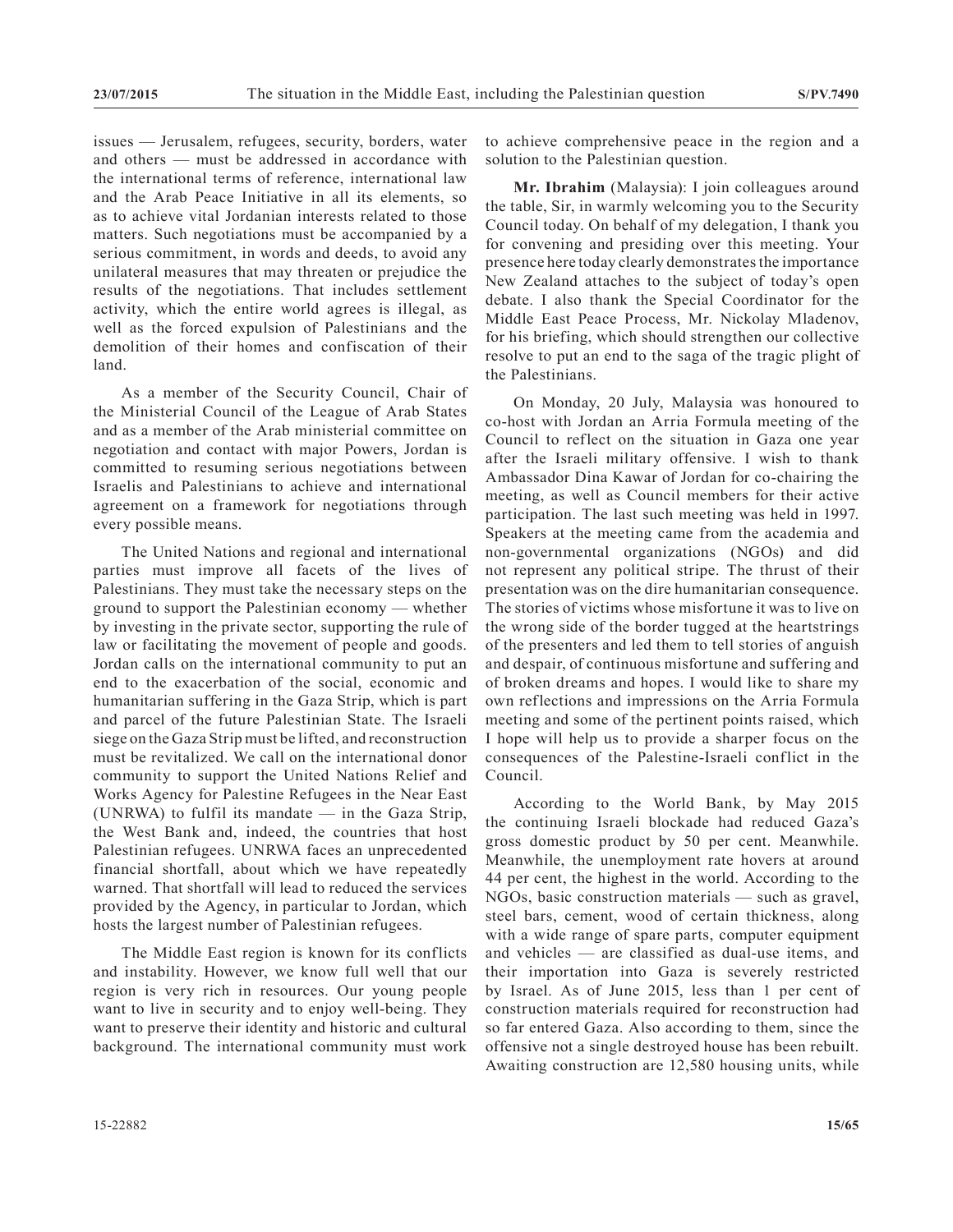17,817 families — roughly 100,000 persons — remain displaced. At the current pace, it will take 19 years for Gaza to be rebuilt. And there was recognition across the board from Council members that the humanitarian situation in Gaza was increasingly dire. Malaysia subscribes to the view that the situation of hopelessness only feeds strongly into the narratives of the Islamic State in Iraq and the Levant/Daesh in their recruitment drives and represents a time bomb for the region unless drastic and immediate action is taken to address it.

The situation in Gaza cannot be looked at in isolation from the larger issue of the occupation and the attempts by the occupying Power to cement its control over the occupied Palestinian territory. The date of 9 July 2015 marked 11 years since the International Court of Justice rendered its unanimous advisory opinion on the *Legal consequences of the construction of a wall in the occupied Palestinian territory* (see  $A/ES-10/273$  — on the illegality of the construction of the Israeli separation, or apartheid, wall. We remained dismayed and outraged, in equal measure, that the Court's opinion continues to be flagrantly disregarded by Israel — not to mention the fact that to date no reparations have been made to those affected by the continuing construction of the system of walls and fences. We condemn the Israeli Supreme Court's approval, earlier this month, of the construction of a new section of the apartheid wall in southern Jerusalem.

At the same time, expansion of illegal Israeli settlements in the occupied Palestinian territory continues in complete disregard of international law and the overwhelming disapproval of the international community. At a time when Muslims are rejoicing after Ramadhan, Israeli authorities decided to demolish more homes in a village in the south of Hebron. Israeli security forces continue to use unnecessary force to arrest or detain Palestinian children, some as young as 11. According to a recently released report by Human Rights Watch, Israeli security forces have choked children, thrown stun grenades at them and beaten them in custody. Furthermore, detained children are being tried before military courts — in gross violation of international law and human rights law. Ninety-five per cent of children released from Israeli jails have suffered from torture and ill treatment during interrogation and detention.

It defies logic and common sense to believe that these are the actions of a sincere partner for peace. The expansion of settlements, the continuing blockade against Gaza, the continued construction of the apartheid wall and the systematic and continuing denigration and subjugation of an entire people, backed by overwhelming military superiority, reveal a concerted attempt by Israel to alter the situation on the ground — leading to a one-State reality.

We call upon the international community and the Council to find the political will to halt that trend, which drives Palestinians and Israelis further away from a two-State solution and ensures that the flames of enmity between the two sides will never die out. While we remain committed to existing initiatives aimed at solving the conflict, we believe that new initiatives such as the proposed French draft resolution to reinvigorate the Middle East peace process must be given serious consideration.

At a time when the Middle East is rocked by raging conflict from Syria to Yemen, driven to a certain extent by extremist ideologies and ideologues, it is easy to forget that, according to the key narratives propagated by extremists and terrorists, such as Al-Qaida, Daesh and their ilk, those groups claim that they are also fighting against injustice and oppression in occupied Palestine. Ensuring a just, comprehensive and final solution to the Israeli-Palestinian conflict would contribute tow depriving those groups, their supporters and affiliates of such a false narrative.

In conclusion, Malaysia remains convinced that the United Nations must continue to play a central role in the achievement of a two-State solution for Palestine and Israel. Malaysia continues to believe that the time has come for the international community, and for the Council in particular, to lead the way and end the status quo in the occupied Palestinian territory. The Council must find the collective will to shoulder its Charter responsibilities in resolving this long-standing conflict, which is as old as the Organization itself.

My delegation associates itself with the statements to be delivered by the representatives of Iran and Kuwait on behalf of the Non-Aligned Movement and the Organization of Islamic Cooperation, respectively.

**Mr. Cherif** (Chad) (*spoke in French*): I would like to thank New Zealand for having convened this open debate on the situation in the Middle East. I would also like to thank Mr. Nickolay Mladenov for his briefing.

The Middle East is at a critical juncture today, characterized by the impasse in the Israeli-Palestinian peace process, the continuation of the deadly conflict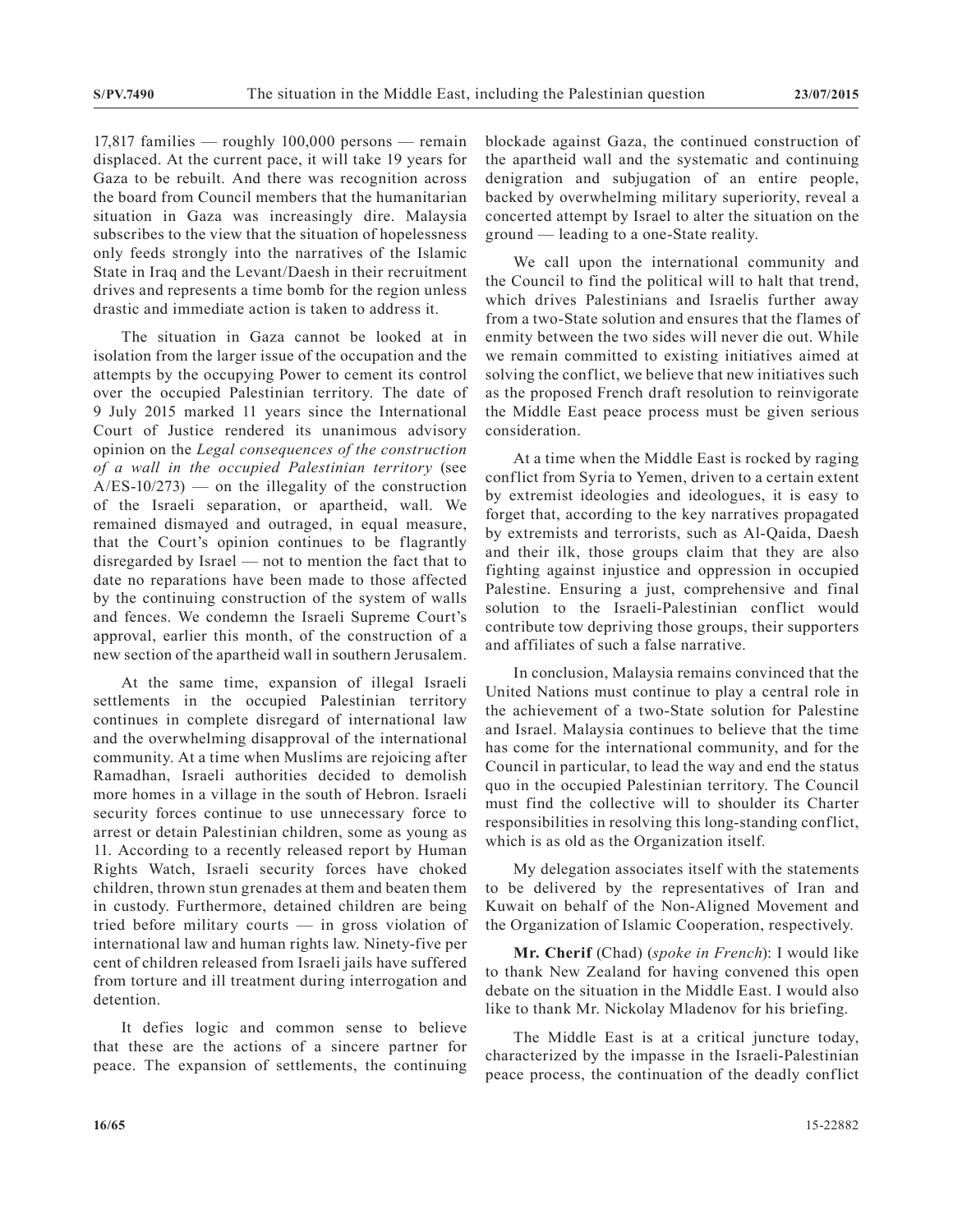in the Syrian Arab Republic, its deadly spillover into other countries — most notably Lebanon — and the conflict in Yemen.

Concerning the Israeli-Palestinian conflict, it is glaringly apparent that without a final, just and equitable solution to the conflict that ensures Israelis their security and Palestinians an independent and viable State, efforts to establish an effective and sustainable peace in the Middle East will be illusory. However, the issue of Palestine has been on the United Nations agenda for more than six decades. The Palestinian people see no hope resulting from the efforts undertaken to put an end to the Israeli occupation and give them a sovereign State within the pre-June 1967 borders. The interminable negotiations between the Israelis and Palestinians have worsened the current impasse in the peace process of the last several decades. The impasse also highlights the inability of the international community to put the peace process back on track. The status quo is becoming increasingly intolerable, both for the Palestinian people and for a large majority of the international community. The impasse in the peace process — we need to call a spade a spade — is attributable to Israel's refusal to accept a two-State solution, that is two States living side by side in peace and security.

Of course, peace initiatives cannot succeed if colonization activities continue on a large scale, if the separation wall continues to facilitate the seizure of land from the Palestinians, if international law and the relevant Security Council resolutions continue to be flouted by setting in concrete topographic changes from one day to the next, if the collective punishment and strident repression of the Palestinian people continue to be commonplace, if the blockade against Gaza continues, and if incursions by Israeli forces into holy sites, such as the Al-Aqsa Mosque, continue to increase. I could go on.

All of those actions only increase tensions and weaken the possibilities for dialogue between the two sides. The negotiation process therefore requires an appropriate political environment and measures that encourage mutual trust. To that end, it is the international community's responsibility to intensify its efforts to help both parties take the difficult and courageous decisions needed to engage — in good faith  $-$  in dialogue. In that regard, the Security Council must fully assume its responsibilities in accordance with the provisions of the Charter of the United Nations, the Madrid principles, the Quartet road map, the Arab Peace Initiative and other agreements recently reached between the parties, in order to achieve a viable peace — one that will allow the Palestinian people to live in an independent and sovereign State. Accordingly, we urge both sides to resume dialogue, and we commend any initiative that seeks to relaunch the peace process by clearly establishing a framework for future negotiations with a deadline, which would put an end to the Israeli occupation of the Palestinian territories.

Even without a negotiated solution, the accession of the State of Palestine to international organizations, treaties and conventions — with the ultimate aim being its full membership in the United Nations — could be an alternative and should be encouraged. At any event, the two-State solution should, under no circumstances, be called into question, because it is the only option possible for satisfying the legitimate aspirations of the Palestinians and for taking into account Israel's security concerns.

Concerning Syria, Chad is deeply concerned by the continuing violence and worsening of the humanitarian situation in that country. The situation has been exacerbated by the use of chemical weapons and other banned material, as well as by atrocities committed by terrorist groups tied to the Islamic State in Iraq and Syria and Al-Qaida. We are horrified to see the degree of self-destruction in Syria and to witness Syrians killing one another with such violence. The number of wounded and killed increases every day. Civilians are being deliberately attacked in contravention of international humanitarian and human rights law. The various vital components of the infrastructure in that country have been practically destroyed. We condemn all violence — whatever its origin. The perpetrators of human rights violations must be identified and brought to justice. The scale of the violence, the inability of the international community to facilitate a cessation of hostilities between the parties and the absence of a political perspective have further worsened the suffering of the civilian population, who have been abandoned to their sad destiny. Confronted with that serious situation, the international community must not sit idly by; it must take all steps necessary to stop the violence and bring the parties back to direct negotiations in order to arrive at a just and sustainable political solution within the framework of the Geneva communiqué issued on 30 June 2012 (S/2012/522, annex). In that regard, we commend and support the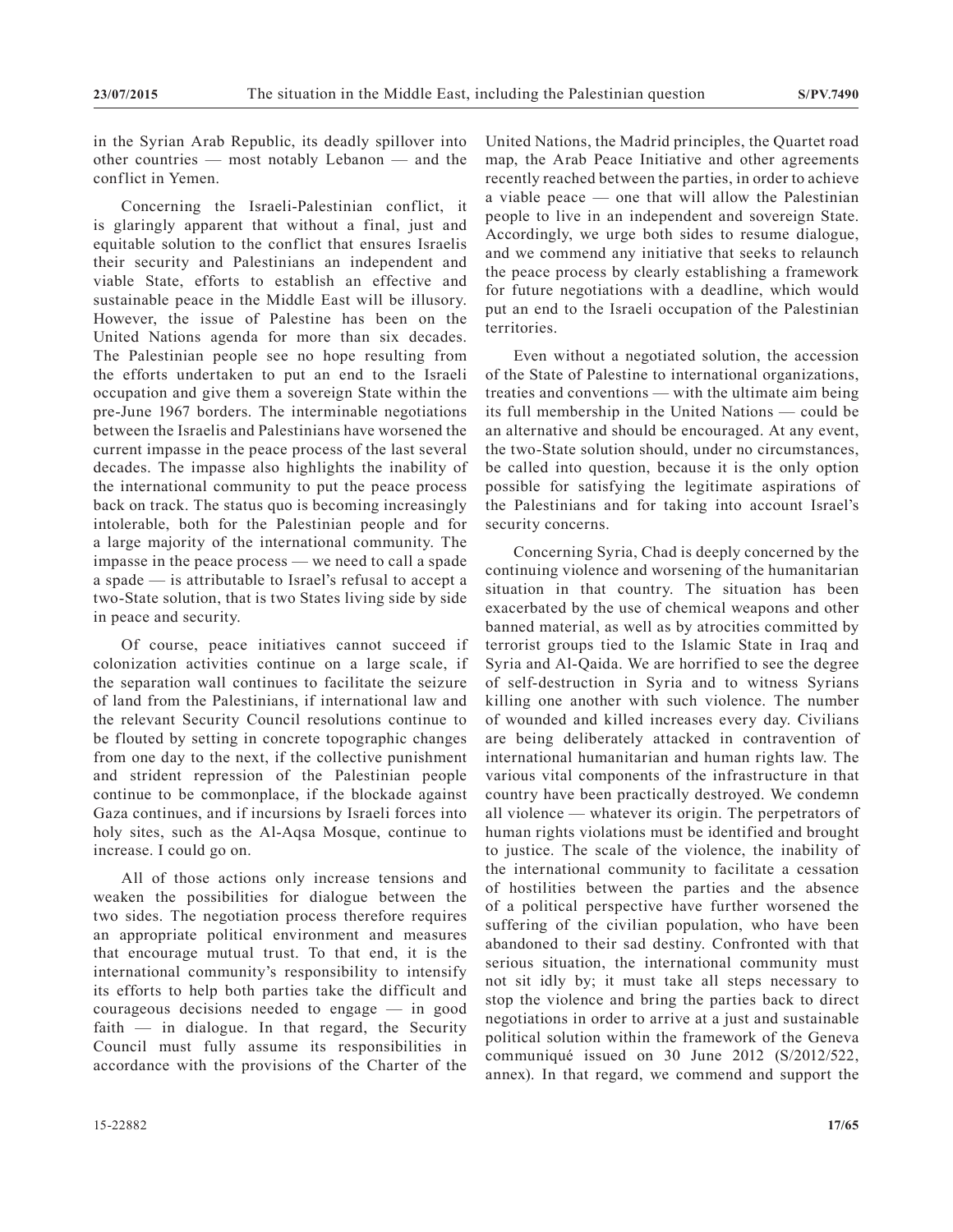untiring efforts of Mr. Staffan de Mistura, Special Envoy of the Secretary-General, to find a way out of the crisis.

With regard to Lebanon, we commend the efforts of the Lebanese Government to fight incursions into its territory by the terrorist groups Daesh and Jabhat Al-Nusra. We call on all parties to the Syrian conflict to respect the sovereignty and territorial integrity of Lebanon. Moreover, we encourage all Lebanese actors to dissociate themselves from the Syrian conflict and to adhere to the Baabda Declaration of June 2012 so as to protect Lebanon from repercussions of the regional crisis.

Lebanon still has to suffer the collateral effects of the Syrian crisis and faces a great many security, humanitarian and economic challenges. The longstanding vacancy in the presidency is undermining the stability of Lebanon and considerably hinders the proper functioning of State institutions. The political actors in Lebanon need to focus first and foremost on stability and national interests and to demonstrate flexibility to elect as soon as possible the country's President in order to better respond to the multiple challenges with which the country is confronted. We urge the international community to continue to assist Lebanon to surmount its difficulties and to reinforce its resilience in the region.

I conclude with the situation in Yemen. We are concerned by the ongoing conflict between the pro-Government forces and the Houthi rebels and by the ongoing degradation of the humanitarian situation. In the absence of a genuine humanitarian truce, the civilian population is trapped in the crossfire and is lacking practically everything. We call on all parties to the conflict to avoid the deliberate targeting of civilians and the country's vital infrastructure and to respect international humanitarian law and human rights. We also call on the parties to engage in good faith in an inclusive dialogue so that they can reach a peaceful and lasting solution to the crisis, in conformity with the relevant Security Council resolutions, particularly resolution 2216 (2015), and with the Gulf Cooperation Council Initiative and its Implementation Mechanism, as well as with the outcome of the National Dialogue Conference. From that point of view, the international community should intensify its efforts to relaunch the political process so as to avoid the erosion of the legitimate institutions and the total foundering of the country. We reiterate our support for the efforts of Mr. Ismail Ould Cheikh Ahmed, Special Envoy of the Secretary-General for Yemen, and we encourage him to continue his work to find a solution to the crisis.

**Mr. Delattre** (France) (*spoke in French*): At the outset, I would like to thank the Minister for Foreign Affairs of New Zealand for coming and to congratulate New Zealand on its presidency of the Council for July. I would also like to thank Mr. Mladenov for his briefing.

In the Middle East, since last summer, and even more since the recent visit of French Foreign Minister Laurent Fabius to the region, France has been noting with concern that a two-State solution is becoming unrealizable. Day after day the continuance of the illegal settlements threatens the possibility of a two-State solution. The political void fuels the risk of an explosion, as illustrated by the proliferation of acts of violence. The Security Council's Arria Formula meeting on July 20 recalled that in Gaza the blockade perpetuates misery and despair, which strengthen extremism and expose the territory to a regular renewal of violence. If we want to end that negative and dangerous cycle — dangerous for the people of the region but also to international peace and security — it is urgent to reconstitue political prospects for the creation of a viable and independent Palestinian State, living in peace and security alongside the State of Israel.

How to make progress? First, by recognizing that the peace process as we have practised it for more than 20 years is insufficient. It is illusory to hope that the Israelis and the Palestinians can resume negotiations and, above all, conclude them without broad international support. France is determined to act to promote a credible resumption of the peace process. It concerns our security as well as the stability of the Middle East.

For my country, determined action to promote peace must be based on two pillars: the collective action and mobilization of the international community, on the one hand, and the definition of a framework for negotiations, on the other hand. This is something to which the Council should contribute. The international community must act collectively. That does not call into question either the historical role of the United States nor the existence of the Quartet. Rather, it has to do with involving more partners, beginning with the European Union, the League of Arab States and, especially, the permanent members of the Security Council, in order to assist the parties to make, but also to implement, the difficult compromises that will be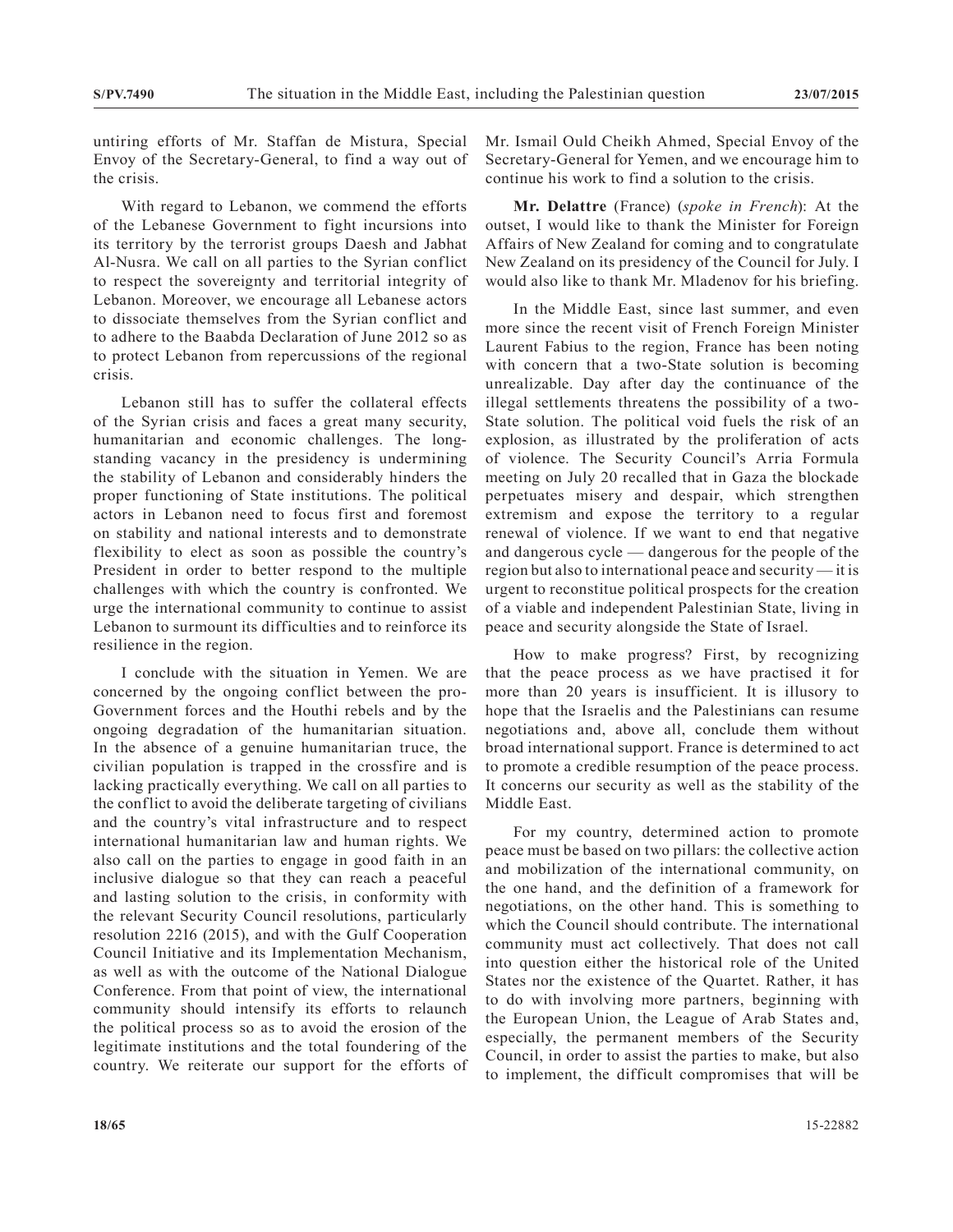necessary for peace. That is the essence of the proposal to create an international support group, which has received backing from most of our partners.

Nearly 50 years after the adoption of resolution 242 (1967), it is essential to put the Council back at the heart of the conflict resolution — not to impose a solution on the parties, but to establish the framework for negotiations. When the time comes, it will be the Council's responsibility to adopt a consensual and balanced draft resolution that will set the parameters of the final status and define a timetable for negotiations. We are currently working to assemble the conditions for such an initiative, which will be meaningless if we do not receive the guarantees that it will be both widely supported and implemented. Without a political perspective, there is a risk that the parties will strengthen their unilateral strategies, which would be in nobody's interest. It is therefore time for the international community to renew its efforts for peace.

In Syria, four years after the start of the uprising, the human toll of the conflict is terrible, with more than 220,000 people killed, more than half of the population refugees or displaced persons, 12.2 million people in need of emergency humanitarian assistance, including 5.6 million children, and 440,000 persons besieged. Indiscriminate attacks by the Syrian regime through the daily use of barrel bombs are the main cause of civilian casualties. Following the Arria Formula meeting organized by France and Spain on the issue of barrel bombs, it is essential that the Security Council remains mobilized to put an end to the utilization of that inhumane weapon. As Special Envoy Staffan de Mistura often reminds us, there is no possible solution to the conflict as along as Bashar Al-Assad remains in power. There is no future with an ultra-minority clan that drowns the country in blood and continues to play a disturbing and dangerous game with Daesh.

To arrive at a solution, France for a number of months has been advocating a relaunch of the political process in Syria. On 29 July Mr. De Mistura will present to the Council the findings of consultations carried out over the past two months. We hope that those consultations will enable concrete proposals to operationalize the Geneva communiqué (S/2012/522, annex)with a view to a genuine political transition.

Finally, the situation in Lebanon is a source of concern on all fronts. The country is threatened by the Syrian crisis. It is infiltrated by terrorist groups, there is a massive presence of refugees, and Hizbullah

is involved in Syria. It is also threatened by tensions between Hizbullah and Israel that could potentially lead to an escalation, with the risk of a new war in the Middle East that it cannot afford. It is also threatened by the presidential vacancy, which is all the more harmful since the country faces huge domestic challenges.

In that context, it is important for the international community to strengthen its support of Lebanon by helping it to take on the humanitarian challenge posed by the presence of Syrian refugees, by suppoting the Lebanese armed forces, by maintaining the capacity of United Nations Interim Force in Lebanon to prevent tensions in the south of Lebanon, by renewing the Force's mandate in August and, lastly, by urging Members of Parliament to rapidly elect a President, as the Council called for under France's presidency in March.

As a way to contribute in all of those areas, France believes that it would be useful to convene a meeting of the international support group at the ministerial level in New York, during the upcoming meeting of the General Assembly in September. The international community must not, and cannot, lose interest in Lebanon at a time when the challenges are greater than ever.

**Mr. Oyarzun Marchesi** (Spain) (*spoke in Spanish*): I thank you, Mr. Minister, for convening this open debate. I also wish to thank Mr. Mladenov for his briefing.

Spain aligns itself with the statement to be delivered by the observer of the European Union. I will focus my statement today on three main points: the Middle East peace process, Yemen and Syria.

It is perhaps timely to assess the impact on the region of the recent agreement with Iran. What is certain is that the nuclear agreement resolves a question that has been weighing on the entire Middle East region; that is why we must now decisively resume consideration of the Israeli-Palestinian conflict.

The process is at a particularly difficult juncture. Both parties have declared themselves committed to the two-State solution; but we are still far from agreement on the conditions for undertaking negotiations. We must therefore make progress on two tracks: confidence-building measures and re-establishing a negotiating framework.

In terms of confidence-building on the part of the international community, that involves reacting to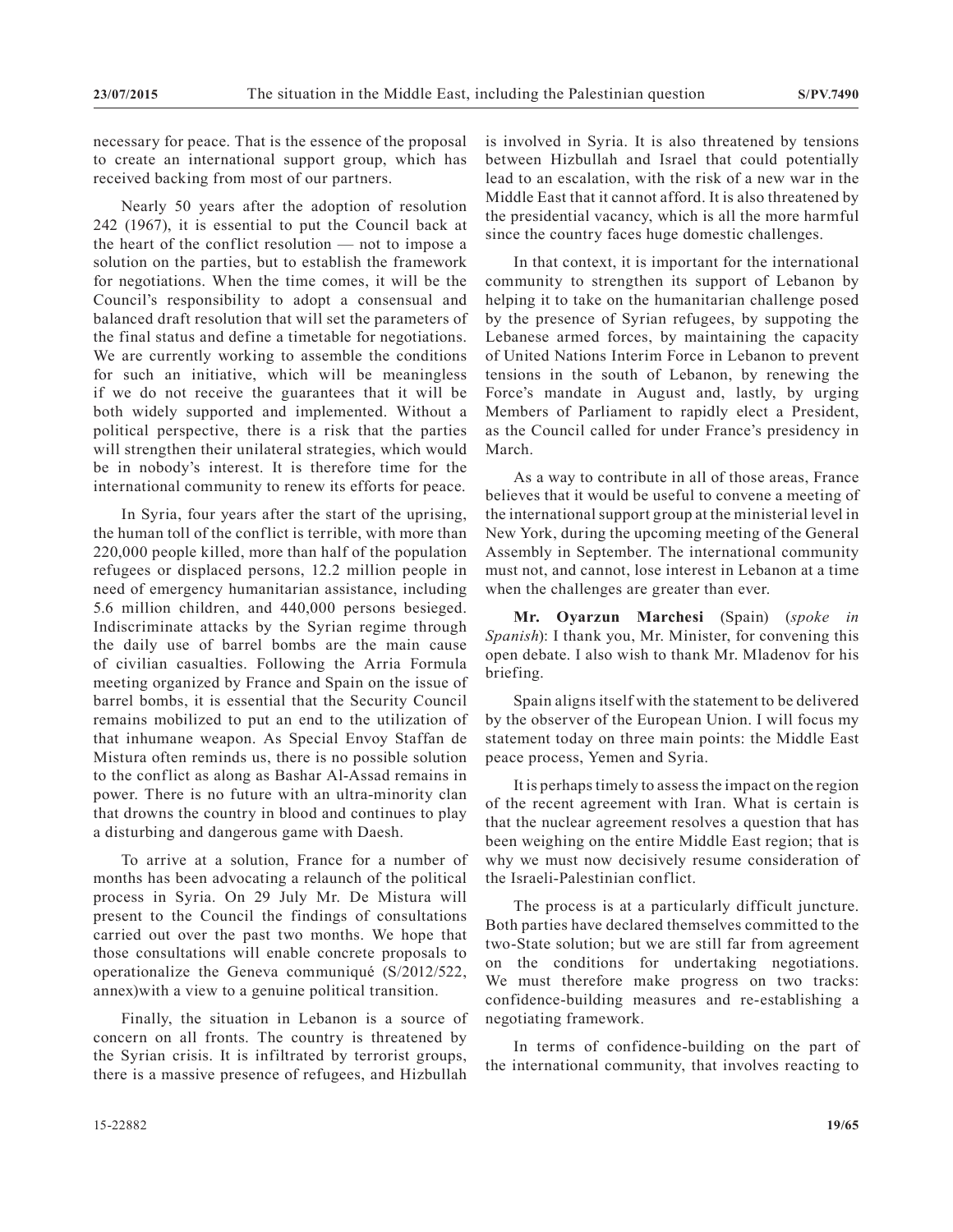measures that can be said to be moving backwards — for example, the demolition of homes and humanitarian facilities in Area C. That also involves recognizing the progress made, including the fact that no new settlements have been built in recent months.

At the same time, we must work towards Palestinian reconciliation and the establishment of a national unity Government under the authority of President Abbas. Currently, there is risk of a de facto split in Gaza when it becomes part of the future Palestinian State. We believe that intra-Palestinian reconciliation is essential to the continued viability of the two-State solution.

We must accelerate Gaza's reconstruction. One year after Operation Protective Edge, according to the United Nations Relief and Works Agency for Palestine Refugees in the Near East (UNRWA), almost no progress has been made in the reconstruction of homes. The figures provided today regarding UNRWA's financial resources are of serious concern. Also worrisome is the scenario described recently during the Arria Formula meeting, where the true suffering of the people in Gaza was highlighted.

The measures taken by the Israeli Government— the so-called economic peace — are positive, but we must not lose sight of the ultimate goal, which is the lifting of the blockade, with appropriate security guarantees for the State of Israel.

Not only do the settlements in the West Bank and the Gaza blockade gradually erode the peace process, they also heighten the risk of radicalization. The presence of the groups affiliated with Daesh in the Gaza Strip that have been identified in recent months should lead all parties to reflect on the urgent need to address the pressing political, humanitarian and security challenges.

With respect to the creation of a new political framework, there are no prospects for a solution without the involvement of the international community. We believe in the efforts made in coordination with the countries of the region to reaffirm the validity of the Arab Peace Initiative. Nevertheless, no initiative will exempt the Security Council from its responsibility. Sooner or later, as the representative of France just noted, the Council will have to propose a proper framework to the parties for a return to negotiations based on conditions and a specific time frame through a consensus-based resolution. Our Vice-Minister for Foreign Affairs, who visited the region just a few days

ago, has sent that message to both the Israeli and the Palestinian authorities.

Specifically, there are three messages. There is no alternative to the two-State solution. Intra-Palestinian reconciliation is urgent. And the Security Council must play a key role. The next quarterly open debate, in October, will provide an opportunity to assess the ways in which the Council can contribute to promoting the peace process in the Middle East.

I would also like to refer briefly to Yemen. The Security Council must not remain indifferent to the humanitarian tragedy that is facing the Yemeni people. We have repeatedly called for a humanitarian pause, without conditions. Humanitarian actors on the ground, such as Doctors Without Borders, have continued to warn us of the growing challenges in providing the assistance that has become more urgent each day. A neutral and more flexible mechanism is also essential for monitoring imports of food, fuel and other basic materials. We call on all parties to the conflict to respect international humanitarian law. At the same time, we look forward to the prompt mediation by the Special Envoy of the Secretary-General of a dialogue between the parties towards a political solution in Yemen.

In conclusion, I would like to address Syria. The fifth year of the conflict in Syria is casting a devastating shadow. The humanitarian tragedy has reached absolutely intolerable limits. We all know the numbers, and saw them again today. However, we cannot forget that each number represents a person, a family or a story of unspeakable suffering that we have failed to prevent.

The same is true of the grave violations of international humanitarian and human rights law. We condemn most emphatically the absolute contempt shown for the most basic rules of international humanitarian law. Those responsible must know that they will be held accountable for their actions. In any case, we should not fail to note the specific obligation of the Syrian Government, in its capacity as the Government, to protect its citizens, as well as its full responsibility for its unjustified, barbaric and indiscriminate attacks against its own people.

Spain has drawn attention, on many occasions, to the urgency of making progress towards a political solution in Syria, as it is the only way to end the conflict. We reiterate once again our firm commitment to a solution based on the Geneva communiqué (S/2012/523, annex).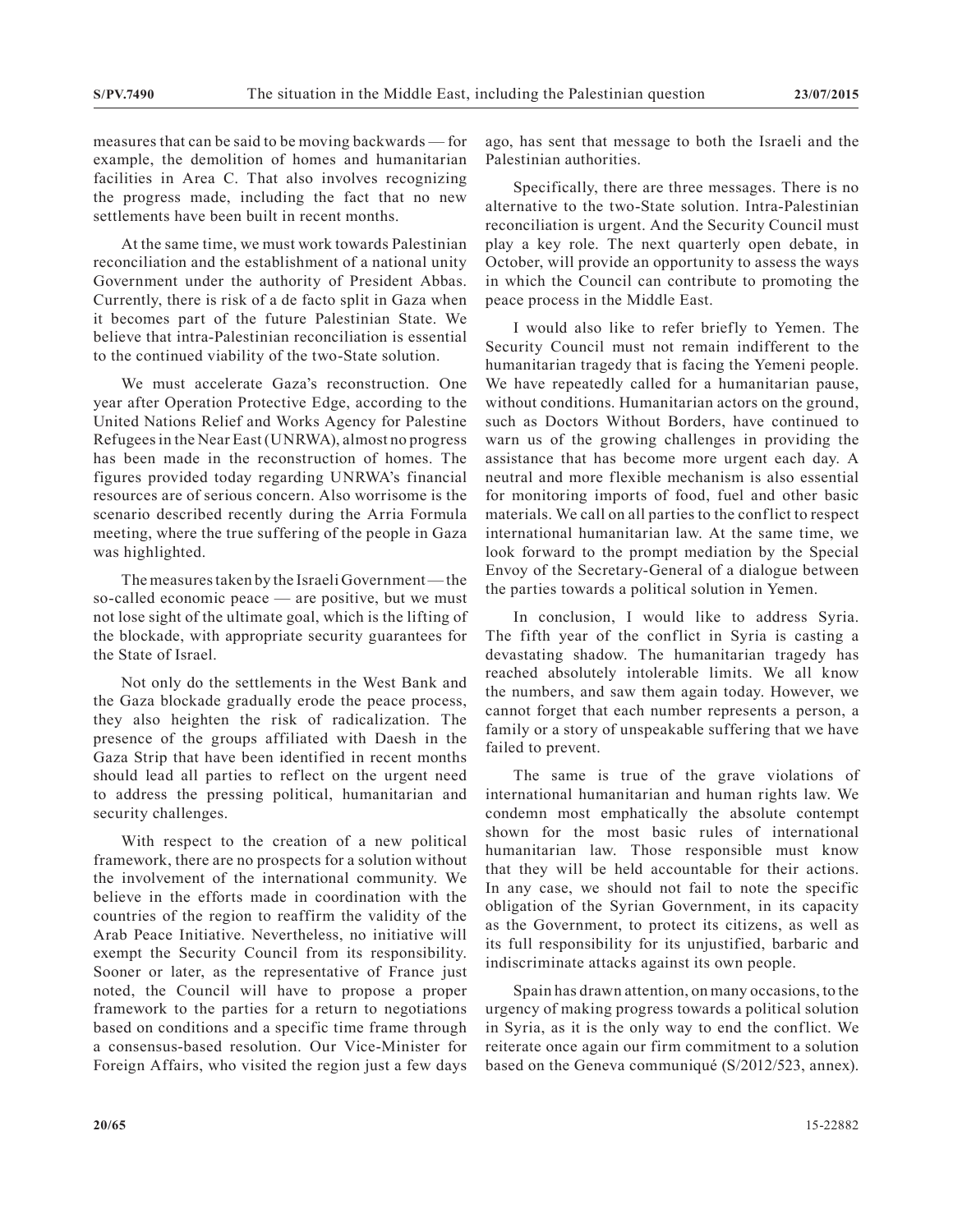In that regard, we support the work achieved by Special Envoy of the Secretary-General Staffan de Mistura during the weeks of consultations with all of the relevant stakeholders. We highly value the participation of regional actors in the consultations, as we believe they are absolutely essential to achieving peace in Syria. We therefore look forward with great interest to Mr. De Mistura's briefing to the Council next week.

We call on the parties to the conflict, the States of the region and the members of the Council to shoulder the responsibility of uniting their efforts, over and above all of the differences, to achieve a common goal: peace and stability for the Syrian people. Syria and its people must be our priority. We especially appeal to the moderate opposition. An open and constructive attitude is essential on the part of the various groups in order to pave the way towards a reasonable meeting point upon which to build a future for Syria.

Failure to act on all fronts will dangerously increase the risk of an institutional vacuum that will only benefit Daesh and other terrorist groups and further aggravate the instability of the entire region. It is our duty to prevent that. The Council cannot continue any longer to shirk its obligations — enough of merely making statements. We have heard too much talk, including again today. It is time to become involved and to make a genuine commitment to a negotiated political solution that is pluralistic and democratic. It is the only way to guarantee sustainable security and stability in Syria and a place for all Syrians to belong.

**Mr. Churkin** (Russian Federation) (*spoke in Russian*): Russia has consistently advocated in favour of the speedy achievement of a just Palestinian-Israeli settlement on the basis of agreed international law, including the implementation of the Madrid principles, the relevant resolutions of the Security Council, the Arab Peace Initiative and previously reached agreements. Mutually acceptable agreements are required to ensure the establishment of an independent, contiguous and viable Palestinian State coexisting in peace with all of its neighbours. We believe that this would represent not only the realization of the aspirations of the Palestinians but also an excellent guarantee of security for Israel.

Negotiations must resume as soon as possible. We believe that the measure of their success would be the parties' abandonment of unilateral actions that prejudge the outcome of the final settlement. This concerns first of all the Israeli settlements in the occupied territories. We will continue to help to facilitate the resumption of negotiations through bilateral channels and in various international forums, first and foremost through the Middle East Quartet of international mediators. We deem important the intensification of new contacts of special representatives in regional capitals. The United Nations International Meeting in Support of Israeli-Palestinian Peace, held in Moscow in July, was most useful.

The Security Council could also play a substantive role in promoting a settlement. We are convinced that the international community can shift the situation relating to Palestinian-Israeli affairs and stop the drift towards a one-State reality. This is something that neither the Israelis nor the Palestinians want to see.

The situation in the Middle East and North Africa is, without exaggeration, catastrophic. The region is in the throes of large-scale bloody conflicts, in Syria, Yemen, Iraq and Libya, which fuel one another and create conditions for the overflow of instability into the neighbouring countries in Africa, the Mediterranean and Central Asia. A number of States in the region are on the brink of losing their territorial integrity. There have been migratory flows on an unprecedented scale, with hundreds of thousands of refugees. Many countries that up until recently had seemed prosperous are now facing the consequences of these conflicts. Also unprecedented is the scale of terrorism in the region. Terrorist acts resulting in dozens of casualties erupt in one part of a region and then another, reaching all the way to Europe. What can neighbouring countries do if even other continents have to deal with the phenomenon of foreign terrorist fighters who go to the Middle East?

The result of, first, the invasion of Iraq and then the external interference in the conflict in Syria, including flirting with the armed opposition, was the emergence of a new threat, the Islamic State in Iraq and the Levant, which, having firmly established itself in these two countries, has now basically started its march across the planet.

We are convinced that we can effectively counter this scourge only if we act together, taking a comprehensive approach that is free of double standards and based on international legality, relying on the prerogatives of the Council. All of the countries of the region must now set aside their differences, which have always existed and probably will remain on certain issues, so that they can ensure that all efforts are geared to fighting the common threat.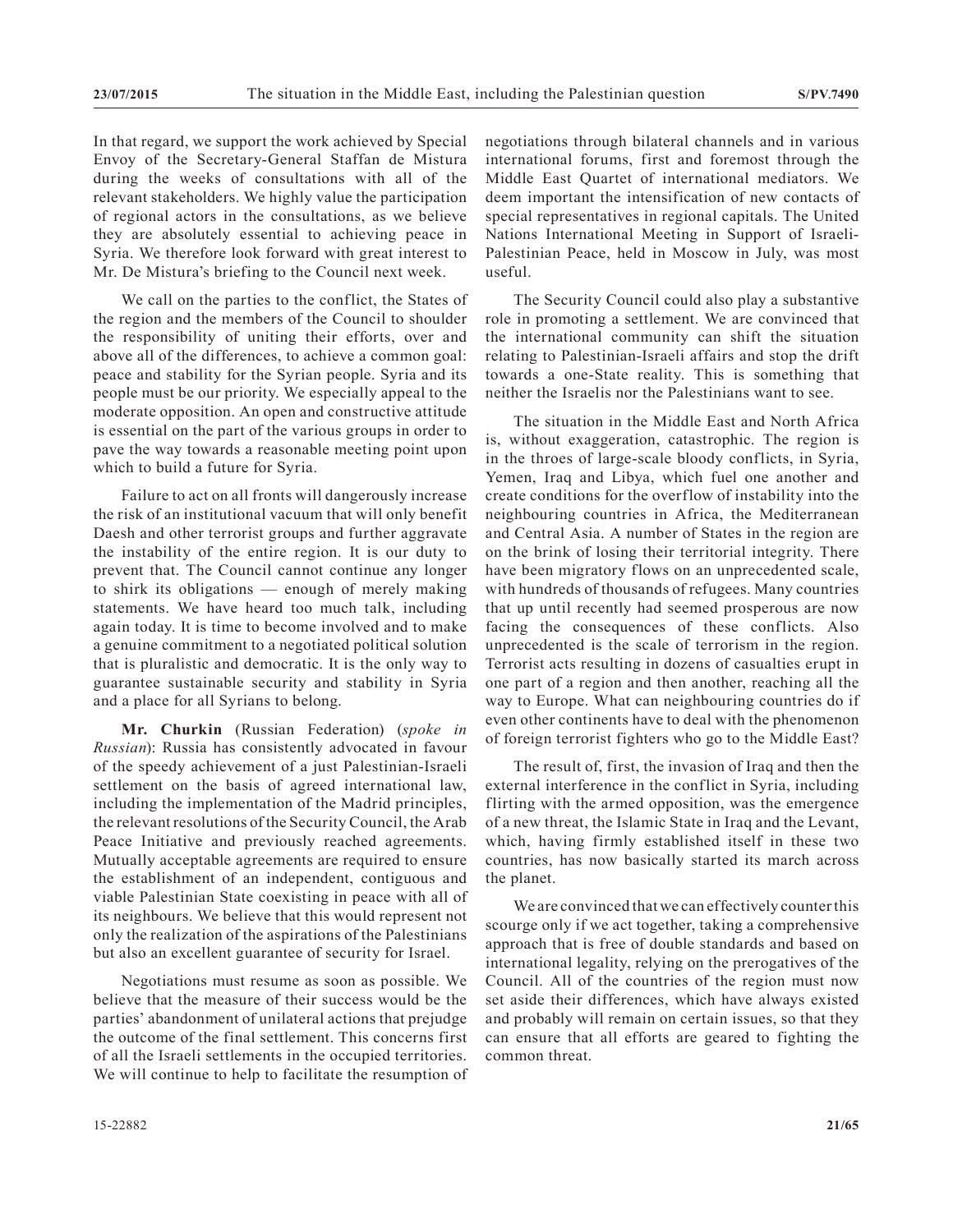An important contribution in that respect is the series of Security Council resolutions on counterterrorism. Pride of place should be accorded to resolution 2199 (2015), which is aimed at stopping financial flows to ISIL and Jabhat Al-Nusa, especially those from the oil trade. We call on all Member States to responsibly implement this approach and to take decisive steps to stop this criminal activity. We commend the recommendations put forward by the Al-Qaida Monitoring Group in this regard.

Criminal proceeds are in turn used in the commission of new crimes. Terrorists have already been working on how to synthesize, manufacture and use chemical warfare agents. The danger of this was mentioned by the Russian delegation as early as November 2014, when we proposed that the Security Council adopt a presidential statement on the subject of chemical weapons in the hands of terrorists. News of the development of chemical weapons by ISIL and other terrorist groups in Syria and in Iraq indicates that this trend is on the increase. Perhaps we should go back to the idea we expressed last year.

The unprecedented increase in the terrorist threat is something that can be explained not only by the financial support of the caliphate and its allies but also by the fact that their fighters are ideologically highly motivated. Of course this problem has many dimensions. But we believe that a key factor in this regard is the unresolved Palestinian-Israeli conflict, which creates the conditions and arguments for recruiting new people into terrorist entities.

Today we can speak about joint actions to combat terrorism in the Middle with a certain amount of optimism. Very recently the world witnessed a major diplomatic achievement: the signing of an agreement on the situation surrounding the Iranian nuclear programme, which was supported by a unanimously adopted Security Council resolution. This demonstrated that when there is political will, when we are realistic and respect one another's legal interests, we can resolve the most difficult issues.

Secondly, we hope that this will help countries in the Middle East and the Persian Gulf refrain from taking destabilizing steps, prevent the region from becoming involved in an arms race, make it possible to jointly seek solutions to security issues, and improve the situation in the wider region.

**Mr. Wang Min** (China) (*spoke in Chinese*): China appreciates the convening by New Zealand of this open debate on the question of the Middle East. China welcomes the fact that the Minister for Foreign Affairs of New Zealand has travelled to New York to personally preside over the meeting. I thank Special Coordinator Mladenov for his briefing. I also listened attentively to the statements made by the representatives of Palestine and Israel.

Recently, the situation between Palestine and Israel has remained tense. The Middle East peace process remains bogged down. China has always believed that achieving independent statehood for Palestine and peaceful coexistence between Palestine and Israel through peace talks is the only viable way to address the Israel-Palestine question. There is no winner in this conflict. Force will only exacerbate hatred and hostility. All questions should be resolved through negotiation. Palestine and Israel must both be committed to taking the strategic option of peace talks, strengthen their confidence in peace, maintain their patience with regard to peace talks, demonstrate their determination to achieve peace, and resume as soon as possible and promote the peace talks.

We hope that the Israeli Government will take credible measures to create the conditions for peace talks, including steps to halt the construction of settlements, release the detained Palestinians and completely lift the blockade against Gaza. At the same time, Israel's legitimate security concerns should also be seriously addressed.

Resolving the Israeli-Palestinian question will require joint efforts by both parties and the international community as a whole. China hopes that efforts will be made to fully tap the potential of existing mechanisms in the Middle East peace process. China also supports the Security Council in its efforts to play its rightful role on this question, actively respond to the legitimate demands of Palestine and the Arab countries and take concrete measures to promote peace talks, bring about an end to occupation and promote reconstruction in Gaza.

China has always firmly supported the Palestinian people's just cause of struggling for the restoration of their legitimate national rights. China supports the establishment of an independent State of Palestine with full sovereignty on the basis of the 1967 borders with East Jerusalem as its capital.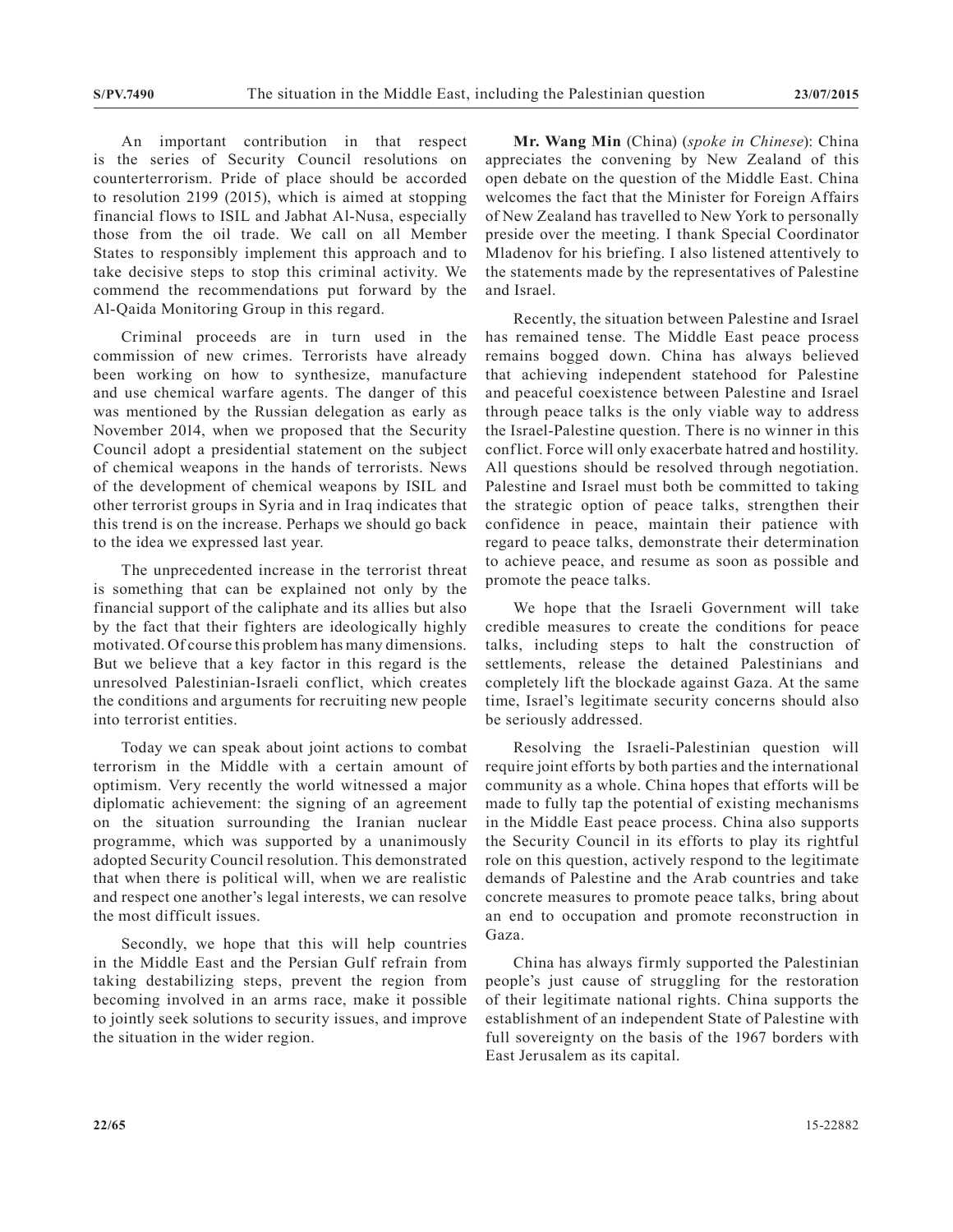China wishes to see Palestine and Israel enjoy common peace and security. China is open to all initiatives conducive to resuming the dialogue and negotiations. China has always, through its own ways and means, actively promoted peace among the parties concerned. China has long provided assistance within our capacity to support capacity-building in Palestine and ease the humanitarian situation in Gaza. We are ready to work with other parties in the international community to make more contributions to the achievement of peace between Palestine and Israel, in favour of stability in the region.

The question of Syria is central to the situation in the Middle East and to international peace and stability in general. Finding a comprehensive, lasting and appropriate solution to the question of Syria is consistent with the common interests of the people of Syria and the countries of the region and the international community as a whole. The situation in Syria is now at crucial juncture. The international community should be unwaveringly committed to seeking a political settlement, setting forth clear targets and making concerted efforts.

The priority tasks at this moment should be, first, to promote early and unconditional participation by all sides in the negotiations and dialogue with a view to reaching a settlement plan that is suitable to the situation of the country and accommodates the interests of all sides. Secondly, the good offices of the countries of the region, particularly those with influence, must be actively carried out; those countries must fully play their role. Thirdly, it is essential that the broadest possible participation of all stakeholders be ensured, and it is necessary that the United Nations, and the Security Council in particular, remain unified with respect to the question of Syria.

China has always supported the United Nations in playing a leading role on the question of Syria. We recently welcomed Special Envoy De Mistura to China and encouraged him to continue to play an active role in seeking the political settlement of the question of Syria. China will continue to play an active and constructive role in bringing about a comprehensive, just and appropriate settlement of the question of Syria.

**Mr. Laro** (Nigeria): I also thank Special Coordinator Mladenov for his briefing and commend him for his effective leadership. We take this opportunity to assure him of our full support.

Nigeria is concerned about the lack of progress in the Middle East peace process. The status quo does not offer a sustainable solution to the question of Palestine. What is required is a genuine effort on the part of Israel and Palestine to return to the peace process. We urge the leadership on both sides to take the steps necessary for achieving lasting peace. We call on States with influence over the parties to encourage them to re-engage in dialogue on the basis of the relevant Security Council resolutions, the Madrid terms of reference, the Arab Peace Initiative and the Quartet road map and the agreements existing between them.

We reaffirm our unwavering support for a two-State solution, with Israel and Palestine existing side by side in peace and security. Nigeria welcomes the meeting of the envoys of the Middle East Quartet held in Cairo at the end of June, during which they considered ways to revive negotiations and advance the two-State solution. We look forward to positive outcomes from the Quartet's outreach to Arab States. The engagement of Arab States is vital to the search for lasting peace in the Middle East.

With respect to the conflict in Syria, Nigeria is pleased to note the sustained efforts of Special Envoy De Mistura in holding discussions with the warring parties. We commend the Special Envoy for his hard work, patience and perseverance. It is important, and indeed urgent, that the parties find a convergence of views to enable a resumption of negotiations. We encourage Special Envoy De Mistura not to relent in his efforts, and we assure him of our continued support. Our position remains that a military solution to the conflict in Syria is unattainable. Only a negotiated solution can bring lasting peace to the country.

Turning to Yemen, Nigeria calls for a total cessation of the hostilities that have left thousands of civilians dead, injured and displaced. A permanent ceasefire is the necessary first step towards improving the humanitarian situation in the country. A ceasefire would also boost the chances of moving the peace process forward. We encourage the parties to cooperate fully with the Special Envoy Ould Cheikh Ahmed in his efforts to find a lasting solution to the conflict in the country. We reaffirm our support for a political solution on the basis of the Gulf Cooperation Council Initiative and Implementation Mechanism, the outcomes of the comprehensive National Dialogue Conference and the relevant Security Council resolutions.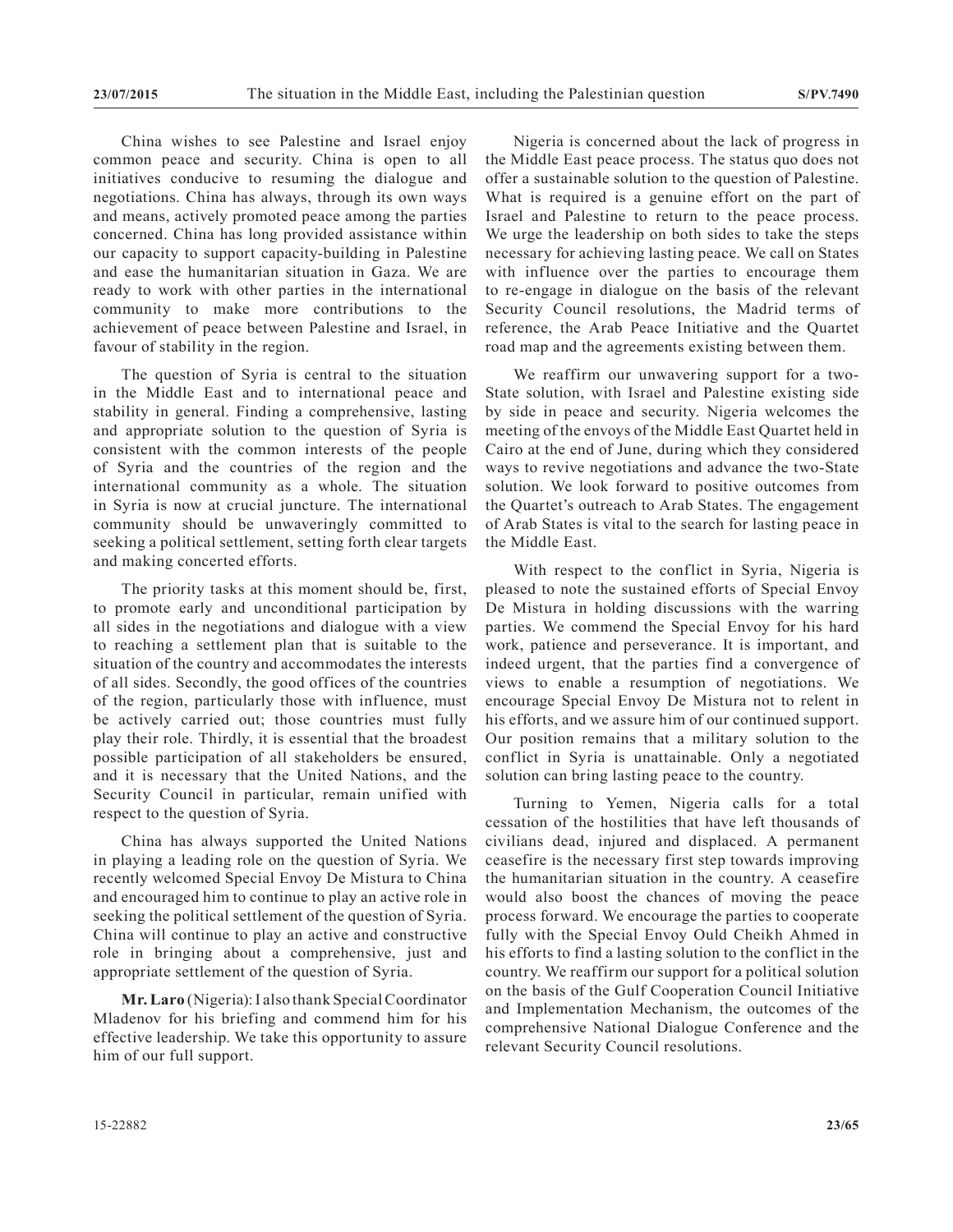**Mr. Ramírez Carreño** (Bolivarian Republic of Venezuela) (*spoke in Spanish*): We welcome the Minister for Foreign Affairs of New Zealand, Mr. McCully, and thank him for presiding over this important debate. We would also thank Mr. Nickolay Mladenov for his briefing and wish him success in his difficult task.

Our delegation aligns itself with the statement to be made by the representative of the Islamic Republic of Iran on behalf of the Non-Aligned Movement.

The conditions of political instability in the Middle East are alarming due to the high level of violence that has ravaged the region. The actions of terrorist organizations are taking on an ever-more relevant role. Foreign interventions, military invasions and interference in the internal affairs of States have triggered conflicts and wars that have undermined political stability in the region and led to the collapse of the State and its institutions in many countries in conflict. This institutional collapse and political instability have created the conditions that have allowed for the incursion of terrorist groups, which have spread their extremist and intolerant ideology and subjected the peoples of the region to unacceptable violence and brutality in their zeal to impose their world view on others.

One of the fundamental problems conflict is that political instability in the Middle East has been fomented by opposing geopolitical interests and visions, which in order to fulfil political or military objectives, have funded and supported the military actions of non-State armed groups which eventually become terrorist groups. The peoples of the Middle East continue to pay a high cost in human lives and suffering, which has been the result of the opposing interests of major power brokers that deal militarily in the Middle East as if it were great chessboard.

In this climate of political instability and ongoing tension, the situation of the Palestinian people and the prolonged conflict becomes fundamentally relevant. This conflict must be resolved in order for a comprehensive political process — one that will ultimately lead to a lasting peace in the region — to be started.

More than half a century ago, with support from the colonial Powers of the time, the pillaging of lands that for centuries had been occupied the Palestinian people began. Since then the occupying Power, Israel, has been moving forward in an ongoing process of colonizing the territory, and it has done so against the backdrop of the international community's inaction, in flagrant violation of international law, the Charter of the United Nations and the right of self-determination that empowers the Palestinians to enjoy an independent State within internationally recognized 1967 borders.

A year ago, the Gaza Strip and its population were the victims of the brutal and disproportionate Israeli military attack known as Operation Protective Edge. During the 52-day campaign Israel indiscriminately bombed the population of Gaza and destroyed its civilian installations and facilities, including schools and hospitals. As a result of that military aggression, 2,220 people were killed, including 551 children, more than 11,000 were wounded and 12,600 homes were destroyed.

Venezuela calls for those responsible for those war crimes to be brought to justice so that they are held accountable for their criminal actions. The occupying Power, in addition to proceeding with the ongoing destruction of civilian infrastructure and Palestinian homes, has devoted its efforts to attacking the future of the new Palestinian generation. The children and young people in the occupied territories are the focus of constant violence. They are detained and imprisoned on an ongoing basis by the Israeli military forces merely because they are Palestinian. Once again, Israel's actions show its contempt for human rights and how it uses violence as a policy to maintain its colonial presence.

Time is of the essence for the occupying Power. Time allows it to continue to implement its strategy of disregard for the human rights of the Palestinian people. The ultimate goal is to take over all the Palestinian land and to expel those who still still survive there. It will do so through its systematic settlements policy. That situation has persisted since the Nakba of 1948 until today.

The central problem is that Israel, because it has the political and military support of the great centres of power, feels that it has sufficient force to undermine all attempts to reach a negotiated solution to the conflict. It feels, all the while, that it can disregard the resolutions, appeals and urgent calls of the Security Council, and even of the General Assembly. The occupying Power boycotts every peace initiative that comes along, protected by that support. That plunges the Palestinian people into a situation of tension and desperation, which may at any moment unleash a military escalation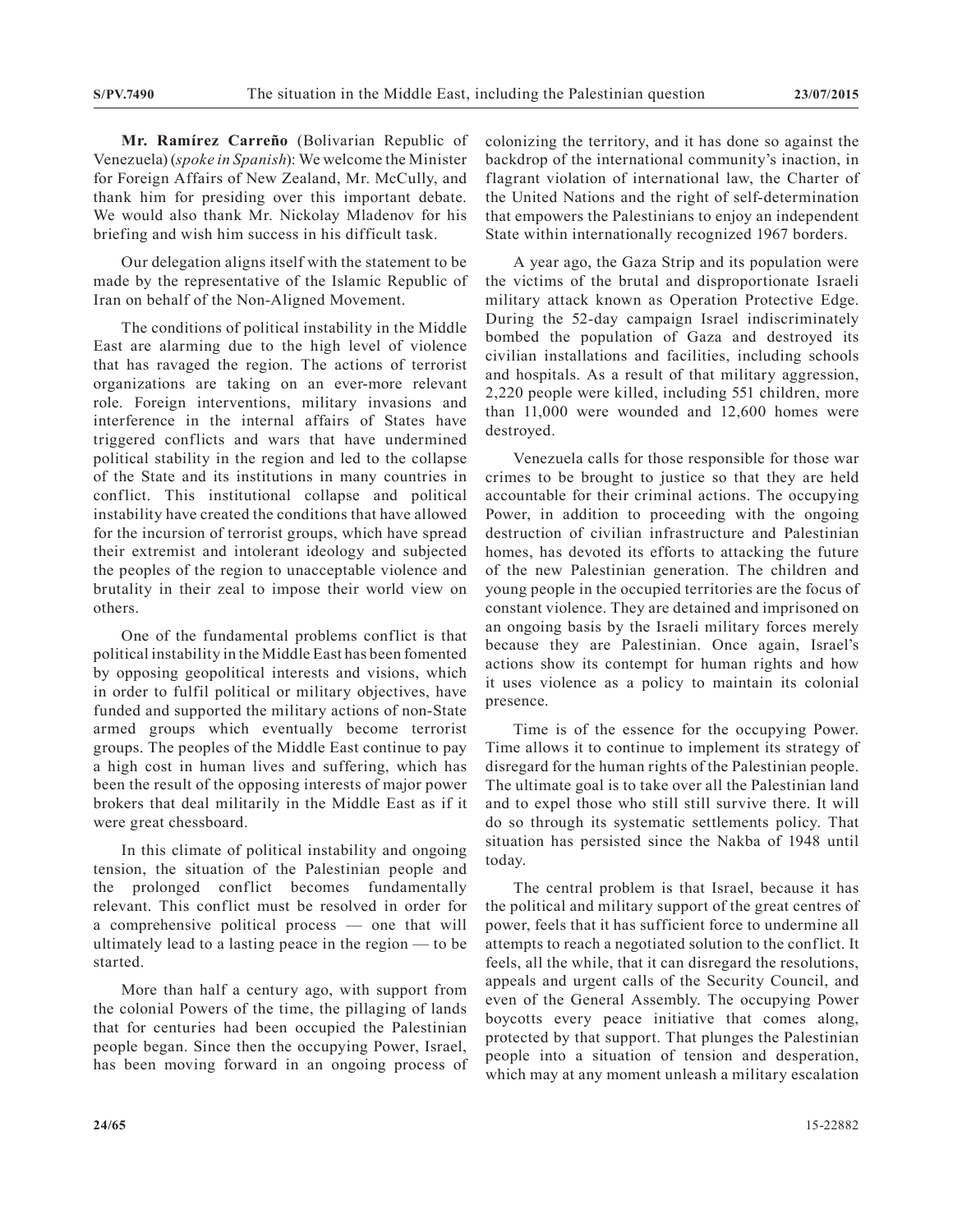in this conflict. Israel appears to be constantly trying to engender military conflicts in order to continue to acquire more territory through the use of force.

Our country advocates the immediate cessation of the settlements policy, of which the Palestinian people is the victim. The policy of demolishing Palestinian homes and constructing Israeli settlements in the occupied territories, in violation of all international legal texts, must cease. On that count, we call on the international community to exhort Israel to cease that ongoing practice. We also call for end to the process of expelling Palestinians and colonizing Palestinian land.

The Security Council has been deliberating the issue of Palestine for more than 50 years, yet to date we have been unable to put a stop to the illegal situation prevailing there. We wonder how long the Security Council will continue to fail to agree on decisive action to uphold the legitimate rights of the Palestinian people to their territory. It is time for the Council to take a firm stance in favour of peace, justice and hope for a people who are appealing for a lasting and comprehensive solution, a solution that would recognize two States: the State of Israel and the State of Palestine.

That topic cannot be avoided or evaded. The Security Council is the natural forum in which to debate and find a solution to those issues. We support the action of the Palestinian authorities to assert their sovereignty. Palestine's support for various legal instruments in the field of human rights and criminal law, such as the Rome Statute, are a concrete manifestation of its commitment to respect international law.

We are committed to the cause of peace in the Middle East. In that regard, we support all initiatives that assist the Palestinian people in exercising their right to self-determination. Venezuela reiterates that the Arab Peace Initiative, the Quartet road map and the announcement made by France to promote a draft resolution that paves the way for peace negotiations and ending the occupation — all have a common denominator, namely, to achieve a definitive solution to the conflict.

The current reality is entirely untenable. Israel continues to use force indiscriminately against a population that has been entirely ignored and abandoned in terms of its struggle to enjoy its rights. The resolution of the Palestinian issue is of vital importance in these times in order to ensure that violent extremism, for example the activities of the Islamic State in Iraq and the Levant, Al-Qaida and the Al-Nusra Front, among others, do not become entrenched in the Palestinian territories. That would only exacerbate the already conflict-ridden situation in the Middle East.

The seventieth anniversary of the United Nations imposes a moral and political obligation upon us to redouble our efforts to end the colonialism and foreign occupation that the Palestinian population has been a victim of. They have been illegally expelled from their lands. We call for the incorporation of Palestine as a full-fledged Member of the United Nations. A recommendation by the Security Council to the General Assembly to incorporate Palestine as a fullfledged member of the United Nations would send a positive signal. It would represent the Organization's commitment to resolving the Israeli-Palestine crisis on the basis of a two-State solution.

The intransigent attitude of Israel and its actions behind the backs of the international community have had a negative impact on the region, as can be seen in Palestine, Lebanon and the Golan Heights. In that regard, Venezuela condemns actions that violate the sovereignty and territorial integrity of Lebanon and are in violation of resolution 1701 (2006) and the purposes and principles of the Charter of the United Nations. We call on Israel to end those illegal practices. Moreover, we condemn the measures that Israel has applied in the Syrian Golan Heights. The intention of those measures has been to change the legal, demographic and physical status of that territory. Once again, we call on Israel to withdraw from the occupied Syrian Golan, in accordance with international law.

To conclude, a few days ago the Security Council unanimously adopted a resolution in support of the agreement reached among the P5+1 and Iran on Iran's nuclear programme. We sincerely commend the countries involved in that agreement, as it represents a victory for diplomacy and peace over war and intolerance. We call on members of the Council to ensure that the same political judgment and that same sensible approach prevail in the resolution of conflicts in the Middle East. Those conflicts have shattered hundreds of thousands of lives. We must work more intensively to promote peace and to ensure that less hate and war exist in the world. We must work for the peace of the Syrian people, the Iraqi people, the people of Lebanon and the people of Yemen. We must work for peace and a just solution to the Israeli-Palestinian conflict.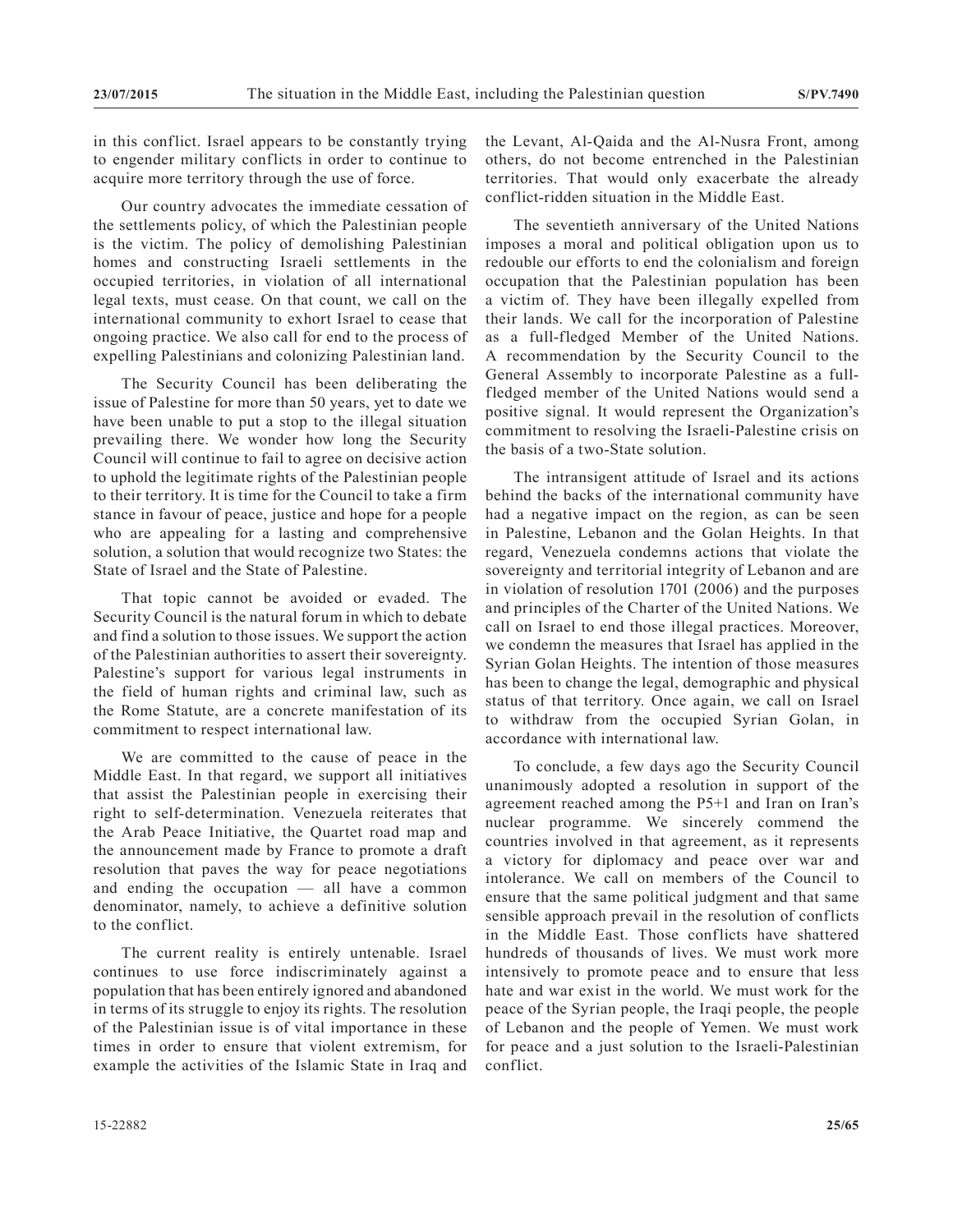**Mr. Barros Melet** (Chile) (*spoke in Spanish*): First, I would like to welcome the Minister for Foreign Affairs of New Zealand. We are also grateful for the briefing by Mr. Nickolay Mladenov, Personal Representative of the Secretary-General.

The status quo must be overturned. Reactivating the negotiations is an unavoidable challenge, and the Council has a responsibility to contribute. It is urgent that we reopen the doors to dialogue, and we believe that the Council can create the conditions for that by promoting effective negotiations that can help the parties to arrive at a peaceful solution. That effort will require a collective commitment that can create bonds of trust and eliminate cycles of violence.

We are concerned about the actions and decisions of certain actors that could suggest a retreat and hinder the resumption of negotiations. We note with concern the policy of expanding settlements, since a peace process is not viable while that policy of occupying territory continues. It is also imperative to end the economic blockade of the Gaza Strip.

The two-State solution is the only alternative that offers guarantees to both parties. A negotiating process is not sustainable if it does not recognize Palestine's desire to exercise its right to self-determination or provide Israel with the safeguards it needs to ensure its existence. In accordance with our commitment to inclusive and democratic dialogue, we will support initiatives that can pave the way for a peace process based on defined parameters and within a specified time frame.

With regard to Lebanon, we acknowledge the efforts the Lebanese authorities have made to host Syrian refugees, fight terrorism and strengthen State institutions. We hope the country's political leaders will end the current situation of the vacant presidency.

With regard to Syria, we condemn the persistent flouting of international humanitarian law and the violations and abuses of human rights committed by all parties to the conflict, and we reiterate the importance of accountability. Chile supports the Secretary-General's calls for ensuring humanitarian access, which will enable assistance to reach, in particular, people in areas that are hard to access. Those efforts require the cooperation of all parties involved, which is vital if conditions are to be created that will allow the Syrian people to live in dignity and peace. However, we realize that only a political solution can end the humanitarian and security crisis in Syria, and we are therefore eagerly awaiting the report that Special Envoy Staffan de Mistura will present to the Security Council in the next few days.

**Mr. Rycroft** (United Kingdom): I would like to thank you, Mr. President, for convening this open debate, and I welcome Mr. Nickolay Mladenov's presence and compelling briefing. The timing of this open debate, a year after the conflict in Gaza, is sadly fitting. Today is an important moment to remember all those who lost their lives, recommit ourselves to doing all we can to prevent further violence and extend that commitment beyond Gaza to Syria and elsewhere in the Middle East region.

As we heard in the moving Arria Formula meeting earlier this week, the painful consequences of the fighting in Gaza continue to this day. It is increasingly clear that urgent action is needed to preserve the two-State solution and alleviate the impact of the occupation. The British Foreign Secretary saw that at first hand during his recent visit. Improving conditions in Gaza and the West Bank is a vital first step.

Israel's recent plans to construct more than 900 new settlement housing units in the West Bank are clearly contrary to the goal of peace, and so are the plans to evict Palestinians from the village of Susiya. We are pleased that Israel has taken some steps to ease restrictions in Gaza, but increasing exports and doubling the water supply are not enough. The humanitarian situation remains unacceptable. More than 100,000 people are still displaced. Power outages last for up to 12 hours a day, and 120,000 people are still without a water supply.

We need to see rapid progress in improving living conditions, the quality of life and the economic outlook in Gaza. The movement of people between Gaza or the West Bank and Israel should be eased. Exports from Gaza should be allowed to increase to 2007's levels. The water supply should be doubled again, and restrictions on fishing, electricity and waste-water treatment should be eased.

Action is needed from both sides. We call on the Palestinian Authority, led by President Abbas, to take concrete steps to return to Gaza. We urge him to advance reconciliation and demonstrate clearly that he is the leader of all Palestinian people.

The international community has a vital role to play, too. All of us should urge donors to fulfil their financial pledges in order to aid reconstruction efforts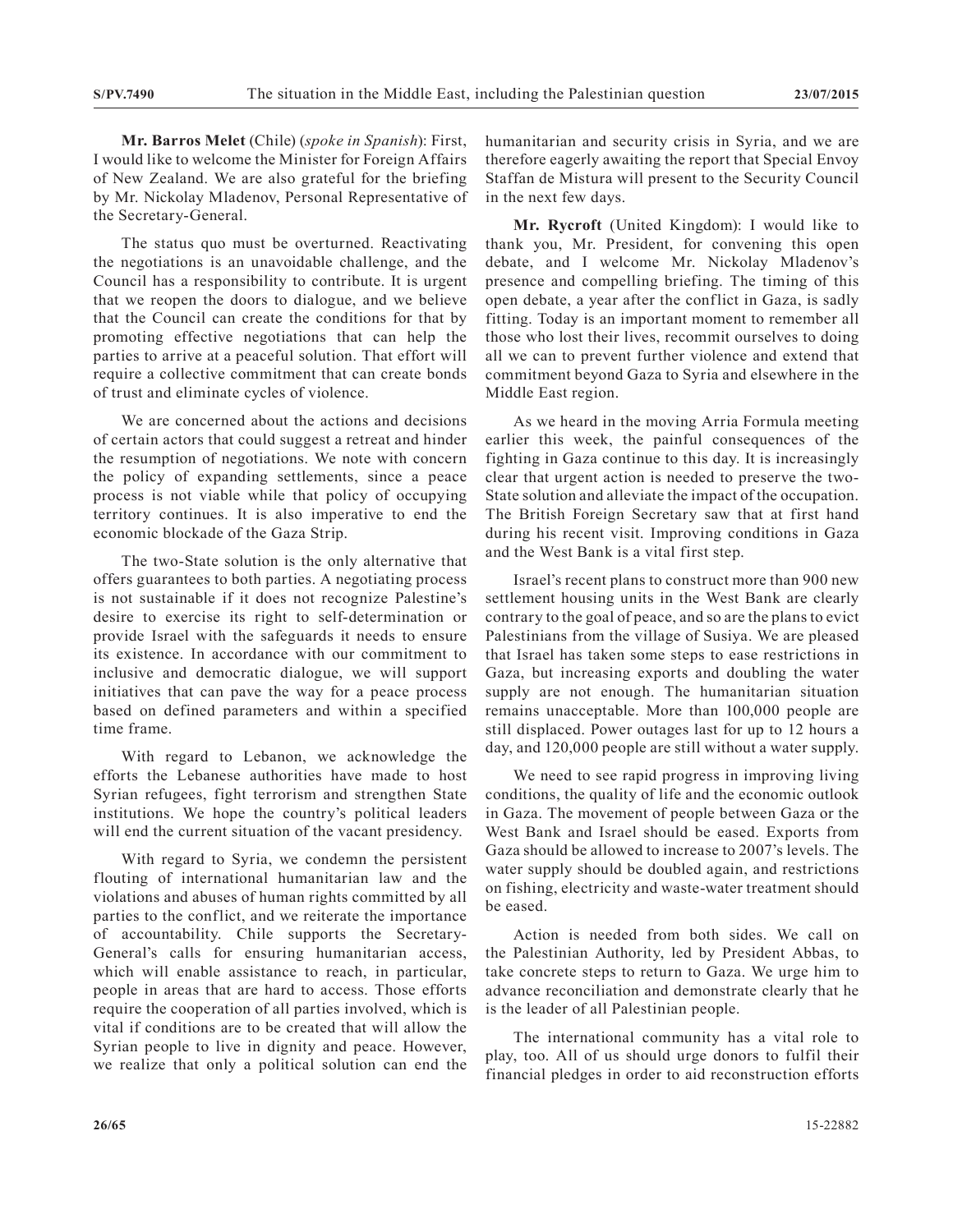in Gaza without delay. Of all the international pledges made in Cairo, only 27 per cent have so far been met. The United Kingdom is playing its part. We support the United Nations Relief and Works Agency for Palestine Refugees in the Near East in its vital work, as well Mr. Mladenov's calls for donors to step up. Since last summer we have been one of the largest donors to Gaza, providing more than \$26 million in emergency assistance, and we pledged an additional \$31 million at the reconstruction conference in Cairo.

Together we must work harder than ever to create conditions on the ground to foster a return to meaningful negotiations. In so doing, we can bring real improvements to those on both sides who have suffered for far too long. And the Council must be ready to play its part when those conditions have been created.

That same approach is also desperately needed in Syria. For too long we have been briefed on the indiscriminate use of barrel bombs by the Al-Assad regime. The recent briefing from the Office for the Coordination of Humanitarian Affairs made it clear that attacks on hospitals are still commonplace. That is barbaric and unacceptable. For too long we have heard distressing reports of the use of chemical weapons. The Council will soon have the chance to send a clear message to Al-Assad on that issue, and I hope that all members will support the draft resolution on a joint investigative mechanism when it is presented to the Council.

It is clearer than ever that there can be no military victory in Syria; only a political solution can end the bloodshed. I look forward to the briefing next week by Special Envoy Staffan de Mistura. It is vital that we redouble our support for his efforts to bring about an inclusive political transition that operationalizes the Geneva communiqué (S/2012/522, annex). A Government that acts on behalf of all Syrians, one strong enough to defeat the threat of extremism, is long overdue.

The consequences of not dealing with the crisis in Syria can be seen in the camps across neighbouring countries. Millions of Syrians are now reliant on the generosity of Jordan, Lebanon, Turkey and the international community. Lebanon has accepted nearly 1.2 million Syrian refugees, increasing its population by nearly a quarter. We must recognize and help to alleviate the pressure that has created. The United Kingdom has given \$296 million to support Lebanon. We are making a real difference by providing food, shelter and medical aid to the most vulnerable in refugee and host communities. But we are concerned that the Lebanese crisis response plan remains desperately underfunded. All of us must work with donors, particularly in the Gulf, to help meet the basic needs of host communities and refugees. It is crucial that the Lebanese Government elect a President without any further delay, so that it can meet the needs of all Lebanese people.

I would like to conclude as I began, by focusing on the timeliness of this debate. On Monday, the Council unanimously agreed on resolution 2231 (2015), on Iran's nuclear programme, bringing more than a decade of negotiations to an end. It is good for the region and good for the international community. We hope and expect that the agreement will herald a new era of positive Iranian engagement in the region. In reaching the agreement, the five permanent members of the Council, together with our German and European Union colleagues, showed a unity of purpose that is sometimes sadly lacking in other Council business on the Middle East. It is that spirit of cooperation and determination that we will need to harness for our work on the Middle East peace process and Syria. We have seen the consequences of our failure to do so for too long.

**Mr. Lucas** (Angola): At the outset, we would like to extend a warm welcome to you, Sir, as well as our thanks for presiding over this debate. We also thank Mr. Mladenov for his insightful briefing and extend our support for his work.

We align ourselves with the statement to be delivered by the Permanent Representative of Iran on behalf of the Movement of Non-Aligned Countries.

We are deeply disappointed at the lack of any meaningful progress in the resolution of conflicts affecting the Middle East. As the political, economic and social situation across the region continues to deteriorate, the Security Council remains unable to present a unified front in tackling these issues. Certainly, the Security Council achieved unanimity in endorsing the agreement concluded by the permanent members, Germany and the European Union with the Islamic Republic of Iran — a remarkable diplomatic achievement, above all if we take into account that diplomacy in the Middle East has a deplorable record of defeats in the past 20 years or more. As we stated (see S/PV.7488) in the debate following the adoption of resolution 2231 (2015), now our best expectation is that the agreement on the Iran nuclear programme will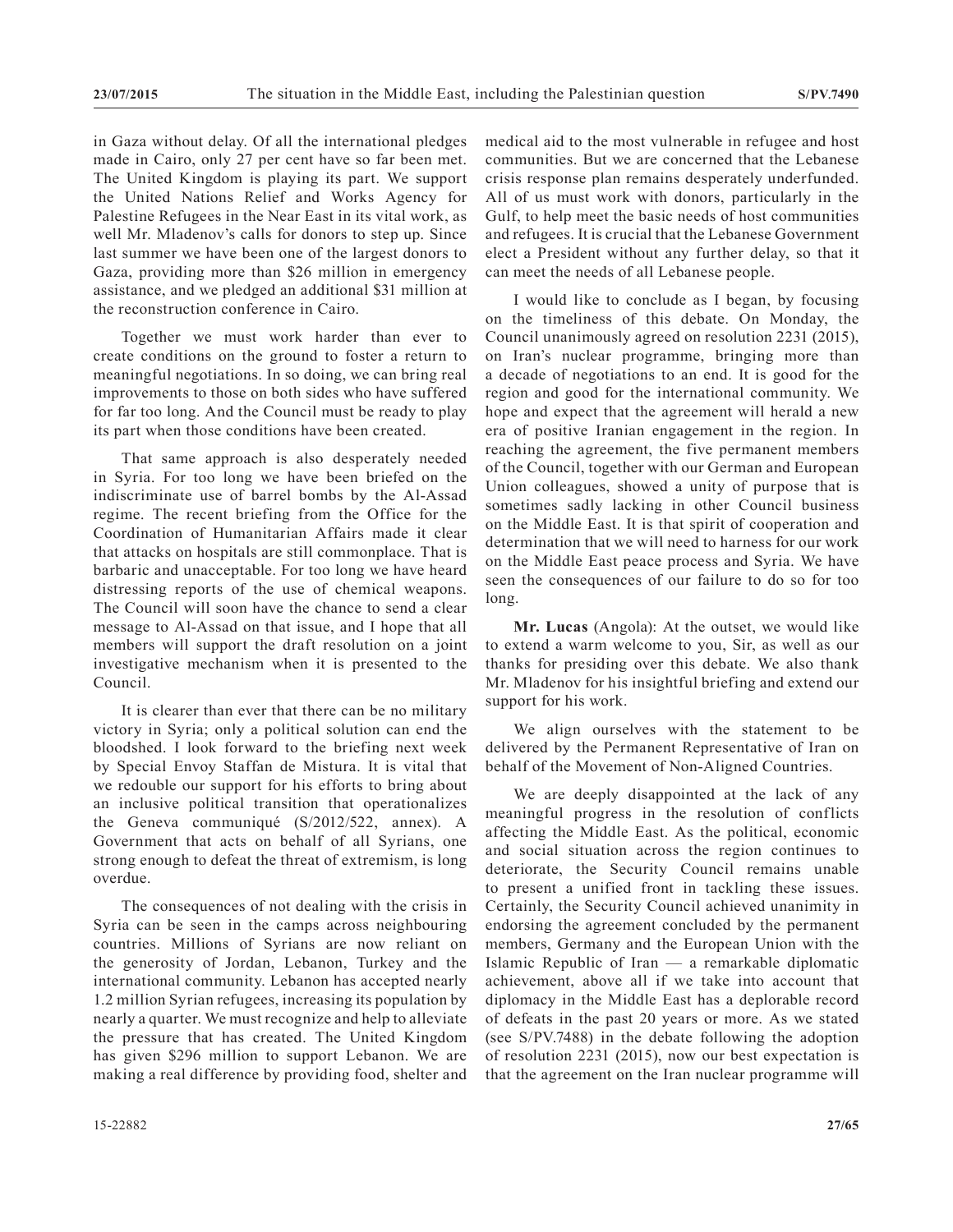trigger a game-change by creating new dynamics in the whole region and ending the extreme and stressful conditions of war, terrorism, sectarianism, intolerance and oppression.

It is high time that the permanent members of the Security Council uphold their privileges as great Powers as entrusted in the Charter of the United Nations and take full advantage of the psychological and political boost afforded by the treaty concluded with Iran by decisively reaching out to other regional Powers and countries of the Middle East, with a view towards addressing and resolving proxy wars and serious crisis situations affecting the region, namely, the fight against the Islamic State in Iraq and the Levant, and its terrorist affiliates, the Syrian war, the conflict in Yemen, the Palestinian issue and the extreme sectarianism between Sunni and Shia communities in the region.

A lack of consensus among Council members prevails on all Middle East crises, weakening the Council's ability to find solutions to intricate international problems and undermining its credibility as the main organ in charge of international peace and security. The consequences of such a state of affairs are bleak, with the proliferation of armed groups and terrorist organizations across the region carrying out deadly attacks against civilians and religious and ethnic minorities, destroying universal cultural heritage and committing the most egregious violations of human rights and international humanitarian law.

The conflict between Israel and Palestine remains in a deadlock, with the parties — even with assistance from the international community — unable to disentangle the deadly web that keeps both peoples unable to reach out to one another and start a new era in their relations. It is clear that international public opinion despairs at the hesitation and lack of purpose that the Security Council has demonstrated over the years on this extremely sensitive issue. Nonetheless, there has been consensus for quite some time  $-$  in the Security Council and in the international community at large — that a peaceful and lasting solution to the Israeli-Palestinian conflict should be based on the two-State solution, the State of Israel and the State of Palestine within the 1967 borders, living side by side as good neighbours in peace and security, as the only viable option for a comprehensive peace settlement between Israelis and Palestinians.

The great Powers, the permanent members of the Security Council, should commit to their leadership status by pushing the parties to the conflict, and the entire international community as a whole, to support a solution to the Palestinian question based on one resolution, the Arab Peace Initiative and the Oslo Accords. We believe that the permanent members, being vested with special priviliges in the Security Counicl in accordance with the Charter of the United Nations, have the inalienable right to do so. We furthermore believe that such privileges should not be upheld merely for the defence of national interests and circumstantial alliances, but should be used instead for strengthening peace and security and, in this case, to make a meaningul contribution to solving the Palestinian question.

More than 20 years have elapsed since Israelis and Palestinians were close to a comprehensive peace settlement through mutual concessions and political will, permitting both peoples to live together in freedom, peace and security. It is our conviction that, in the present circumstances, only the Security Council  $-$  if united  $-$  can play the role of an honest broker, provide political and security guarantees to the parties, engage the international community and the countries of the region, play a leading role in putting Israelis and Palestinians on the right track and make a decisive contribution to the attainment of peace.

**Mr. Baublys** (Lithuania): I thank Special Coordinator for Middle East Peace Process Nickolay Mladenov for his briefing.

My delegation aligns itself with the statement to be made on behalf of the European Union later today.

The vision of a democratic, robust, and prosperous Middle East remains unfulfilled. Radicalization, the spread of terrorism, the proliferation of weapons, declining economies, and uprooted people make it incumbent upon the international community to look for an urgent way to end the conflicts.

The situation in the Palestinian territories continues to raise our greatest concern. The reality on the ground gives little reason for hope. Recent rocket attacks by militant groups underline once again the volatility of the current deadlock, which risks escalating even further. Continuing settlement expansion and demolitions severely erode the prospects for a viable two-State solution, plunging the parties even deeper into the circle of violence and mutual mistrust.

Gaza needs immediate and genuine reconstruction and development. For the first time, the United Nations Relief and Works Agency for Palestine Refugees in the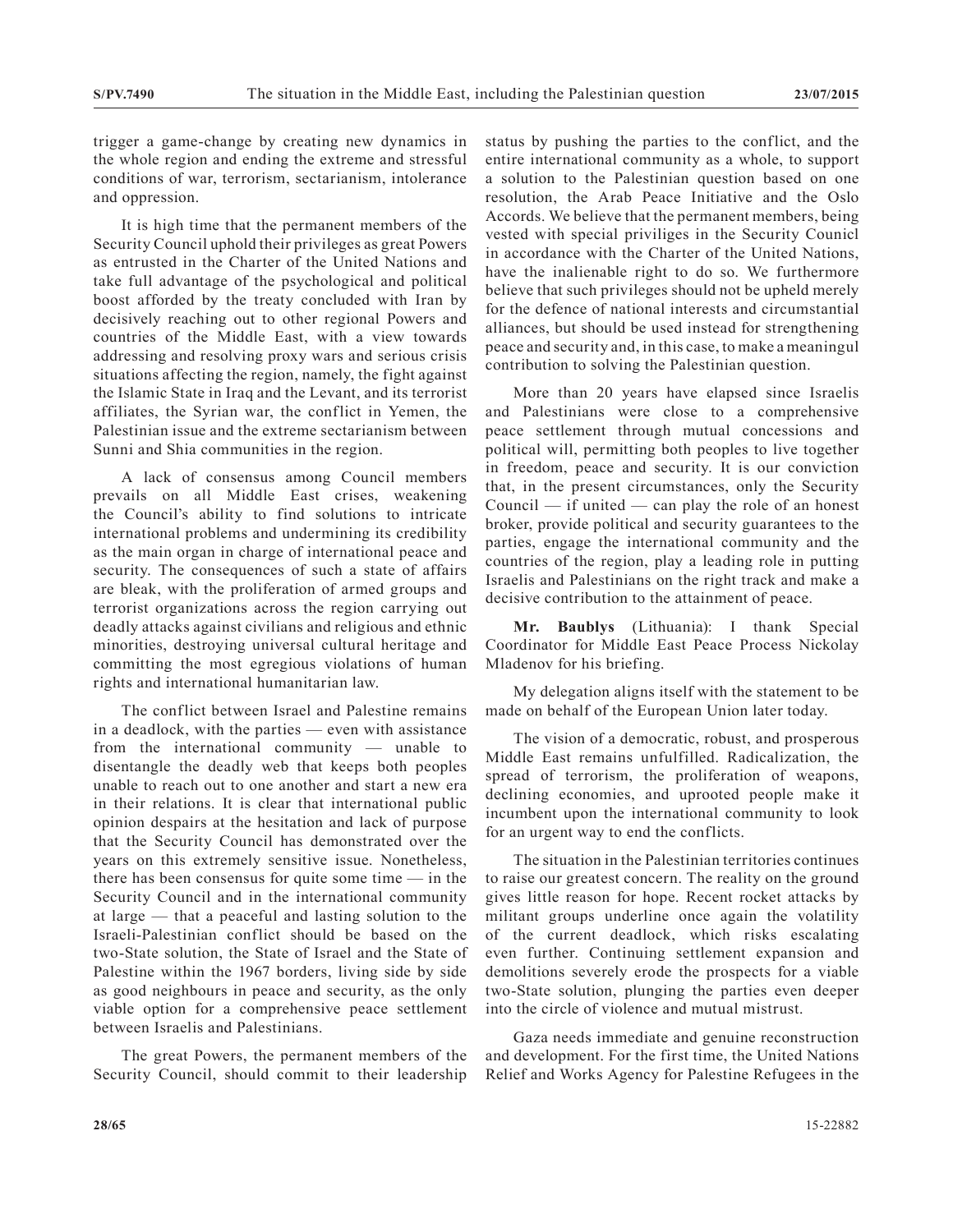Near East is about to run out of funds, overwhelmed by mounting challenges. There are growing risks of further radicalization in the Gaza Strip. Improving humanitarian and economic conditions in Gaza could be a key factor in prospects for peace itself.

We welcome the recent steps taken by Israel to ease restrictions in Gaza. But the immediate and unconditional lifting of the closure on the Strip and the free flow of people and goods, while addressing Israel's legitimate security concerns, are necessary for genuine relief and recovery.

We call on Israel to enable accelerated Palestinian construction, as well as socioeconomic development, in Area C. We furthermore call on the Israeli authorities to halt plans for forced transfers of the population and the demolition of Palestinian housing. We also urge Palestine and Israel to make efforts to improve political, economic and security conditions of life for the Palestinian people. Such actions will serve to strengthen the prosperity and security of both Israelis and Palestinians.

We look forward towards renewed engagement in the peace process by the United States, with strong involvement by the European Union, the League of Arab States, the Quartet and regional actors. There is no other solution but an immediate resumption of peace negotiations to seek a final political settlement based on the relevant Security Council resolutions, the Madrid principles — including the principle of land for peace — the road map, and the Arab peace initiative, leading to two democratic and sovereign States living side by side within established borders.

Syria has become the worst humanitarian crisis and a State failure. Just under a quarter of a million Syrians have been killed, and more than half of the population is displaced. Impunity reigns, justice and accountability are absent and the political process runs on empty. The Syrian Government has failed in its responsibility to protect its people. It has been a perpetrator of crimes against its very own people. Chlorine gas attacks are fast becoming a daily reality. They persist because perpetrators continuously escape justice. Only by attributing responsibility to specific individuals, entities and Governments that are responsible for chemical weapons attacks can we make them stop. The Council must take action in that regard.

The Office for the Coordination of Humanitarian Affairs has taken steps to alleviate the suffering of the people, but obstacles to humanitarian aid and medical assistance are too numerous. Progress on accountability for appalling crimes is nowhere in sight. It is up to the international community to live up to its responsibility to protect. A political solution is the only way forward, and we look forward to the briefing by Staffan de Mistura to the Council next week.

In Lebanon, the longer the crisis of institutions remains unresolved, the greater the threat of the Islamic State in Iraq and the Levant to Lebanon's integrity and stability. The international community must continue to assist the country in strengthening its institutions and its army and managing the impact of the influx of Syrian refugees.

I conclude with Yemen, which continues to suffer from casualties of more than 3,500 dead, 16,000 injured and nearly 1.3 million displaced. Four out of five Yemenis are in need of humanitarian assistance. A reliable flow of humanitarian aid into Yemen is urgently needed, while avoiding excessive restrictions on both United Nations and commercial shipments. All Yemeni parties should engage in dialogue without preconditions and rally behind United Nations-facilitated processes. The alternative is State fragmentation, the rise of sectarianism and empowerment of terrorist groups.

**The President**: I now give the floor to the representative of Lebanon.

**Ms. Ziade** (Lebanon): Allow me to begin, Mr. President, by commending the excellent work done by your delegation during your presidency of the Security Council for this month. Through you, I would like to extend our deepest appreciation for the job well done by Malaysia during its presidency of the Council for the previous month. I would also like to extend our deep appreciation to Mr. Mladenov for his sobering briefing.

We meet today while the Middle East faces new challenges, but the Middle East is still tormented by the Israeli occupation. One year ago, Israel unleashed its military operation against Palestinian civilians in Gaza — 51 days of continuous Israeli raids, killings, massive destruction and disproportionate and indiscriminate use of force. The words of an Israeli soldier from the report entitled *This Is How We Fought in Gaza* say it all: "By the time we got out of there, it was all like a sandbox". That is what they did to the people, while also maintaining their blockade on Gaza.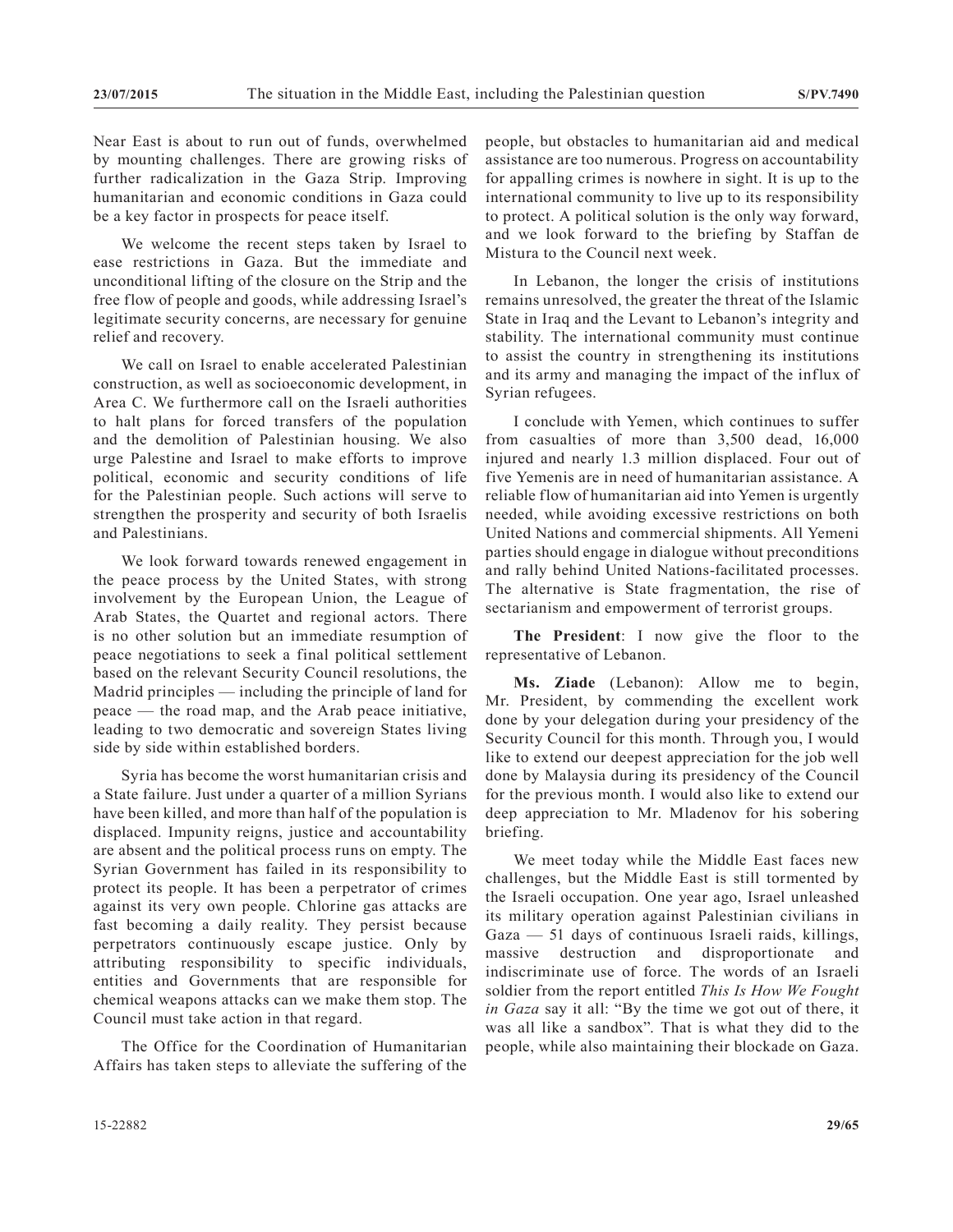Today the situation in Gaza continues to deteriorate. The Office for the Coordination of Humanitarian Affairs reports that not one of the 12,620 totally destroyed units has been rebuilt, while the United Nations Relief and Works Agency for Palestine Refugees in the Near East states that 880,000 Palestine refugees rely on quarterly food assistance. The International Monetary Fund sounded the alarm when it declared that the unemployment rate had reached 46 per cent.

Makarim Wibisono, the Special Rapporteur on the situation of human rights in the Palestinian territories occupied since 1967, captured the essence of Israeli practices in the West Bank and East Jerusalem when he said that occupation policies constrain Palestinian life and push Palestinians to leave their land and homes, especially in Area C of the West Bank and East Jerusalem. Suffice it to mention that in 2014 the Government of Israel demolished 493 Palestinian structures in Area C, and today it threatens to demolish the village of Susiya village, near Hebron. In the first quarter of 2015, the same Government authorized the continued construction of settlements in the West Bank, with a 219 per cent spike in completed housing and a 93 per cent rise in starts. That is a typical approach by Israel: not to miss an opportunity to negate the two-State solution by stalling the process and seizing land.

In the midst of this desolation, the historic agreement between the Vatican and the State of Palestine is a ray of hope. It should summon the moral audacity of the international community to finally break the political stalemate and to translate the inalienable rights of the Palestinian people into realities. Indeed, the Security Council should do much more to establish a new, credible and comprehensive framework for negotiations to be concluded in a defined time frame and based on the well-known parameters set by the relevant United Nations resolutions — in particular General Assembly resolution 194 (III) — the Madrid principles and the Arab Peace Initiative.

During this month, the total number of Syrian refugees has exceeded 4 million — the biggest refugee population from a single conflict in a generation, according to High Commissioner for Refugees António Guterres. More than 1.2 million of those refugees fled to my country and are registered with the Office of the United Nations High Commissioner for Refugees. The situation of those refugees and their host community remains extremely challenging. My Government continues to work relentlessly with the international community. The latest endeavour in this regard was the adoption of the Lebanese crisis response plan. Yet it is alarming that only 21 per cent of the plan has been funded. Time and again, we have reiterated that it is imperative to counter the refugees' despair by widening the humanitarian space, based on the principle of shared responsibility, and by intensifying resettlement programmes. Those refugees and their host communities should not be forgotten or ignored.

This month coincides with the commemoration of many atrocities around the world: the twentieth anniversary of the genocide in Srebrenica, the ninth anniversary of the Israeli war on Lebanon, which ended with the adoption of resolution 1701 (2006), and the first anniversary of the most recent Israeli war on Gaza. For all the victims — women, children and the elderly — our message and actions today should be: "Never again".

**The President**: I now give the floor to the representative of India

**Mr. Mukerji** (India): I thank you, Foreign Minister McCully, President of the Council, for convening of this quarterly open debate on the situation in the Middle East, including the Palestinian question. I also thank Mr. Nickolay Mladenov for his comprehensive briefing.

This quarterly debate is important in that it gives us an opportunity to take stock of developments in the Middle East peace process. More important, however, is the response by the Security Council. We have seen that the Council has at best been a standby witness to phases of escalation and relative calm, which has become characteristic of this unsettled issue. The effectiveness of the Council has consequently been brought into question. We join others in urging the Council to step up its efforts and take the lead in resolving this problem.

India's deep association with and continuing commitment to Palestine is rooted in our modern history, which goes back to our own struggle for independence. India's position on the issue of Palestine has always been firm and clear. We reaffirm our support for the cause of Palestine and our solidarity with the Palestinian people for their struggle for a sovereign, independent, viable and united State of Palestine within secure and recognized borders, side by side and at peace with Israel, with East Jerusalem as its capital.

Apart from its political support to the Palestinian cause, India continues to support its development and nation-building efforts by consistently extending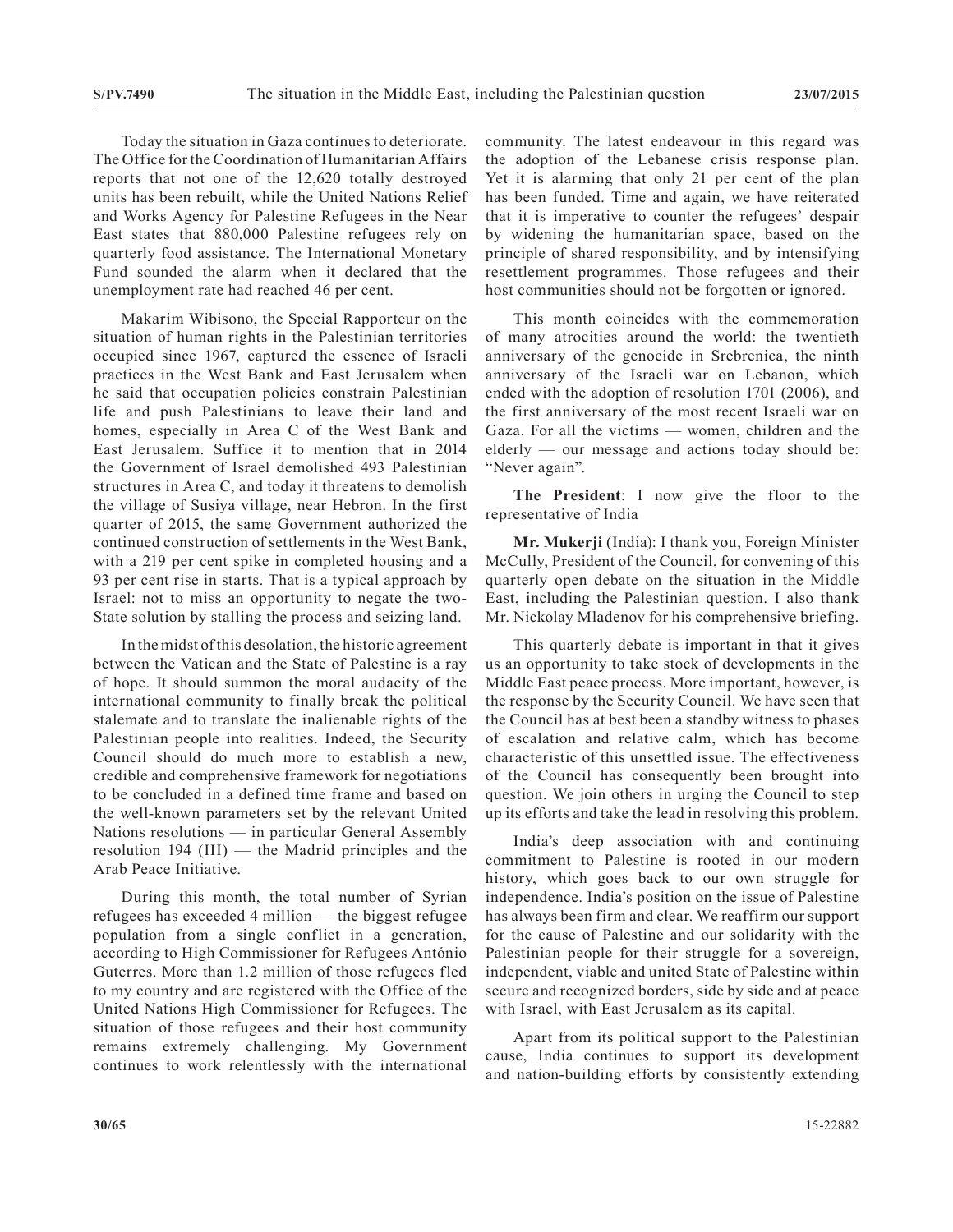technical and financial assistance. Earlier this month, a new school for girls, the Jawaharlal Nehru Secondary School for Girls, was inaugurated in Asera Al-Shamalyeh. It is a part of India's larger capacitybuilding initiatives in Palestine.

We contribute \$1 million annually to the United Nations Relief and Works Agency for Palestinian Refugees in the Near East. We pledged and contributed \$4 million in response to the National Early Recovery and Reconstruction Plan for Gaza. We have undertaken important bilateral development projects in health, education, skills development and vocational training, as well as providing budgetary support to the Palestinian Government. We are also implementing development projects in Palestine jointly with Brazil and South Africa, within the framework of the India, Brazil and South Africa group, and have pledged \$1 million for a new project to reconstruct the Atta Habib Medical Centre in Gaza.

This debate is taking place a year after the unfortunate escalation of the Gaza conflict. We are particularly worried that since July 2014 there has been a downward trend in the peace process, despite efforts for serious negotiations between the parties, which have remained inconclusive. Unilateral actions by the parties are unfortunately moving them farther apart. India remains firmly convinced that dialogue remains the only viable solution that can effectively address the issue. The imperative need is for restraint so as to avoid provocation and unilateral actions and to enable a return to the peace process. We remain hopeful and urge both sides to resume the peace process soon for a comprehensive resolution of the Palestinian issue.

We express our deep concern about the activities of outlaw, radicalized and extremist groups in the Middle East region, especially in the northern parts of Iraq and Syria, which are critically impacting peace and stability in the region. The violence perpetrated against civilians, especially against women and children, on the basis of religion, ethnicity and sectarianism strikes at our common humanity. All parties and stakeholders in the region must undertake efforts to curb those dangerous trends. We believe that the consolidation of political processes and solutions, while building durable State institutions, will be an effective way of addressing such extremism and radicalism in the region.

We are also concerned at instances of the targeting of United Nations peacekeepers in the region by outlaw terrorist groups. The Security Council resolutions that proscribe terrorist groups operating in the region must be fully implemented. The early and effective prosecution of such groups is essential. Only such action endorsed by the Council will deter such groups in other parts of the world from committing acts of terror.

## *Mrs. Schwalger took the Chair.*

With new flash points, such as in Yemen, the Middle East region is becoming more volatile, and the stability of the region is being threatened. Besides having implications for peace and stability as well as for the humanitarian situation, the conflicts also impose serious economic costs on the region and the whole world. Particularly with major shipping lines passing through the Strait of Bab el-Mandeb, the situation in Yemen has a considerable impact on the cost of shipping, and in turn on regional and global trade, apart from the pressing humanitarian situation and the loss of lives we are witnessing. We therefore urge all parties in Yemen to return to the negotiating table forthwith.

India welcomed the conclusion of the negotiations on the Joint Comprehensive Plan of Action on the Iran nuclear question on 14 July. Now the Security Council has also endorsed the Plan of Action. India has maintained that diplomatic dialogue is the only effective way to resolve issues.

On Syria, we reiterate our support for a Syrian-led, comprehensive political solution to the ongoing crisis, in alignment with the Geneva communiqué of 2012 (S/2012/522, annex). The humanitarian crisis arising out of the situation has to be addressed effectively. It is with that conviction that we pledged and contributed \$2 million to the United Nations Syrian humanitarian assistance response plan in 2014, and pledged another \$2 million during the third International Humanitarian Pledging Conference for Syria held in March in Kuwait. We are also hopeful for and supportive of the efforts made by the Special Envoy of the Secretary-General for Syria, Mr. de Mistura, aimed at carrying the political process forward. We urge all parties to demonstrate the requisite political will, exercise restraint and commit to seeking common ground in accommodating their differences.

**The President**: I wish to remind all speakers to limit their statements to no more than four minutes in order to enable the Council to carry out its work expeditiously. Delegations with lengthy statements are kindly requested to circulate the texts in writing and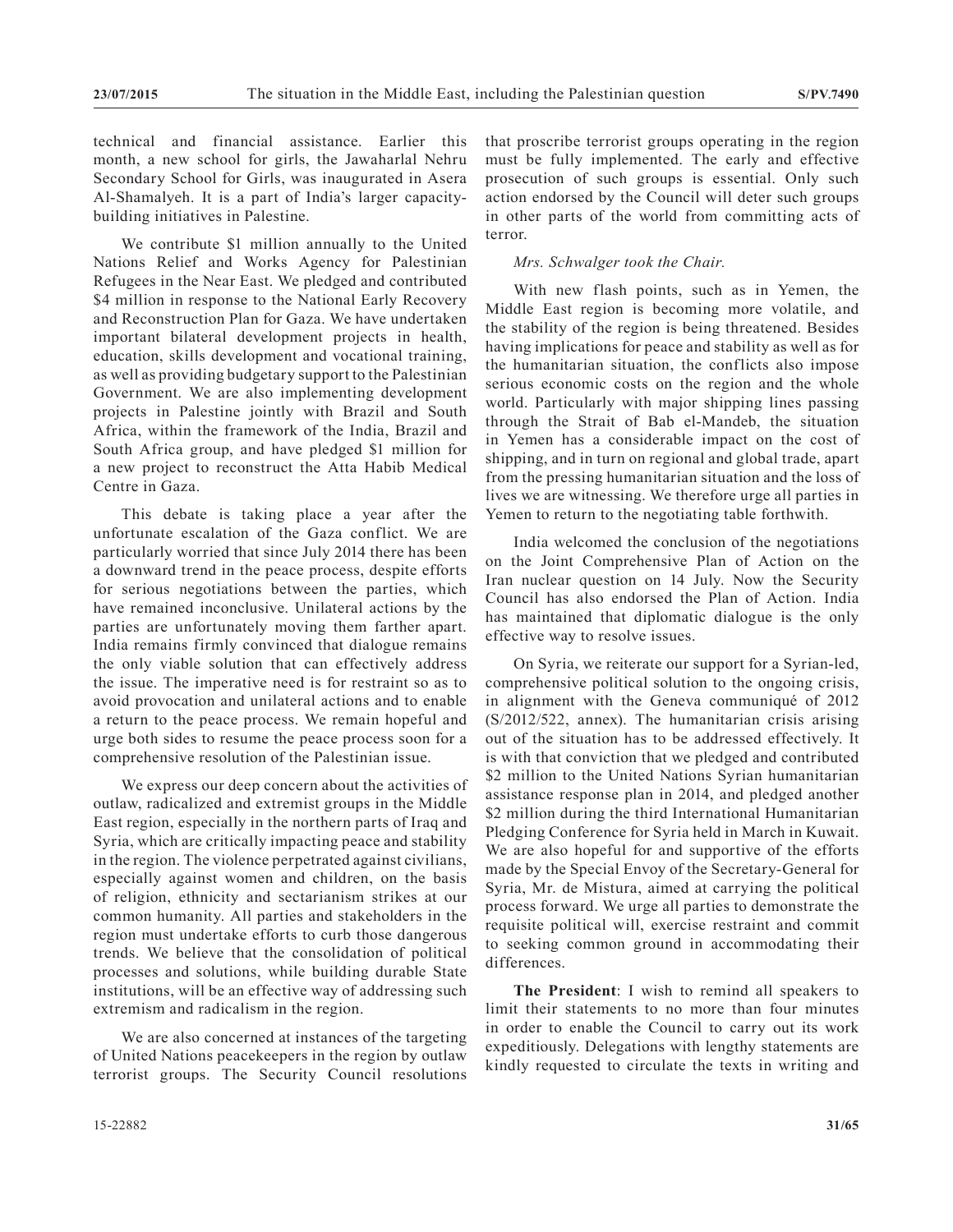to deliver a condensed version when speaking in the Chamber. I would like to appeal to speakers to deliver their statements at a normal speed so that interpretation may be provided properly.

I also wish to inform all concerned that we will be carrying on this open debate right through the lunch hour, as we have a large number of speakers.

I now give the floor to the representative of the Syrian Arab Republic.

**Mr. Ja'afari** (Syrian Arab Republic) (*spoke in Arabic*): I thank the President for convening this very important debate. We would also like to thank the Malaysian delegation, which served as President of the Council in June.

I speak as one of the major concerned parties under this agenda item.

A number of delegations' statements have been dominated by a strong dose of surrealism and lack of contact with reality. Those statements have not respected the reference points under the mandate given to the Special Coordinator for the Middle East Peace Process. The Special Coordinator chose this morning to avoid dealing with Yemen, Libya and Iraq and to completely ignore the importance of taking up the occupied Syrian Golan, which is at the heart of the mandate and the agenda item. The regional mandate for establishing the Office of the United Nations Special Coordinator for the Middle East Peace Process (UNSCO) was outlined in the Secretary-General's report on the expansion of the mission's operations. Under that regional mandate, as noted on the UNSCO website, the Special Coordinator:

#### (*spoke in English*)

 "will encompass previous functions and also be the focal for overall United Nations assistance to the Middle East peace process. The Special Coordinator's dual diplomatic and United Nations development assistance coordination functions will principally cover Jordan, Syria, Lebanon and the Palestinian authorities areas."

### (*spoke in Arabic*)

In distorting the point of the agenda item and while attempting to reduce the pressure on Israel, our colleague the representative of the United States departed from the rules of diplomacy to transform her statement into a sort of press release, with aggressive remarks directed against my country, littered with

mistakes and doubtful claims from her country's intelligence services. She did so rather than focus on the content of the agenda item, which is to bring peace and put an end to the Israeli occupation of the occupied Arab territories so as to create a Palestinian State. I would like to take this opportunity to also remind my United States colleague that Vice-President Biden, when meeting recently with university students, said that the United States' problem in Syria was that allies in the region were sponsoring terrorism there.

The United Nations has a historic, legal and moral responsibility to implement the relevant resolutions in order to settle the conflict so that an independent Palestinian State can be established, fully sovereign, on its national territory, in conformity with General Assembly resolution 181 (II) A and B, of 1947, and Security Council resolution 69 (1949), which determined the conditions for Israel's membership in the United Nations. Those conditions are that Israel must honour the resolution that created the Palestinian State and honour General Assembly resolution 194 (III), of 1948, relating to the return of Palestinian refugees to their land. However, that is the opposite of what has happened. The United Nations has implemented just half of General Assembly resolution 181 (II) A and B, for the creation of Israel in Palestine. The United Nations has forgotten the returns question found in General Assembly resolution 194 (III), of 1948, which has increased the injustice perpetrated against the Palestinian people, whose fate has become that of being held hostage to a ferocious racist occupation, unprecedented in modern history. At the same time, Israel launched aggressive attacks, one after the other, against the peoples and countries of the region, with the unprecedented military, political and economic support of its sponsors and protectors, who always call for freedom and democracy and justice, albeit a false one.

The successive Governments of Israel have committed crimes against humanity and war crimes, as described in United Nations reports. There is no doubt that Israel's settlement activities have always been a primary policy of all Israeli Governments, even though such activities undermine peace — as all are aware, including Israel's sponsors — and any possibility of creating a geographically contiguous and viable Palestinian State and guaranteeing Palestinians their right to self-determination.

If we truly want to eliminate the possibility of war, end the bloodshed and strengthen the possibility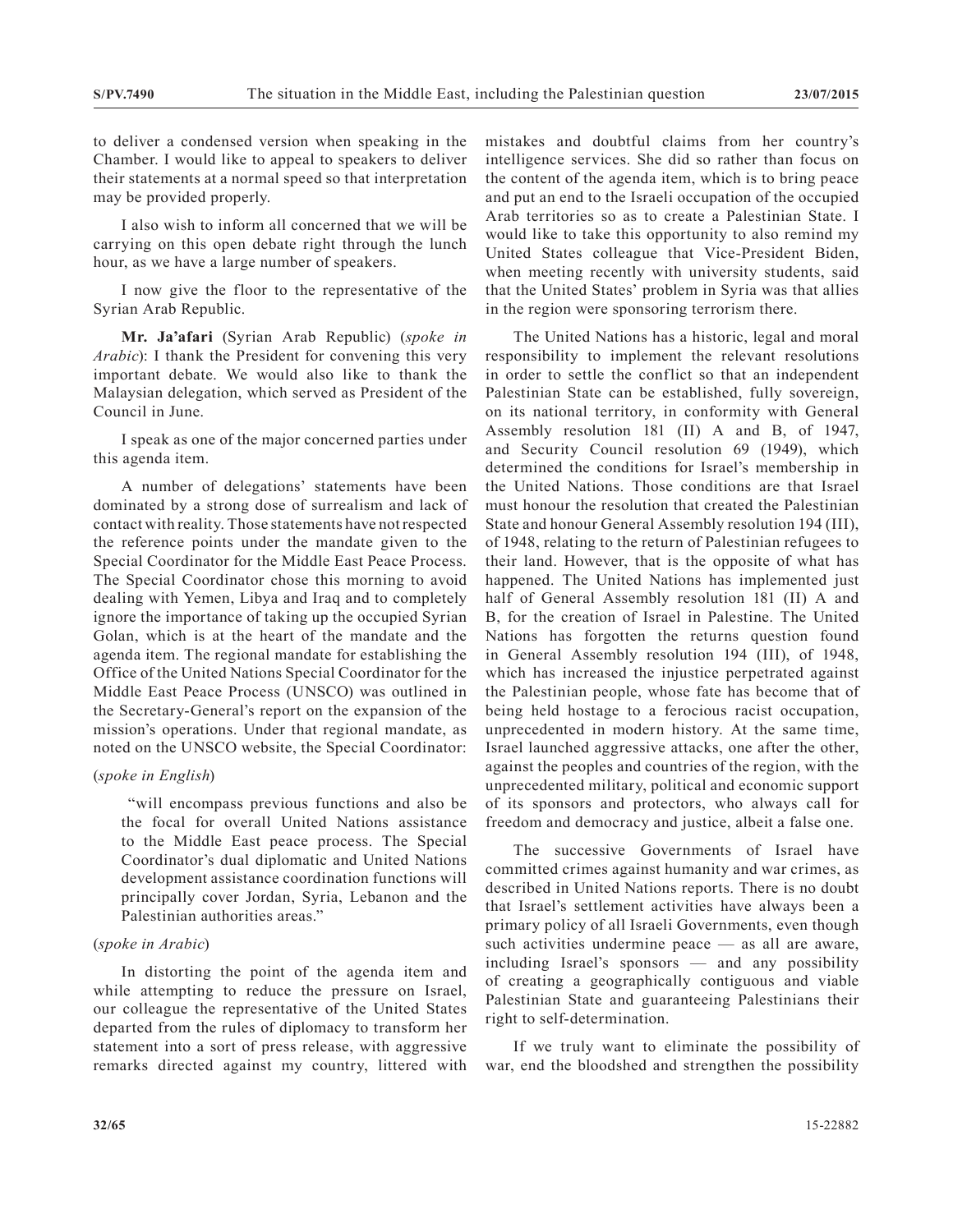of peace in the region and the fight against terrorism through a serious international alliance, the United Nations must seriously endeavour, in coordination with the sponsoring countries, to revive the peace process. Our region will never see stability without the achievement of a peaceful, just and holistic solution based on the relevant United Nations resolutions and the principle of land for peace.

Some of the delegations that claim to support the rights of the Syrian people have rushed to demand the convening of meetings and conferences and parallel meetings, attempting to confirm fallacious accounts regarding the situation in Syria. Representatives of those countries have used the dramatic aspects of those accounts in addressing the rights of the Syrian people, while avoiding any mention of ending the Israeli occupation of the occupied Syrian Golan Heights, in support of which the Council adopted resolution 497 (1981). It might even seem that recovering the occupied Golan Heights was not one of the rights of the Syrian people and that the Golan Heights was not an occupied Syrian territory, on behalf of which various resolutions have been adopted each year requesting Israel to withdraw from the area to the 4 June 1967 borders.

What do those delegations think of human rights and international humanitarian law? What do they think of the Israeli settlements in the Golan Heights and the suffering of the Syrian citizens there, who have been suffering under the occupation now for more than half a century? Those delegations deny the oppression practiced by Israel and the theft of the Golan's natural resources. What do they think of the natural gas in the area? What do they think of the oil? What do they think of the water? What do they think about the Syrian citizens who are being held in Israeli prisons, in violation of the 1949 Geneva Conventions? In that regard, we must mention Sidqi Al-Maqt, known as the Syrian Mandela, who suffered for 27 years in an Israeli prison.

During the current crisis in Syria, Israel has added a new chapter to its record number of human rights violations. It has been supporting terrorists in the separation zone of the Syrian Golan and providing them with an opportunity to be treated in Israeli hospitals. At the same time, it is violating the separation agreements of 1974, imperilling the lives of the members of the United Nations Disengagement Observer Force (UNDOF) and violating the 1948 agreements.

The truth has been brought to light in the report of the Secretary-General on UNDOF and reports in the Israeli media. Israel has allowed free reign to the Al-Nusra Front to launch attacks against the Golan Heights, including the killing of 21 civilians in the village of Hadar, as well as threatening some civilians and forcing others to reject the support of the Syrian Government. Such terrorist movements have more freedom to manoeuvre owing to the situation, which requires serious and immediate action.

We congratulate the Islamic Republic of Iran on achieving a final agreement with the P5+1. It is a historic agreement that strengthens the importance of diplomacy and political and friendly solutions to resolving international differences. Absent in the is the language of intimidation, war and aggression and the imposition of illegal sanctions such as those that have targeted the people of Iran for many years, thereby depriving them of their right to possess the knowledge necessary to use technology to enhance their wellbeing and promote prosperity.

Syria reiterates the inalienable rights of the States parties to the Treaty on the Non-Proliferation of Nuclear Weapons, especially as contained in article IV thereof, to acquire nuclear technology to "develop research, production and use of nuclear energy for peaceful purposes".

**The President**: I now give the floor to the representative of Saudi Arabia.

**Mr. Al-Mouallimi** (Saudi Arabia) (*spoke in Arabic*): I would like to begin by congratulating New Zealand on assuming the presidency of the Security Council for the month of July. We wish you, Madam President, and your delegation, every success in your efforts. We also thank the New Zealand presidency for convening this quarterly open debate on the situation in the Middle East. I also thank the Minister for Foreign Affairs of New Zealand for his presence in the Council earlier today and for presiding over today's meeting. We also thank the Special Coordinator for the Middle East Peace Process and Personal Representative of the Secretary-General for his comprehensive briefing.

One year after the launch of the Israeli aggression campaign targeting Gaza, the Palestinian people and the international community continue to aspire to the hope that the Council will work towards ensuring that justice is done and that the perpetrators of the crimes carried out during the Israeli campaign are held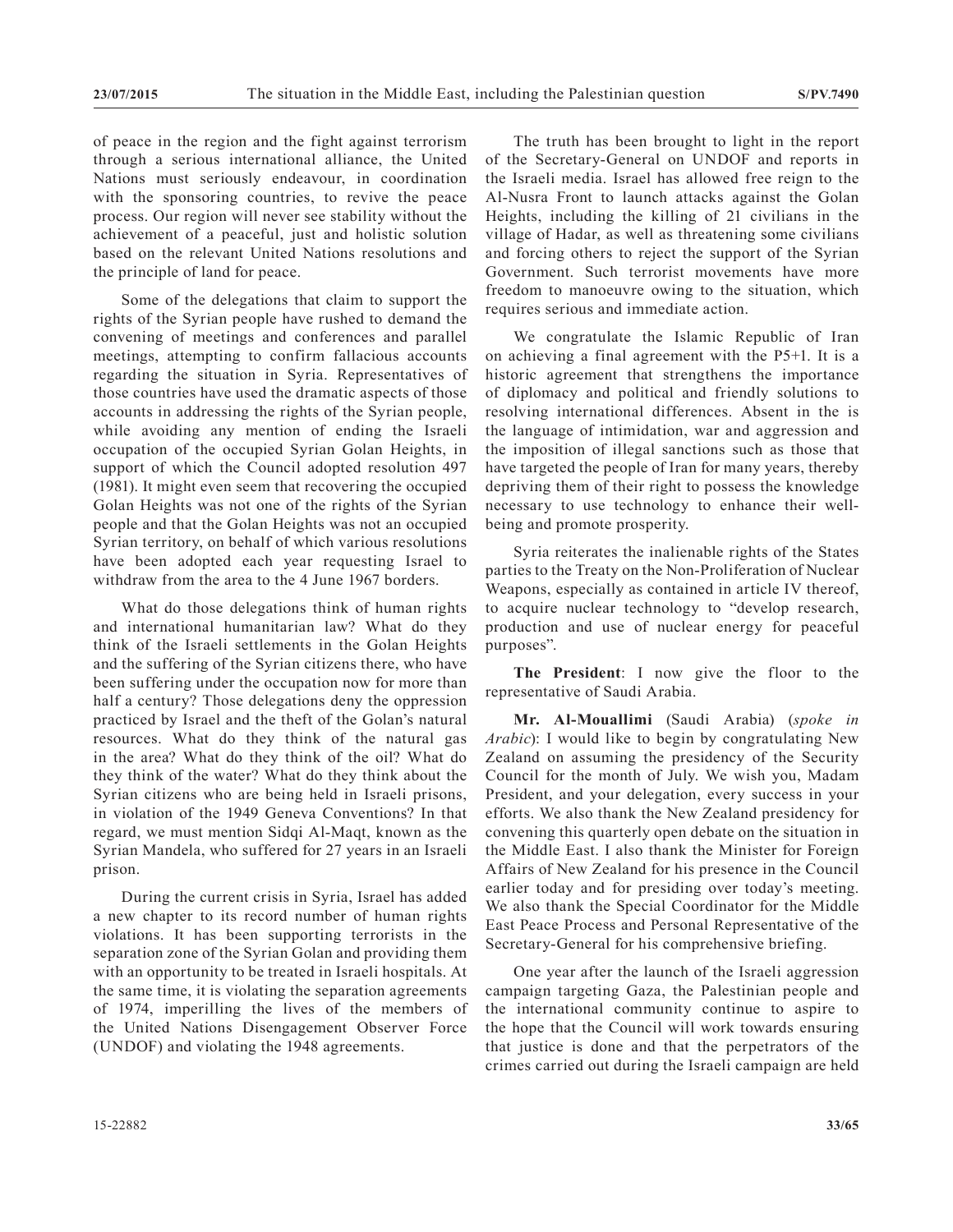accountable for their actions. That campaign lasted 51 days, leaving 2,251 Palestinians dead, the majority of whom were civilians, including 551 children. The campaign also destroyed approximately 12,000 homes and damaged over 4,000 others; it also damaged or destroyed 540 schools and 73 clinics and hospitals. The Palestinian people always suffer the repercussions of such aggression. In fact 100,000 people are now internally displaced in Gaza, owing to the aggression and the ongoing blockade, which has hindered the delivery of aid.

The Kingdom of Saudi Arabia holds Israel responsible for the deteriorating situation in Gaza. The suffering imposed by Israel will not end as long as the international community and the Security Council have not required Israel to end its aggression and its racist and oppressive colonial policies against the Palestinian people. We must not forget those victims. We must not forget the tens of thousands of wounded and the hundreds of children who became orphans last summer. We must not forget that Gaza is continuing to suffer a humanitarian crisis as a result of the aggression and the blockade imposed by Israel, which clearly violates international law.

Israel's policies will lead only to destruction and to the end to any hope of achieving a just solution to the Palestinian cause that will guarantee the creation of an independent Palestinian State, with East Jerusalem as its capital and in accordance with the Arab Peace Initiative and the relevant resolutions of international legitimacy.

The report of the Independent Commission of Inquiry established by the Human Rights Council reiterates that Israel violated international law and perpetrated crimes that could be considered war crimes in carrying out its aggression against Gaza. Israel has targeted residential areas and used wide-impact explosive weapons to target residential areas, hospital, schools and shelters. The report makes it clear that Israel has systematically used destruction as a weapon of war. The Kingdom of Saudi Arabia underscores the importance of Israel's being duly held to account for the crimes it perpetrated during the attack on Gaza and for the war crimes that it continues to perpetrate against the Palestinian people.

My country finds it strange that Israel is not to be found on the list contained in the annex to the annual report of the Secretary-General on children and armed conflict, known as the blacklist. My country believes that this represents a double standard in the report of the Secretary-General, which sets out the number of people killed. Palestinian children represent the third-highest number of children killed since 2014. The number of schools destroyed in Palestine is the highest in all of the conflict situations 2014. We therefore believe that we need to objectively and impartially document what has happened and ensure that justice is done and that no double standards come into play.

Bringing about peace and security in the region and achieving comprehensive peace requires that justice be done and that Israel be held accountable for the crimes it has been perpetrating since the beginning of the occupation. The Palestinian people continue to suffer under the yoke of the Israeli occupation. Israel continues to act with complete impunity and to hamper the course of justice, which has required the State of Palestine, with the support of the international community, to resort to the International Criminal Court in order to obtain the justice that it has been denied for so many decades now.

Palestine is a party to the Rome Statute, and we commend this peaceful step. We also look forward to the accession of the State of Palestine to the United Nations as a fully sovereign State in the near future. The Israeli acts of aggression against the people of Palestine are one of the principal reasons for the continuation of the conflict and the death of any hope to try to find a lasting solution to the Palestinian situation. Israel continues to impose arbitrary obstacles on Palestinians who wish to go to the Al-Aqsa mosque to pray. We condemn the fact that Israel is preventing Muslims from exercising their legitimate right to pray at the Al-Aqsa mosque. Israel bears full responsibility for the deterioration in the situation in Jerusalem, and all of the negative consequences of the racist Israeli policies in Jerusalem are to be condemned.

We condemn also all attempts to try to change the historic and religious identity and legal status of places of worship, and we call on Israel to immediately halt all actions leading to a demographic transformation of the city of Jerusalem, including the settlement process, the destruction of Palestinian homes, the deprivation of the Palestinians of their right to a residence, and their eviction from their homes in contravention of international humanitarian law and international human rights law.

My country supports all international efforts to adopt a resolution that seeks a final solution to the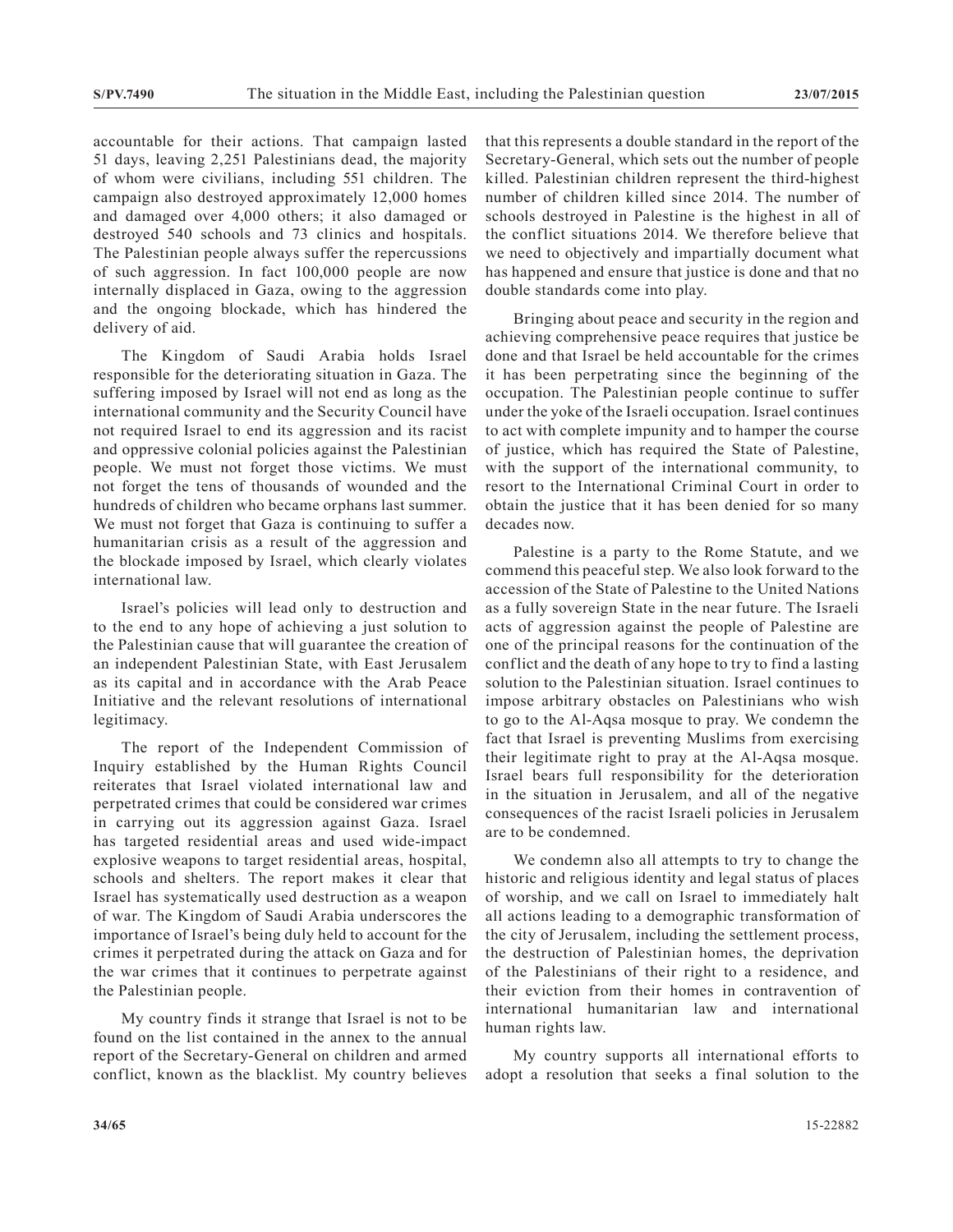Palestinian cause and bring to an end the occupation, in line with the Arab Peace Initiative and resolutions of international legality, so as to create a Palestinian State in keeping with the borders of 4 June 1967, with Jerusalem as its capital.

Four years after the beginning of the crisis in the Syrian Arab Republic, Syria continues to be one of the most serious humanitarian disasters of this century. The Syrian authorities continue to intimidate, starve, kill and destroy the Syrian people. That complete lack of humanity and the proliferation of terrorism has led the Kingdom of Saudi Arabia to condemn the presence of armed foreign terrorist fighters in Syria, including Hizbullah and other sectarian parties coming from abroad. We must combat terrorism by finding solutions to its root causes.

The Syrian authorities have engaged in genocide and marginalization and have deprived the people of their most basic humanitarian rights. We can see what the Syrian authorities are doing with the full support of Hizbullah in the town of Zabadani, where the Syrian authorities have used more than 600 barrel bombs in the past three weeks. We urge the Security Council to condemn this aggression and to call on the Syrian authorities to stop targeting civilians. We call on the Council to condemn the crimes perpetrated in Qalamoun by Hizbullah and other sectarian parties coming from abroad. We call on the Council to put an end to the bloodshed in the Syrian Arab Republic. The Council can no longer fail to uphold its responsibility to resolve the Syrian crisis if it is to retain its credibility. The Council's silence regarding what is happening in Syria helps the Syrian authorities in their actions, which target civilians with violence and weapons.

We join the call to hold accountable all those who have used weapons of mass destruction against the Syrian people, including barrel bombs, missiles and toxic gases. The perpetrators of such crimes, whatever their political affiliation or motivation, must stand trial. My country is committed to helping the Syrian people to achieve their aspirations in a way that preserves the unity and territorial integrity of Syria and the rights of its children, whatever their faith or ethnicity.

We call on the Security Council to commit to the implementation of its relevant resolutions and to put an end to the suffering of the Syrian people, and to fully implement the Geneva communiqué, which calls for the creation of a transitional authority.

**The President**: I call on the representative of Pakistan.

**Ms. Lodhi** (Pakistan): Let me start by thanking the Foreign Minister of New Zealand for earlier presiding over this meeting. We also thank the Special Coordinator of the Secretary-General for the Middle East Peace Process for his comprehensive though sobering briefing.

Peace in the Middle East appears more distant than ever. The inflexible and indefensible posture taken by the hard-line Israeli Government has frozen any prospect for the resumption of the peace process and a political resolution based on a two-State solution. Israeli extremism is evoking a matching turn towards further radicalization in Gaza and the West Bank.

Earlier this month we marked the first anniversary of the 51-day Israeli military assault on Gaza. The devastation that it caused has left Gaza in ruins.

The report of the Independent Commission of Inquiry established by the Human Rights Council on the Gaza conflict is an eye-opener. It establishes that security concerns cannot relieve Israel of its obligations under international law. It also expresses concern at the impunity that prevails across the board for violations of international humanitarian and human rights law by Israeli forces. These forces refused to change course despite knowledge of the massive death and destruction being caused by their actions in Gaza. This, the Commission concludes, may even amount to war crimes.

The persistent lack of implementation of recommendations regarding violations made by similar previous Commissions all but guarantee their systematic recurrence. This impunity must end. The full implementation of the Organization of Islamic Cooperation-sponsored and Pakistan-steered Human Rights Council resolution of 1 July 2015 would, we hope, be a step towards ending this cycle of impunity.

The devastation of Gaza, mind you, is but one aspect of the daily hardships that the Palestinians face as a result of Israeli oppression. The eight-year blockade of Gaza, the detention regime, excessive use of force against Palestinian civilians and illegal settlements all continue unabated and unchecked. It is heartbreaking that of the more than 12,500 houses that were completely destroyed in Gaza not a single one has so far been rebuilt.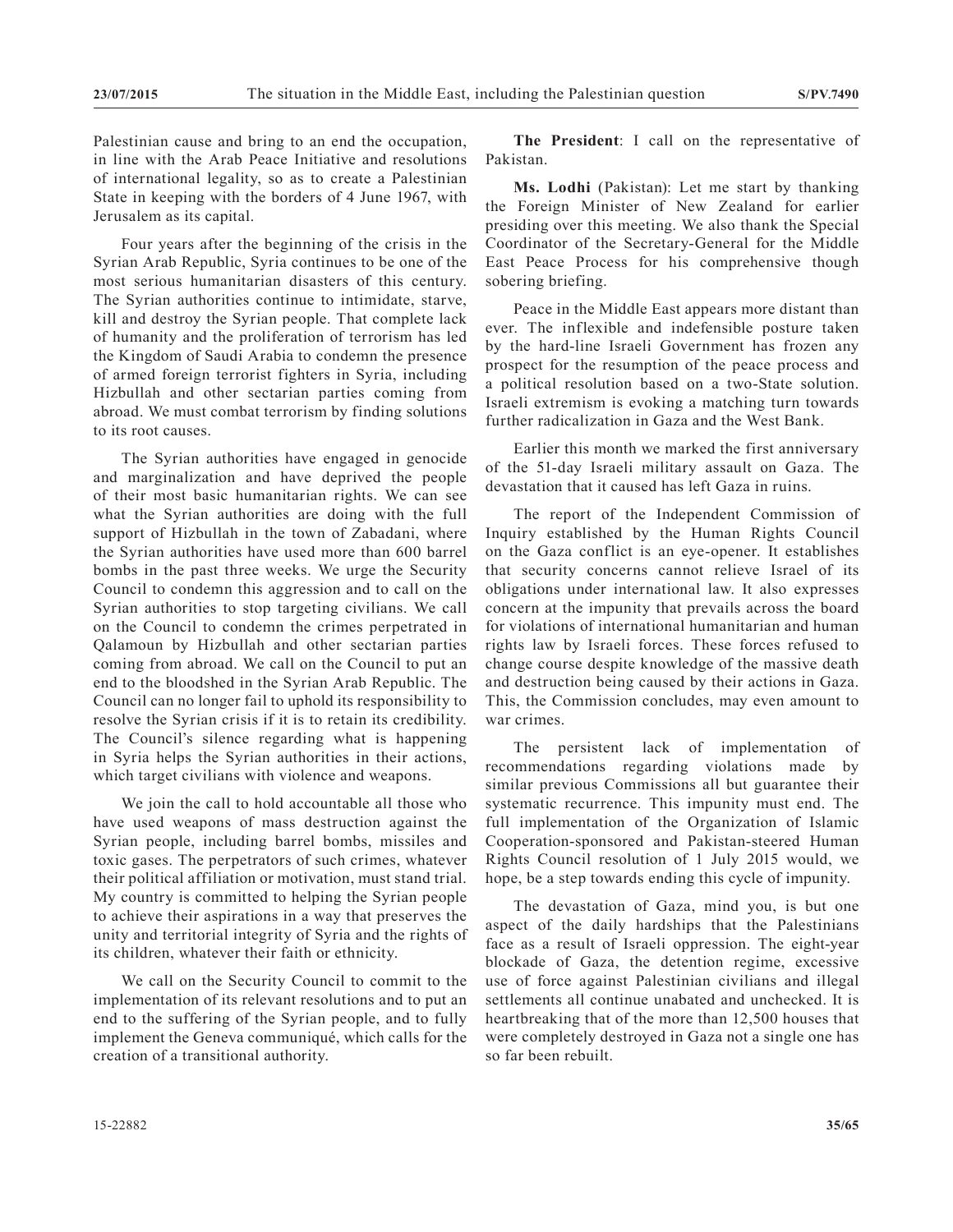The international community must act to alleviate the suffering of the people of Gaza, especially because it shares part of the blame. We collectively have not lived up to our promises. Only 28 per cent of the amount pledged at the Cairo Conference in October 2014 has so far been disbursed.

We believe that the path to sustainable peace in the Middle East can only lie in a two-State solution and an end to Israeli occupation of all Arab lands. This body, as the prime custodian of international peace and security, must take its responsibility seriously. We call on the Security Council to adopt a resolution setting timelines and parameters for establishing an independent, viable and contiguous State of Palestine, based on the pre-1967 borders, with Jerusalem as its capital. An international mechanism to steer the process is also imperative.

The Islamic State in Iraq and the Sham (ISIS) poses a spreading threat to security across the Middle East, North Africa and even beyond. A purely military approach is neither sufficient nor permanent in its impact. A comprehensive military, political, economic and social strategy is needed to defeat a movement that is motivated by an ideology of hate and gruesome violence.

In Iraq, ISIS must be confronted and rolled back. That should be achieved by the State, not by sectarian militias. Success will come about only if the minority population is fully assured of its safety and its human rights. Durable peace can be achieved through political solutions, not just military engagements.

Syria continues to bleed profusely. Apart from defeating ISIS, a serious search for a political solution in Syria is needed. We welcome the consultations on Syria undertaken by Special Envoy Staffan de Mistura in Geneva. We look forward to the comprehensive peace plan that he will present and hope that it will garner the support of parties to the conflict as well as of the international community. Dialogue, we believe, is the only way out of that quagmire.

In Yemen, Pakistan is concerned that the humanitarian pause has not held. We urge parties to the conflict to return to the negotiating table. The legitimate Government of Yemen must be restored. That effort should be led by diplomacy and engagement.

Finally, my country welcomes the landmark agreement recently reached with Iran, which, if fully and sincerely implemented, can contribute not only to nuclear non-proliferation but also to regional stability, cooperation and economic growth. That would also open the way for closer consultations and even agreement on how to address pressing regional challenges, which, at the end of the day, require regional responses.

**The President**: I now give the floor to the representative of Brazil.

**Mr. Antonio de Aguiar Patriota** (Brazil): I thank New Zealand for convening this important open debate, as well as Special Coordinator Nickolay Mladenov for his briefing. Brazil also wishes to acknowledge the statements made by the Permanent Representative of Israel and the Permanent Observer of the State of Palestine.

Today's exercise is happening against the backdrop of increasing tensions and threats to international peace and security in different parts of the region. Violent extremism conducive to international terrorism is on the rise, spreading fear, violating human rights and international humanitarian law, and adding greater complexity to the task of bringing peace and stability to the region.

We remain deeply troubled by the fact that the peace process between Israel and Palestine is paralysed. The international community must not be idle, as each day we watch the violence increase and the viability of the two-State solution dwindle as a result of the continuous expansion of Israeli settlements.

One year after the latest conflict, the situation in Gaza remains deeply distressing. It is appalling to learn that in the past 15 years the number of people in Gaza requiring humanitarian assistance has undergone a tenfold increase, from 80,000 in 2000 to 890,000 in 2015.

Under such circumstances, accepting the status quo is simply not an option. We reiterate our call for the Security Council to fully carry out its responsibilities under the Charter of the United Nations and actively support and steer the peace process. It is our collective responsibility to bring about a renewed negotiating process that will promptly lead to a two-State solution. We welcome multilateral initiatives, such as the one led by France in the Security Council on the relaunching of peace talks.

Turning to Syria, after more than three years since the adoption of the Geneva communiqué (S/2012/522, annex), we are deeply disturbed that the prospects for success in resolving the conflict remain elusive. The indiscriminate attacks against the civilian population,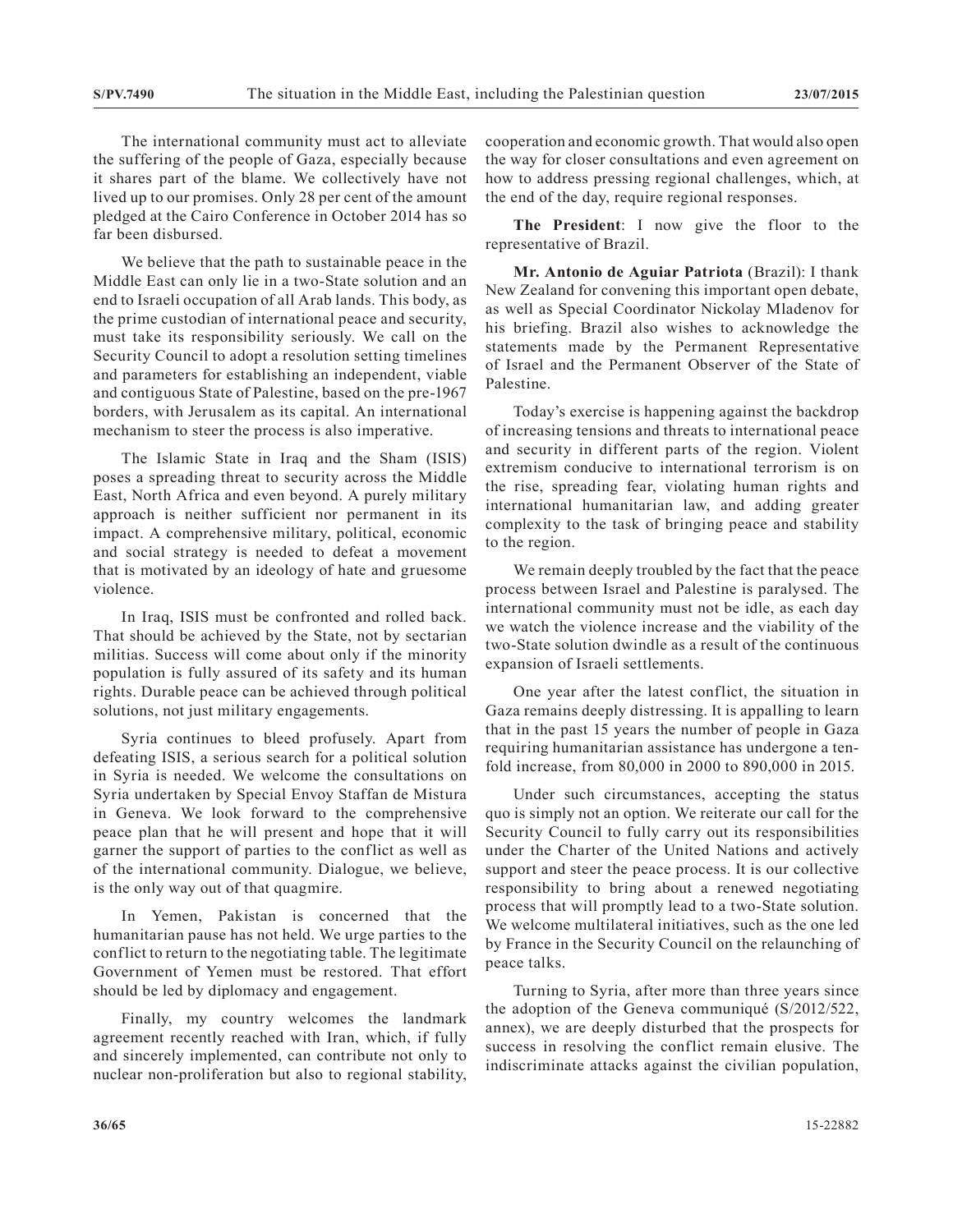including the use of chemical substances and barrel bombs as weapons, are simply unacceptable. All parties to the conflict must comply with their obligations under international humanitarian law and international human rights law, including by providing safe, full and unimpeded access to humanitarian agencies, taking into account the relevant Security Council resolutions.

There is no military solution to the Syrian crisis. It is high time for the parties to engage genuinely in political negotiations aimed at ending the conflict. We reaffirm our support for the efforts of Special Envoy Staffan de Mistura and look forward to hearing his recommendations on the implementation of the Geneva communiqué based on the consultations he held with several parties during the past weeks. We also appreciate the efforts by the Russian Federation to promote dialogue between the parties.

Once again, we commend the outstanding generosity of many countries in the region, including Turkey, Lebanon, Jordan and Egypt, which have been receiving the bulk of the Syrian refugees. Brazil has also contributed to the humanitarian efforts by issuing more than 7,000 entry visas for Syrian residents affected by the crisis and by providing food and medicine to help alleviate the dire situation faced by refugees and displaced people in the region.

We support the efforts by the Lebanese Government to overcome the difficulties caused by the spillover of the war in Syria. In that regard, Brazil urges all the relevant political actors to make every effort to end the presidential vacuum in Lebanon. We are convinced that such a development would further strengthen the country in the face of the current political and security challenges. We also firmly support the policy of dissociation from regional crises agreed to in the Baabda Declaration of June 2012.

Despite those serious challenges in the Middle East, there is reason for hope. We would like to conclude this statement by once again expressing Brazil's great satisfaction with the recent conclusion of the Joint Comprehensive Plan of Action on the Iranian nuclear programme and its unanimous endorsement by the Security Council, which we certainly welcome. We congratulate all parties to the agreement for the political will, persistence and determination shown throughout the complex and highly sensitive negotiating process. Those qualities will also be crucial for the implementation of the agreement.

Brazil has always supported diplomatic efforts aimed at ensuring the peaceful nature of the Iranian nuclear programme and the normalization of Iran's relations with the international community, including through the 2010 Tehran Declaration. The Joint Comprehensive Plan of Action demonstrates the effectiveness of diplomacy in bridging differences and creating truly sustainable peace.

We are confident that the success achieved in Vienna will significantly contribute to the launching of a new and productive phase in the relations between Iran and the other parties to the agreement. The agreement has the potential to help reduce international and regional tensions for the benefit of the entire international community. Brazil expresses its readiness to continue to collaborate through diplomatic means for the furtherance of stability, peace and prosperity of the Middle East.

**The President**: I now give the floor to the representative of Norway.

**Ms. Stener** (Norway): Norway also welcomes the recent historic agreement between the P5+1 and Iran on the Iranian nuclear programme. We stand ready to assist and support the International Atomic Energy Agency in the important and demanding task of monitoring the implementation of the agreement. There is hope that the agreement will open a window for settling other pressing issues in the region.

For more than a year, the efforts towards realizing a two-State solution to the Israeli-Palestinian conflict have been suspended. Now is the time for the international community to find concerted ways to aid the parties in reinvigorating the peace process. Norway welcomes the European Union initiative to discuss how to broaden support for the process. The Security Council should also explore how it may be of assistance.

Norway believes that an important way of preparing the ground for a renewed process is to strengthen the Palestinian economy and further improve the Palestinian institutions of governance. The sustainability of those institutions has been severely threatened by the restricted economic space. Improved market access is key for the Palestinian economy to thrive.

Norway therefore appeals to Israel to increase its efforts — working together with the Palestinian Authority and within the arrangements established by the Oslo Accords and the Paris Protocol — to settle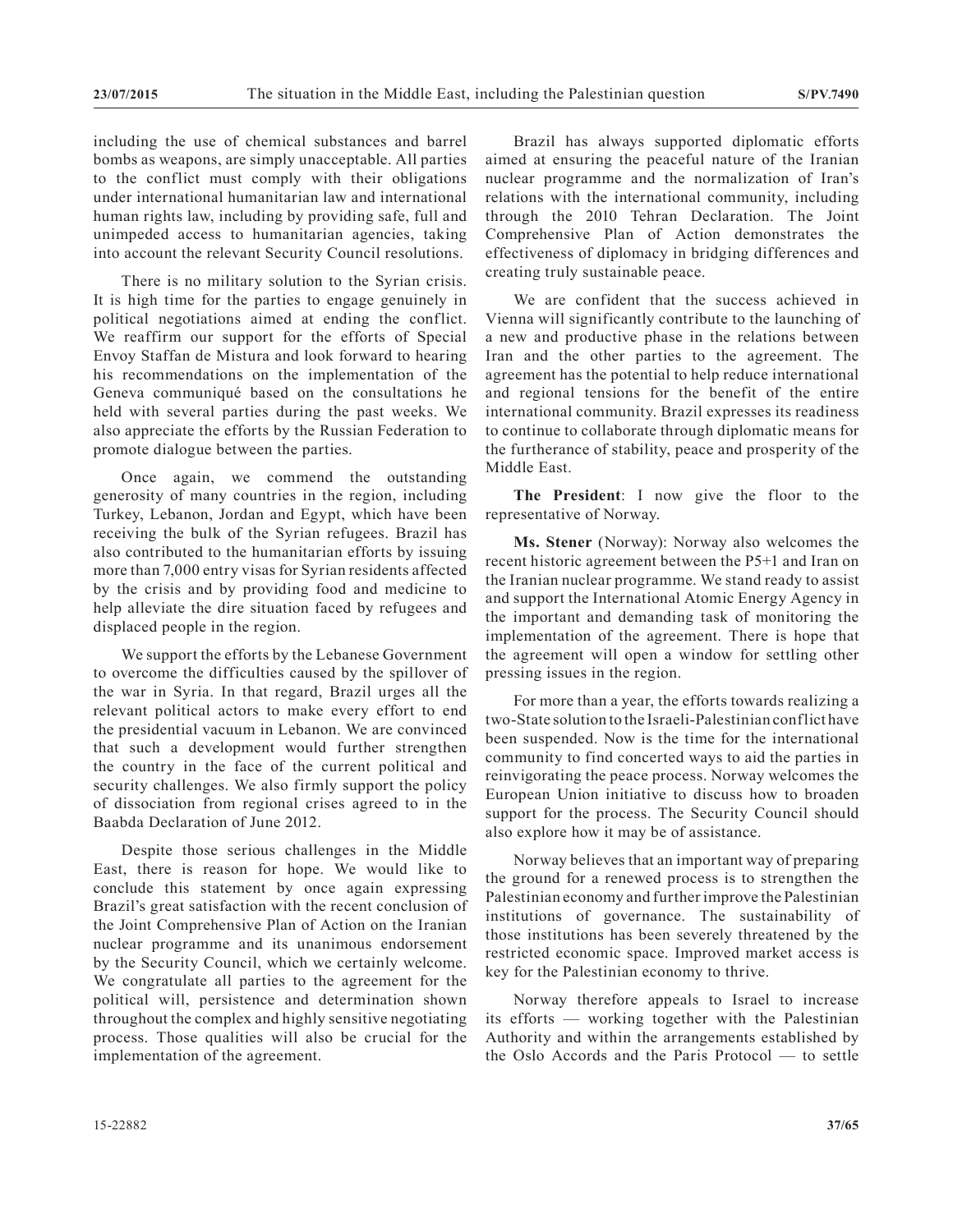outstanding problems, increase space for Palestinian economic activity and improve the financial sustainability of the Palestinian Authority, which needs more support from its donors. To follow up on the technical meeting of the Ad Hoc Liaison Committee (AHLC) in Brussels on 27 May, Norway will convene a meeting of the AHLC at the ministerial level here in New York in September. The objective is to address the challenges and provide the necessary political guidance for further donor efforts. We appeal to the parties to avoid provocative measures. A freeze on the Israeli plans to demolish the Palestinian village of Susiya would be taken as a measure of goodwill.

There are positive developments in the reconstruction work in Gaza, but progress is still far too slow in terms of access, funding and the unification of the administration. Norway notes with satisfaction that Israel has allowed increased volumes of imported goods to enter, and that Egypt has extended the opening of the Rafah crossing. We call on Israel to further lift the restrictions on access to Gaza. We also call on donors to honour the pledges they made at the Cairo International Conference on Gaza Reconstruction, and we call on the Palestinians to renew their efforts to reunite the administrations of Gaza and the West Bank under the Palestinian Authority.

We were horrified by the bomb attack in Diyala province in Iraq, and again in Turkey, where young people on an idealistic mission of peace and reconstruction were brutally targeted. Recently, victims of terrorism have included tourists on a beach in Tunisia and worshippers in a mosque in Kuwait.

In Iraq, we have seen progress in the fight against the Islamic State in Iraq and the Levant (ISIL), but clear challenges remain. Non-sectarian messages should seek to counter the forces fuelling sectarian fears and actions. Iraqi Prime Minister Al Abadi should be commended for his efforts in that regard. We encourage the Iraqi Government to further step up its reconciliation efforts and to give all of Iraq's constituent communities a real stake in the future of the State. The struggle against ISIL will take time. As villages and towns in Iraq and Syria are liberated, it is important that the rule of law and respect for human rights replace the rule of terror.

The situation in Syria is becoming ever more desperate and fragmented. The regional and international parties involved must intensify their efforts to find a political solution to the armed conflict. Norway supports all efforts to that end, particularly the efforts of United Nations Special Envoy Staffan de Mistura. But the United Nations Envoy can only make progress on the issues that the Council agrees on. Therefore, each Member State bears a great responsibility to seek unifying action, to work with the parties and to pave the way towards a political solution. Norway also calls for full and safe access for humanitarian actors to all Syrian people in need.

Finally, spearheaded by the Special Representative of the Secretary-General for Libya, Mr. Bernadino León, the Skhirat agreement is a critical first step towards ending the armed conflict in Libya. Norway strongly urges the party that was absent in Skhirat to address outstanding concerns through the remaining annex negotiations. The final agreement must be founded on broad Libyan consensus in order to stand a real chance of successful implementation.

**The President**: I now give the floor to the observer of the European Union.

**Mr. Hallergard**: I thank New Zealand, and in particular the Minister for Foreign Affairs of New Zealand, for convening and presiding over this meeting. I also thank Special Coordinator for the Middle East Peace Process Nickolay Mladenov for his briefing and hard and good work on this difficult theme.

I have the honour to speak on behalf of the European Union (EU). The candidate countries the former Yugoslav Republic of Macedonia, Montenegro, Serbia and Albania; the country of the Stabilization and Association Process and potential candidate Bosnia and Herzegovina; and the European Free Trade Association country and member of the European Economic Area Liechtenstein, as well as Ukraine, align themselves with this statement.

The European Union remains committed to a just and comprehensive resolution of the Israeli-Palestinian conflict. There is no alternative to a negotiated two-State solution, whose viability is, however, constantly being eroded by new facts on the ground. We urge both parties to demonstrate their stated commitment to a two-State solution through concrete actions. The European Union will actively support them to create an environment of trust necessary to engage in meaningful negotiations as soon as possible.

An immediate priority must be to address the grave situation in Gaza. All international community pledges should be honoured. We are also concerned over the severe lack of funds being faced by the United Nations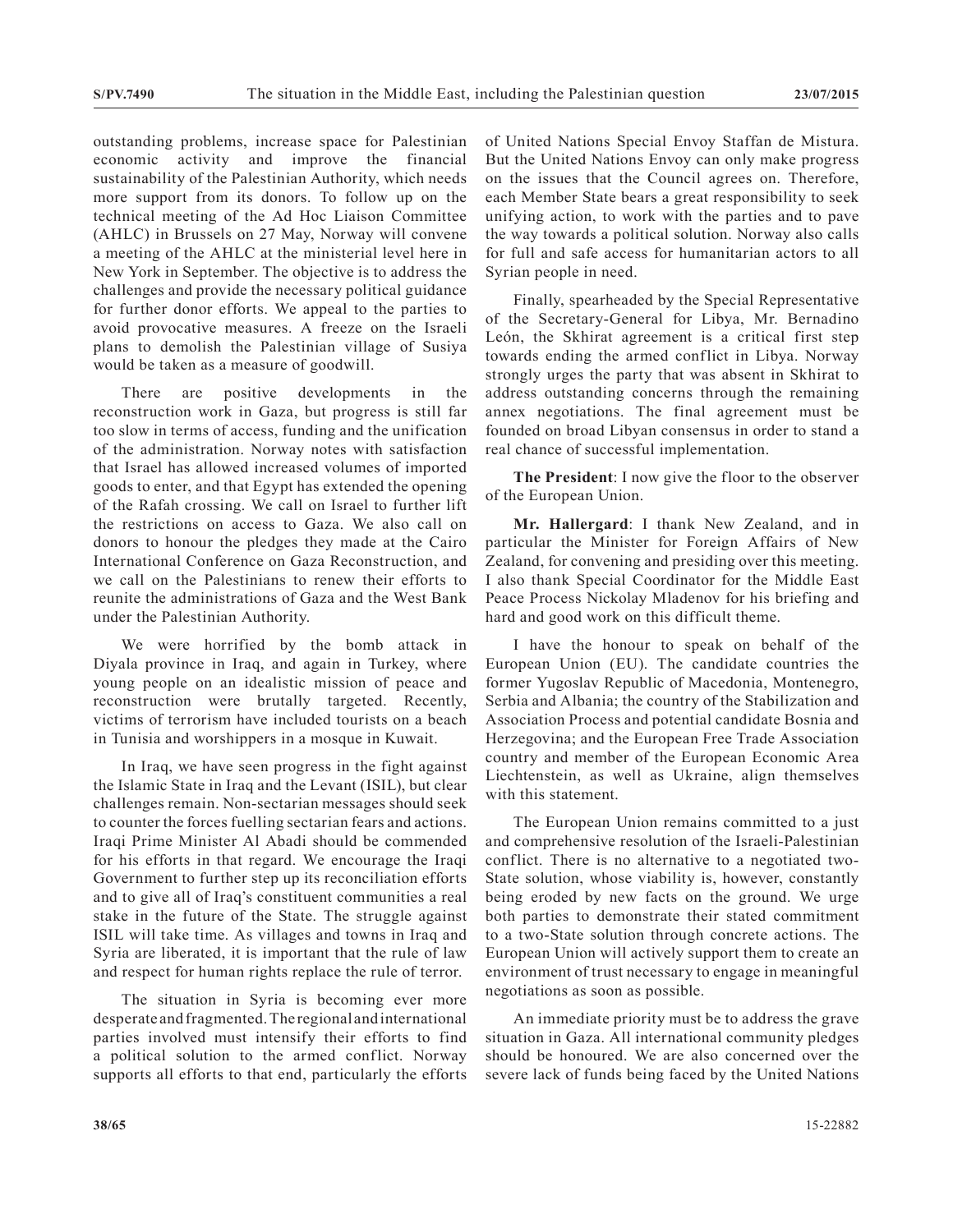Relief and Works Agency for Palestine Refugees in the Near East's, and call on all concerned donors to step up their funding.

The European Union believes that compliance with international humanitarian law and international human rights law by States and non-State actors, including accountability, is a cornerstone for peace and security in the region.

We welcome recent steps taken by Israel to ease restrictions in Gaza. Further positive measures are now needed for the full delivery of humanitarian aid, reconstruction and economic recovery on a permanent basis. We call for a fundamental change in the political, security and economic situation in Gaza, including the end of the closure and a full opening of the crossing points, while still addressing Israel's legitimate security concerns. Recent rocket fire by militant groups is unacceptable and underlines again the danger of escalation. All stakeholders must commit to non-violence and peace. We call on all parties to agree on a durable ceasefire that prevents a return to conflict, strengthens Gaza as an integral part of a future Palestinian State and reinforces the link between Gaza and the West Bank.

The European Union urges all Palestinian factions to find common ground, based on non-violence and reconciliation, and to work together to address the needs of the Palestinian population. We call on the Palestinian factions to make reconciliation and the return of the Palestinian Authority to Gaza a top priority. The Authority must take greater responsibility in that regard and assume all Government functions in Gaza. The European Union is ready to provide full support to those efforts.

We are committed to working with all sides so as to allow the socioeconomic development of the West Bank, including East Jerusalem, and empower Palestinian institutions in preparation for statehood. We stress that actions such as the easing of restrictions must be part of a fundamental change of policy with regard to the occupied Palestinian territory. We call on Israel to enable accelerated Palestinian construction, as well as social and economic development in Area C. We furthermore call on the Israeli authorities to halt plans for the forced transfer of the population and the demolition of Palestinian housing and infrastructure in the Susiya and Abu Nwar communities.

The preservation of the viability of a two-State solution is at the core of EU policy. In that regard, while recalling that the settlements are illegal under international law, the European Union reiterates its strong opposition to Israel's settlement policy and the actions taken in that context, such as building the separation barrier beyond the 1967 line, demolitions and confiscation — including of EU-funded projects — evictions, forced transfers — including of Bedouins — illegal outposts, settler violence and restrictions on movement and access. Those actions seriously threaten the two-State solution. Settlement activity in East Jerusalem seriously jeopardizes the possibility of Jerusalem serving as the future capital of both States. We will continue to closely monitor developments on the ground and their broader implications, and we remain ready to take further action in order to protect the viability of the two-State solution. The EU and its member States reaffirm their commitment to ensuring the continued, full and effective implementation of existing EU legislation and bilateral arrangements applicable to settlement products. We express our commitment to ensure that, in line with international law, all agreements between the State of Israel and the EU must unequivocally and explicitly indicate their inapplicability to the territories occupied by Israel in 1967.

Securing a just and lasting peace will require an increased common international effort. The European Union will work actively on a renewed multilateral approach to the peace process in consultation with all relevant stakeholders. The establishment of an international support group is a possible way to contribute to that goal. The EU's position on parameters, as set out in its Foreign Affairs Council conclusions of July 2014, provides a basis for achieving consensus on the way forward. The European Union is ready to engage in joint work with regional partners on the basis of the Arab Peace Initiative, and welcomes the ongoing efforts of the Quartet in that regard.

A lasting solution to the conflict in Syria is urgently required. We fully support the efforts of United Nations Special Envoy Staffan de Mistura to revive a political process. We hope the Geneva consultations will help launch a Syrian-led inclusive political process leading to a transition, based on the Geneva communiqué of 30 June 2012 (S/2012/522, annex) and in line with the relevant Security Council resolutions. Our ultimate objective is to help build a democratic and pluralistic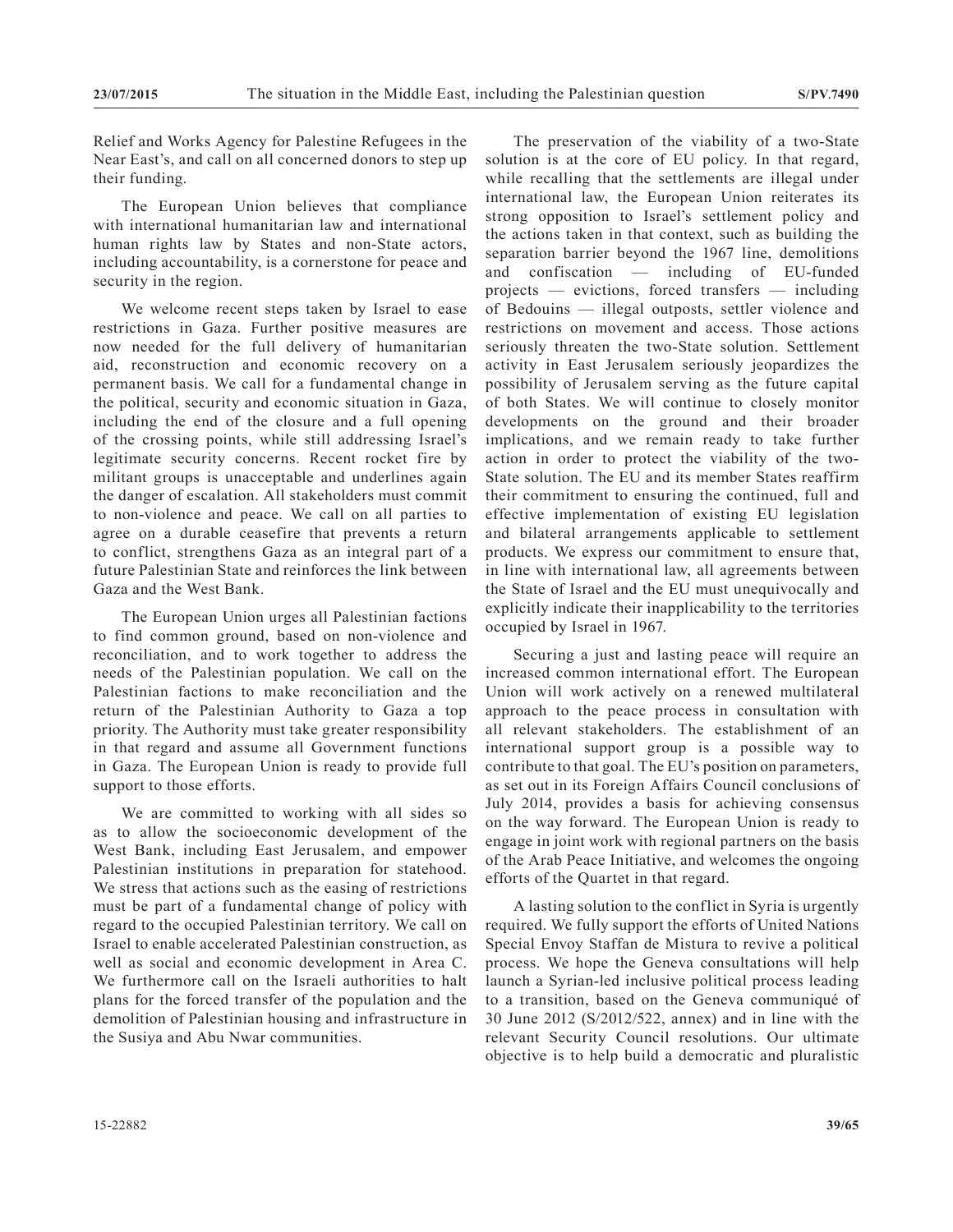Syria. That political approach is at the heart of the EU regional strategy for Syria, Iraq and the threat of the Islamic State in Iraq and the Levant (ISIL), or Daesh. In Iraq, the EU will continue to work closely with the Government, supporting it as much as we can in its efforts to restore inclusive governance and stability. In Syria, an inclusive political transition is crucial to sustainable peace and stability. All Member States, in accordance with resolutions 2170 (2014) and 2178 (2014), should take decisive action to stop the flow of foreign fighters and to counter ISIL/Daesh financing and combat its incitement. The Al-Assad regime's brutal war against its own people, massive human rights violations, and systematic obstruction against democratic reforms have contributed to the flourishing of ISIL/Daesh in Syria. As a consequence of its policies and actions, the Al-Assad regime cannot be a partner in the fight against Daesh.

More than 220,000 Syrians have been killed and more than half of the population is displaced. Peace will remain elusive in Syria as long as impunity reigns. The perpetrators of violations and abuses must be held to account. In a letter dated 18 June, 71 countries, including all EU member States, expressed their outrage at the never-ending state of unchecked brutality in Syria, in particular through the systematic use of barrel bombs. The Arria Formula meeting convened by France and Spain on 26 June clearly showed the Council the terrible toll exacted on civilians by the Al-Assad regime's widespread use of barrel bombs. We strongly condemn those indiscriminate attacks, as well as the continued besieging of civilian areas, the use of the starvation of civilians as a combat method and the arbitrary detention and torture of thousands of Syrians. We believe it is high time for the Council to follow up on its own resolutions, including resolutions 2139 (2014), 2165 (2014) and 2191 (2014), and to take decisive action to put an end to these ongoing violations of international law and the Council's resolutions.

We are equally concerned about the frequent reports that toxic chemicals such as chlorine have been used as weapons in Syria. The use of chlorine gas as a weapon is a violation of the Chemical Weapons Convention as well as of resolutions 2118 (2013) and 2209 (2015). Both resolutions foresaw further measures under Chapter VII of the Charter of the United Nations in case of non-compliance. We strongly support the initiative being discussed in the Council to establish an attribution mechanism through a joint investigative

mechanism of the United Nations and the Organization for the Prohibition of Chemical Weapons.

I would like to conclude by stressing the EU's determination to continue supporting the Syrians and the refugee-hosting countries in the region affected by the crisis, particularly Lebanon, Jordan and Turkey. Overall, the European Union has mobilized more than €3.7 billion since the outbreak of the Syrian crisis. At the third Kuwait pledging conference, on 31 March, the European Union and its member States pledged close to €1.1 billion.

**The President**: I now give the floor to the representative of the Islamic Republic of Iran.

**Mr. Khoshroo** (Islamic Republic of Iran): I have the honour to speak on behalf of the Non-Aligned Movement (NAM) and to convey the Movement's appreciation to New Zealand and its Minister for Foreign Affairs, Mr. Murray McCully, for convening this open debate on the situation in the Middle East, including the question of Palestine, at this critical juncture for Palestine, the Palestinian people and the Middle East. I would also like to thank Mr. Nickolay Mladenov, the United Nations Special Coordinator and Personal Representative of the Secretary-General, for his informative briefing.

The Non-Aligned Movement would like to take this opportunity to reaffirm its longstanding solidarity with the Palestinian people and to reiterate its support for their realization of their legitimate national aspirations and inalienable rights, including self-determination and freedom in an independent State of Palestine, with East Jerusalem as its capital, along with a just solution to the plight of Palestinian refugees, in accordance with General Assembly resolution 194 (III).

We should keep in mind that the resolutions of the Security Council and the General Assembly contain the fundamental principles for a just, lasting and peaceful solution. The question of Palestine has been on the United Nations agenda for more than 67 years, almost as long as the Organization has existed, so it is not for lack of attention that the conflict and its injustices continue. That is due rather to a lack of political will and the Security Council's repeated failure to uphold its responsibilities, leaving the Palestinian people with little hope of realizing their right to self-determination and freedom and the justice and peace they have been denied for so long.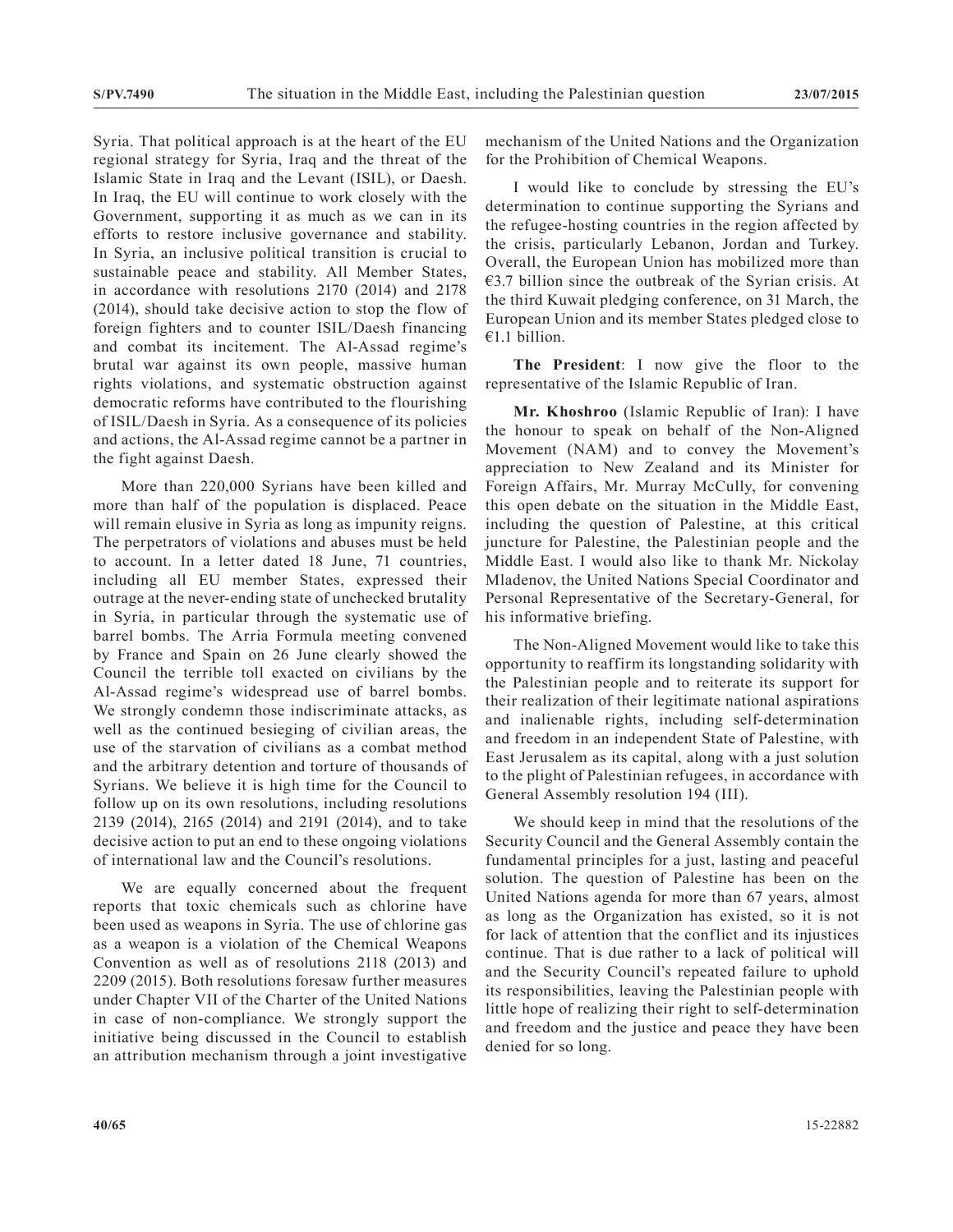Despite decades of the Palestinian people's good-faith participation in peace efforts and a clear commitment by them and their leadership to international law, reaffirmed by Palestine's recent accession to several international conventions and treaties, Palestine's plight and predicament have worsened on all fronts. That is directly owing to Israel's illegal policies and practices, which have entrenched the occupation, caused widespread suffering and flagrantly undermined all peace efforts, to a point where the viability of a two-State solution has been cast into grave doubt.

As we witness escalating breaches by Israel, the occupying Power, of international law, including humanitarian and human rights law, we stress that it is high time for the international community to take a decisive and historic step towards ending the occupation of Palestinian lands and paving the way for a just and peaceful settlement of the conflict. In doing so, the Council would be fulfilling its duty under the Charter of the United Nations to maintain international peace and security and make a genuine contribution to a solution of the Palestinian-Israeli conflict, which is at the core of the Arab-Israeli conflict and remains a source of grave concern for the region and the international community and for the prospects for global peace and stability.

This time last year, Israel was carrying out an act of military aggression against the besieged Gaza Strip that lasted for 51 days, during which it inflicted widespread death, injury and trauma on Palestine's civilian population and massive destruction of their homes and infrastructure. According to the report of the Human Rights Council's Independent Commission of Inquiry, the scale of the devastation in Gaza was unprecedented, and serious violations of international humanitarian law, in some cases amounting to war crimes, were committed by the Israeli occupying forces. According to the Secretary-General's summary of the Board of Inquiry report (S/2015/286) into certain incidents affecting schools run by the United Nations Relief and Works Agency for Palestine Refugees in the Near East (UNRWA), as a result of Israeli actions during the 2014 conflict, at least 44 Palestinians were killed and 227 injured at seven UNRWA schools that were used as emergency shelters.

The Secretary-General's annual report on children and armed conflict (S/2015/409) states that at least 540 Palestinian children were killed during the conflict, and 2,955 were injured. At least 262 schools, 274 kindergartens and 17 hospitals in Gaza were damaged, while only three schools were damaged in Israel. That report concludes that the unprecedented and unacceptable scale of the impact on children in 2014 raises grave concerns about Israel's compliance with international humanitarian law, notably the principles of distinction, proportionality and precaution in attack, and respect for international human rights law, particularly in relation to the excessive use of force.

Israel has not been held accountable for those crimes, despite the fact that the occupying forces launched tens of thousands of missiles, bombs, artillery shells and live ammunition against the defenceless Palestinian civilian population in a brutal onslaught that killed more than 2,200 Palestinians, the majority of them civilians, including hundreds of children and women; injured more than 11,000 people; displaced hundreds of thousands; and terrorized the entire population.

It is unacceptable that this humanitarian disaster, deliberately inflicted on the Palestinian people by the occupying Power, remains without redress and that, one year later, not a single home of the more than 12,000 homes completely destroyed has been rebuilt, as the illegal Israeli blockade continues to obstruct reconstruction; more than 100,000 people remain homeless; and socioeconomic conditions continue to deteriorate, as Gaza continues to be suffocated by the blockade and isolated from the rest of Palestine and the entire world. It is unacceptable that Israeli impunity persists without consequence. There can be no justification for such inhumanity and criminality. We appeal to the Security Council once again to uphold its Charter and moral duties and act to redress this injustice.

The Security Council must also act to address Israel's ongoing illegal colonization of the occupied Palestinian territory, including East Jerusalem, in line with international law, including the Fourth Geneva Convention and the Council's own resolutions. How can the Council remain silent as Israel continues, deliberately and systematically, its settlement and wall construction and the confiscation and de facto annexation of Palestinian land, destroying the possibility of realizing the two-State solution for peace? Those and other systematic violations — including the demolition of homes, the forced displacement of Palestinian civilians, the arrest and detention of Palestinians, including children, and incessant violence, terror and provocations by Israeli settlers and extremists, including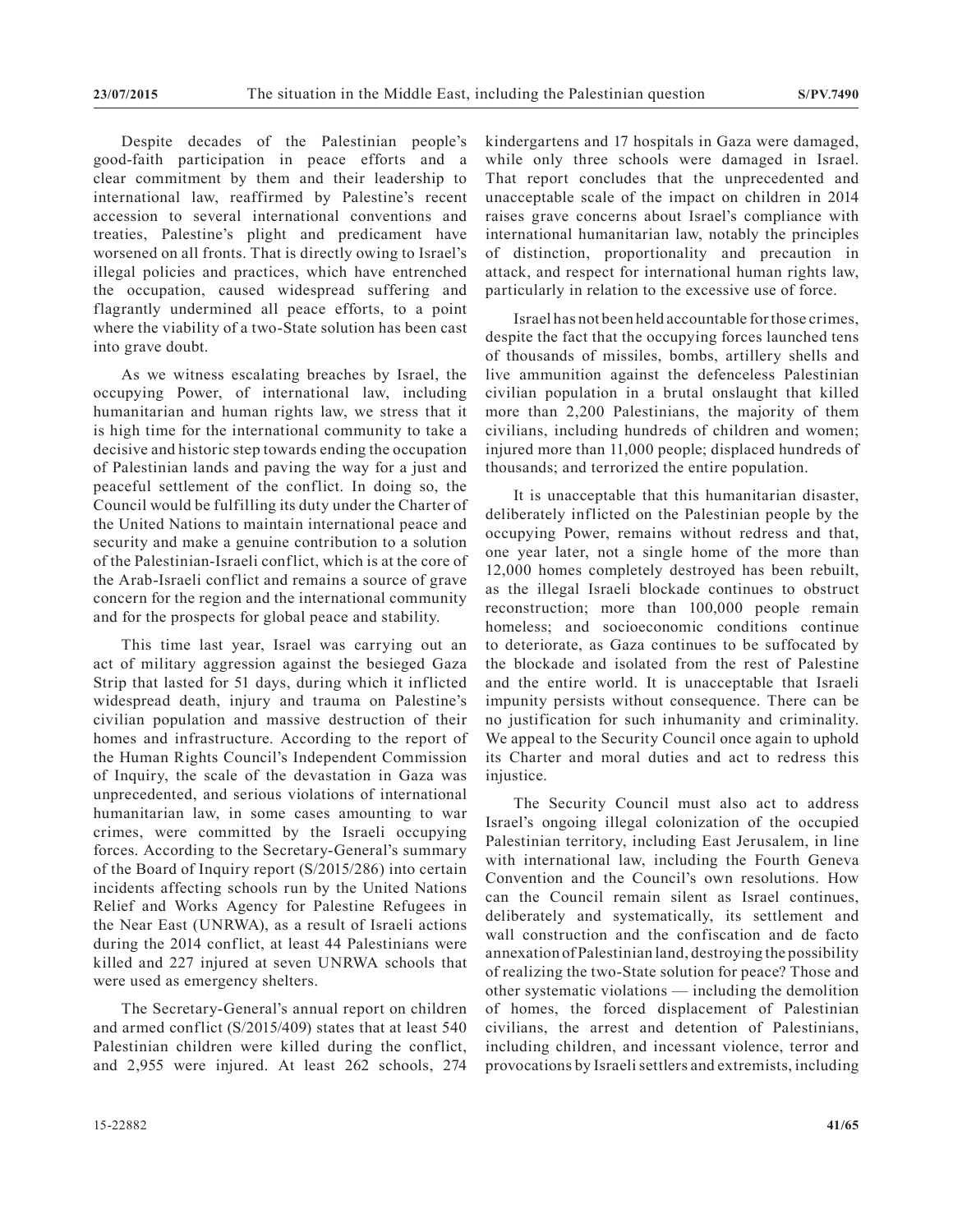at sensitive religious sites, particularly the Al-Aqsa Mosque in occupied East Jerusalem — have persisted unabated, worsening the already fragile situation on the ground, and must be addressed immediately to avert further destabilization and to salvage the two-State solution based on the pre-1967 borders.

The Security Council cannot remain on the sidelines in the quest to find a just and peaceful solution to the question of Palestine. NAM once again urges the Security Council to act forthwith to end the plight of the Palestinian people with resolute action towards ending the Israeli occupation, supporting the realization of the inalienable rights of the Palestinian people and establishing peace and security so as to put an end to this prolonged conflict that has so severely destabilized the region and undermined international law and our international system as a whole.

NAM believes that the message is clear worldwide. It is high time to end this abhorrent Israeli occupation and the impunity that has brought so much suffering, has caused so many crises, sown so much instability and anger throughout the Middle East, and continues to undermine regional and global peace and security. The position of NAM vis-à-vis the Palestinian-Israeli conflict and the question of Palestine as a whole is clear and strong, as reflected in its summits and ministerial declarations over the decades. NAM will therefore not relent in calling on the Security Council to act in accordance with its Charter duties, its resolutions and the applicable provisions of international law that provide the solution to the conflict. We stress the important role to be played by the NAM caucus members of the Council in this regard and call for active engagement to uphold our collective responsibilities for finding a solution.

Lebanon continues to suffer from consecutive Israeli violation of its borders and incursion into its territory, followed by subsequent years of occupation and aggression. Unfortunately, Israel still continues to violate Lebanese airspace, intensifying its incursions over Lebanon. Such activities are a blatant violation of Lebanese sovereignty and the relevant international resolutions, in particular resolution 1701 (2006). The provisions of that resolution should be implemented in a manner that guarantees the consolidation of the foundations of stability and security in Lebanon and prevents Israel from undertaking its daily violations of Lebanese sovereignty.

With regard to the occupied Syrian Golan, the Movement condemns all the measures taken by Israel, the occupying Power, to alter the legal, physical and demographic status of the occupied Syrian Golan, which intensified after the outbreak of the Syrian crisis. The Non-Aligned Movement demands once again that Israel abide by resolution 497 (1981) and withdraw fully from the occupied Syrian Golan to the borders of 4 June 1967, in implementation of resolutions 242 (1967) and 338 (1973).

**The President**: I now give the floor to the representative of Indonesia.

**Mr. Percaya** (Indonesia): Let me begin by thanking the presidency of New Zealand for convening this open debate. My delegation also welcomes the Minister for Foreign Affairs of New Zealand, His Excellency Mr. Murray McCully, and thanks him for presiding over the debate earlier today. Our gratitude also goes to Mr. Nickolay Mladenov, United Nations Special Coordinator for the Middle East Peace Process and Personal Representative of the Secretary-General, for his useful briefing.

Before I make a few remarks in my national capacity, I wish to align myself with the statement made earlier by the representative of the Islamic Republic of Iran on behalf of the Non-Aligned Movement, and the statement to be delivered later by the representative of Kuwait on behalf of the Organization of Islamic Cooperation.

We are meeting at a bleak time in the situation in the Middle East, which needs a fresh and closer look as well as renewed commitment, especially from the Security Council, to address the problem in an integrated manner, not only on the political front, but also from the humanitarian aspects of the crisis. Allow me to focus on the issue of Palestine.

Indonesia's advocacy of the rights of the Palestinian people is a long and unflinching one. We support their right to live in peace as one people in a State of their own. To that end, we strongly stand by the vision of two States, Israel and Palestine, living side by side in peace and security. In that regard, we are pleased by the growing recognition of the State of Palestine by various countries and entities, the accession of Palestine to various international treaties and its admission to international organizations. We consistently support Palestine's efforts towards its eventual full membership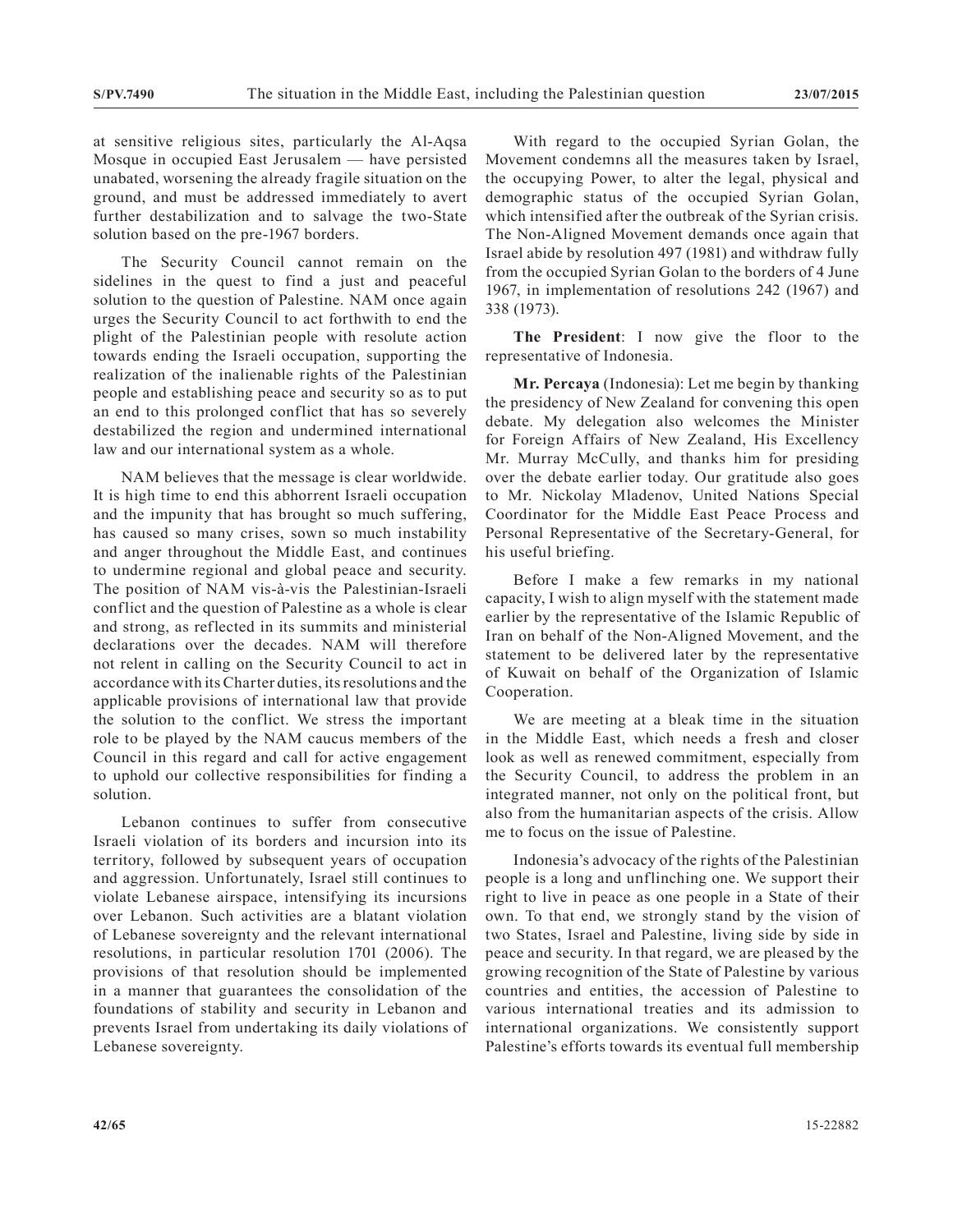in the United Nations, which will make Palestine an equal member of the community of sovereign States.

Indonesia is deeply concerned about the continued stalemate on the road towards peace. We stress the urgent need to revive the peace process, and possibly the convening of an international conference to deliberate on the issue. In that connection, the need to review the role and mandate of the Quartet has also become glaring. Indonesia supports ideas and initiatives that set a framework for the resumption of the peace process and include clear parameters and a time frame. We believe that such ideas and initiatives have the potential to give us a new opportunity and approach to break the impasse in the peace process.

There are clearly deteriorating humanitarian conditions in the occupied Palestinian territory. It is now one year since Israel's last assault on Gaza in 2014. When it was over, well over 2,200 Palestinians were dead. They included more than 550 children and 299 women. The injured, many of them critically, numbered more than 11,000. When the 51 days of bombardment ended, much of Gaza lay in ruins, with critical infrastructure — such as schools, roads and hospitals — levelled to the ground. An unprecedented humanitarian nightmare arose with 100,000 people rendered homeless. Up until today, Gaza has little electricity or water. According to the World Bank, its unemployment is the highest in the world at 43 per cent. Nearly 80 per cent of the population is dependent on aid. The youth of Gaza face a bleak future.

On many occasions, we have called for the reversal of this situation and for the international community to redouble its efforts to prevent the recurrence of Israeli aggression. That includes taking steps to hold accountable those responsible for the aggression that resulted in a great number of casualties among the Palestinian civilian population.

Regrettably, since the ceasefire of 2014, Israeli forces have continued to execute a reign of terror throughout the occupied Palestinian territory. Israel is continuing with its construction of the separation wall, confiscating Palestinian land, demolishing homes and properties, forcibly displacing and evacuating Palestinian families, and shooting and arresting Palestinians, with absolutely no concern for human rights. In addition, Israel is continuing its illegal settlements throughout occupied Palestine, especially in and around occupied East Jerusalem, trampling on international law and the

advisory opinion of the International Court of Justice on the *Legal consequences of the construction of a wall in the occupied Palestinian territory* (A/ES-10/273).

Indonesia reiterates its call upon the Security Council to assume its responsibilities under the Charter of the United Nations and bring the conflict to an end without further delay. The Council should renew efforts towards the resumption of the peace process, beginning with ensuring the compliance of Israel with the relevant international laws and United Nations resolutions, particularly those of the Council. We believe that the extensive work of various organs and bodies within the United Nations with regard to finding a comprehensive solution to the Palestinian conflict would add value in that regard.

Lastly, my delegation wishes to welcome the agreement reached by the P5+1 with the Islamic Republic of Iran on its nuclear programme. That is indeed a historic achievement, which we hope will create momentum for the international community to make progress in finding a comprehensive solution to the situation in the Middle East. We call on the Council to capitalize on that momentum in order to boost its endeavours to achieve a comprehensive settlement of the Palestinian-Israeli conflict. Peace has eluded the Middle East for too long, and it is our collective responsibility to ensure that we discharge this historic burden.

**The President**: I now give the floor to the representative of Guatemala.

**Ms. Bolaños Pérez** (Guatemala) (*spoke in Spanish*): My delegation would like to welcome the presence among us earlier today at this important debate of the Minister for Foreign Affairs of New Zealand, Mr. Murray McCully. We would also like to congratulate the delegation of New Zealand on its very able leadership of the Council and all the work that it has been doing throughout the month of July while exercising its presidency of the Security Council. We also are grateful for the briefing made by the United Nations Special Coordinator and Personal Representative of the Secretary-General, Mr. Nickolay Mladenov, on recent events in the Middle East. We have taken due note of the content of his briefing.

A year ago, we witnessed the beginning of what turned out to be the latest round of conflict between Palestinian armed groups and the Israel security forces. We also saw the launching of Operation Protective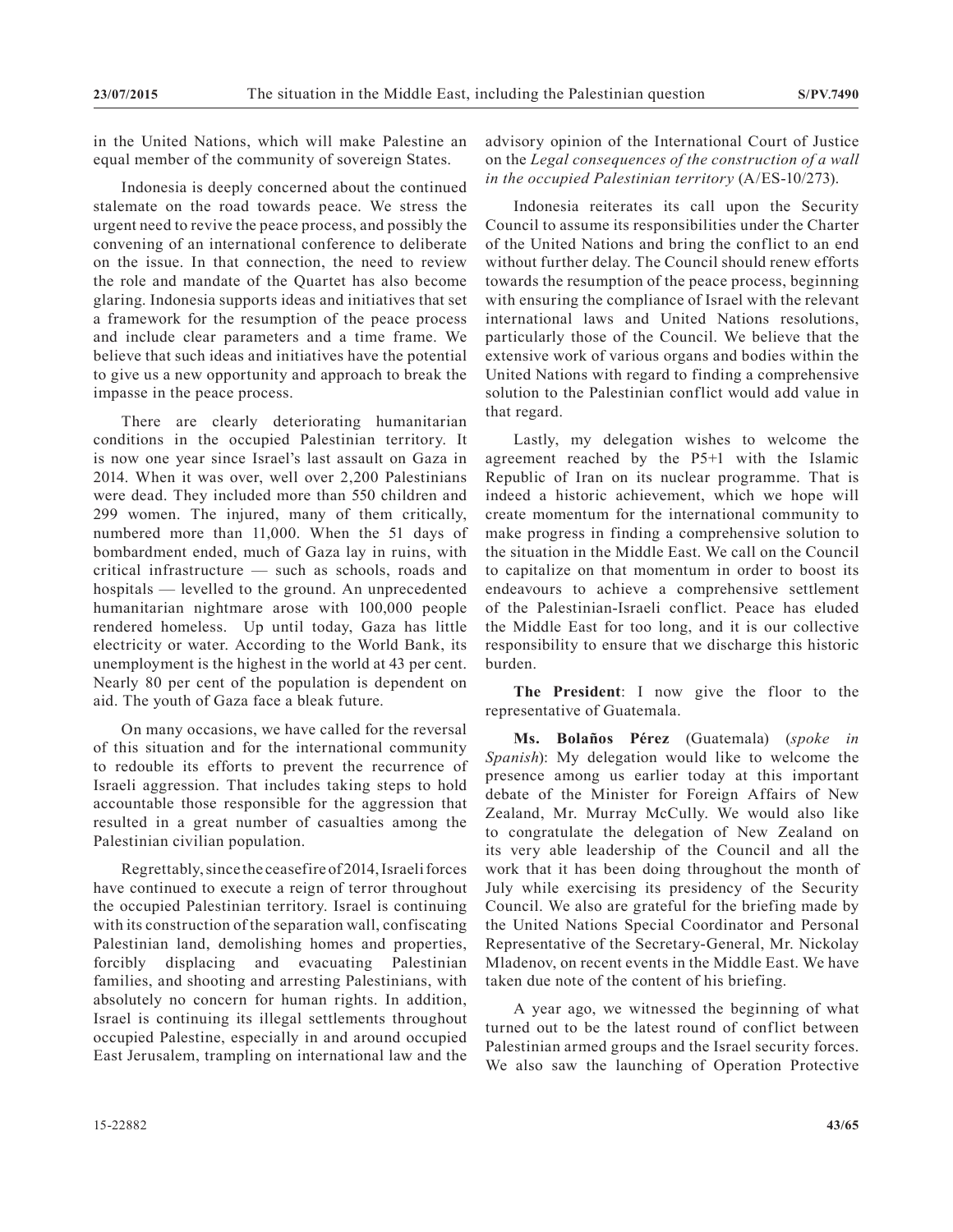Edge in Gaza by Israel. Those actions led to some of the worst fighting seen in Gaza since 1967. Still today, we continue to see the aftermath of those acts, particularly the suffering and pain that they have caused to the civilian population.

The various reports published by the United Nations clearly spell out to the reader the levels of violence that were reached during the conflict. For example, in the report published by the Independent Commission of Inquiry established by the Human Rights Council, we saw underscored the unprecedented devastation as well as the serious violations of international humanitarian law and human rights law caused by Israel and Palestinian armed groups, actions which in some cases could be equated to war crimes.

In addition, in the Secretary-General's summary of the report of the United Nations Headquarters Board of Inquiry on various incidents that had occurred in Gaza which affected schools administered by the United Nations Relief and Works Agency for Palestine Refugees in the Near East, we see clear evidence of the attacks and abuses committed against United Nations schools that were being used as emergency shelters.

Moreover, in one of the most alarming reports, the report (S/2015/409) of the Secretary-General on children and armed conflict, we are confronted with the statistic of the number of Palestinian children murdered in 2014, a number higher than the number of children who died in the Syrian Arab Republic and in Darfur. There can be no doubt that the situation is unsustainable.

In addition to all that I have just detailed, we need to add the precarious economic situation that persists in Gaza, an area in which the unemployment rate is the highest in the world, standing at 44 per cent. Although it could be said that some progress has been made in the reconstruction of Gaza following the lifting of some restrictions, the blockade imposed by Israel continues to heavily impact upon the viability of this people.

The situation in the West Bank has been further complicated by the increasing number of clashes between Palestinian protesters and the Israeli security forces, alongside the expansion in settlements and the forced displacement of Palestinians from Area C in East Jerusalem. In a similar vein, following a period of relative calm, the number of sporadic rocket attacks launched from Gaza targeting Israel has also increased.

For all those reasons, it is essential that we establish a political time line that responds to the legitimate needs of both peoples that would allow us to arrive at a lasting and just agreement. It is for that reason, and to avoid a repetition of the conflict that we saw a year ago, that the international community has to play a key role in supporting and driving forward the peace process in the region.

We recognize the value of the principle of shared responsibility, and therefore believe that the active participation of both the diplomatic Quartet on the Middle East and the Security Council in the peace process can, and should, serve to revitalize the process so that the parties are able to take responsible steps towards a broad, just and lasting peace. We urge the Council to debate the Arab Peace Initiative, which sets out a vision for a global solution to the Israeli-Arab conflict, as well as the key role that can be played by countries in the region and the Security Council.

Parties should avoid adopting measures that will hinder still further perspectives for a renewal of meaningful talks. We see the parties as being those who are principally interested in making a genuine and renewed effort, which would include, inter alia, the total lifting of the blockade, a halt in the construction of illegal settlements, a halt in the carrying out of provocative acts and the cessation of the launching of rockets, all of which should be done in order to guarantee the legitimate security concerns of Israel. It is essential that parties continue to build trust between themselves and that they commit to the option of peace talks and the two-State solution, Israel and Palestine coexisting side by side in conditions of peace and security, and both adopting measures aimed at rebuilding mutual trust.

Very briefly, I should like to refer to the very serious humanitarian situation and the risks posed to economic and social development caused by the various conflicts in the Middle East region.

Over the last few years, we have borne witness to the havoc caused by war and the rise in violence in Syria, Iraq and Yemen, as well as the poverty into which the civilian population has been thrown. We would like to point to the invaluable support extended by peoples and Governments of countries neighbouring Syria, in particular Jordan, Turkey, Lebanon and Egypt, which have sought to alleviate somewhat the circumstances of these persons. But the burden they have shouldered is too great and it is crucial that the international community support them in their development goals so that they can maintain their domestic stability, given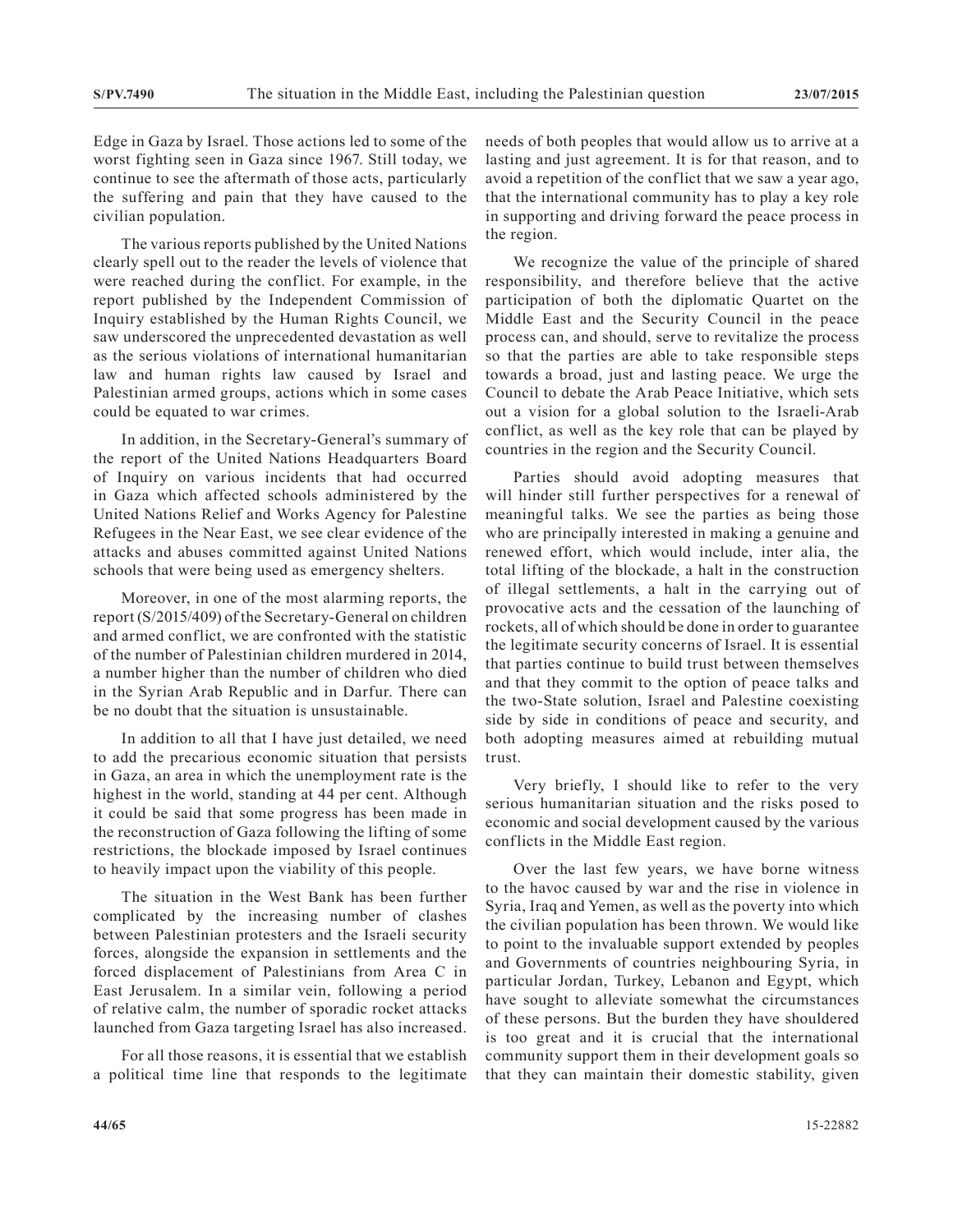that this is a cornerstone for guaranteeing peace in the region.

We are aware of the huge challenges that the quest for a political solution, both at the national and international level, might pose to the parties. But this is the only path open to us. It is our political and historical responsibility as member States of the international community to support those measures that might allow us to achieve such a solution.

**The President**: I now give the floor to the Deputy Permanent Observer of the Observer State of the Holy See.

**Monsignor Kassas** (Holy See): My delegation congratulates the President on New Zealand's presidency of the Security Council this month and commends him for convening this timely open debate.

The Holy See continues to monitor closely the situation in the Middle East, which is deeply afflicted by various conflicts that continue to intensify. Unfortunately, the international community, which seems to have become accustomed to these conflicts, has not yet succeeded in working out a sufficient response.

A particular worry is the situation in Syria, where the dramatic humanitarian situation affecting more than half of the population calls for renewed commitment by all in order to arrive at a political solution to the conflict. We should not continue to look helplessly from the sidelines while a great country is being destroyed. The situation in Syria requires putting aside many particular interests in order to prioritize those of Syria and of the Syrians themselves.

In Syria as well as in Iraq, we continue to be gravely concerned about the terrorist acts perpetrated by the so-called Islamic State. This is a challenge not only for the region but for the entire international community, which is called upon to cooperate with unity of purpose in order to thwart this terrorist plague, which is expanding its activities into different countries.

By having to take care of millions of refugees, Lebanon and Jordan also bear the brunt of the conflict in neighbouring Syria. They urgently need the solidarity of the whole international community. The Holy See hopes that the land of the cedars will be able to resolve, as soon as possible, this period of institutional instability arising largely from the vacancy for more than a year now of the presidency of the country.

While being aware of the sufferings of entire populations, I wish to point out the sufferings that Christians and other minority ethnic and religious groups are suffering, forcing many of them to leave their homes. The diminution of the Christian presence is a grave loss for the entire region, where Christians have been present since the very beginnings of Christianity and where they wish to continue cooperating with their fellow citizens in building harmonious societies and working for the common good as promoters of peace, reconciliation and development.

My delegation wishes to express appreciation for the agreement that has been reached between Iran and the 5+1 group.

On 26 June, the Holy See and the State of Palestine signed the comprehensive agreement that follows the basic agreement between the Holy See and the Palestine Liberation Organization of 15 February 2000. That agreement is indicative of the progress made by the Palestinian Authority in recent years, above all in the level of international support it has obtained, as exemplified by General Assembly resolution 67/19, which, among other things, recognizes Palestine as a non-member Observer State. The Holy See hopes that this agreement may in some way promote the achievement of the two-State solution, bringing a definitive end to the long-standing Israeli-Palestinian conflict that continues to cause suffering to both parties, and that the agreement may offer, within the complex reality of the Middle East, a good example of dialogue and cooperation.

As Pope Francis said during his pilgrimage to the Holy Land last year:

"The time has come for everyone to find the courage to be generous and creative in the service of the common good, the courage to forge a peace which rests on the acknowledgment by all of the right of two States to exist and to live in peace and security within internationally recognized borders."

In that context, my delegation wishes to reiterate that the peace process can move forward only if it is directly negotiated between the two parties with the support of the international community.

**The President**: I now give the floor to the representative of Morocco.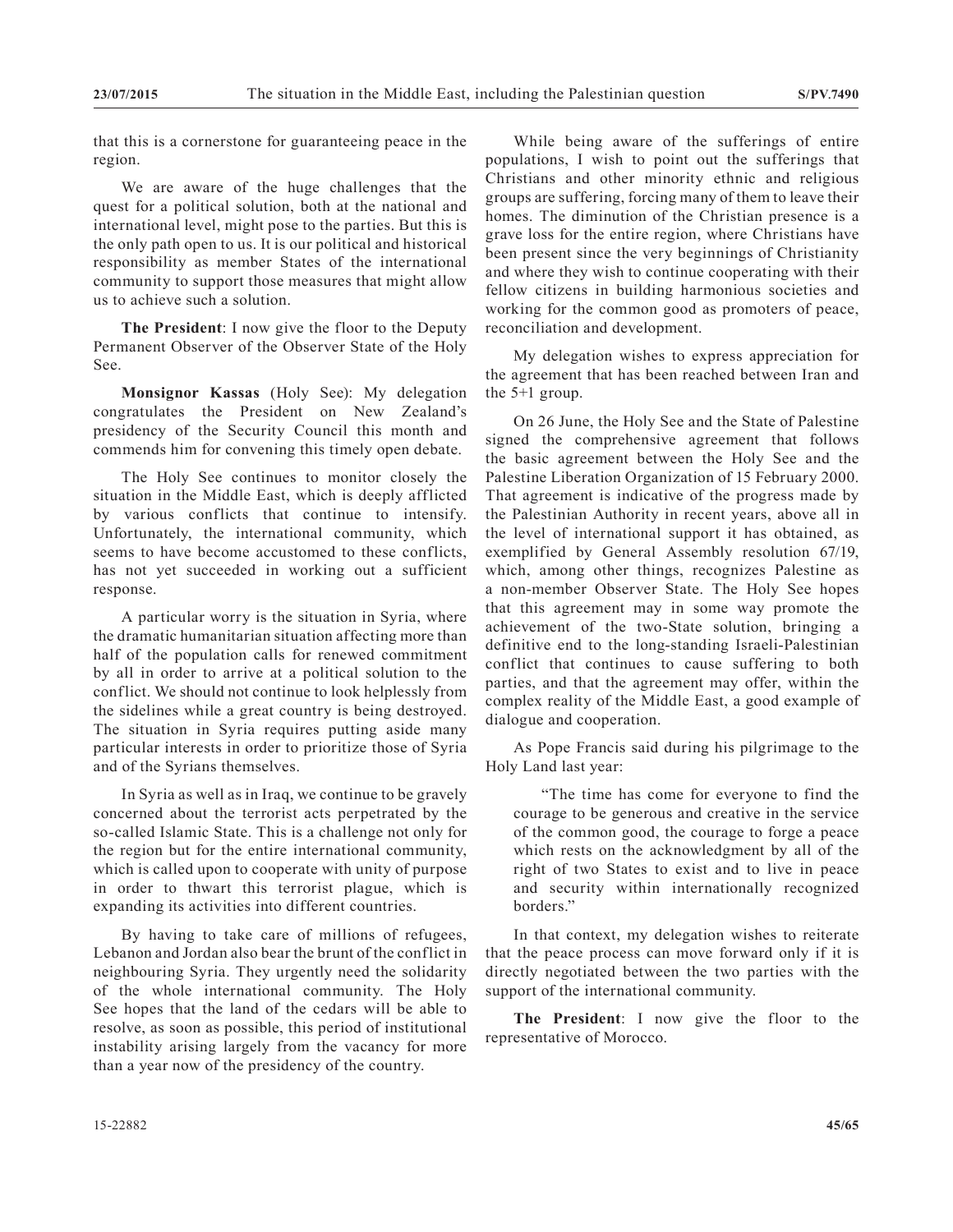**Mr. Hilale** (Morocco) (*spoke in Arabic*): First, I should like to congratulate New Zealand on assuming the presidency of the Security Council for this month. We also commend the presidency for convening this meeting on a subject that is of great importance to the Islamic and Arab world.

On a note of hope, I should like to congratulate the Libyans on the negotiations, in which we assisted, in reaching the the Skhirat agreement, which has been ratified and which augurs the possibility of exiting from the Libyan crisis. It is a major accomplishment in Libya's efforts to put an end to the conflict and to help establish a Libyan State that is modern. The people of Libya wish this. My country, inspired by the guidelines from our King, Mohammed VI, supports Libya in trying to reach its aspirations based on the principles of justice and dignity. The people of Libya are entitled to this. The Kingdom will continue in its determination to support Libya in future so that it will be able to recover and regain its status among the nations.

Since the last open debate on the Middle East (see S/PV.7430), no breakthrough has been noted and the economic and social situation for the Palestinians keeps getting worse. The political situation continues to encounter obstacles months after the beginning of negotiations. We deplore the situation in Palestine, in particular in Jerusalem. The legal status of Jerusalem must be protected and must not be threatened, and measures must not be taken to change that status. All of the measures to change it must be considered null and void. It is a place for Christians and Muslims. Our King has said in international meetings that the settlements and Judaization must be condemned as well as attacks on the faithful. In Marrakesh in 2014, the Committee chaired by our King reiterated the principles of a sacred city for Muslims. This is at the heart of a political solution. Attacks against the Al-Aqsa Mosque will lead only to further violence and will serve only to achieve the interests of extremists and those who try to sow the seeds of hatred. The perpetrators of such actions are co-terrorists, to which desperate young people will be drawn if the situation continues as it is.

As part of the efforts by the Arab Ministerial Committee at the summit held at Sharm El-Sheikh in March, Morocco welcomes the efforts of Egypt, a fraternal country, as well as of Jordan, a member of the Council, Palestine and the Secretary-General of the League of Arab States, all of whom are trying to mobilize international peace efforts for the Palestinian

cause and put an end to the occupation according to a determined timetable, so as to establish an independent Palestinian State along the borders of 4 June 1967. A final settlement must also be found on the basis of the Arab Peace Initiative, the resolutions of the United Nations and the relevant documents. Morocco will continue to support the inalienable rights of the Palestinian people, including the establishment of an independent Palestinian State with East Jerusalem as its capital and along the lines of the 1967 borders, as part of a solution based on two States living side by side in peace and coexistence in line with the Arab Peace Initiative.

In earlier statements to the Council, we warned of the possibility of a conflict in Yemen given the instability and selfishness of the position of certain parties. Some parties are trying to proclaim a fait accompli, in violation of resolutions 2201 (2015) and 2216 (2015). Those parties are attempting to get out of their obligations and ignore the outcome of the National Dialogue, which is leading to an undermining of the political transition process, a flexible process in Yemen. That is leading to a cycle of violence and aggravation of the humanitarian situation in the country. Once again, we call on all the parties in Yemen, including the Houthis, to implement those resolutions, withdraw their forces from all invaded areas and put an end to the violence. We welcome the efforts of Special Envoy of the Secretary-General Ismail Ould Cheikh Ahmed. We call on the Yemeni parties to use wisdom and make sure that the overall interests prevail in order to protect the sovereignty and territorial integrity of the country.

The people of Syria continue to suffer from the repercussions of the crisis in that country. Five years after it began, we still see no ray of hope. The crisis continues to claim lives and produce refugees and internally displaced persons by the millions. Morocco has contributed to the work of the third international donors conference in order to support and help the humanitarian situation. On 31 March in Kuwait, we offered assistance to our Syrian brothers, especially the refugees, to alleviate their suffering. This took the form of a multi-purpose hospital in the Zaatari refugee camp, which King Mohammed VI had been calling for since 2012. The hospital provides therapeutic and medical services on a regular basis to thousands of Syrians.

Morocco will spare no effort to find a political settlement to the crisis in Syria. We believe that the solution in Syria requires dialogue, not war, as well as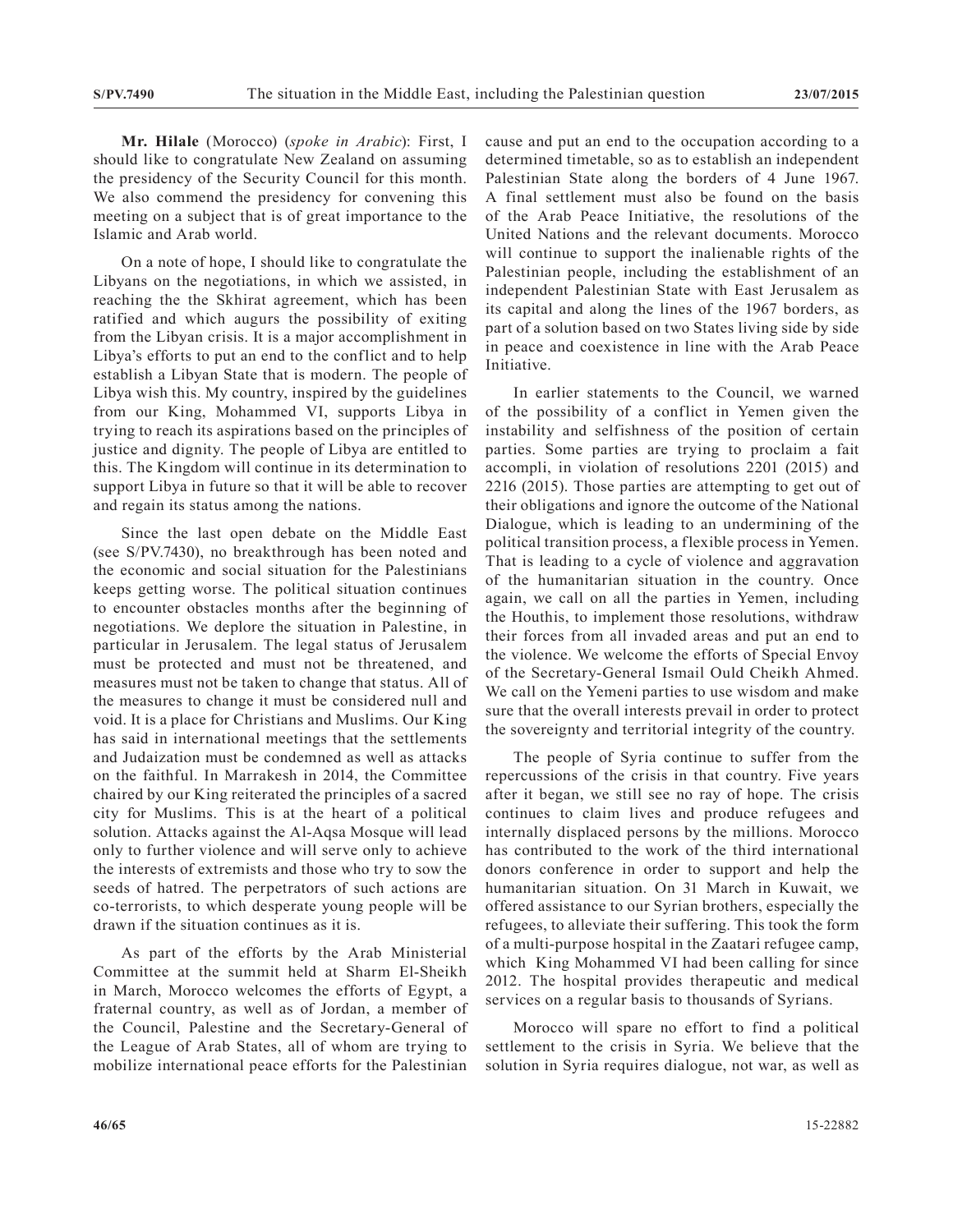finding ways and means to implement the first Geneva communiqué (S/2013/522, annex). My delegation supports the efforts of Mr. Staffan de Mistura to find a way out of the crisis. We need to protect the sovereignty, independence and territorial integrity of Syria.

We also support the independence, unity, and territorial integrity of Lebanon. We welcome the responsible national spirit demonstrated by the Lebanese people at the highest levels to protect the security, stability and sovereignty of that country.

**The President**: I now give the floor to the representative of Egypt.

**Mr. Aboulatta** (Egypt) (*spoke in Arabic*): I should like to congratulate you, Madam President, your delegation and the New Zealand Minister for Foreign Affairs on your country's assumption of the presidency of the Security Council for the month of July. We trust that, under your presidency, the Council's work will be crowned with success during this important phase in the history of the Middle East, which has seen dangerous, fast-moving and, unfortunately, negative developments.

Allow me to focus on the role of the United Nations in general and of the Security Council in particular in addressing the Palestinian question and finding a just solution to the cause of its people. This situation is particularly close to the hearts and minds of all Arabs and all peace-loving countries. It is a cause for which the Council has adopted several resolutions that have so far gone unheeded, for reasons known to everyone. The occupation continues; the larger part of Palestinian territory is under the longest-known military occupation in modern history. No solution has been found for the issues involved in a definitive solution, especially that of the refugees. Millions of Palestinians live in refugee camps or as guests in countries that are not their own, which is a stain on the international community.

We must protect the credibility of the Council, which must work to implement its resolutions, taking a firm approach to support principled diplomacy. This is essential if we are to reach the solution that we hope for. We must pursue negotiations to find a definitive and lasting solution. We need to move away from the path of the last two decades by finding a new creative and innovative solution and ensure that the occupying Power finds the political will to support the negotiations, rather than hindering them. They seem to be hindering them so that they can complete their plan to grab the land of the Palestinian people through their settlement policy, which has been repeatedly denounced as undermining any attempt to find a fair and lasting solution to the problem and to establish a contiguous Palestinian State.

We need to revitalize negotiations, and there must be genuine political will to find a solution. If we continue to adopt measures that we sought to adopt in the past, we will see no concrete and tangible result. As I have said, that will undermind the credibility of the parties, especially those who sponsor negotiations. It is essential to be innovative, to avoid increasing the levels of frustration felt by the Palestinians, which opens the door to the extremism that is one of the root causes of the terrorism that threatens the stability and well-being of many countries in the region and the broader world.

The continuing crisis in the fraternal Syrian Arab Republic is a major challenge for regional security. To date, we see no glimmer of hope for reaching a lasting solution to the crisis. To that end, I would like to reiterate our call for the continuation of Egyptian efforts, together with all parties to the Syrian conflict, in which we will try to enable them to find a legitimate and lasting solution. We call for an end to the Israeli occupation in the Golan, in accordance with the international resolutions.

**The President**: I now give the floor to the representative of Ukraine.

**Mr. Tsymbaliuk** (Ukraine): At the outset, let me thank New Zealand for convening today's open debate, which is a good opportunity for delegations to once again exchange views on the current situation the Middle East, particularly concerning possible ways for settling conflicts or tensions in the region.

While Ukraine has aligned itself with the statement of the European Union, I would like to say a few words in our national capacity.

Ukraine reiterates its commitment to a balanced and impartial approach to the Middle East issue and is willing to develop stable and constructive relations with both Israel and Arab States. We support the idea that the only realistic way to solve the Israeli-Palestinian conflict is through an agreement between the parties that ends all claims and fulfils the aspirations of both sides. A lasting solution to the conflict must be achieved, one which would see Israel and Palestine living side by side in peace and security and mutual recognition.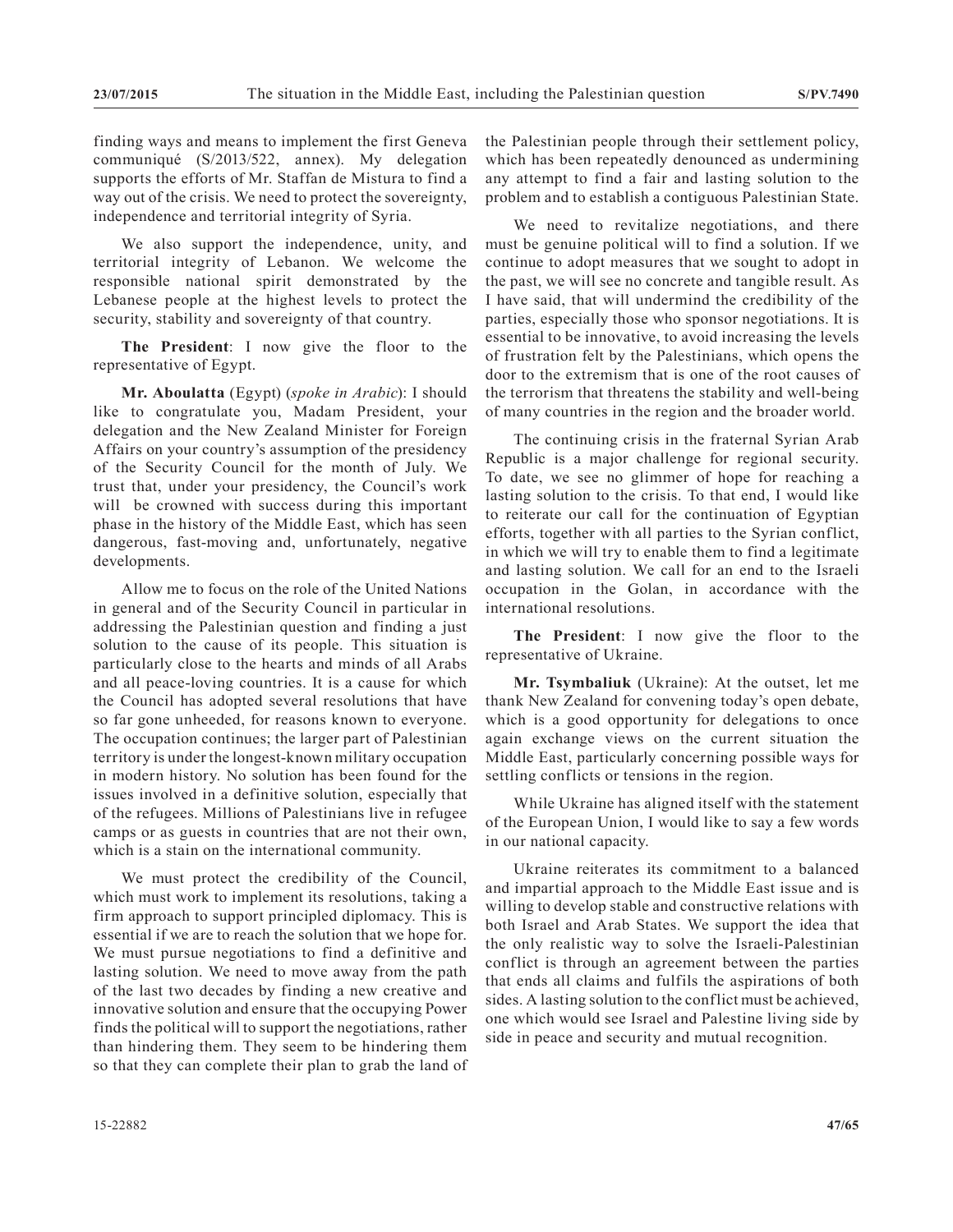Accordingly, we urge the parties to renew their commitment to the two-State solution, to build trust and resume meaningful negotiations with the aim of achieving a comprehensive peace agreement. We also reiterate the call on all sides not to undertake steps that would lead further away from a negotiated solution. We consistently support the Middle East peace process and believe that peace in the region can be achieved only if viable mutual concessions are made at the negotiating table.

Ukraine also reiterates its position that an Israeli-Palestinian peace agreement lies within the framework of the unconditional fulfilment by the parties in the conflict of the relevant Security Council resolutions and other documents — such as the 2002 Arab Peace Initiative, which remains of strategic importance for any future comprehensive peace agreement.

Regarding the situation in Syria, Ukraine reaffirms its commitment to the universal principles and basic norms of international law, in particular the strict observance of human rights, territorial integrity, inviolability of borders and State sovereignty. We strongly condemn the ongoing violence and systematic violations of human rights in Syria perpetrated by both the regime and terrorist groups. Fighting between Government forces, non-State armed groups and listed terrorist groups continues to result in the death, injury and displacement of civilians, as well as the destruction of property and infrastructure. Parties to the conflict continue to disregard their obligations under international humanitarian law, including for the protection of civilians.

May 2015 was reportedly the deadliest month of the Syrian crisis so far. We express our deep concerns regarding the continued bloodshed and violence against civilians in Syria, particularly that caused by military operations of the Syrian regime in heavily populated areas of the country. That includes the use of barrel bombs, which is prohibited under international law. The indiscriminate and excessive use of force by the army against the civilian population, as well as the intolerable violence of the Islamic State in Iraq and the Sham (ISIS) and other terrorist groups operating on the ground, contribute to the considerable human sufferings in Syria.

In a letter of 18 June, Ukraine, along with 70 other countries, expressed its outrage at the never-ending state of unchecked brutality in Syria, especially the systematic use of barrel bombs. At the same time,

Ukraine proceeds from the fact that, according to the Charter of the United Nations, the primary responsibility for maintaining international peace and security falls on the Security Council.

Ukraine remains deeply concerned about the activities of ISIS and other associated terrorist entities in the Middle East. The negative impact of their presence in the region, their violent, extremist ideology and their destabilizing actions must not be tolerated and should be duly addressed by the international community. We strongly condemn the crimes and acts of mass violence that ISIS commits against civilians — including the most vulnerable minorities, which may amount to crimes against humanity. We hail all possible steps, including appropriate military operations against ISIS forces, conducted by the international coalition, aimed at the complete removal of terrorist threats from the region. We underscore that the fight against ISIS and other terrorist groups that commit barbaric acts against the people of Syria and Iraq should contribute to the political transformation of the region.

**The President**: I now give the floor to the representative of Japan.

**Mr. Yoshikawa** (Japan): I wish to thank Mr. Nickolay Mladenov for his briefing.

I would like to begin my statement by welcoming the conclusion of the final agreement of the Joint Comprehensive Plan of Action on the Iranian nuclear issue last week, as well as its endorsement through the adoption of resolution 2231 (2015) this past Monday. In a region with increasingly complex and disastrous crises, we value this agreement as a timely testament to the possibilities of dialogue and diplomacy. Japan appreciates the efforts made by the parties and looks forward to its thorough implementation. As Iran further reintegrates into the global economy, we look to the country to play an increasing role in the stability of the region, one commensurate with its influence. We therefore hope that the agreement will serve to strengthen not only the international non-proliferation regime, but also the region's stability.

The unabated violence and the absence of political solutions are exacerbating the plight of millions on the ground. According to the Office for the Coordination of Humanitarian Affairs, three of the four countries with the most severe and large-scale humanitarian crises — namely, Syria, Iraq and Yemen — are located in the Middle East. The international community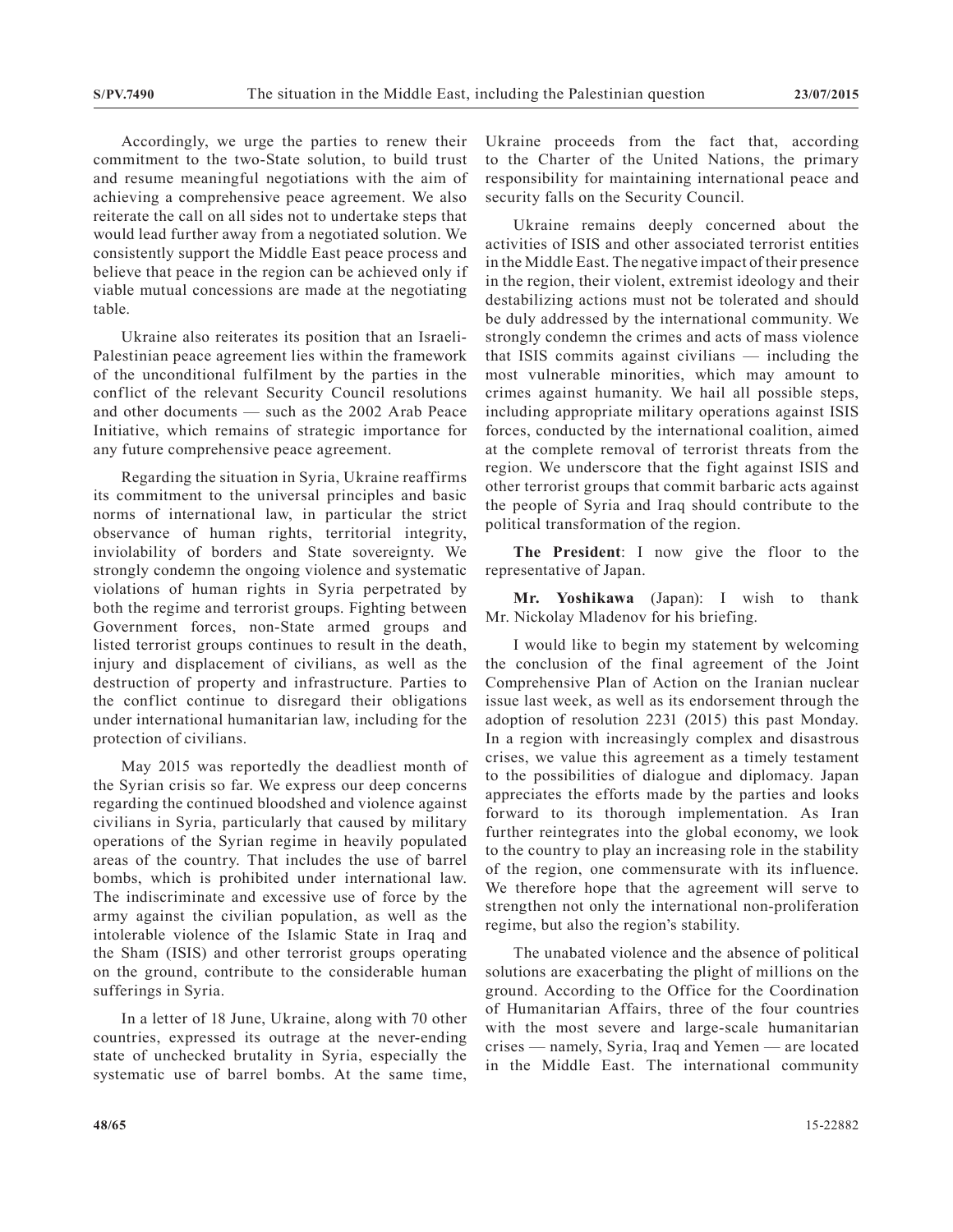must not let the dire humanitarian situation become a breeding ground for extremist ideology. We therefore condemn the heinous acts of terror committed in Iraq and Turkey in the past two weeks. At the same time, we must also not lose sight of the fact that political solutions are the only durable solutions to the ongoing conflicts in the region.

Because of the time limitation, I will concentrate my remarks on the Middle East peace process and leave my comments on Syria and Yemen to my written text, which I believe has been distributed.

The instability of the region should not divert our attention from the Middle East peace process. One year ago, we were reminded of the damage that the absence of a political solution can impose on the ground. The stagnant reconstruction process and the worsening economic situation in Gaza are of great concern. Gaza is an integral part of Palestine; hence the worsening humanitarian situation there not only undermines its precarious social cohesion but also the viability of two States living side by side in peace and security. We therefore call on the international community to steadily disburse the pledges made at Cairo Conference on Reconstructing Gaza, held in October 2014, and strengthen its support for the United Nations Relief and Works Agency for Palestine Refugees in the Near East, which faces serious funding shortages. Furthermore, we call for the easing and eventual lifting of the Gaza blockade, while duly taking security concerns into account.

The worsening humanitarian situation on the ground highlights the need for the resumption of peace negotiations. An environment conducive to the resumption of talks must be recreated. In that regard, we welcome the easing of restrictions taken by the Israeli Government during Ramadan and urge that such measures be extended on a permanent basis. It is imperative that both parties refrain from unilateral measures that could undermine efforts to resume peace negotiations. To that effect, we reiterate our call to Israel to freeze settlement activities, which are illegal under international law. Correspondingly, we call on Palestine to exert efforts to advance and consolidate its national reconciliation process.

In the light of the current impasse, Japan believes that the international community, including the Security Council, could contribute to the resumption of negotiations as appropriate and when necessary. We therefore welcome the initiatives pursued by France

to advance the process. Japan enjoys strong ties with both sides and is a principal contributor to Palestine's development, including through initiatives such as the Corridor for Peace and Prosperity and the Conference on Cooperation among East Asian Countries for Palestinian Development, which mobilize regional actors. Firm in our belief that we can contribute to a two-State solution, we stand ready to play a further constructive role in such international efforts.

We are confronting deep and complex crises in the region. While the urgent humanitarian needs must surely be addressed, we must also not lose sight of the underlying factors that are fuelling instability in the region. Prime Minister Abe, in his policy speech on the Middle East in January, highlighted the philosophy that the best way is to go in the middle, representing the ancestral wisdom of the region. It emphasizes the importance of embracing dialogue and moderation as well as of nurturing societies to become resistant to the allures of extremism. Although political solutions are long and arduous, those are what are most needed at the moment.

With that understanding, Japan has pledged and is delivering \$2.5 billion in non-military assistance to the region. Please rest assured that Japan, in cooperation the United Nations and the international community, stands ready not only to address the humanitarian crises but also to support political solutions to the conflicts in the region.

**The President**: I now give the floor to the representative of Kuwait.

**Mr. AlJarallah** (Kuwait) (*spoke in Arabic*): I have the honour to address the Security Council today on behalf of the member States of the Organization of Islamic Cooperation (OIC). At the outset, allow me to congratulate New Zealand on assumption of the presidency of the Council for this month. We also thank Malaysia for guiding the Council's work during the past month. I would also like to thank the United Nations Special Coordinator for the Middle East Peace Process and Personal Representative of the Secretary-General, Mr. Nickolay Mladenov, for his briefing this morning.

With regard to the agreement reached by the P5+1 with the Islamic Republic of Iran on its nuclear programme, and the related resolution 2231 (2015), the OIC hopes that the agreement will serve as a pathway to security and stability in the Middle East. We hope that the international community will endeavour to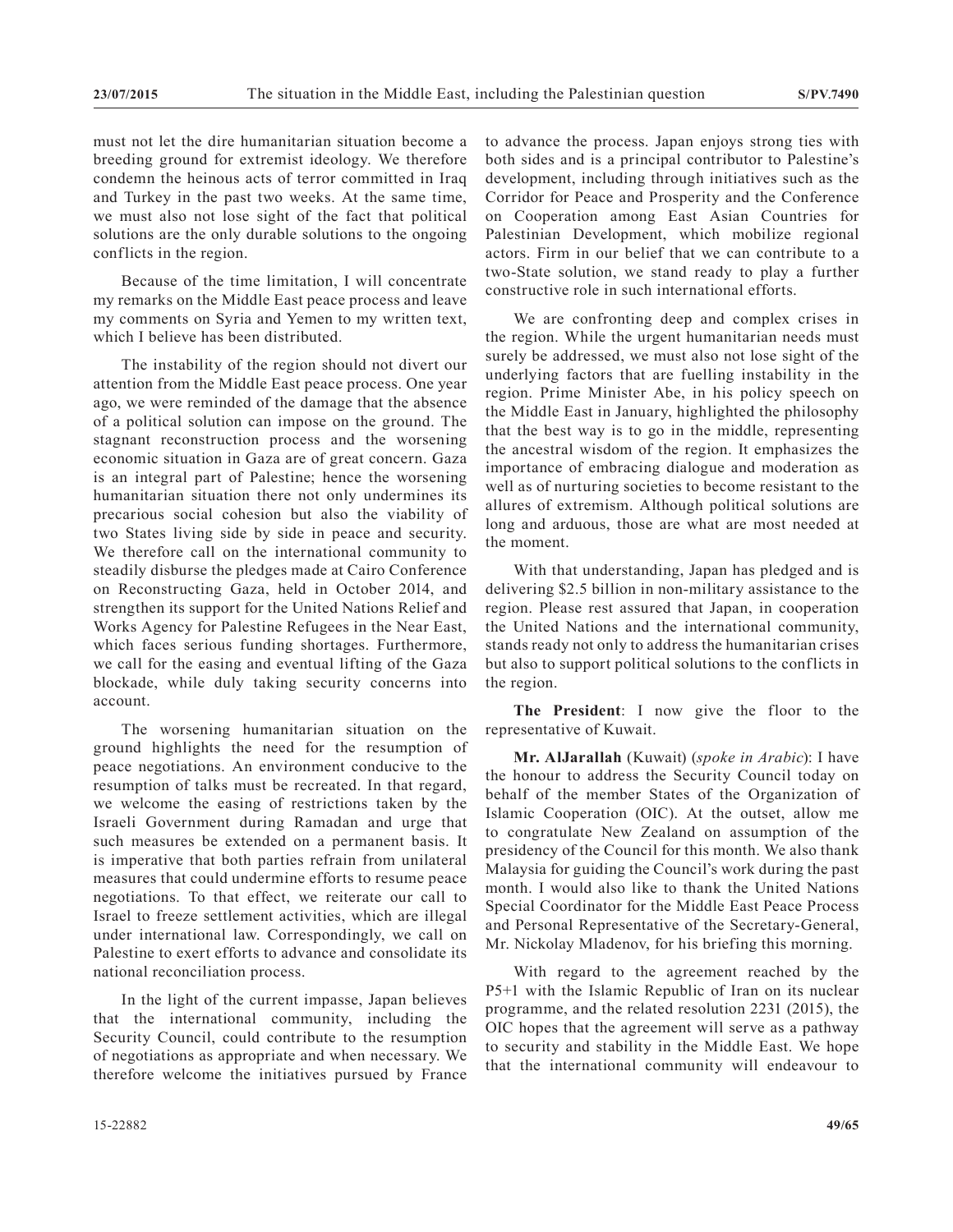make the Middle East region one free of weapons of mass destruction. We also hope it will compel Israel to adhere the Treaty on the Non-Proliferation of Nuclear Weapons and subject its nuclear arsenal to United Nations inspections.

With the rising tide of extremism, terrorism and violence in the Middle East, the question of Palestine remains the OIC's central concern. Despite the negotiation efforts exerted over the past 25 years, including the recent mediation efforts sponsored by the United States to resolve the Palestinian-Israeli conflict, all have failed to achieve an agreement. That is because Israel, the occupying Power, has failed to honour its commitments. International peace efforts have not succeeded in getting Israel to release Palestinianprisoners, halt settlement activities and to put an end to the blockade of the Gaza Strip and the siege on East Jerusalem. As a result, the international community must redouble its efforts to stop Israel's illegal policies and practices and their impact on the two-State division.

We face today a difficult situation characterized by growing frustration given the ongoing illegal conduct of Israel, the occupying Power, its denial of the rights of the Palestinian people and its violations of international law and legally binding resolutions. We must emphasize that Israel's occupation policy to create a de facto reality is not legitimate. While it may serve to establish temporary security, it will never lead to sustainable peace and security.

The OIC underscores the ongoing responsibility of the United Nations towards the question of Palestine until a just and comprehensive resolution to the conflict is found for all its aspects. In the meantime, we support the Palestinian decision to internationalize the Palestinian issue and to bring it before the international legal system. We support all efforts to adopt a new Security Council resolution to reiterate the legitimate rights of the Palestinian people, including that of selfdetermination, as well as establishing a time frame for ending the Israeli occupation from all Palestinian Arab territories, including East Jerusalem, and providing an international mechanism to guarantee the full implementation of the resolution.

The OIC would also like to emphasize the importance of the involvement of all international parties in all efforts to achieve peace. We call for the expansion of the Quartet and its mandate to implement the relevant United Nations resolutions and to achieve the twoState solution, based on the pre-1967 borders, with an independent the State of Palestine with East Jerusalem as its capital. Given the importance of realizing the political and legal identity of the State of Palestine and its rightful place in the international community, we must further promote and mobilize more international recognition for a State of Palestine by supporting its accession to international institutions, organizations and covenants, including the International Criminal Court, in order to protect the rights of the Palestinian people.

Almost one year has passed since Israel's military aggression against the Gaza Strip. However, the humanitarian crisis continues to worsen at an alarming rate due to Israel's prolonged illegal blockade of the Gaza Strip. There has been no progress in compelling Israel to implement resolution 1860 (2009), which calls for ensuring the sustained and regular flow of goods and people through the Gaza crossings. Therefore, the Organization of the Islamic Conference calls upon the Security Council to take the necessary measures towards the immediate lifting of the blockade imposed upon the entire Palestinian civilian population in the Gaza Strip, in order to end their suffering and ensure their protection. We also urge the international community to fulfil the financial pledges made at the Cairo Conference in order to advance reconstruction efforts and deter further deterioration.

We also express our concern over the critical financial situation of the United Nations Relief and Works Agency for Palestine Refugees in the Near East (UNRWA) at an extremely important time in terms of assisting the Palestinian people. The international community must shoulder its responsibility to support UNRWA.

The Organization of the Islamic Conference renews its demand that Israel implement resolution 497 (1981), which calls for its withdrawal from the occupied Syrian Golan to the 4 June 1967 borders. It also renews its commitment to stand by the Lebanese Republic in support of all actions and measures taken to promote its security, sovereignty and territorial integrity. We demand that Israel halt its violations of Lebanese sovereignty, withdraw completely from the occupied Lebanese territories and implement resolution 1701 (2006).

**The President**: I now give the floor to the representative of Kazakhstan.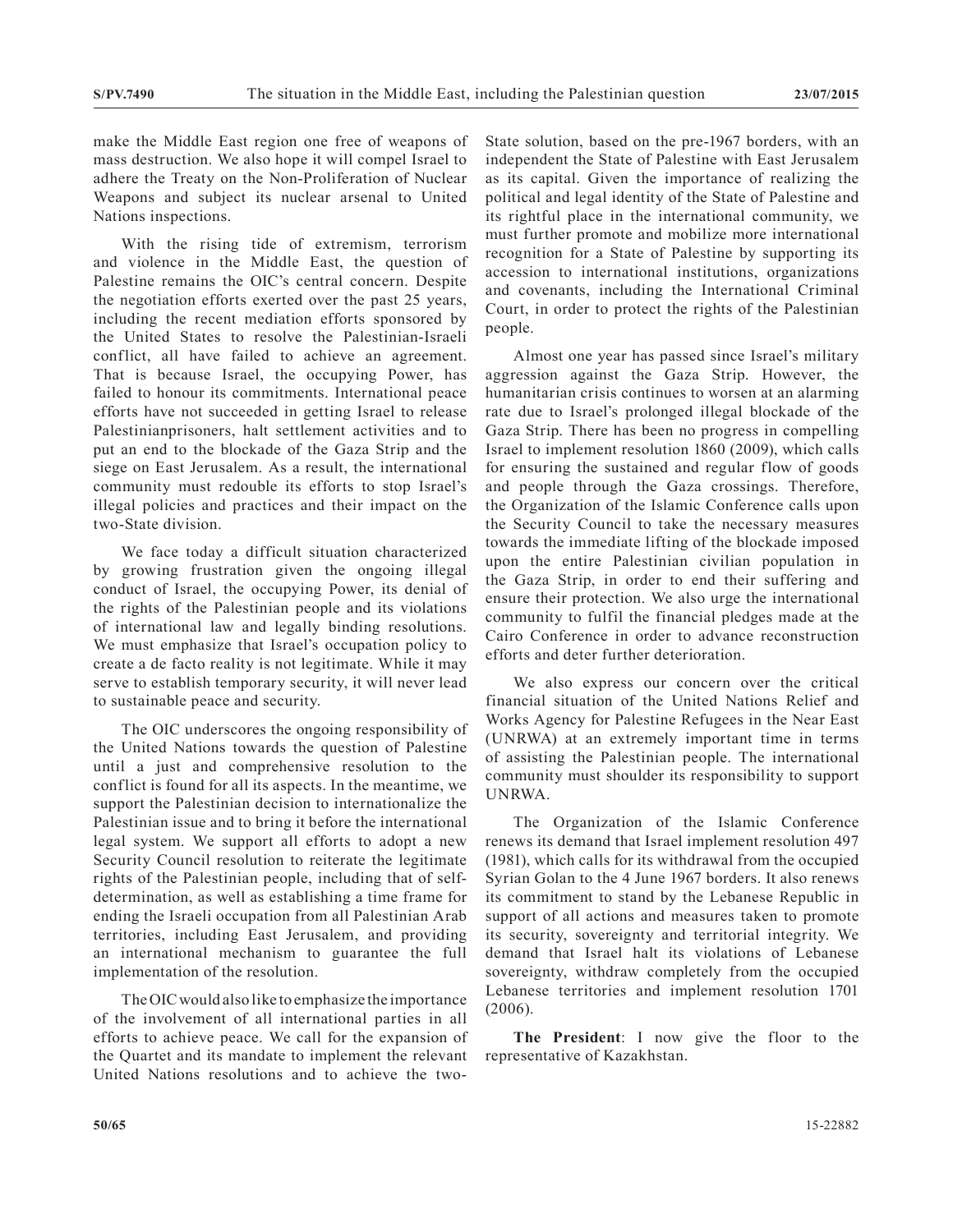**Mr. Abdrakhmanov** (Kazakhstan): I thank New Zealand for convening today's open debate, which draws the attention of the international community to the alarming situation in the Middle East, including in Palestine and its occupied territories. We thank Mr. Mladenov for his briefing. There are several concerns on which my delegation would like to focus.

First of all, my delegation is concerned about the Palestinian situation, and calls for urgent action to mitigate the suffering of the local population. The settlement process in the occupied territories aggravates the conflict. Kazakhstan recognizes the legitimate right of the Palestinian people to self-determination, to the creation of an independent State of Palestine peacefully co-existing with Israel within the 1967 borders, and to full-fledged membership in the United Nations. We see the two-State solution as the only viable option for a durable peace, and therefore call on Israeli and Palestinian leaders to demonstrate political responsibility and goodwill to reach a historic peace agreement that would meet the legitimate aspirations of their peoples.

We need to respond urgently and boldly to combat ongoing attempts to create quasi-State entities opposing and fighting legitimate Governments, in order to avert atrocities in local populations. Kazakhstan co-sponsored resolution 2178 (2014), on foreign terrorist fighters, as we are committed to combatting terrorism through a comprehensive approach that involves all Member States and regional organizations in accordance with the Charter of the United Nations and international law.

All perpetrators should be brought to justice and all impunity ended, and every effort must be made to isolate, impede and incapacitate terrorists and their funding sources. Most of all, social media — a powerful weapon in the hands of terrorist groups to spread religious extremism and separatism and recruit volunteers — instead of being indiscriminately exploited, should be utilized to encourage the youth to become agents of peace and harmony.

Last month, Astana hosted the Central and South Asia Regional Conference on Countering Violent Extremism to develop new strategies, specific programmes and initiatives to be considered at a similar summit to be held on the margins of the general debate of the forthcoming session of the General Assembly. The Regional Conference was a follow-up to the summit on the issue held in Washington, D.C., in February.

We need to find inclusive political solutions through the Security Council, the good offices of the Secretary-General and dialogue that includes systemwide coherence in the United Nations, with civil society as the watchdogs. Likewise, attention should be given towards combating transnational crime and the illegal trafficking of weapons, arms and narcotics, trafficking of human beings and violence against civilian populations.

My country also expresses concern for the humanitarian crises in Syria and Yemen, with the increasing flow of refugees and displaced persons. We call for the mobilization of emergency relief efforts, and we see peaceful means as the only way to resolve the conflict in the Middle East.

We believe that regional and international players must create conditions for solving the Syrian crisis, but a peaceful solution to the conflict can be found only by the Syrians themselves. They need to come to a peaceful solution. The aim of global players should be to create conditions for solving the Syrian crisis, without any external pressure or interference. That is the basis of our approach. We have no hidden agenda and our position is clearly neutral, with the sole interest of creating durable, long-term peace in Syria.

We are confident that all political peaceful means, including various regional dialogue platforms, should be used to achieve long-awaited peace and non-violence. The Conference on Interaction and Confidence-Building Measures in Asia, established at the initiative of Kazakhstan's President more than two decades ago and uniting 26 States from Asia and the Middle East, represents that kind of dialogue opportunity to bridge political gaps among nations of the region. Kazakhstan supports the efforts of the Secretary-General, the President of the General Assembly and the High Representative for the Alliance of Civilizations in promoting the ideals and values of tolerance, mutual understanding and respect for longlasting security and stability.

Last month, Kazakhstan convened the fifth Congress of Leaders of World and Traditional Religions to promote peace based on spiritual values, with the Secretary-General in attendance. The final declaration of the Congress calls on world leaders to end the abyss of distrust and restore peace and harmony.

My country is willing to share its experience in maintaining harmony among more than 100 different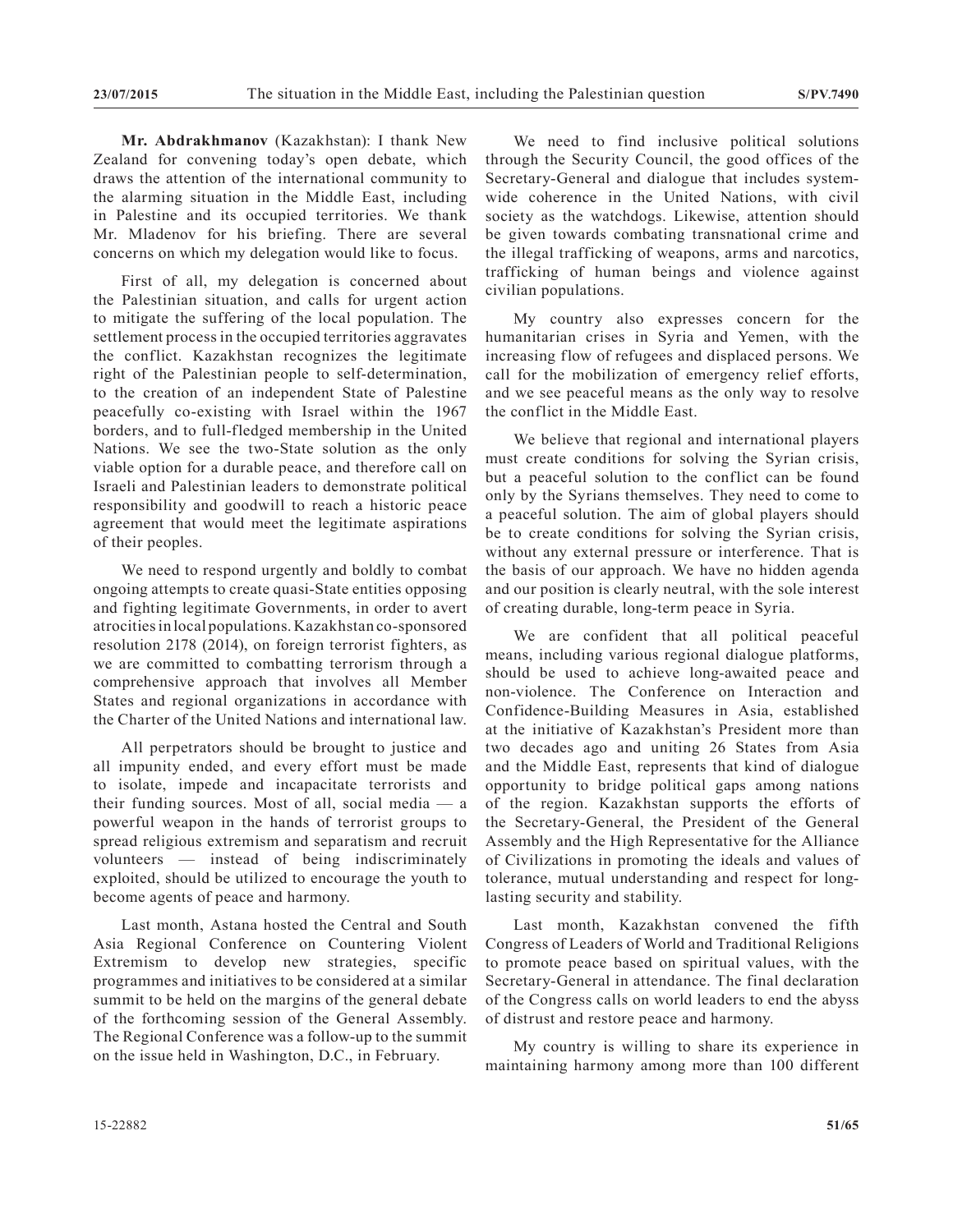ethnic groups and almost 20 religious confessions in its territory, including the work of the Assembly of the People of Kazakhstan, which was created 20 years ago to promote peace and stability in the country through maintaining inter-ethnic and interreligious accord.

As seen in our efforts with the Alliance and the Congress, Kazakhstan is known to be a bridge-builder, bringing about durable rapprochement among various groups and helping to further peace processes. A key example I can cite is that Kazakhstan hosted, in Almaty, two rounds of talks between Iran and the international mediators during the interim phase, in 2013, which helped to carry forward the draft Joint Comprehensive Plan of Action regarding Iran's nuclear programme. We therefore welcome the recently concluded agreement and Joint Comprehensive Plan of Action.

Kazakhstan has made a further contribution for peace and stability through non-proliferation. I am pleased to say that my country has reached an agreement with the International Atomic Energy Agency (IAEA) on hosting the IAEA Low Enriched Uranium Bank on its territory, as a guarantee mechanism to meet the fuel supply needs of States members of the Agency.

Kazakhstan will stand in solidarity with the international community to ensure peace in the Middle East based on freedom and justice for all.

**The President**: I now give the floor to the representative of Iceland.

**Mr. Gunnarsson** (Iceland): I thank the New Zealand presidency for convening this important debate, and the Special Coordinator for his insightful briefing.

Iceland reiterates its strong conviction that the only path to peace between Israel and Palestine is the two-State solution.

But both sides need to commit fully to the two-State solution, and they must refrain from actions that undermine the viability of the only solution that will bring peace. Israeli leaders have yet to dispel, by actions on the ground, the very serious doubt cast on their commitment to the two-State solution during the pre-election period. Indeed, acts on the ground continue to be very damaging to the chances of peace; there is little letup in the expansion of Israeli settlements and the expropriation of land in Palestine, a clear breach of international law. We join others in calling on Israel to immediately stop all settlement activities.

Of continuing deep concern is the humanitarian situation of the Palestinians, particularly in Gaza, where we continue to call for the lifting of the blockade. The cycle of violence has to be broken, which calls for different approaches by all concerned. In this regard, we welcome the report by the Independent Commission of Inquiry on the 2014 Gaza conflict.

The situation in the rest of the occupied Palestinian territories, including East Jerusalem, is also of deep concern. The continued fragmentation of Palestine through settlement activities and movement and access restrictions undermine Palestinian livelihoods and deprive the Palestinians of their basic human rights. Israel needs to abide by international humanitarian and human rights law, including ceasing the demolition of Palestinian homes and the displacement of Palestinians from their land.

Predictably, the highly abnormal living conditions in the occupied Palestinian territories have a disproportionate impact on women and children. We commend the work of the United Nations agencies against gender-based violence. The Mehwar Centre for Protection and Empowerment of Women and Families, supported by UN-Women and to which Iceland has contributed, does excellent and much-needed work in the West Bank. Ensuring equal participation of women at all decision-making levels on both sides of the conflict and within the international community is also key to durable peace and reconciliation. Unfortunately, the absence of women in the peace process has been noticeable. This has to change.

Terrorist activity from Palestinian elements is also totally unacceptable and can only undermine peace. We condemn all acts of violence against civilians. The safety and well-being of civilians must always be ensured.

The recent report by the High-level Independent Panel on Peace Operations underlines the primacy of politics in maintaining and achieving peace. Managing a crisis is not enough; the aim must be to solve it. There is consensus on the urgency thereof. There are signs in both communities of a loss of faith in the possibility of a peaceful solution. It is therefore essential that the Security Council create a clear frame for ending the occupation and establishing a durable peace, with two States living side by side in peace and security. The dangers of inaction are far greater for all parties involved than the risks of action.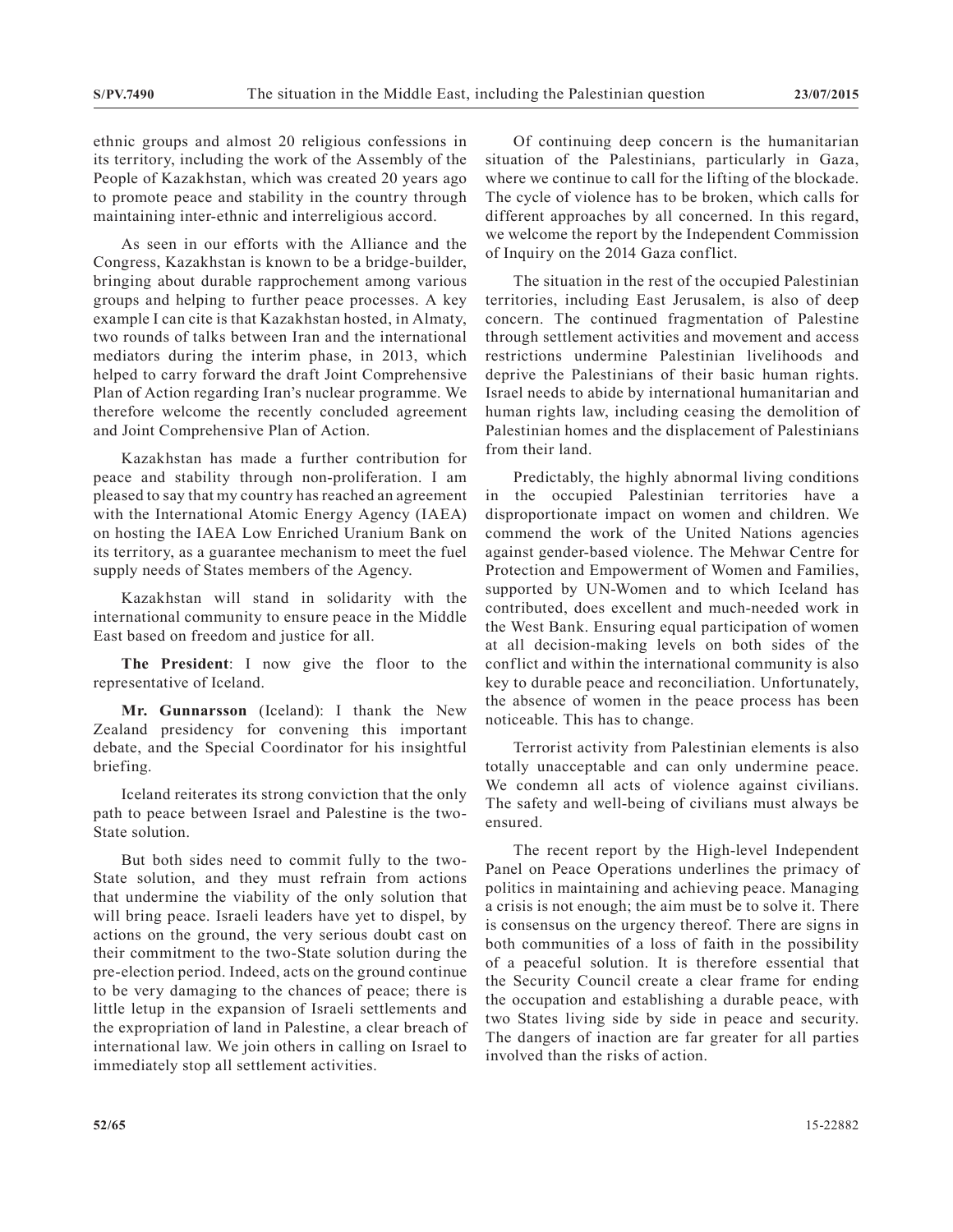**The President**: I now give the floor to the representative of Namibia.

**Mr. Emvula** (Namibia): I wish to congratulate you, Madam President, on your assumption of the presidency of the Council for the month of July. I also wish to thank you for having organized this debate at this crucial moment, which affords the wider United Nations membership an opportunity to address the challenges facing the Middle East, particularly the people of Palestine. This debate is taking place one year after Israel's devastating attacks on the Palestinian people in the Gaza Strip, which resulted in the worst escalation of hostilities and loss of life in Gaza since 1967, requiring urgent international action.

My delegation aligns itself with the statement delivered by the Permanent Representative of the Islamic Republic of Iran on behalf of the Non-Aligned Movement.

As we commemorate the barbaric massacre of more than 2,000 Palestinians, including 1,462 civilians, the injury to more than 11,000 and the destruction of homes in the Gaza Strip during the summer of 2014, my delegation joins others in condemning the violations, the continuous provocations and the escalation of the aggressive measures that continue to be carried out by the Israeli occupying forces, aimed at collective punishment of the Palestinian people.

My delegation wishes to reiterate its concern at the continuing turmoil in and deterioration of the situation in the occupied Palestinian territory, including East Jerusalem, due to the illegal provocation policies being carried out by the Israeli regime against the Palestinian people. The Israeli occupying forces continue to carry out airstrikes in the Gaza Strip, injuring more and more Palestinians and causing great fear and distress among the population, which continues to suffer from deplorable living conditions as a result of the unlawful blockade.

Israel is continuing to perpetrate grave violations of international law, including humanitarian and human rights law, threatening to further destabilize the already fragile situation and seriously undermine the future of the peace process, which it suspended by its unilateral decision to halt negotiations. Therefore, the international community, including the Security Council, cannot continue to fail to hold Israel accountable for its flagrant breaches of the international law. Such continued failure by the international community has only further

emboldened the occupying Power and bolstered its impunity, which has resulted in the continuation of the aforementioned Israeli violations and the failure to secure a just and lasting peace.

As recognized unanimously by the international community, this unjust situation and the consequent loss of hope is unsustainable and highly volatile, requiring urgent remedy to prevent further deterioration and the explosion of another cycle of violence.

While condemning the indiscriminate rocket fire emanating from Gaza targeted at Israeli cities and civilian infrastructure, we contend that such attacks do not justify the disproportionate use of force and the collective punishment of the 1.7 million Palestinians living in Gaza, including the killing of children and attacks on civilian facilities, including schools.

Israel's actions are in clear violation of its obligations, as an occupying Power under the Fourth Geneva Convention relative to the Protection of Civilian Persons in Time of War, to protect the civilian population under its occupation. Israel, the occupying Power, cannot be allowed to remain immune from the provisions of international humanitarian and human rights law governing such situations. If Israel continues to reject the demands for respect for international law, then measures aimed at ensuring an end to the violations and that the rule of law prevails must be undertaken in response.

While supporting the steadfastness and resolve of the Palestinian leadership in the face of this unprovoked aggression against their land and people, we reiterate our condemnation of all of the illegal actions and crimes being perpetrated by Israel, the occupying Power, in the occupied Palestinian territory, including East Jerusalem, which are dramatically raising tensions and destabilizing the situation on the ground.

We call once again on the international community, specifically the Security Council, to assume its responsibility as accorded by the United Nations Charter, to act collectively to address this crisis so as to prevent its exacerbation and to put an end to all human rights violations against the Palestinians.

We reiterate our call for the unconditional removal of the blockade on the Gaza Strip, which has caused and continues to cause so much suffering for the Palestinian people. The blockade is inhumane and violates international law.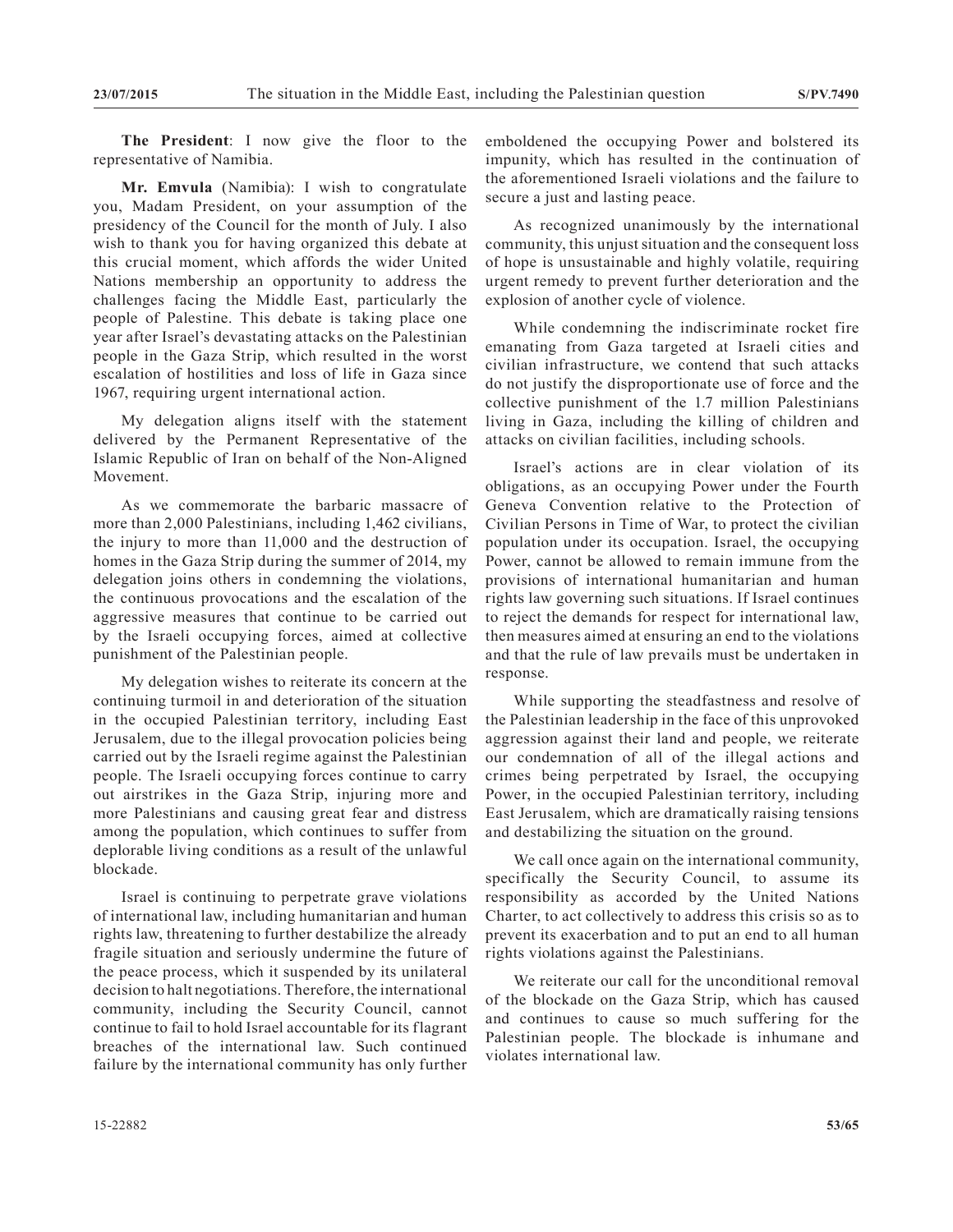We reiterate our strong support for the resumption of the peace process, and appeal to Israelis and the Palestinians to commit themselves to it. Both parties should abide by their previous agreements and obligations in order to achieve a lasting peace and live side by side within secure borders. At the same time, I wish to reaffirm Namibia's support for the establishment of an independent Palestinian State on the basis of the pre-1967 borders, with East Jerusalem as its capital, its unconditional admission as a full Member of the United Nations and its agencies, and its taking of its rightful place among the community of nations.

I would conclude by reiterating Namibia's unwavering support for, and solidarity with the people of Palestine in their just cause for obtaining freedom, independence and social justice.

**The President**: I now give the floor to the representative of Maldives.

**Mr. Sareer** (Maldives): My delegation wishes to thank New Zealand, in its capacity as President of the Security Council, for convening this quarterly open debate in connection with the agenda item on the situation in the Middle East, including the Palestinian question. I would also like to extend our appreciation to the Special Coordinator for his briefing and his dedicated efforts aimed at finding a solution to the conflicts in the Middle East.

Peace will never be achieved through violence and bloodshed. This July marks one year since the most recent round of escalated conflict between Palestine and Israel and the launch of the Israeli military operation in Gaza, which was the worst escalation of hostilities since 1967. Gaza remains a city in ruins. With the conflict is unresolved, along the breakdown of talks since 2014, lasting peace remains a distant dream.

While hope is dim, we reiterate our call for a two-State solution, which remains the one and only viable solution to enduring peace in the region. The Maldives therefore reiterates its call for the full realization of the right to self-determination of the Palestinian people, the right of Palestinian people to establish their own State, alongside Israel, on the basis of a two-State solution, within pre-1967 borders, with East Jerusalem as its capital. We also call on the Security Council to reinvigorate its efforts to find new ways of moving forward.

The human cost of the conflict in Syria weighs heavily upon all of us and compels us to explore all our options in finding solutions. A political solution must be found to end the bloodshed in line with the legitimate aspirations of the Syrian people. We would like to underscore the importance of achieving an inclusive political solution in Syria based on the Geneva talks. Accordingly, we call on the United Nations membership to actively contribute ideas to the body in the hope of finding the way to peace.

The Maldives remains deeply concerned over the impact of the situation in Yemen on the stability of the entire region. Similarly, we must ensure that humanitarian assistance reaches the more than 80 per cent of the population of Yemen that is now in need of aid. Peace must win in Yemen.

The Maldives condemns terrorism in all its forms and manifestations and believes that terrorism should not be associated with any religion, race, culture or society. Islam promotes peace and the protection and preservation of life and unity. Islam also condemns violence, and the Maldives does not condone the use of the veil of religion as a pretext for inflicting terror. Religion is not a means to a political end.

While there are numerous violent hot spots in the region, we are heartened to see progress as well. In that regard, the Maldives welcomes the historic framework agreement reached in Lausanne on 2 April between Iran and the P5+1, which represents an opportunity to resolve more than the nuclear issue alone. That is a clear example of how political will and unrelenting effort can help bring solutions.

We need leadership. We need political will. But above all, we need courage — courage from the leaders of the region, courage from the leaders of members of the Security Council and from the members of the international community. We need the courage to do the right thing, to take the right step forward, towards lasting peace in the Middle East.

**The President**: I now give the floor to the representative of Turkey.

**Mr. Eler** (Turkey): The situation across the Middle East continues to be a grave concern for all of us. Terrorism, violence and humanitarian crises have escalated and engulfed millions of innocent people in the region. The peace, security and stability of the entire region and beyond are at stake.

In the face of this grim reality, we must maintain our focus on the urgent need to resolve the Israeli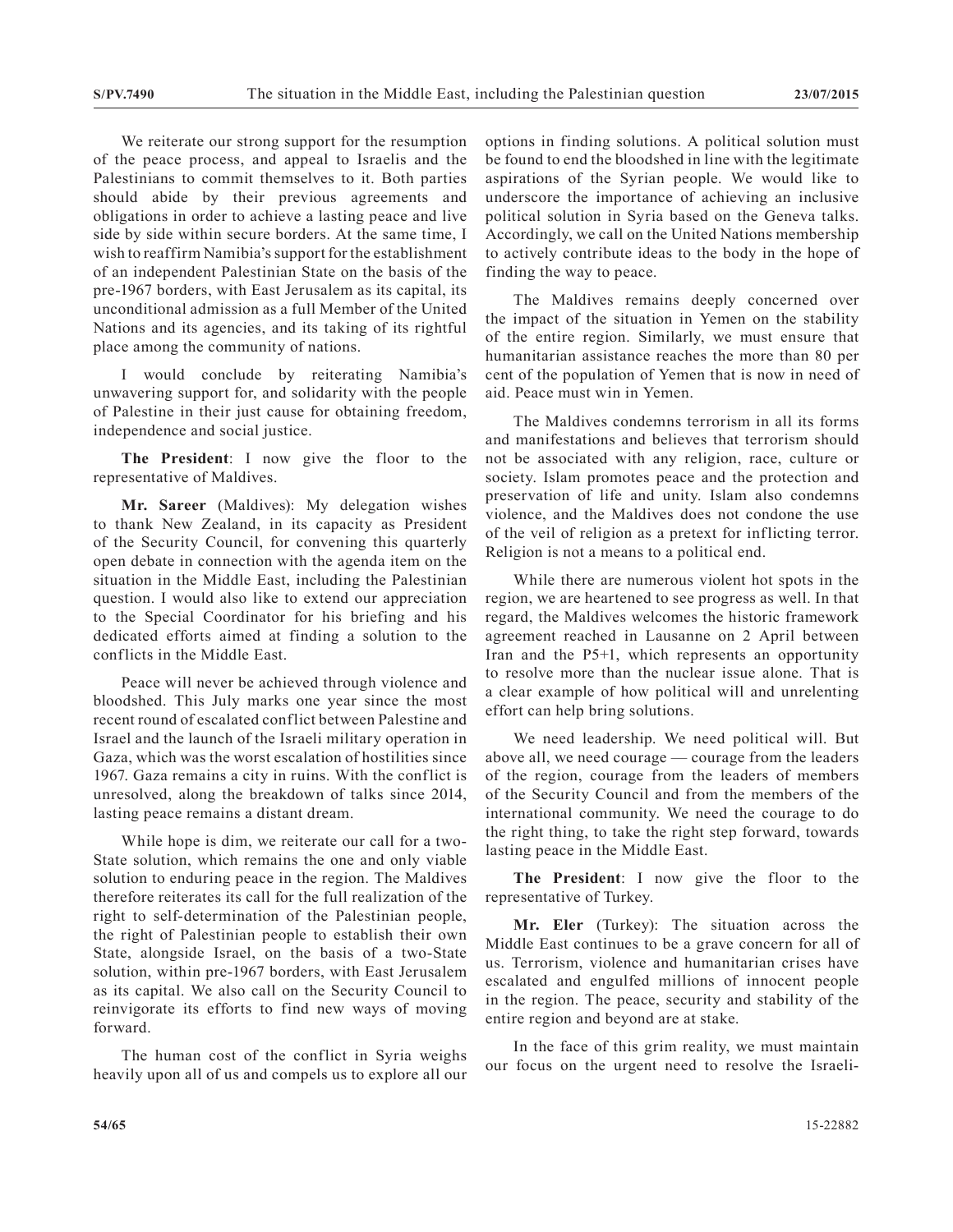Palestinian conflict, which still undermines the prospects for lasting regional and global peace. Failing to do so will further destabilize the region and lead to more extremism.

One year after the unprecedented suffering caused by the Israel Defense Forces offensive, little to no recovery or reconstruction has taken place in Gaza. The military operation, coupled with the illegal blockade imposed on Gaza, has led to chronic, widespread and systematic violations of human rights, above all the right to life and security, as underlined by the report of the Commission of Inquiry on Gaza. People who live in tremendous despair and insecurity are losing their belief that a solution and peaceful coexistence are possible. The current situation is unsustainable and will only further disenfranchise the Palestinian people. The international community can no longer afford to stand idly by as this tragedy unfolds.

While the immediate priority must be to address the grave situation and growing frustration in Gaza, only long-term solutions can turn the tide in Gaza's reconstruction. The ongoing illegal blockade and other restrictions must be lifted in accordance with resolution 1860 (2009). Further steps should be taken to alleviate the dire situation, sustain the current ceasefire and support the efforts of the national unity Government to operate in Gaza. On this occasion, we also would like to highlight the alarming financial challenge that United Nations Relief and Works Agency for Palestine Refugees in the Near East is facing today and the importance of providing sustained support to the Agency as a contributor to stability in the region.

The need to find a negotiated political settlement for the Israeli-Palestinian conflict, achieving a two-State solution and ending the longest occupation in modern history in accordance with the relevant United Nations resolutions and the Arab Peace Initiative, remain urgent priorities. There is a broad international consensus on the unsustainability and unacceptability of the status quo. The trend in Europe towards the recognition of the State of Palestine is a reflection of this frustration. It is our sincere hope that reason will prevail and that Israel will engage with the peace process in a sincere and results-oriented manner. Israel should demonstrate its commitment to a two-State solution, as it is the only viable option for sustainable peace and security.

Palestinian unity is also imperative if a lasting solution is to be reached. It is high time for the international community to renew its engagement to finding a solution of the problem. We need to intensify our efforts towards the adoption of a Security Council resolution setting a time frame and parameters for peace negotiations based on the vision of a two-State solution for peace. The Council should assume its primary responsibility vis-à-vis international peace and security. Turkey will continue its support for finding a just, comprehensive and lasting solution to the conflict and the establishment of a sovereign and independent Palestinian State within the pre-1967 borders and with East Jerusalem as its capital.

The Syrian crisis has become a constant factor of instability and immense human suffering for the entire region and beyond. A collective response that addresses the magnitude of the threat remains lacking. One should keep in mind that no country is immune to this acute crisis as its impacts range from terrorism to displacement and devastation. The regime is responsible for this chaos.

Turkey, the largest refugee-hosting country in the world, is gravely concerned by the humanitarian and security impacts of the crisis, which have caused unprecedented devastation. Given the enormity of that challenge, I need to reiterate that a meaningful and genuine burden-sharing is the collective responsibility of the international community. It is neither possible nor just to expect Turkey to face, alone, the migratory pressures or the risks and threats emanating from Syria, as we recently witnessed during the clashes in Ayn al-Arab/Kobani and Tel Abyad.

The international community has still not envisaged a comprehensive strategy, with political, security and humanitarian pillars, to re-establish stability in Syria. We must focus on addressing the underlying causes of the problem through resolute action. The regime's indiscriminate attacks should not be overshadowed by the appalling actions of Daesh. It is also important to express outrage at the use of barrel bombs and the increase in chlorine attacks by the regime forces, as was emphasized in the recent letter of 18 June, signed by 71 countries, which was addressed to the Security Council, the Secretary-General and the President of the General Assembly.

We believe that there is no military solution to the conflict. The territorial integrity of Syria is of utmost importance. Peace and stability can only be reinstated in Syria through a genuine and comprehensive political transition, based on the Geneva Communiqué of June 2012 (S/2012/523, annex) through the establishment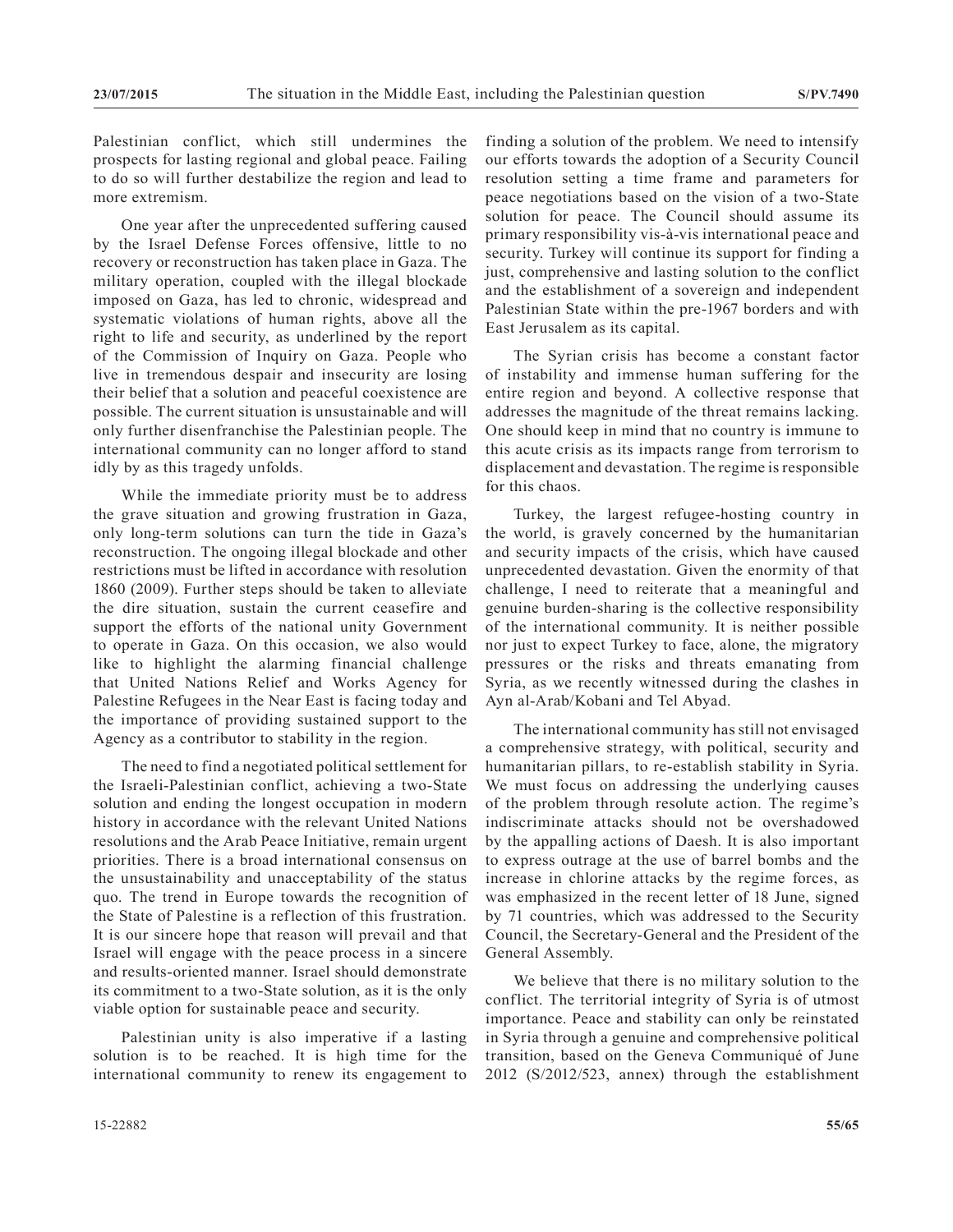of a "transitional governing body" with authority to exercise full executive powers. In that framework, we support the mission of the United Nations Special Envoy for Syria, Mr. De Mistura, and his bilateral consultations initiative.

We would also like to highlight our support to the Iraqi Government in its fight against Daesh, and express our concern at the rise of sectarian-motivated attacks against civilians. In that regard, the implementation of inclusive policies to end the alienation of some segments of society and the enhancement of efforts to achieve national reconciliation would be key for Iraq's stability.

Last but not least, let me express our support for the efforts to find a political solution to the crisis in Yemen, which can only occur only through peaceful dialogue and reconciliation. The parameters for achieving that goal are clear: the Gulf Cooperation Council initiative, the final Outcomes Document of the National Dialogue Conference, and Security Council resolution 2216 (2015). Yemen should not become another showcase of the damage inflicted by sectarian policies in the region. With that understanding, upon our proposal an Organization of Islamic Cooperation Contact Group on Yemen was established. Its goal is to contribute to finding a political solution. We are also concerned about the humanitarian situation in Yemen. To that end, we will do our utmost to continue our assistance to the population in need.

The supremacy of diplomacy was demonstrated again by some recent developments, and gave us hope that a solution to the protracted crises can be found. In that regard, we welcome the agreement reached recently between the P5+1 and Iran on the Joint Comprehensive Plan of Action, as well as the adoption of Security Council resolution 2231 (2015) on the topic. The initialling of the Libyan Political Agreement is also a promising first step towards a comprehensive solution, with the participation of all parties to the political dialogue and establishment of a Government of National Accord.

Let me conclude by reiterating our strong commitment to the peace and security of the overall region and our full and continued solidarity with the Palestinian people.

**The President**: I now give the floor to the representative of the United Arab Emirates.

**Mr. AlShamsi** (United Arab Emirates) (*spoke in Arabic*): On behalf of the Arab Group, I commend New Zealand for its assumption of the presidency of the Council in the month of July. We thank His Excellency Mr. Murray McCully for chairing this open debate, and we wish New Zealand great success in presiding over the work of the Council this month. I also thank and commend New Zealand's predecessor, the delegation of Malaysia for its successful management of the Council's work last month. We also thank the Secretary-General for his efforts, as well as Mr. Mladenov for his briefing and for his tireless efforts to attain peace in the Middle East region.

My statement will be brief. A full copy will be available on our Mission's website. The United Arab Emirates also supports the statement delivered by the representative of Kuwait on behalf of the Organization of Islamic Cooperation.

The briefing this morning has reflected the worsening humanitarian situation of the Palestinian people resulting from the measures adopted by Israel, which violate international laws and norms and constitute the direct cause for the continued stalemate in the long anticipated peace talks.

Despite all the international and regional efforts and initiatives made during the past two decades, including the efforts of the Quartet and the United States of America, we continue to witness many lost opportunities for attaining peace. That not only prolongs the suffering of the Palestinian people and increases their economic losses, but also deepens their frustration, despair and instability. It has also led to the emergence of dangerous extremism, which is now threatening our region and the entire world.

The Arab peoples are bearing the onerous burden of confronting those serious challenges. The Arab Group strongly condemns the continued illegal policies and systematic violations committed by Israel, which include the expansion of its illegitimate settlements deep inside the Palestinian territories and within Al-Quds and the adoption of measures against Al-Haram Al-Sharif and the Holy City. That includes the confiscation of properties, the demolition of homes and buildings, the displacement of people, including the arbitrary transfer of 7,000 Palestinian Bedouins and shepherds from 64 residential areas in the West Bank, and the illegal planning and division of the Palestinian territories. Those measures have made it practically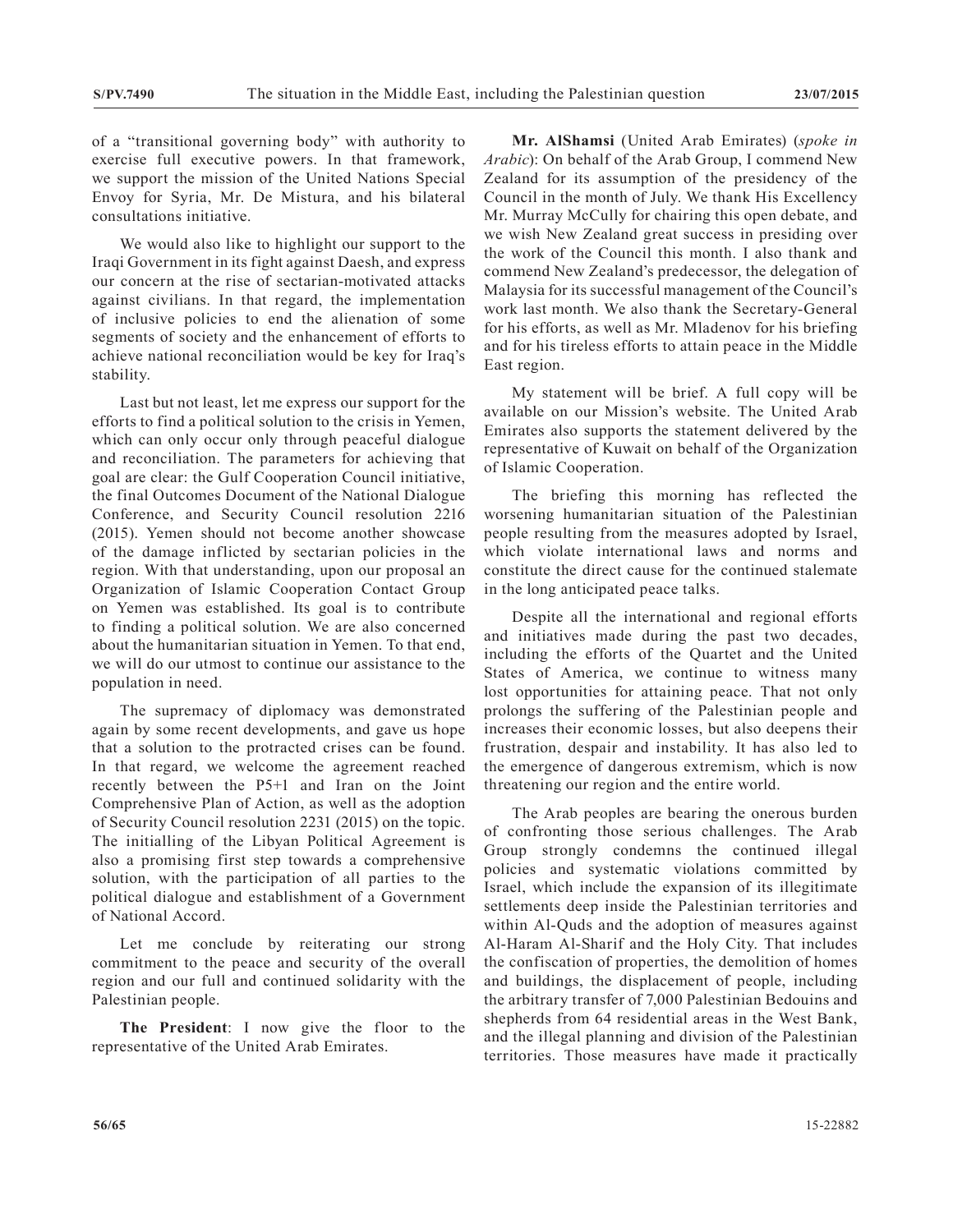impossible for the Palestinians to exploit their lands or build in Area C in the West Bank. All those measures violate international law and ignore the wishes of the majority of the international community.

We welcome the recent report of the United Nations Independent Commission of Inquiry into possible human rights violations and war crimes in Gaza (A/HCR/29/52), which reflected the unprecedented levels of suffering and hardship experienced by the unarmed Palestinian people, and we call for the implementation of an accountability system that would bring those responsible for war crimes to justice.

We also urge the donor countries to fulfil their commitments announced last year at the Cairo Conference on Palestine: Reconstructing Gaza in order to ensure the necessary financing for reconstruction in Gaza. We stress the shared responsibility of the international community towards lifting the Israeli siege imposed on Gaza and providing the necessary support for United Nations programmes, especially the United Nations Relief and Works Agency for Palestine Refugees in the Near East, which we strongly support.

We also reaffirm before the Council our full and continuing support to the Palestinian Unity Government. We urge the international community to increase its support for this Government in order to enable it to fulfil its responsibilities and take a leading role in restoring its control over Gaza, including its border crossings, and also to support its efforts towards achieving national reconciliation.

The Arab Group believes that the continuation of the historic injustice done to the Palestinian people by Israel is one of the main causes for the current deterioration in peace and stability in the region and for inflaming tensions, with terrible consequences throughout the region and the entire world. Therefore, the failed negotiation process should not become a vicious circle, reaching a dead end without the adoption of effective international efforts to eliminate the causes of that failure, for which Israel is fully responsible. Therefore, we ask, now more than ever, that the Council's efforts not be limited to holding these routine periodic briefings, despite their importance, but that the Council also play a leading role by taking the necessary steps towards the immediate cessation of all violations committed by Israel, according to the principles and terms of the peace process, in order to create an appropriate environment for resuming peace negotiations.

We hope that the international Powers will support the efforts of the Arab Ministerial Committee tasked with ending the Israeli occupation of the Palestinian territories so as to ensure the launch of serious negotiations. That would make a difference. We also hope that the Council will respond to the repeated calls and initiatives made by the Arab Group since last year for the adoption of an effective resolution that would salvage the peace process and determine the basic terms of reference and principles of negotiations based on the two-State solution. Such a resolution should be fully implemented in accordance with relevant Security Council resolutions, the Madrid terms of reference and the Arab Peace Initiative. It should be a resolution that can ensure the possibility of reaching a comprehensive, just and lasting settlement within a specific time frame and of ending every aspect of Israel's occupation, including its full military withdrawal from all the territories that have been occupied since 1967, including East Jerusalem. We also hope that such a resolution will enable the establishment of an independent, sovereign, viable and internationally recognized Palestinian State with Jerusalem as its capital, living side by side with Israel in permanent peace and security. In that context, we would like to express our support for the efforts of some of the members of the Security Council, particularly France.

We regret that the Syrian crisis is now in its fifth year, and we reiterate our support for all efforts to reach a political solution to it, particularly those of Mr. Staffan de Mistura, Special Envoy of the Secretary-General for Syria, aimed at achieving positive results that can help to realize the Syrian people's aspirations for a democratic political transition and the restoration of stability and security in the country. Until that goal is achieved, we urge the international community to increase its assistance to those Syrians who have been affected and displaced or who have fled the conflict, and to share the burden of sheltering Syrian refugees with the country's neighbours, especially Jordan, Lebanon and Iraq.

In conclusion, we hope our debate today will contribute to advancing international efforts aimed at resolving the Palestinian question and ending the Syrian crisis so as to bring peace and stability to the region.

**The President**: I now give the floor to the representative of Sri Lanka.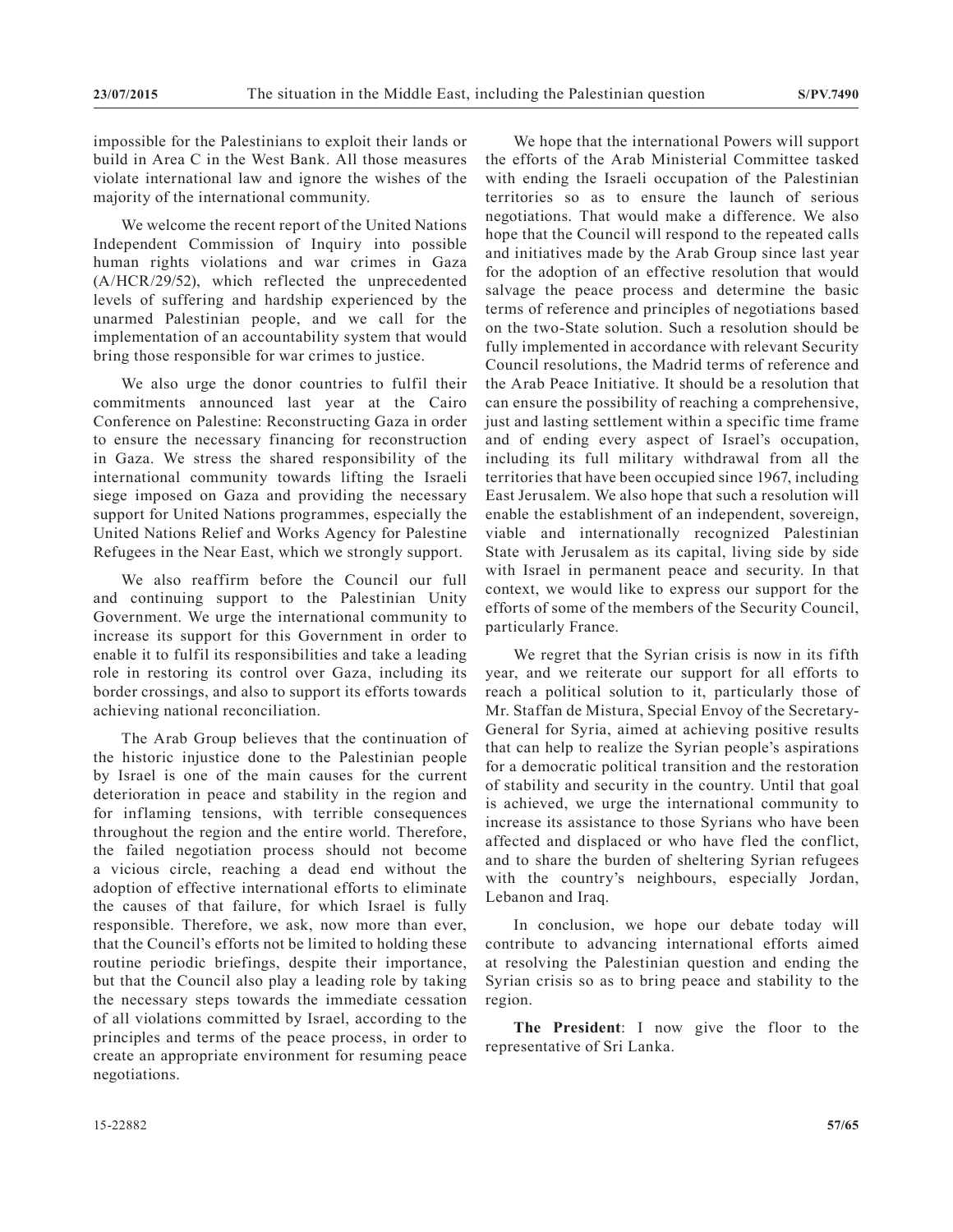**Mr. Perera** (Sri Lanka): I join other speakers in commending His Excellency Mr. Murray McCully, Minister for Foreign Affairs of New Zealand, for convening this important debate. I also wish to thank Mr. Nickolay Mladenov, Special Coordinator for the Middle East Peace Process, for his briefing to the Council this morning.

We align ourselves with the statement made by the representative of Iran on behalf of the Non-Aligned Movement.

For more than 50 years, the international community has struggled to find a just and durable solution to the situation in the Middle East. We are encouraged by the international community's continuing diplomatic engagement with the issue, including the recent United Nations international meeting held in Moscow in July in support of peace between Israel and Palestine. The people of Palestine have suffered as a result of a range of factors, in particular by being dispossessed of much of their land. The international community has repeatedly called for a freeze of settlement activity. The ongoing settlement activities, which are illegal under international law, must end as soon as possible if sustainable peace is to be achieved in the region. In recent years, the continued blockade of Gaza has added to the pain and frustrations of Palestinians living there. We encourage the parties to exercise restraint for the sake of the larger goal of peace.

Another key challenge the Palestinian people are now facing is reconstruction, following the destruction wrought in Gaza last year. It is our fervent hope that, with the help of the global community, the people of Palestine will rise to the challenge of rebuilding their lives and livelihoods. It is urgent that their living conditions improve. In that regard, we also strongly support the work of the various United Nations agencies in the occupied Palestinian territory, including the United Nations Relief and Works Agency for Palestine Refugees in the Near East and the Office for the Coordination of Humanitarian Affairs.

We join with the international community in appealing to all parties to refrain from indiscriminate and disproportionate attacks on civilians, which are detrimental to the peace and security of both Israel and Palestine and the stability of the entire region. Indiscriminate attacks on civilians, in violation of international humanitarian law, can only intensify feelings of desperation and insecurity and widen the gap between the parties. At the same time, the security needs of the Israeli people must also be respected. A climate conducive to peace will be encouraged by a common humanitarian approach in which both sides are sensitive to the other's concerns.

The Middle East conflict attracts a considerable amount of international attention and resources. The lingering question of Palestine is one of the main issues driving the recruitment of terrorists in the region and worldwide. Terrorism, including the recent phenomenon of foreign terrorist fighters with origins in the region, has the potential for posing a serious threat to the security and stability of every nation, tearing apart the established fabric of nation States and the international legal order. In today's interconnected world, it is very easy for agents of extremism to spread their ideologies across national borders.

Sri Lanka supports Palestine's application for admission to full membership of the United Nations. We recognize that the viability of a two-State solution will depend on the political unity and economic advancement of the Palestinian people. We reiterate our support for the implementation of the relevant Security Council resolutions, including resolution 242 (1967), of 22 November 1967, regarding the inalienable rights of the Palestinian people to statehood and the attainment of a two-State solution, established on the basis of the 1967 borders. We must not give up on our hopes for a lasting peace accord that can lead to the establishment of a fully sovereign and secure State of Palestine. We hope that the parties concerned will not fritter away the opportunity that the current international climate presents for achieving a sustainable peace when there is so much international good will supporting the process.

**The President**: I now give the floor to Mr. Fodé Seck, Chairman of the Committee on the Exercise of the Inalienable Rights of the Palestinian People.

**Mr. Seck** (*spoke in French*): On behalf of all the members of the Committee on the Exercise of the Inalienable Rights of the Palestinian People, a body that my country, Senegal, has had the privilege of chairing since its inception, I would like to congratulate you, Madam President, on New Zealand's outstanding conduct of its presidency of the Security Council this month — sincere and well-deserved congratulations, since your presidency has been packed with significant events and results, including, I am pleased to say, the Council's adoption on Monday of resolution 2231 (2015), endorsing the P5+1's agreement on the Joint Comprehensive Plan of Action on Iran's nuclear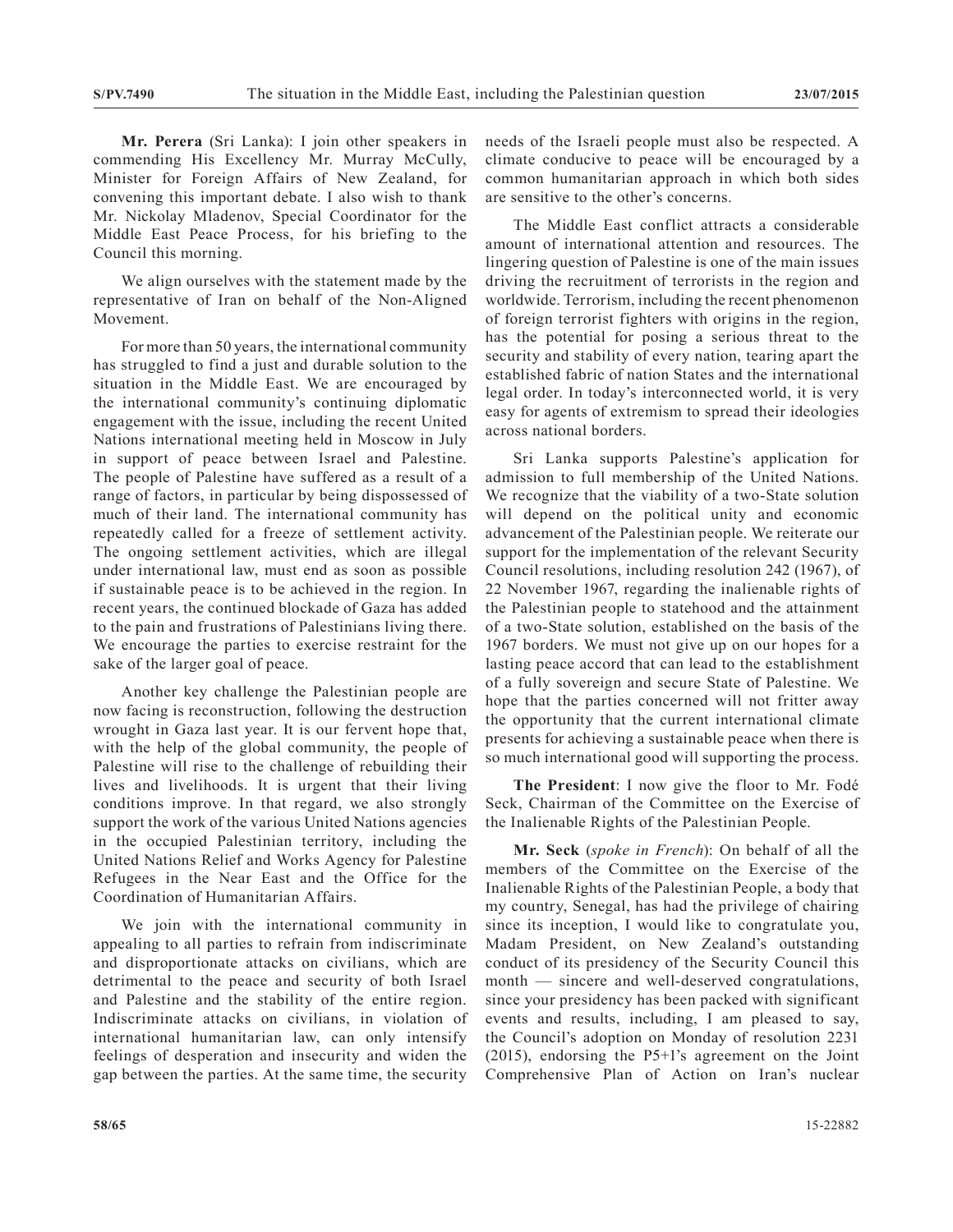capacity, as well as the important open debate, wisely planned for 30 July and marking the end of your presidency, on the major security challenges faced by small island developing States. I hope those positive developments will be reflected in the situation in the Middle East in general and in particular the Israeli-Palestinian conflict, which is inarguably that situation's Gordian knot.

We cannot repeat it too often: the unresolved Israeli-Palestinian conflict has been, and still remains, the chief source of the instability and insecurity afflicting the Middle East and far beyond. Many of the extremist and violent groups currently proliferating in the region use the fact of the injustice done to the Palestinian people as a pretext in their attempts to legitimize their harmful activities. It has been 47 years since the occupation of the Palestinian territories began, 40 since the General Assembly established the Committee on the Exercise of the Inalienable Rights of the Palestinian People and 20 since the Oslo process stalled. It is high time that the Security Council, the supreme organ responsible for the maintenance of international peace and security, found a way to impose a final settlement of the Israeli-Arab conflict through a solution based on two States, the State of Israel and the State of Palestine, living side by side along the 1967 borders.

It is up to the Security Council to end this anachronism, which, in addition to being an injustice and an impediment to the respect or international law, is contrary to the ideals and aims of the United Nations, whose seventieth anniversary the international community is preparing to celebrate in a few weeks, when it will adopt a sustainable and inclusive development programme that leaves no nation or individual behind.

The long cycle of direct negotiations between Palestinians and Israelis is now at an impasse, punctuated by violence, the rampant grabbing of Palestinian land, the continued imposition of settlements and the blockade imposed on Gaza — all of which culminated last summer in the deadliest war that Gaza has ever known..The diplomatic efforts to establish a vital timeline for ending the occupation of Palestinian and other Arab territories did not come to fruition last December in the Council. Should the Council not, therefore, take inspiration from the multilateral process leading to the adoption, last Monday, of resolution 2231 (2015) on the Iranian nuclear issue? Should it not take inspiration from that process and launch a vigorous

diplomatic initiative for the definitive settlement of the Israeli-Palestinian conflict, based on the twostate solution — with the State of Israel and the State of Palestine, living side by side in peace and security within the pre-1967 borders?

Such a collective process could involve the action of an expanded Quartet, with the participation of regional Powers, supported by the Arab Peace Initiative, and an international conference, which was proposed in the past by the Russian Federation. It could also involve the approach that France proposed in the Security Council, an approach that seeks a comprehensive settlement of the conflict within a reasonable time frame.

For its part, the Committee on the Exercise of the Inalienable Rights of the Palestinian People continues to discharge its mandate conscientiously, pleading, when necessary, for the Palestinian people's right to self-determination, as well as for the appropriateness of a Palestinian State, in the spirit, if not the letter, of the founding resolution 181 (1967). In so doing, the Committee works together with all individuals or entities — whether Palestinian or Israeli — and all others that might be able to make some type of contribution to the advent of a just, peaceful and lasting solution to the conflict.

This year, for example, the Committee organized an international meeting on the humanitarian situation in Gaza from 31 March to 1 April in Vienna, an international consultation on legal aspects of the question of Palestine in The Hague from 20 to 22 May, and an international meeting more recently in Moscow from 1 to 2 July to support the Israeli-Palestinian peace process entitled, "The two-State solution: a key prerequisite for achieving peace and stability in Middle East". Among its future activities, the Committee will, in cooperation with the Organization of Islamic Cooperation, conduct a similar activity in Brussels at the beginning of September 2015 on the topic entitled "Israeli settlements in the occupied territories, obstacles to peace. What solutions for tomorrow?"

For all practical purposes, I would remind you that all of the Committee's activities and its reports and recommendations are available and can be consulted on the Committee's website.

**The President**: I now give the floor to the representative of Zimbabwe.

**Mr. Ntonga** (Zimbabwe): May I begin by conveying my delegation's appreciation to New Zealand for having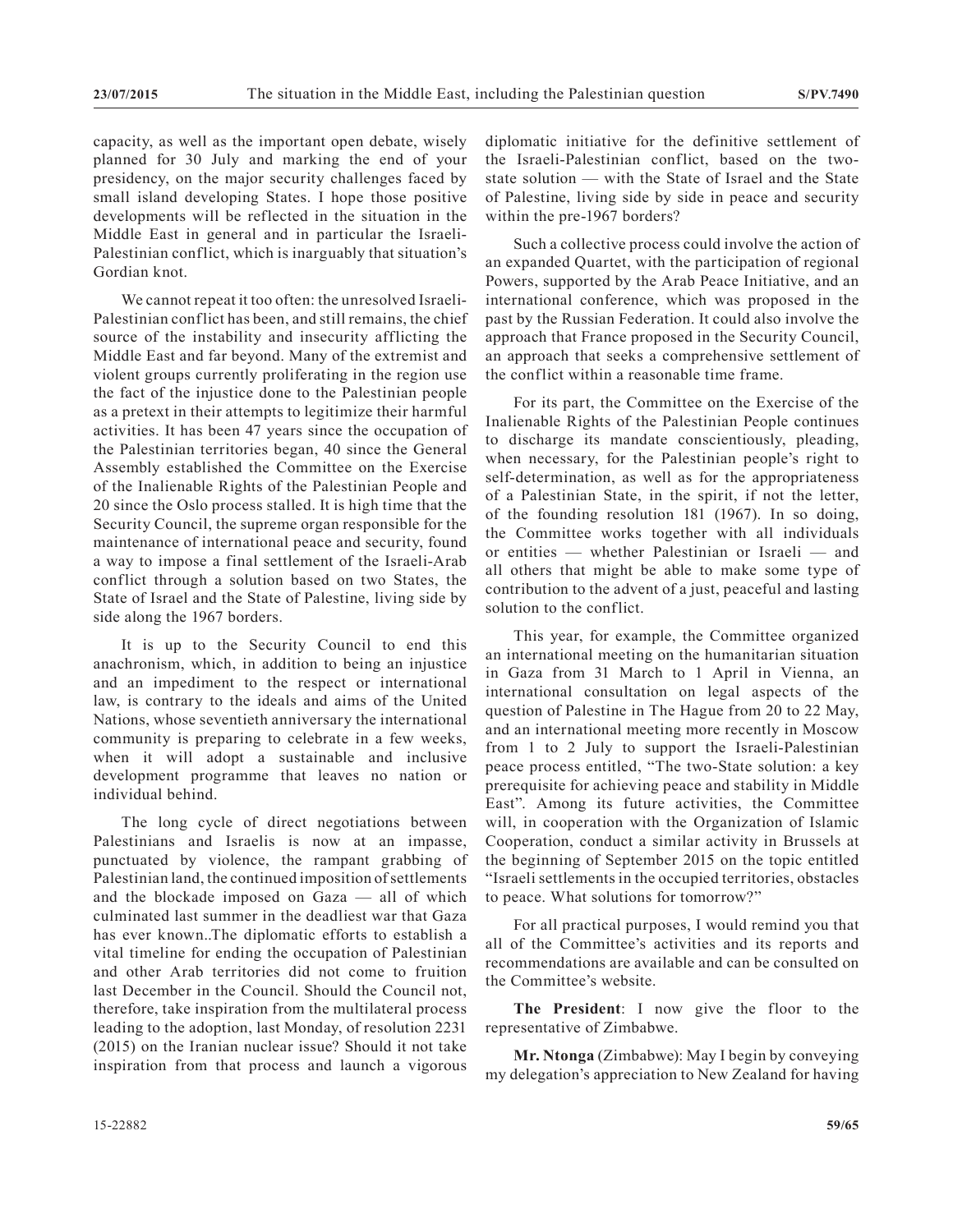convened this important open debate on the situation in the Middle East, including the question of Palestine. We thank Special Coordinator Nickolay Mladenov for his insightful contributions.

Zimbabwe aligns itself with the statement delivered by the representative of the Islamic Republic of Iran on behalf of the Non-aligned Movement.

For the overwhelming majority of the international community, a two State-solution based on the pre-June 1967 borders is the only sustainable way of ending the longest occupation in modern history. The parameters for the resolution of the Palestinian question are known; they are enshrined in numerous United Nations resolutions, including Security Council resolutions 242 (1967) and 338 (1973), the Oslo Accords, the Madrid terms of reference, the Arab Peace Initiative and the Quartet's Road Map for Peace. Despite those known parameters, violence against the Palestinian people continues in the occupied territories. According to the June 2015 report of the Independent Commission of Inquiry established by the Human Rights Council (A/HRC/49/52), the scale of devastation in Gaza in 2014 was unprecedented, with sufficient evidence pointing to serious violations of international humanitarian law and human rights law, which, in some cases, amount to war crimes.

The Secretary- General's annual report on children and armed conflict (S/2015/409), released on 5 June 2015, indicates that 540 Palestinian children were killed and 2,955 were injured. The report concludes that:

"The unprecedented and unacceptable scale of the impact on children raises grave concern about Israel's compliance with international humanitarian law, notably the principles of distinction, proportionality and in relation to the excessive use of force".

Despite those findings, Israel has not been held accountable.

Israel continues to approve the construction of illegal settlements despite unanimous condemnation of settlement activities by the international community. That is all in an effort to change the demographic character of the occupied territory. Settlement activity is illegal under international law and prejudicial to a just peace. The illegal blockade continues, and the wall of shame remains in place — as do the various forms of persecution perpetrated against the Palestinian people, including the demolition of homes, illegal arrests under

what is known as administrative detentions, and the forced displacement of Palestinians. Despite all those violations, the Security Council has not held Israel to account. The latest demonstration of the Security Council's paralysis was the failure to adopt a resolution on 30 December 2014 that would have set a timetable for Israel's withdrawal from Palestinian territory. The resolution, which provided a reasonable time frame for withdrawal, would have given the Palestinian people a ray of hope.

We welcome current efforts in the Security Council by some members to negotiate a resolution that would pave the way for the withdrawal of Israel from Palestinian settlements within a given time frame. Endless openended negotiations without clear objectives have not served the interests of the Palestinian people. As a measure of goodwill, we call on the Security Council to prevail on Israel to halt settlement activities, remit revenues, whenever they are due, to the Palestinian Authority and to lift the blockade on Gaza.

We listened attentively to the statements delivered by Council members this morning. All seem to be of the same mind — that the only sustainable way to end the conflict is a two-State solution, with Palestine and Israel coexisting in peace. Let us walk the talk. We hope that recent breakthroughs in multilateral diplomacy will inspire and provide lessons that will contribute to the resolution of this long-standing conflict in the Middle East, and to other conflicts in that region as well. We also call on the international community to honour all pledges made towards the reconstruction of Gaza. Indeed, some Council members this morning gave us an indication of the magnitude of the gap between the pledges and their delivery. It is huge.

May I conclude by reaffirming Zimbabwe's continued support for and solidarity with the Palestinian people. We look forward to Palestine's admission to its deserved status as a full Member of the United Nations, sovereign and equal with all other States.

**The President**: I now give the floor to the representative of Cuba.

**Mr. León González** (Cuba) (*spoke in Spanish*): Cuba supports the statement made by the representative of Iran on behalf of the Non-Aligned Movement.

The situation in the Middle East region continues to be of serious concern to the international community. As we commemorate the one-year anniversary of the most recent Israeli attack on the Gaza Strip — in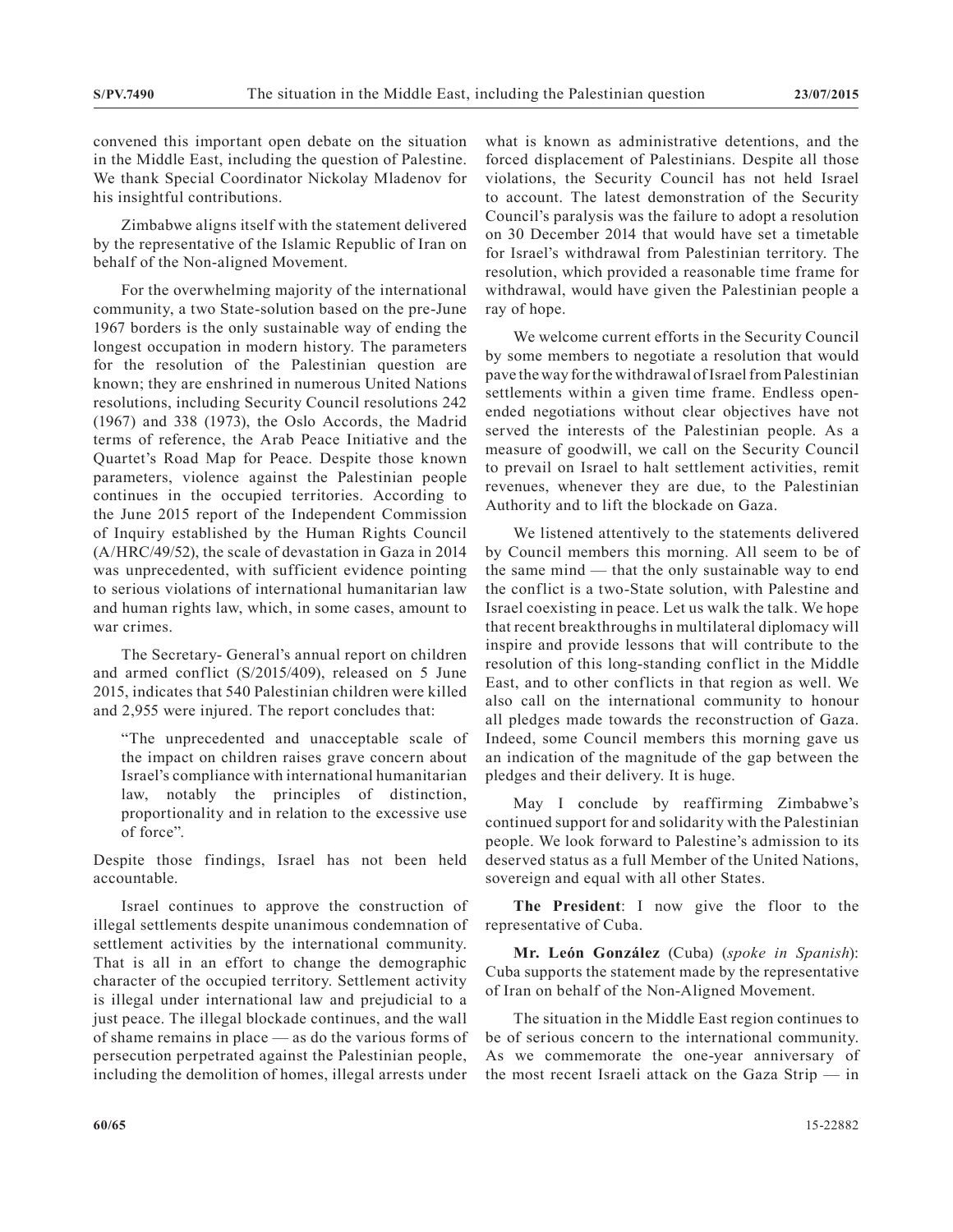which more than 2,000 Palestinians lost their lives, including at least 299 women and 556 children, and which plunged the territory into terror, death and mass destruction — the Palestinian people continue to be victims of acts of vandalism perpetrated by Israel, which is occupying their lands, killing their children, destroying their heritage and curtailing their inalienable rights, including the right to self-determination.

Despite periodic open debates in the Security Council on this issue, which have shown overwhelming support for the Palestinian cause, the Council, unfortunately, has not adopted any resolution demanding that Israel immediately end its military occupation of Palestinian and other Arab territories and end the blockade of the Gaza Strip and the construction and expansion of illegal Israeli settlements and the separation wall on occupied Palestinian territory, and demanding accountability for war crimes and collective punishment committed by Israel against the Palestinian people.

The undemocratic veto right in the Security Council, which has allowed impunity in the conduct of Israel, must come to an end. This body must fulfil its obligation to promote a negotiated solution that guarantees the end of the Israeli occupation of Palestinian territory, the peaceful coexistence of two independent States, starting with the establishment of an independent, sovereign and viable State of Palestine, and a just solution to the problem of Palestinian refugees, pursuant to resolution 194(III) of the General Assembly. We are convinced that a solution to that longstanding conflict would help to reduce the tensions in the Middle East region today.

My delegation again reiterates in this forum its strong condemnation of the Israeli colonization campaign in the occupied Palestinian territory, including East Jerusalem, and all measures, policies and practices associated with that campaign, which also include construction and expansion of the illegal settlements and the wall, the destruction and confiscation of Palestinian land and property, the forced displacement of hundreds of thousands of Palestinian families and the transfer of settlers into the occupied Palestinian territory, among other violations of international law, international humanitarian law and United Nations resolutions.

Cuba also condemns, and calls for a definitive end to, violence, provocations and incitements to hatred and terror by Israeli settlers, arbitrary arrests, mass imprisonment and genocide against the Palestinian people. Cuba reaffirms its unequivocal solidarity with that people and the firm and decisive support for all actions to promote recognition of the State of Palestine based on the pre-1967 borders, with its capital in East Jerusalem, and the right of the State of Palestine to become a full Member of the United Nations. Many of the promises made for the reconstruction of the Gaza Strip following the atrocious bombing and massive destruction inflicted by Israel in July and August 2014 have not materialized. We call on all members of the international community to honour their commitments and to work for the reconstruction of that devastated area.

Peace in Syria is possible only through respect for the right of its people to decide their own destiny. A political solution through dialogue and negotiations is the only alternative to the conflict in Syria. Those who feed the conflict from the outside with the declared objective of regime change are responsible for thousands of civilian casualties accumulated during four years of fighting. We reiterate concern about the causes for the loss of innocent lives as a result of the Syrian conflict and again condemn all acts of violence that take place in that country against the civilian population, but the supposed protection of human life and the fight against extremist elements cannot serve as a pretext for foreign intervention.

The United Nations, especially this Council, should promote an immediate ceasefire to open the way for dialogue and negotiations and should not promote initiatives that encourage further tensions in the country. It should support all efforts in that direction, such as those that have driven the Russian Federation and other international actors to oppose those who seek to fan the conflict by dispatching arms and mercenaries.

The huge human, financial and material resources currently consumed by wars in the region would be better utilized to ensure health-care services and quality education, to encourage construction of infrastructure that generates progress, to protect and promote all human rights, including the right to development, to eradicate poverty and promote social justice. Those should be our priorities as Members of an Organization that was founded nearly 70 years ago to maintain international peace and security and to defend human dignity.

The role of the Security Council is crucial to achieving the aspirations of welfare, peace and development that all peoples in the Middle East deserve.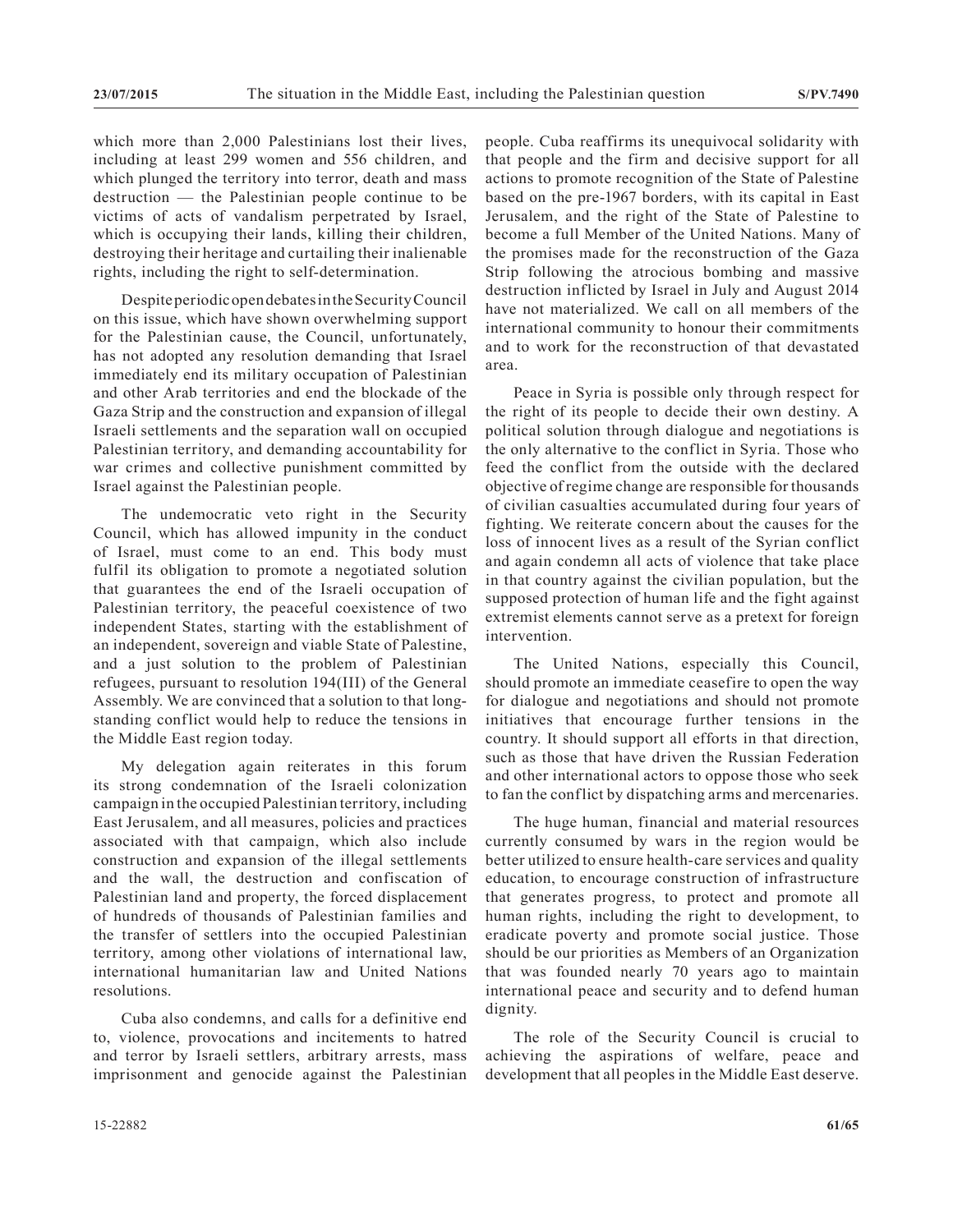Its member States should be advocates of peaceful solutions, without foreign interference, that preserve the sovereignty and territorial integrity of States and contribute decisively to safeguarding the lives of the peoples affected by the conflicts in the region.

**The President**: I now give the floor to the representative of Bangladesh.

**Mr. Momen** (Bangladesh): At the outset, allow me to congratulate New Zealand on its presidency of the Security Council for this month. I would like to express appreciation to the Minister for Foreign Affairs of New Zealand, Mr. Murray McCully, for organizing this debate on the situation in Middle East, including the Palestinian question. I also wish to thank the Special Coordinator for the Middle East Peace Process and Personal Representative of the Secretary-General, Mr. Nickolay Mladenov, for his briefing and to congratulate him on his assumption of that important responsibility.

Bangladesh welcomes the agreement reached by the G5+1 with the Islamic Republic of Iran on its nuclear programme. We hope that the agreement will be a pathway to security, peace and stability in the Middle East by way of the international community giving the same attention to freeing the region of weapons of mass destruction.

The Palestinian issue is now the number-one longstanding issue in the field of international peace and security and deserves top priority for resolution. We should ask questions: can the people of Palestine live with this uncertainty of life and livelihood forever?

We regret that the appalling human rights and humanitarian situation in the occupied Palestinian territories and the repeated appeals of the international community to improve the deteriorating conditions of the Palestinian people remain unheeded. The people in the occupied territories continue to suffer due to Israel's blockades, closures, confiscation of land and demolition of houses. The illegal separation wall continues to divide and isolate communities, destroying livelihoods and preventing access to jobs, families, markets, schools and hospitals. Let us demand that those walls be torn down, including the walls in the mindset of the neighbours.

Gaza's borders have been subject to a regime of closure that is without precedent anywhere. Such closure is tantamount to strangulation of an entire population in the form of collective punishment. The quality of life of the Palestinians had already diminished to a subsistence level. The periodic escalation of violence only leads to further despair and destitution. Israel is doing that purposefully, to generate fear, fury and distress among the Palestinians. We deplore the Israeli policy of collective punishment, of forcing Palestinian people off of their land, of detaining people for a long time without charge, of restricting freedom of movement and property ownership by the Palestinian people, of deporting Palestinian inhabitants and depriving people of their legitimate claims over natural resources, including scarce water resources.

The Government of Israel has continued its settlement campaign in the occupied Palestinian territory, with a particularly aggressive settlement expansion in East Jerusalem. Those measures have been soundly rejected by the international community and their illegality unanimously confirmed, but they continue unabated. All settlement construction, including the so-called natural growth, is illegal under international law and must be halted immediately. Settlement activities constitute grave breaches of the Fourth Geneva Convention and are war crimes under article 8 of the Rome Statute of the International Criminal Court. We appreciate the decision made by the Palestine Authority to become a member of the International Criminal Court, in order to seek justice for the people of Palestine.

Having monitored the situation closely, we would like to register our concern about the grave financial crisis besetting the Government of the State of Palestine, which undermines the accomplishments of its national institution-building programme. The crisis has been exacerbated by the decision of the Government of Israel to withhold the tax receipts it collects from Palestinians on behalf of the Palestinian Authority, as mutually agreed through the Oslo Accords.

We urge Israel to fulfil its legal obligation, as the occupying Power, to ensure that all inhabitants are safeguarded against all acts of violence and threats; to cease the illegal detention of Palestinian people, including children; to stop the destruction of homes and land confiscation; to allow the Palestinian people access to their lands, employment and natural resources; to desist from transferring its population to the territories it has occupied; and to lift its embargo against the Palestinians and immediately open all border crossings to allow free movement of goods, persons and humanitarian aid.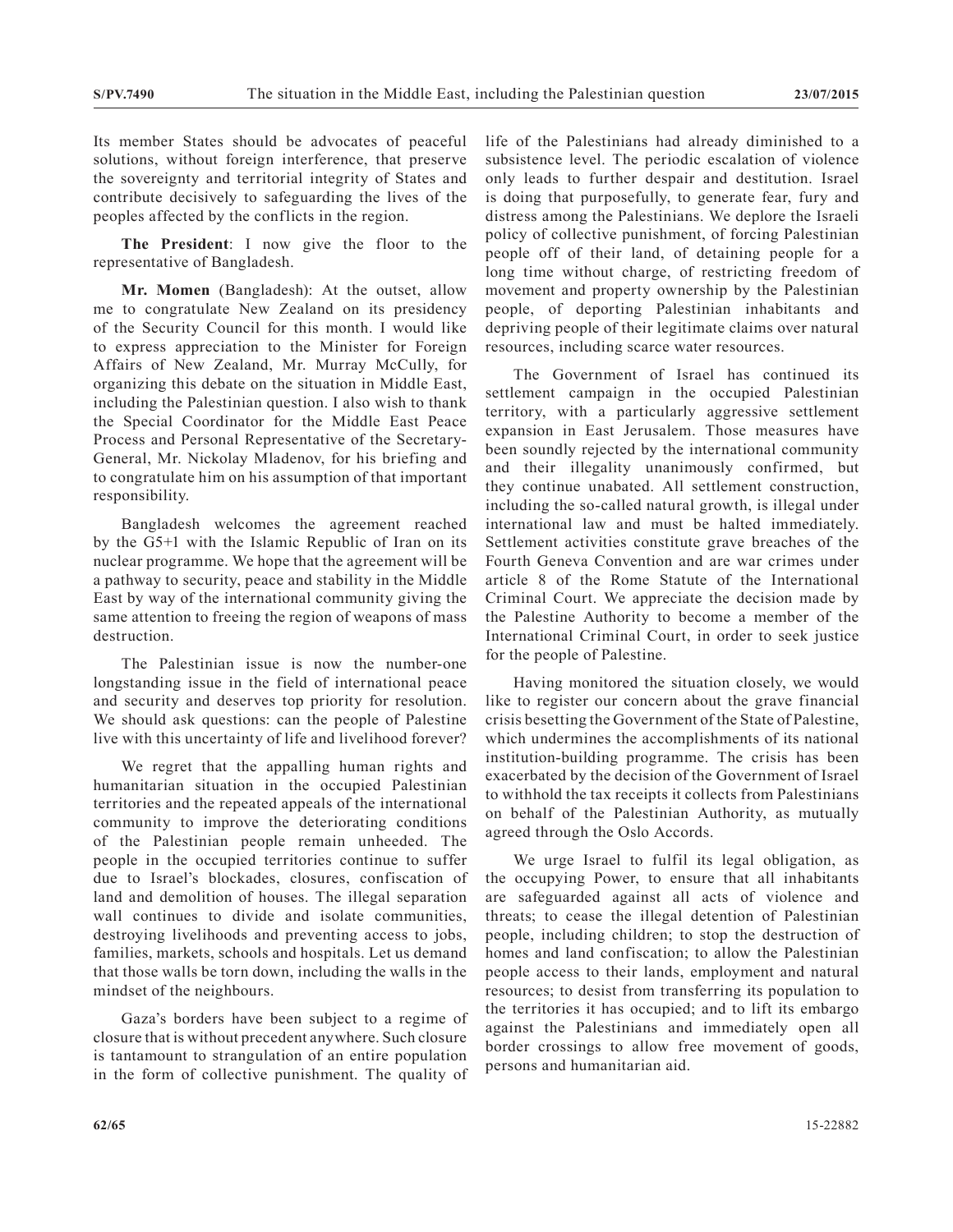It is needless to mention that the people of Israel, who have suffered for years, know better. They know that neither force nor extermination, nor illegal occupation or subjugation or deprivation, can win and bring peace and stability in the long run. For sustainable peace and stability there is a two-State solution — the State of Palestine and the State of Israel living side by side in peace and harmony.

We express our total solidarity with the Palestinian people and reiterate our full and unwavering support for the legitimate and inalienable right of the Palestinian people to a sovereign and independent State, and we support its full membership in the United Nations and demand an end to the Israeli occupation that began in 1967. We look forward to a two-State solution on the basis of the pre-1967 borders and the just resolution of all final status issues without delay.

**The President**: The representative of Iran has asked for the floor to make a further statement. I now give him the floor.

**Mr. Safaei** (Islamic Republic of Iran): I asked for the floor in exercise of the right of reply, but allow me first to express my Permanent Mission's gratitude to His Excellency the Minister for Foreign Affairs of New Zealand and the New Zealand presidency of the Council and those ambassadors of Member States who have spoken in this meeting of the Council in favour of the deal concluded between Iran and the E3/EU+3, and for their positive and encouraging approach adopted with regard to this important event.

Once more, the representative of the Israeli regime raised some baseless allegations against my country, which I categorically and systematically reject.

The Israeli regime would have liked very much to see the controversy over Iran's nuclear energy programme continue forever. That regime looked at the controversy and the effective threat, which it touted as a golden opportunity and smokescreen to hide its criminal policy against the Palestinian people. It also loved to keep the international community busy with the issue in such a way that major countries have failed to address the prolonged occupation of the Palestinian territory, the criminal blockade of Gaza and the type of atrocities that it committed in Gaza last summer and which it continues to commit.

Therefore we will not be surprised to see, from now on, the Israeli regime increase its baseless accusations against us and against those who concluded the nuclear deal. With this deal at hand, it will be much more difficult for them to cheat and deceive people and Governments as to what the international community expects to be done in the Middle East. That regime will find it much more difficult to turn a deaf ear on the demands of the international community to end the occupation. It will also be much more difficult for them to stand as the only obstacle against the establishment of a nuclear-weapon-free zone in the Middle East. We and many others in the region and beyond believe that the nuclear warheads stockpiled by the Israeli regime constitute a grave threat to peace and security in our volatile region and that the Security Council should live up to its primary responsibility under the United Nations Charter and take the actions necessary to neutralize that threat.

**The President**: The representative of Israel has asked for the floor to make a further statement. I now give him the floor.

**Mr. Nitzan** (Israel): Looking at the empty seats here in the Security Council Chamber, I cannot refrain from asking: where are all of those representatives who made such strong and emotional appeals today and called on the Security Council to act? Why is it that the representatives of Kuwait, Indonesia, Namibia, Senegal and Iceland could not sit here and follow this debate until it ends? With such heartbreaking statements, I think that they should have stayed with us during our important discussion.

In her remarks earlier, the Lebanese representative quoted from different United Nations reports. I think that I would have expected the Lebanese representative to first read the recent reports of the Secretary-General on the implementation of resolutions 1559 (2004) and 1701 (2006). Perhaps Lebanon should consider toning down its rhetoric and turning up the heat on Hizbullah's terrorist activities. Hizbullah has built an arsenal of 120,000 rockets with the kind help of Iran, whose representative just made another statement here. Those rockets are located inside populated areas in southern Lebanon as well as throughout Lebanese territory. In operating within the population and directing attacks against the civilian population of my country, Hizbullah is committing a double war crime.

But I must say that I was once again touched to hear the representative of Lebanon show such an interest in Palestinian rights, though I would suggest that instead of speaking empty words here, her Government should take a look at the Palestinian refugee camps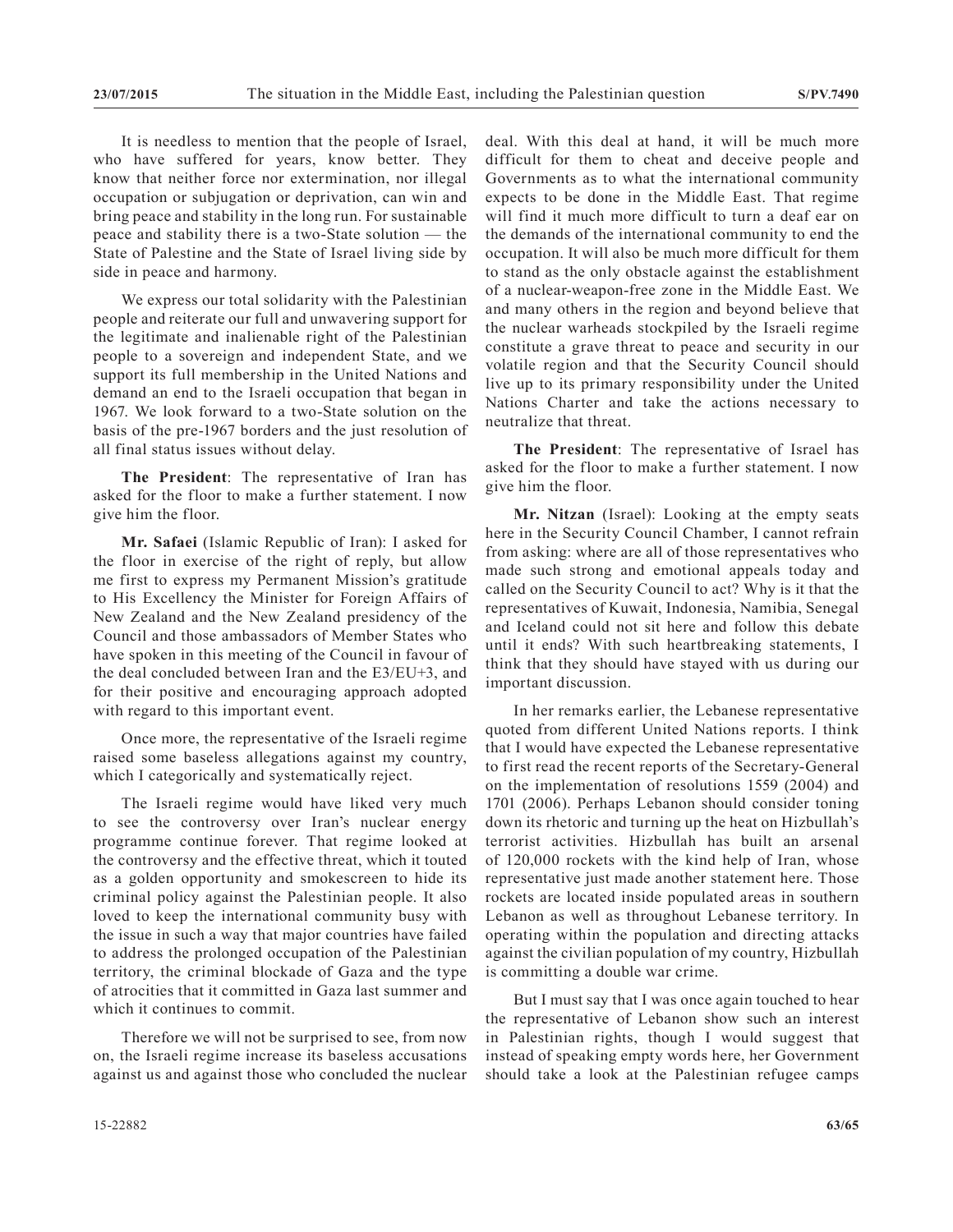throughout Lebanon, where Palestinians are kept in some of the worst conditions in the region. They are subjected to violence, discrimination, oppression and marginalization from every sector of society.

I also found it interesting, again, as a response to the Iranian statement, that the Iranian representative was speaking about the Israeli occupation earlier, although Iran is the main occupier in the Middle East today, including in Syria and Lebanon. The Iranian Revolutionary Guard Corps is a terrorist entity responsible for the murder of tens of thousands of civilians in the Middle East and for terror attacks around the world. In Lebanon, Iran is the chief sponsor and supplier of illicit advanced weapons to Hizbullah, in blatant violation of resolutions 1559 (2004) and 1701 (2006). Iran is in violation of those resolutions. Iran and its proxies, be it the Al-Assad regime, Hizbullah, Hamas or the Palestinian Islamic Jihad, are a threat to international peace and security.

Only in the parallel universe of a Middle East open debate can a role model such as Saudi Arabia attack Israel while acting with full impunity and killing tens of thousands of civilians in Yemen while creating a humanitarian catastrophe in that country. It is very easy for Saudi Arabia to focus on the situation in my country and echo empty concerns for human rights while hiding the fact that, for example, today Saudi Arabia carried out its first barbaric execution after a pause for Ramadan by beheading one of its citizens. This latest beheading brings us to 103 executions in Saudi Arabia this year alone, a sharp increase over the 87 recorded executions during the whole of 2014.

With regard to the lengthy conspiracy theories that we heard earlier from the representative of Venezuela, I understand that the same culture of conspiracy is also used for the daily and systematic persecution of political activists and opposition members in Venezuela. Malaysia does not hesitate to support the Hamas terrorist organization here in the Council Chamber. It should also be emphasized that Malaysia's support for Hamas is also carried out on the ground. Hamas trains terrorists on Malaysian soil with the full knowledge of the Malaysian authorities. Hamas terrorists are recruited and sent to Malaysia for weeklong parachute training, in preparation for cross-border kidnapping attacks in Israel. The support provided by a Security Council member to a terrorist organization is an obstacle to the resumption of our peace negotiations

and to the improvement of the lives of those whom Malaysia claims to care about.

**The President**: The representative of Saudi Arabia has asked for the floor to make a further statement. I now give him the floor.

**Mr. Al-Mouallimi** (Saudi Arabia): The representative of Israel has chosen to give us a most melodramatic finale in which he opened fire on just about everybody. It is ironic that the representative of Israel can stand here and give all of us a lecture on the protection of civilians in time of war. Israel has written the book on killing civilians in warfare. Israel is the ultimate authority in that area, having murdered thousands of Palestinians just one year ago in Gaza.

Now the latest version of Israel's protection of human rights is to defend the rights of criminals. I say to the representative of Israel that if my country executes criminals, his country is deliberately killing innocent civilians — children, women and men, day and night, and has been doing that for a very long time. I think that it is high time for the Council to put an end to Israeli arrogance and double standards and to ensure that Israel complies with the rules of the civilized community of nations and ceases its occupation of Arab territories in Palestine, Syria and Lebanon.

**The President**: The representative of Malaysia has asked for the floor to make a further statement. I now give her the floor.

**Mrs. Adnin** (Malaysia): Malaysia is taking the floor to exercise its right of reply to the comments and allegations made by the representative of Israel.

I would first categorically reject the allegation against my country made by the representative of Israel. This is a malicious allegation aimed at tarnishing my country's image. Such allegations have been made before, and my Government has categorically rejected any such ridiculous notion.

Our commitment to countering terrorism is not the issue here. It is, rather, Israel's practice of terrorizing helpless and defenceless Palestinian civilians that is the issue now. I should also reiterate that Malaysia is not an occupying Power, unlike Israel, which is roundly condemned for its illegal practices related to its ongoing occupation of the Palestinian and other Arab territories.

My delegation's position on the matter under consideration has been made clear in our statement